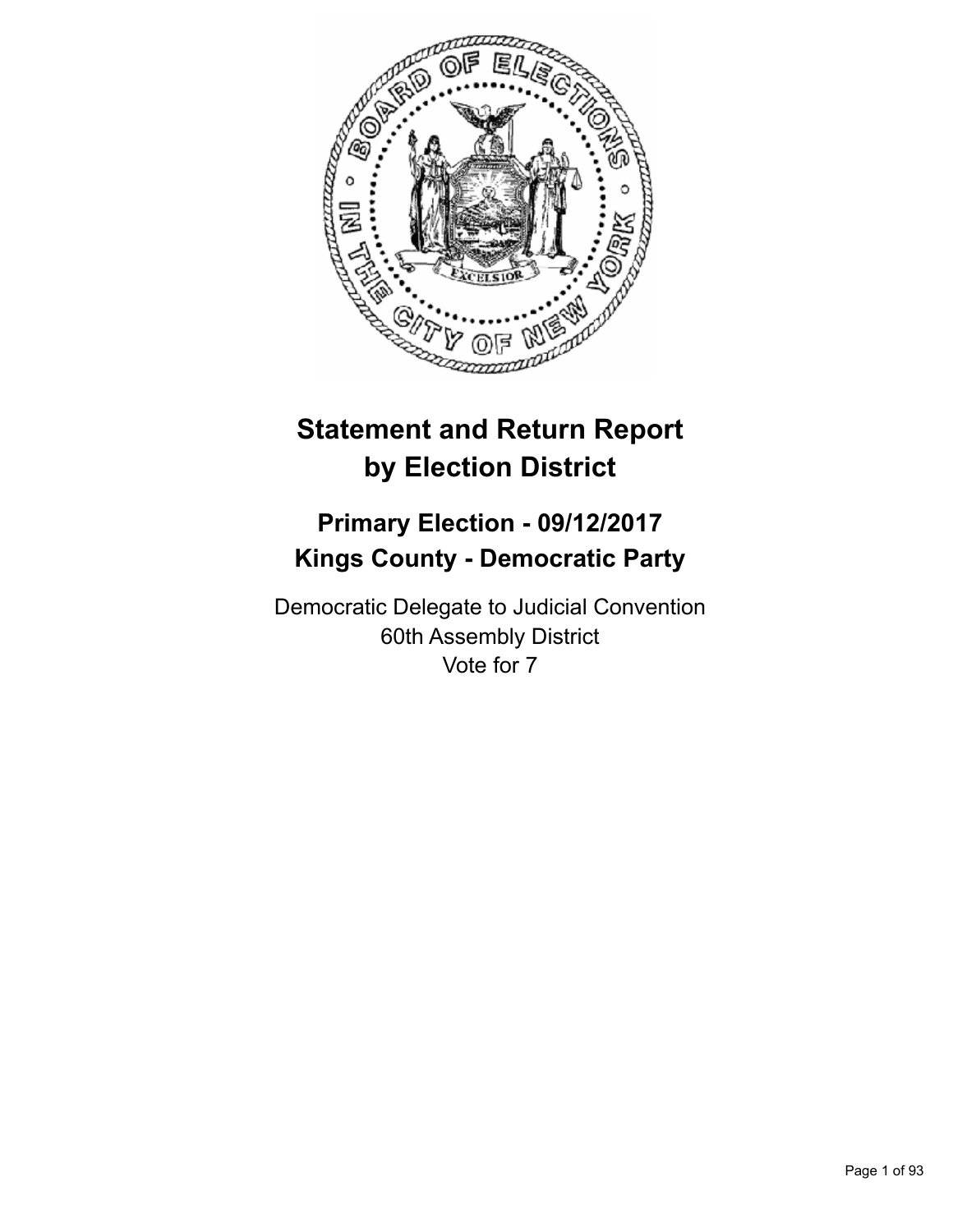

| <b>PUBLIC COUNTER</b>                                    | 84             |
|----------------------------------------------------------|----------------|
| <b>MANUALLY COUNTED EMERGENCY</b>                        | 0              |
| <b>ABSENTEE / MILITARY</b>                               | $\overline{2}$ |
| <b>AFFIDAVIT</b>                                         | 0              |
| <b>Total Ballots</b>                                     | 86             |
| Less - Inapplicable Federal/Special Presidential Ballots | 0              |
| <b>Total Applicable Ballots</b>                          | 86             |
| <b>CHARLES BARRON</b>                                    | 46             |
| <b>ANDRE T. MITCHELL</b>                                 | 25             |
| <b>JOY SIMMONS</b>                                       | 25             |
| <b>KERON ALLEYNE</b>                                     | 14             |
| <b>MELVIN FAULKNER</b>                                   | 15             |
| JOYCE SCOTT-BRAYBOY                                      | 15             |
| <b>ADELINE BUNCHE</b>                                    | 14             |
| <b>KATHLEEN LUCAS</b>                                    | 13             |
| <b>DEBORAH MIDDLETON</b>                                 | 9              |
| <b>LISA LASHLEY</b>                                      | 12             |
| PAMELA LOCKLEY                                           | 8              |
| <b>MADELINE EPPERSON</b>                                 | 4              |
| PEARL ANDERSON                                           | $\overline{7}$ |
| <b>GLADYS SAMUEL</b>                                     | 12             |
| <b>JUMAANE WILLIAMS (WRITE-IN)</b>                       | 1              |
| <b>Total Votes</b>                                       | 220            |
| Unrecorded                                               | 382            |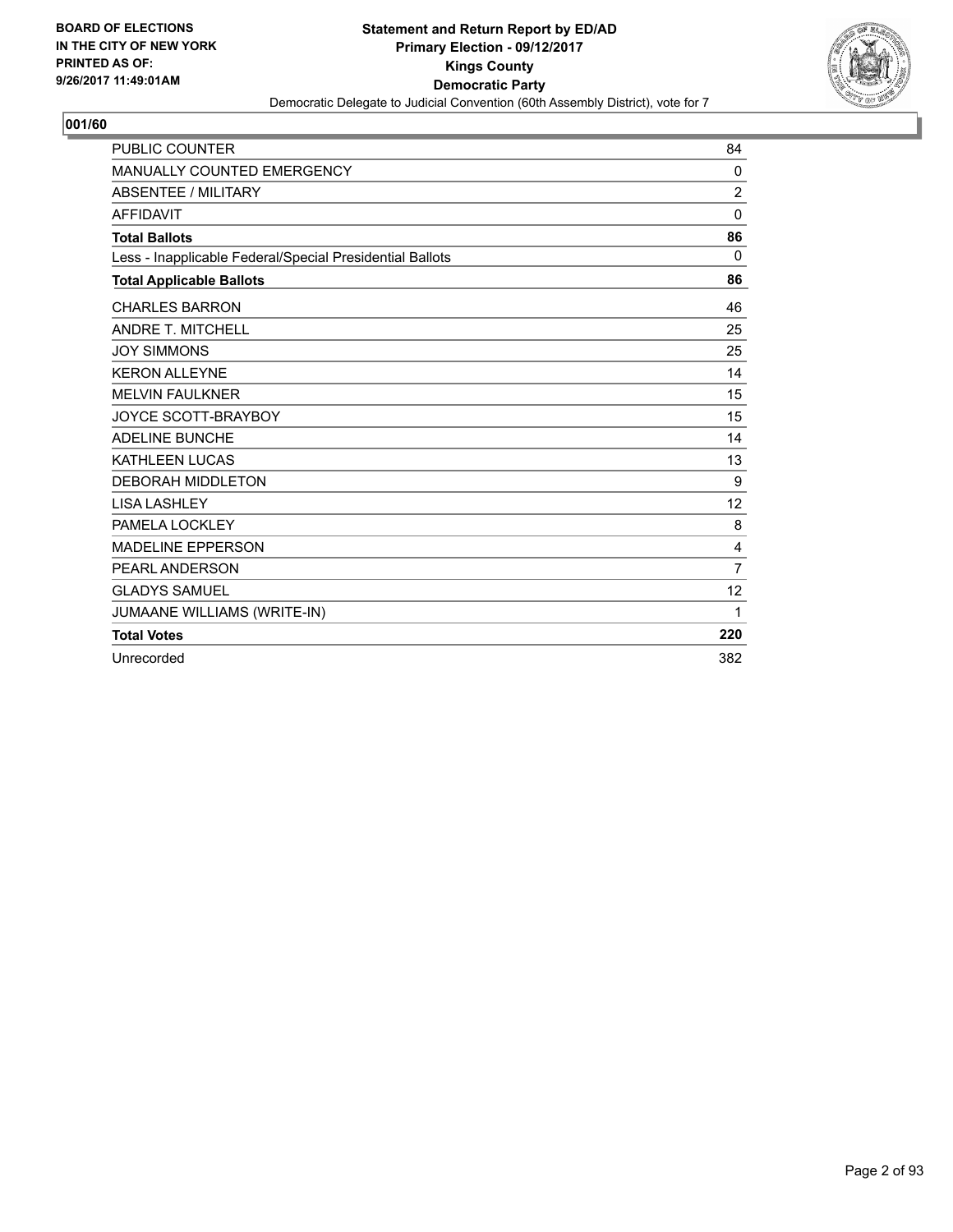

| <b>PUBLIC COUNTER</b>                                    | 78             |
|----------------------------------------------------------|----------------|
| MANUALLY COUNTED EMERGENCY                               | 0              |
| <b>ABSENTEE / MILITARY</b>                               | 0              |
| <b>AFFIDAVIT</b>                                         | 0              |
| <b>Total Ballots</b>                                     | 78             |
| Less - Inapplicable Federal/Special Presidential Ballots | $\mathbf{0}$   |
| <b>Total Applicable Ballots</b>                          | 78             |
| <b>CHARLES BARRON</b>                                    | 67             |
| <b>ANDRE T. MITCHELL</b>                                 | 34             |
| <b>JOY SIMMONS</b>                                       | 44             |
| <b>KERON ALLEYNE</b>                                     | 27             |
| <b>MELVIN FAULKNER</b>                                   | 24             |
| JOYCE SCOTT-BRAYBOY                                      | 33             |
| <b>ADELINE BUNCHE</b>                                    | 19             |
| <b>KATHLEEN LUCAS</b>                                    | 19             |
| <b>DEBORAH MIDDLETON</b>                                 | 18             |
| <b>LISA LASHLEY</b>                                      | 25             |
| PAMELA LOCKLEY                                           | 19             |
| <b>MADELINE EPPERSON</b>                                 | $\overline{7}$ |
| PEARL ANDERSON                                           | 19             |
| <b>GLADYS SAMUEL</b>                                     | 27             |
| JONATHAN HARRY (WRITE-IN)                                | 1              |
| RAFAEL RUFINO (WRITE-IN)                                 | 1              |
| <b>RUPERT GARRY (WRITE-IN)</b>                           | 1              |
| <b>Total Votes</b>                                       | 385            |
| Unrecorded                                               | 161            |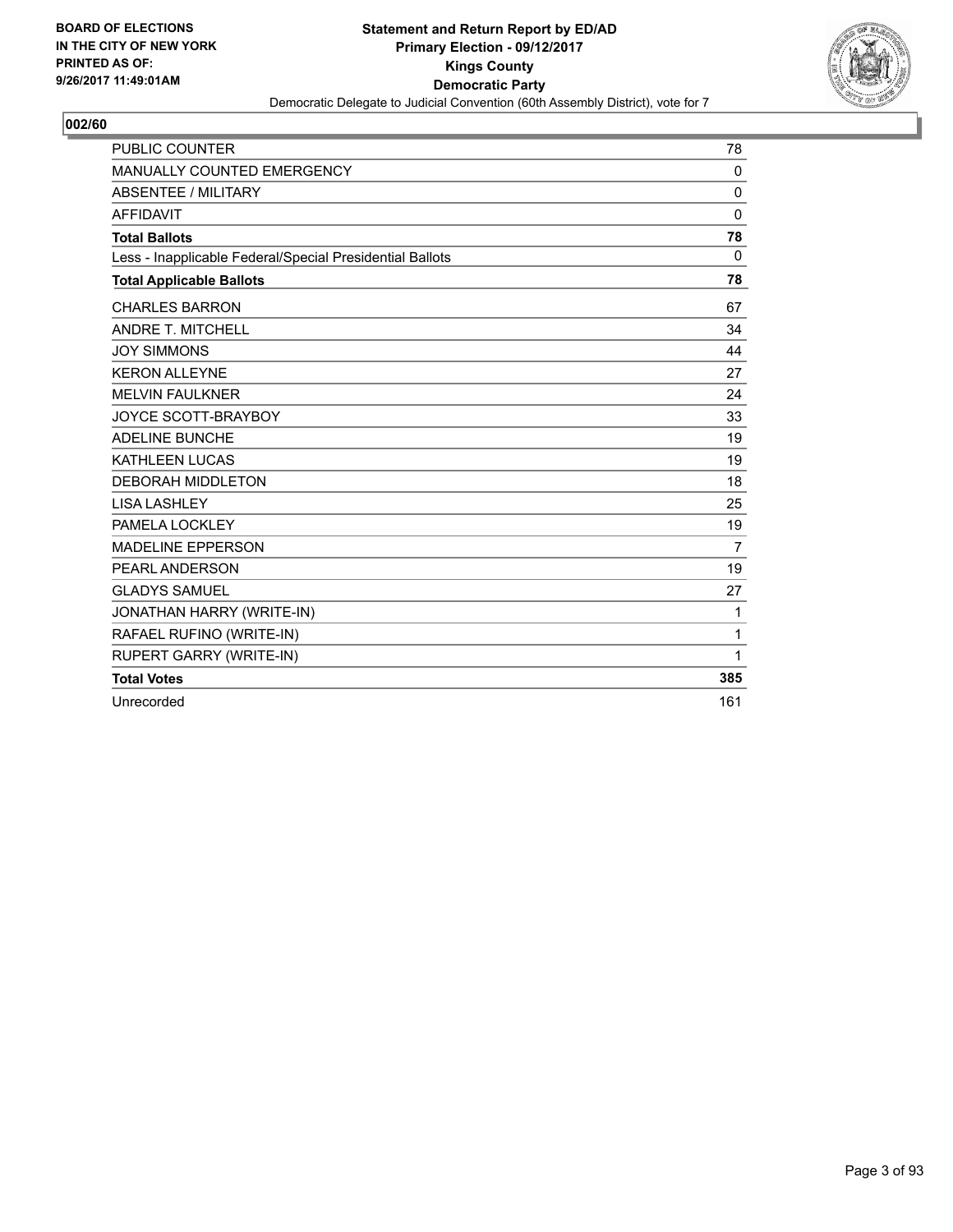

| <b>PUBLIC COUNTER</b>                                    | 99           |
|----------------------------------------------------------|--------------|
| <b>MANUALLY COUNTED EMERGENCY</b>                        | $\mathbf{0}$ |
| <b>ABSENTEE / MILITARY</b>                               | 0            |
| <b>AFFIDAVIT</b>                                         | $\Omega$     |
| <b>Total Ballots</b>                                     | 99           |
| Less - Inapplicable Federal/Special Presidential Ballots | $\Omega$     |
| <b>Total Applicable Ballots</b>                          | 99           |
| <b>CHARLES BARRON</b>                                    | 76           |
| <b>ANDRE T. MITCHELL</b>                                 | 25           |
| <b>JOY SIMMONS</b>                                       | 37           |
| <b>KERON ALLEYNE</b>                                     | 25           |
| <b>MELVIN FAULKNER</b>                                   | 21           |
| <b>JOYCE SCOTT-BRAYBOY</b>                               | 28           |
| <b>ADELINE BUNCHE</b>                                    | 20           |
| <b>KATHLEEN LUCAS</b>                                    | 14           |
| <b>DEBORAH MIDDLETON</b>                                 | 13           |
| <b>LISA LASHLEY</b>                                      | 12           |
| PAMELA LOCKLEY                                           | 16           |
| <b>MADELINE EPPERSON</b>                                 | 7            |
| <b>PEARL ANDERSON</b>                                    | 14           |
| <b>GLADYS SAMUEL</b>                                     | 14           |
| <b>Total Votes</b>                                       | 322          |
| Unrecorded                                               | 371          |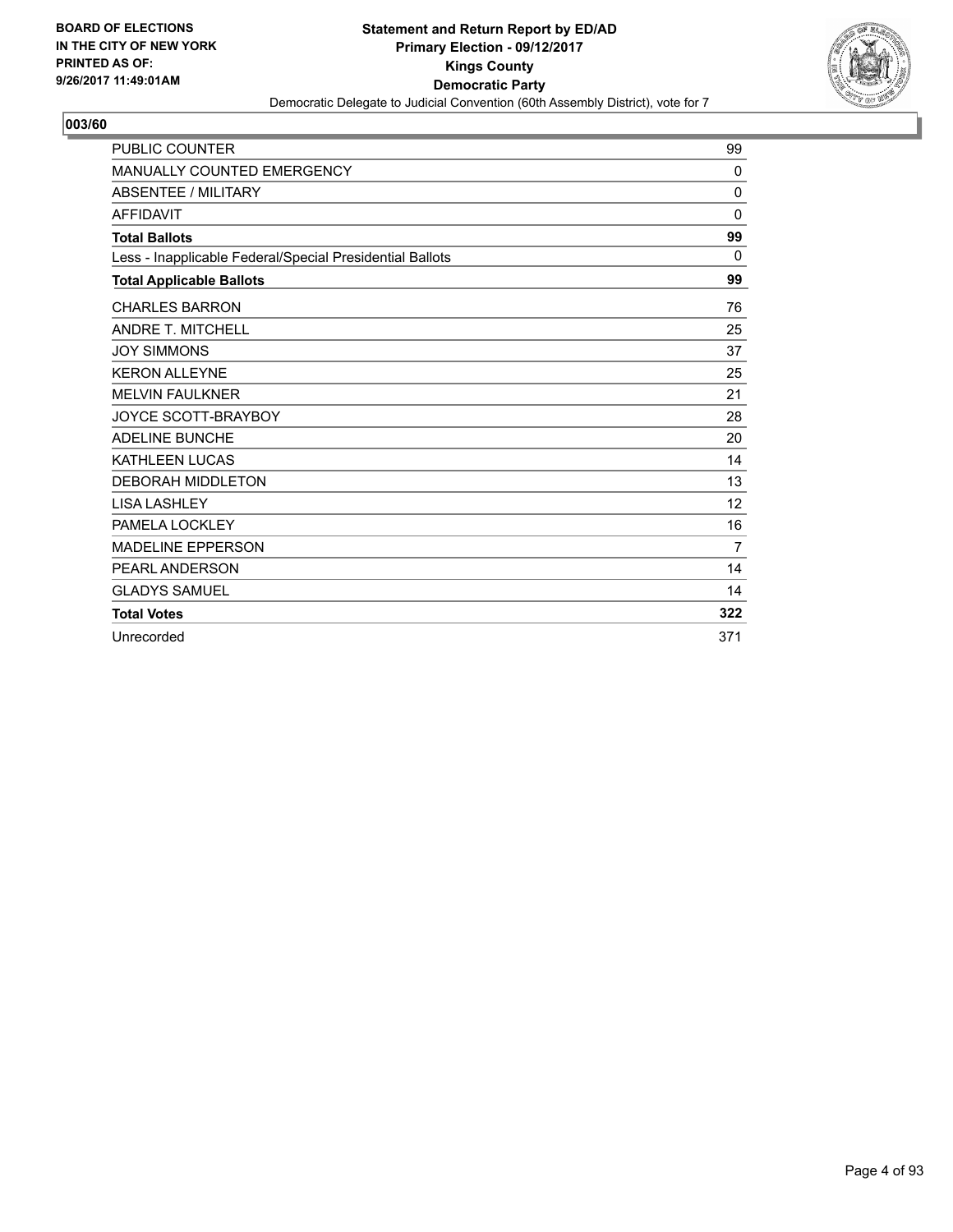

| <b>PUBLIC COUNTER</b>                                    | 79       |
|----------------------------------------------------------|----------|
| MANUALLY COUNTED EMERGENCY                               | 0        |
| <b>ABSENTEE / MILITARY</b>                               | 0        |
| <b>AFFIDAVIT</b>                                         | $\Omega$ |
| <b>Total Ballots</b>                                     | 79       |
| Less - Inapplicable Federal/Special Presidential Ballots | 0        |
| <b>Total Applicable Ballots</b>                          | 79       |
| <b>CHARLES BARRON</b>                                    | 56       |
| <b>ANDRE T. MITCHELL</b>                                 | 17       |
| <b>JOY SIMMONS</b>                                       | 33       |
| <b>KERON ALLEYNE</b>                                     | 16       |
| <b>MELVIN FAULKNER</b>                                   | 19       |
| JOYCE SCOTT-BRAYBOY                                      | 21       |
| <b>ADELINE BUNCHE</b>                                    | 13       |
| <b>KATHLEEN LUCAS</b>                                    | 26       |
| <b>DEBORAH MIDDLETON</b>                                 | 27       |
| <b>LISA LASHLEY</b>                                      | 17       |
| PAMELA LOCKLEY                                           | 23       |
| <b>MADELINE EPPERSON</b>                                 | 10       |
| <b>PEARL ANDERSON</b>                                    | 15       |
| <b>GLADYS SAMUEL</b>                                     | 20       |
| <b>Total Votes</b>                                       | 313      |
| Unrecorded                                               | 240      |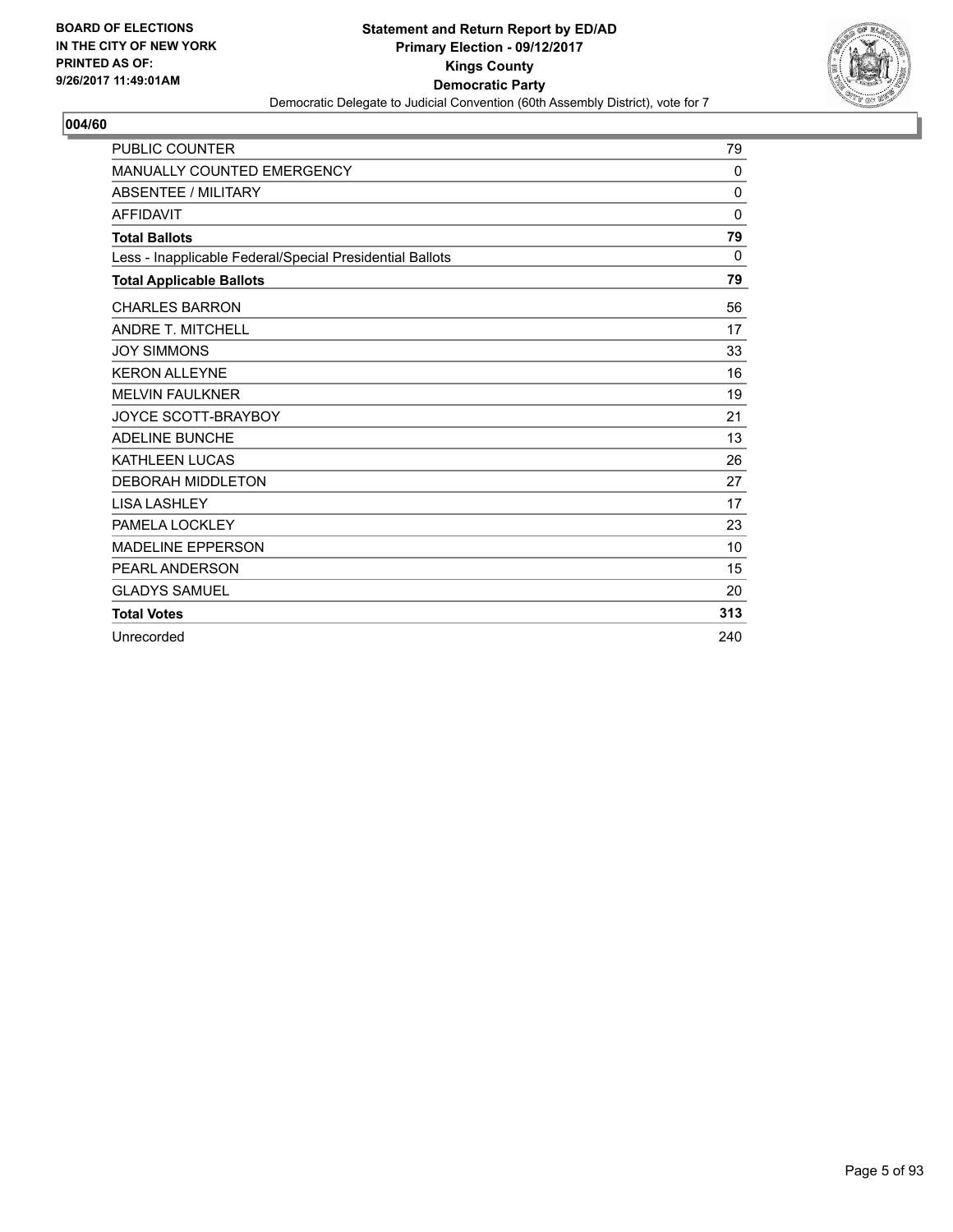

| <b>PUBLIC COUNTER</b>                                    | 127            |
|----------------------------------------------------------|----------------|
| <b>MANUALLY COUNTED EMERGENCY</b>                        | $\mathbf{0}$   |
| <b>ABSENTEE / MILITARY</b>                               | $\overline{2}$ |
| <b>AFFIDAVIT</b>                                         | $\Omega$       |
| <b>Total Ballots</b>                                     | 129            |
| Less - Inapplicable Federal/Special Presidential Ballots | $\Omega$       |
| <b>Total Applicable Ballots</b>                          | 129            |
| <b>CHARLES BARRON</b>                                    | 86             |
| <b>ANDRE T. MITCHELL</b>                                 | 33             |
| <b>JOY SIMMONS</b>                                       | 61             |
| <b>KERON ALLEYNE</b>                                     | 30             |
| <b>MELVIN FAULKNER</b>                                   | 31             |
| <b>JOYCE SCOTT-BRAYBOY</b>                               | 33             |
| <b>ADELINE BUNCHE</b>                                    | 27             |
| <b>KATHLEEN LUCAS</b>                                    | 53             |
| <b>DEBORAH MIDDLETON</b>                                 | 38             |
| <b>LISA LASHLEY</b>                                      | 24             |
| PAMELA LOCKLEY                                           | 31             |
| <b>MADELINE EPPERSON</b>                                 | 26             |
| <b>PEARL ANDERSON</b>                                    | 25             |
| <b>GLADYS SAMUEL</b>                                     | 32             |
| <b>Total Votes</b>                                       | 530            |
| Unrecorded                                               | 373            |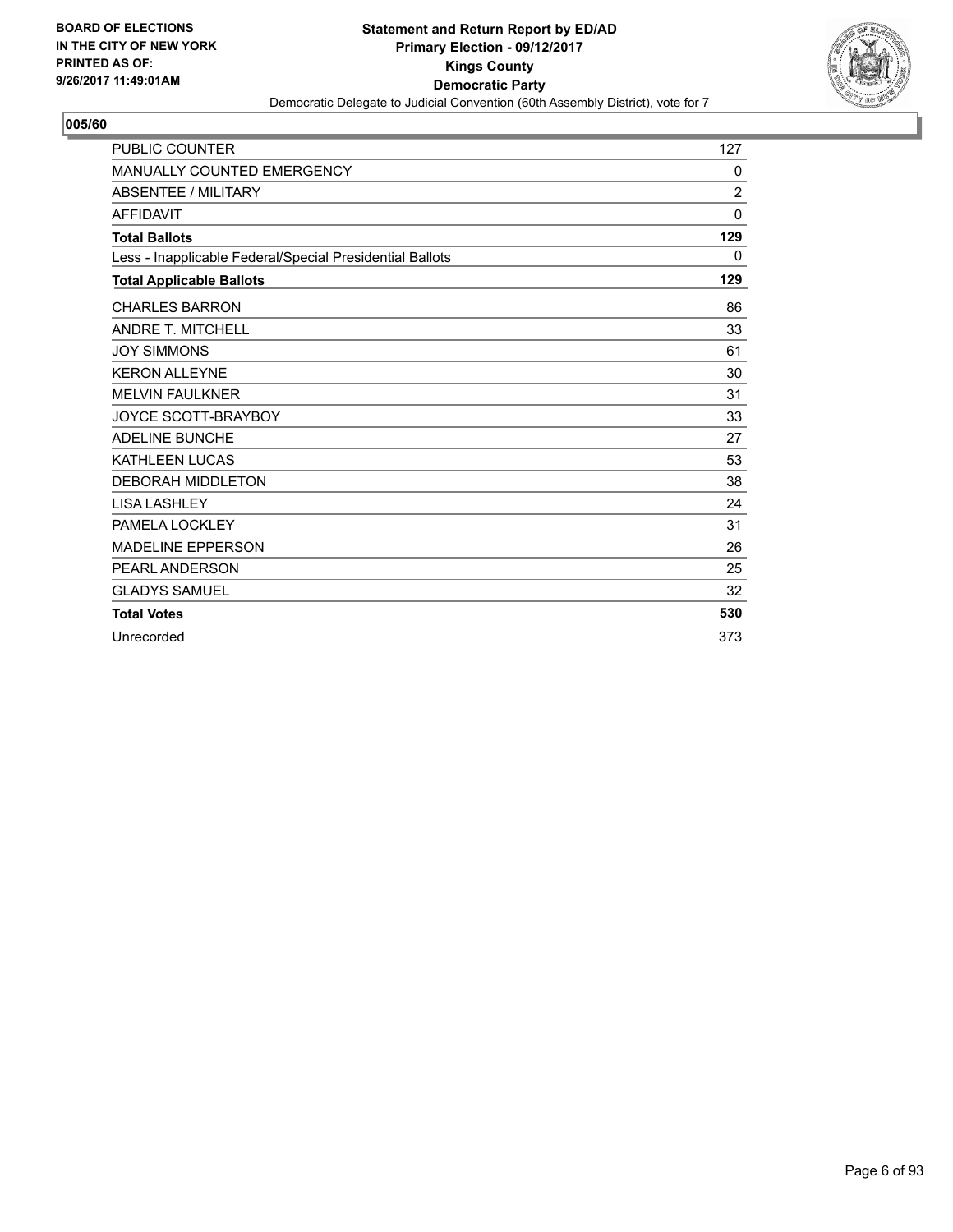

| <b>PUBLIC COUNTER</b>                                    | 20             |
|----------------------------------------------------------|----------------|
| MANUALLY COUNTED EMERGENCY                               | 0              |
| <b>ABSENTEE / MILITARY</b>                               | 0              |
| <b>AFFIDAVIT</b>                                         | $\mathbf{0}$   |
| <b>Total Ballots</b>                                     | 20             |
| Less - Inapplicable Federal/Special Presidential Ballots | $\Omega$       |
| <b>Total Applicable Ballots</b>                          | 20             |
| <b>CHARLES BARRON</b>                                    | 14             |
| <b>ANDRE T. MITCHELL</b>                                 | 4              |
| <b>JOY SIMMONS</b>                                       | 4              |
| <b>KERON ALLEYNE</b>                                     | 1              |
| <b>MELVIN FAULKNER</b>                                   | 4              |
| <b>JOYCE SCOTT-BRAYBOY</b>                               | 4              |
| <b>ADELINE BUNCHE</b>                                    | 4              |
| <b>KATHLEEN LUCAS</b>                                    | $\overline{2}$ |
| <b>DEBORAH MIDDLETON</b>                                 | 1              |
| <b>LISA LASHLEY</b>                                      | 3              |
| PAMELA LOCKLEY                                           | $\overline{2}$ |
| <b>MADELINE EPPERSON</b>                                 | 0              |
| PEARL ANDERSON                                           | 3              |
| <b>GLADYS SAMUEL</b>                                     | 0              |
| <b>Total Votes</b>                                       | 46             |
| Unrecorded                                               | 94             |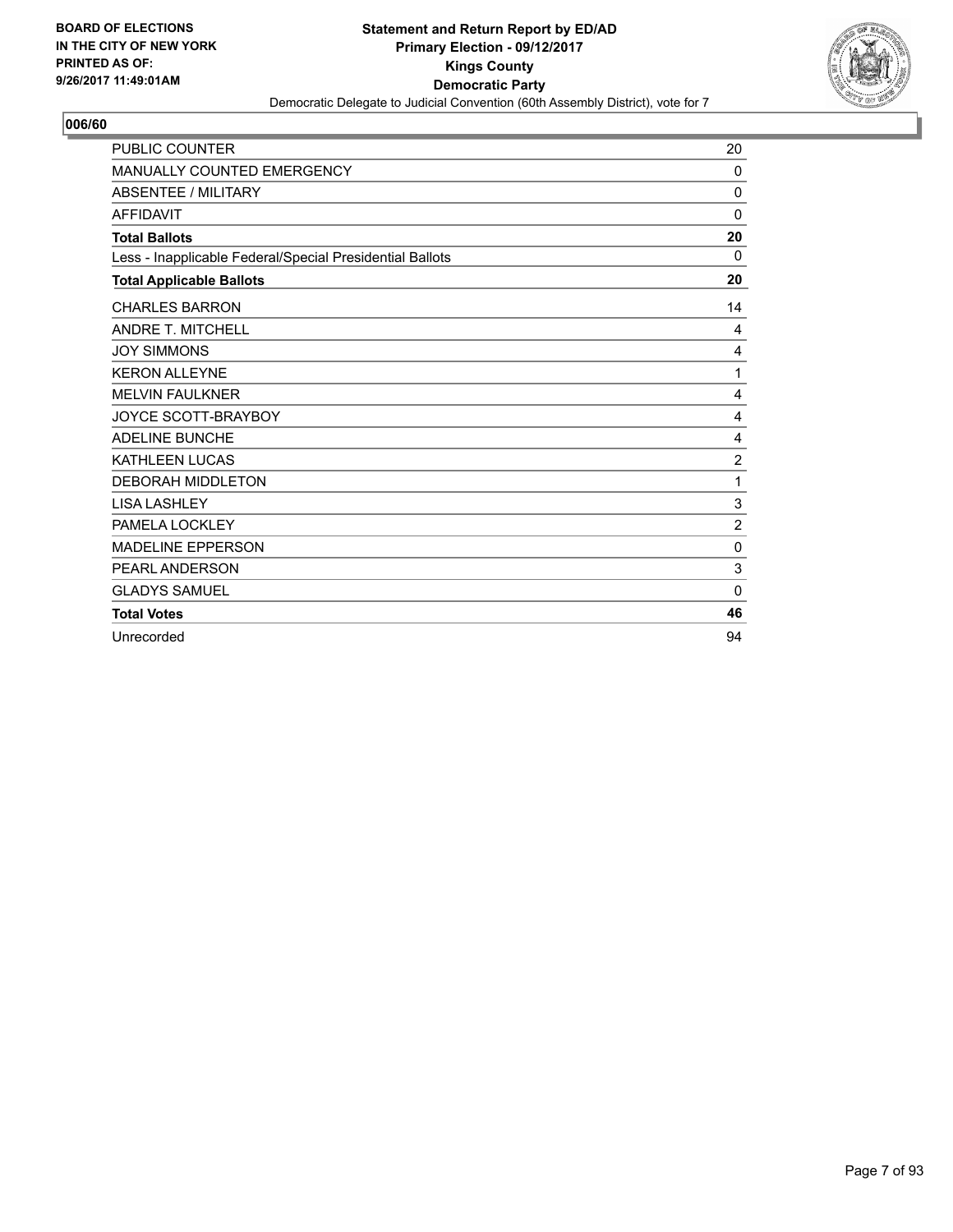

| <b>PUBLIC COUNTER</b>                                    | 116      |
|----------------------------------------------------------|----------|
| <b>MANUALLY COUNTED EMERGENCY</b>                        | 0        |
| <b>ABSENTEE / MILITARY</b>                               | 5        |
| <b>AFFIDAVIT</b>                                         | $\Omega$ |
| <b>Total Ballots</b>                                     | 121      |
| Less - Inapplicable Federal/Special Presidential Ballots | 0        |
| <b>Total Applicable Ballots</b>                          | 121      |
| <b>CHARLES BARRON</b>                                    | 95       |
| <b>ANDRE T. MITCHELL</b>                                 | 37       |
| <b>JOY SIMMONS</b>                                       | 61       |
| <b>KERON ALLEYNE</b>                                     | 30       |
| <b>MELVIN FAULKNER</b>                                   | 39       |
| <b>JOYCE SCOTT-BRAYBOY</b>                               | 42       |
| <b>ADELINE BUNCHE</b>                                    | 25       |
| <b>KATHLEEN LUCAS</b>                                    | 33       |
| <b>DEBORAH MIDDLETON</b>                                 | 22       |
| <b>LISA LASHLEY</b>                                      | 34       |
| PAMELA LOCKLEY                                           | 20       |
| <b>MADELINE EPPERSON</b>                                 | 20       |
| <b>PEARL ANDERSON</b>                                    | 29       |
| <b>GLADYS SAMUEL</b>                                     | 35       |
| <b>Total Votes</b>                                       | 522      |
| Unrecorded                                               | 325      |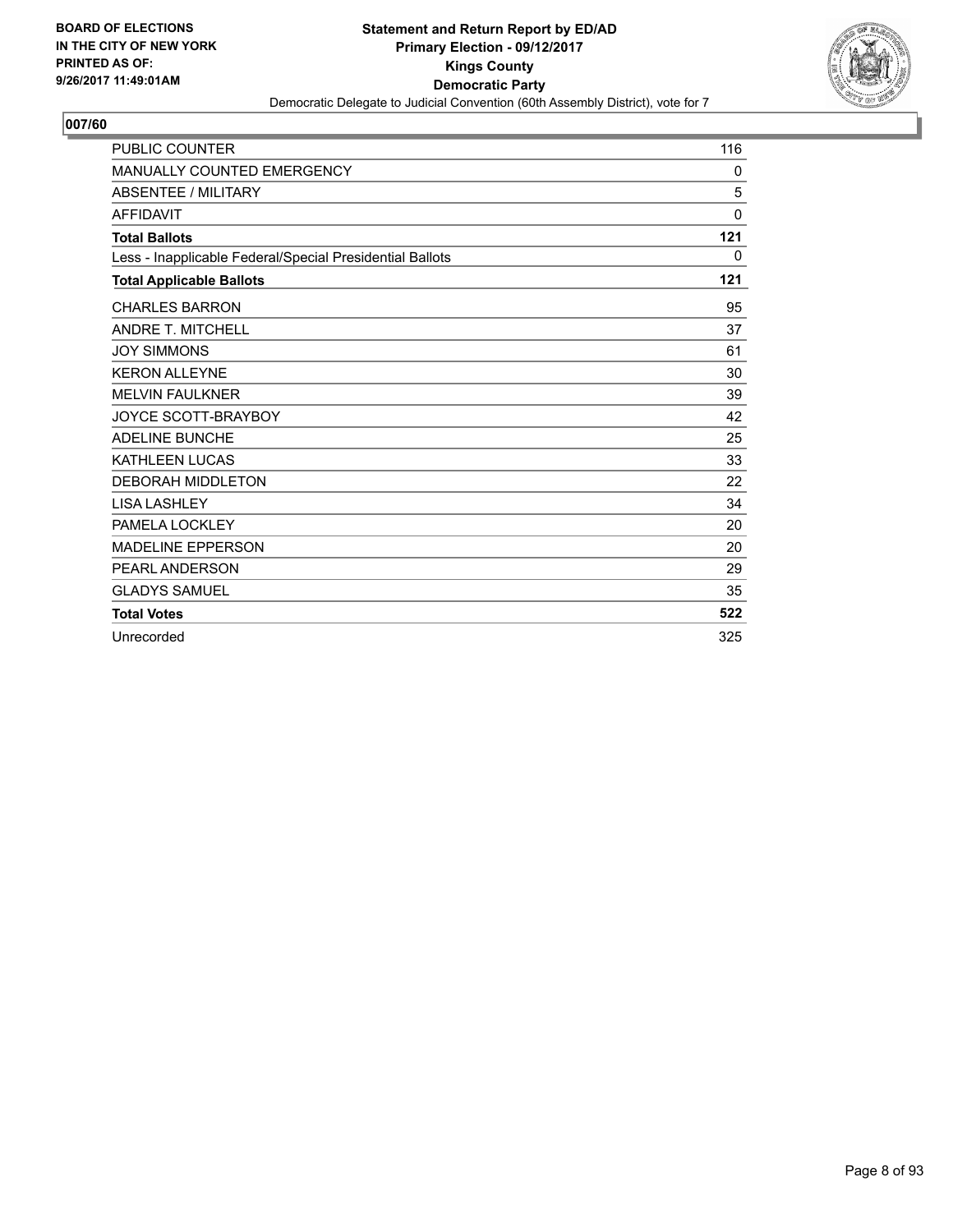

| <b>PUBLIC COUNTER</b>                                    | 115          |
|----------------------------------------------------------|--------------|
| <b>MANUALLY COUNTED EMERGENCY</b>                        | $\mathbf{0}$ |
| <b>ABSENTEE / MILITARY</b>                               | 3            |
| <b>AFFIDAVIT</b>                                         | $\mathbf{0}$ |
| <b>Total Ballots</b>                                     | 118          |
| Less - Inapplicable Federal/Special Presidential Ballots | 0            |
| <b>Total Applicable Ballots</b>                          | 118          |
| <b>CHARLES BARRON</b>                                    | 92           |
| <b>ANDRE T. MITCHELL</b>                                 | 43           |
| <b>JOY SIMMONS</b>                                       | 60           |
| <b>KERON ALLEYNE</b>                                     | 41           |
| <b>MELVIN FAULKNER</b>                                   | 35           |
| JOYCE SCOTT-BRAYBOY                                      | 41           |
| <b>ADELINE BUNCHE</b>                                    | 34           |
| <b>KATHLEEN LUCAS</b>                                    | 30           |
| <b>DEBORAH MIDDLETON</b>                                 | 30           |
| <b>LISA LASHLEY</b>                                      | 24           |
| PAMELA LOCKLEY                                           | 30           |
| <b>MADELINE EPPERSON</b>                                 | 19           |
| <b>PEARL ANDERSON</b>                                    | 31           |
| <b>GLADYS SAMUEL</b>                                     | 30           |
| <b>Total Votes</b>                                       | 540          |
| Unrecorded                                               | 286          |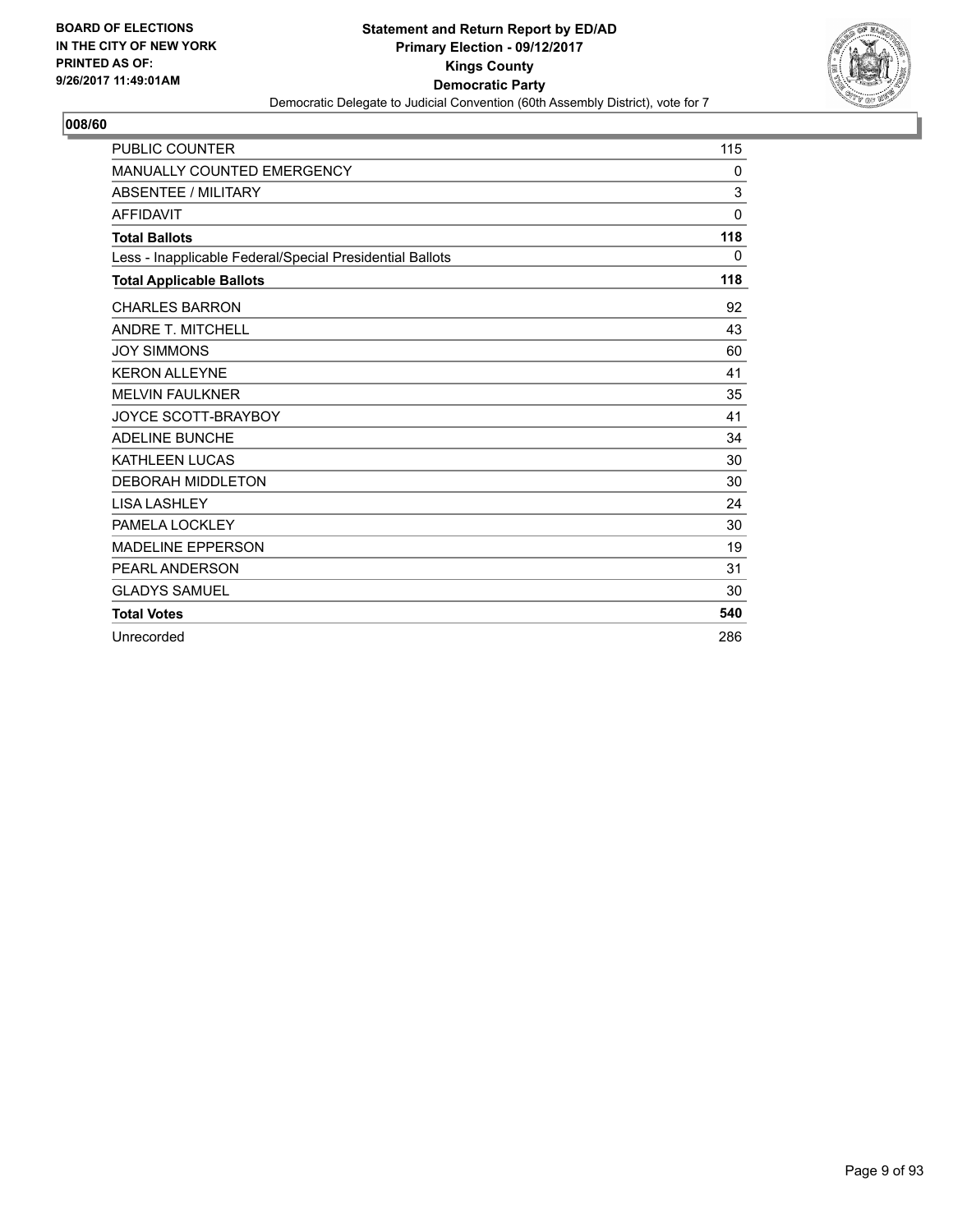

| <b>PUBLIC COUNTER</b>                                    | 100      |
|----------------------------------------------------------|----------|
| <b>MANUALLY COUNTED EMERGENCY</b>                        | 0        |
| <b>ABSENTEE / MILITARY</b>                               | 2        |
| <b>AFFIDAVIT</b>                                         | $\Omega$ |
| <b>Total Ballots</b>                                     | 102      |
| Less - Inapplicable Federal/Special Presidential Ballots | 0        |
| <b>Total Applicable Ballots</b>                          | 102      |
| <b>CHARLES BARRON</b>                                    | 83       |
| <b>ANDRE T. MITCHELL</b>                                 | 31       |
| <b>JOY SIMMONS</b>                                       | 53       |
| <b>KERON ALLEYNE</b>                                     | 28       |
| <b>MELVIN FAULKNER</b>                                   | 33       |
| <b>JOYCE SCOTT-BRAYBOY</b>                               | 39       |
| <b>ADELINE BUNCHE</b>                                    | 25       |
| <b>KATHLEEN LUCAS</b>                                    | 35       |
| <b>DEBORAH MIDDLETON</b>                                 | 26       |
| <b>LISA LASHLEY</b>                                      | 28       |
| PAMELA LOCKLEY                                           | 20       |
| <b>MADELINE EPPERSON</b>                                 | 16       |
| <b>PEARL ANDERSON</b>                                    | 27       |
| <b>GLADYS SAMUEL</b>                                     | 38       |
| <b>Total Votes</b>                                       | 482      |
| Unrecorded                                               | 232      |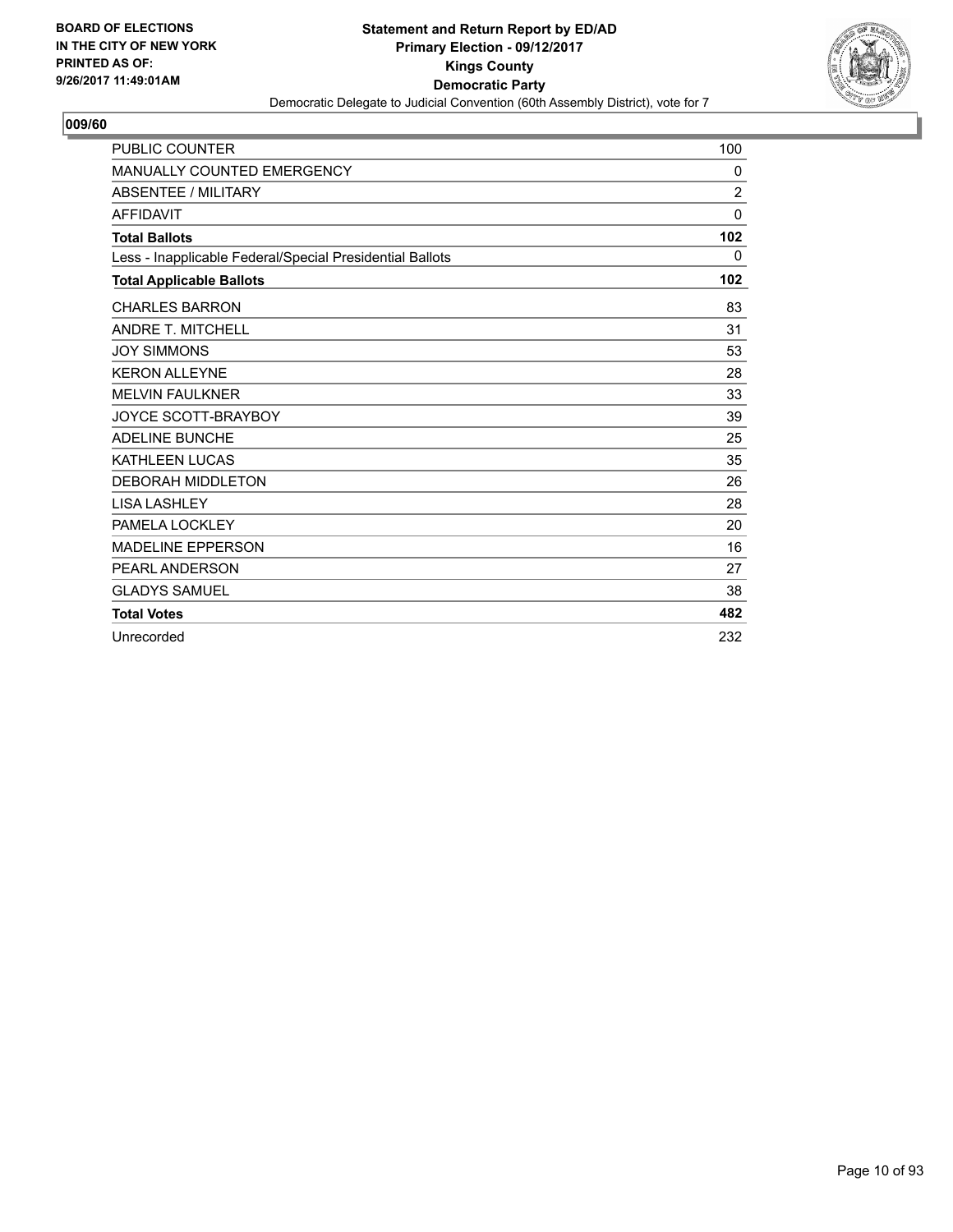

| <b>PUBLIC COUNTER</b>                                    | 43          |
|----------------------------------------------------------|-------------|
| <b>MANUALLY COUNTED EMERGENCY</b>                        | $\mathbf 0$ |
| <b>ABSENTEE / MILITARY</b>                               | 0           |
| <b>AFFIDAVIT</b>                                         | $\Omega$    |
| <b>Total Ballots</b>                                     | 43          |
| Less - Inapplicable Federal/Special Presidential Ballots | $\Omega$    |
| <b>Total Applicable Ballots</b>                          | 43          |
| <b>CHARLES BARRON</b>                                    | 32          |
| <b>ANDRE T. MITCHELL</b>                                 | 15          |
| <b>JOY SIMMONS</b>                                       | 18          |
| <b>KERON ALLEYNE</b>                                     | 11          |
| <b>MELVIN FAULKNER</b>                                   | 11          |
| <b>JOYCE SCOTT-BRAYBOY</b>                               | 14          |
| <b>ADELINE BUNCHE</b>                                    | 11          |
| <b>KATHLEEN LUCAS</b>                                    | 8           |
| <b>DEBORAH MIDDLETON</b>                                 | 9           |
| <b>LISA LASHLEY</b>                                      | 9           |
| PAMELA LOCKLEY                                           | 10          |
| <b>MADELINE EPPERSON</b>                                 | 6           |
| PEARL ANDERSON                                           | 10          |
| <b>GLADYS SAMUEL</b>                                     | 4           |
| <b>Total Votes</b>                                       | 168         |
| Unrecorded                                               | 133         |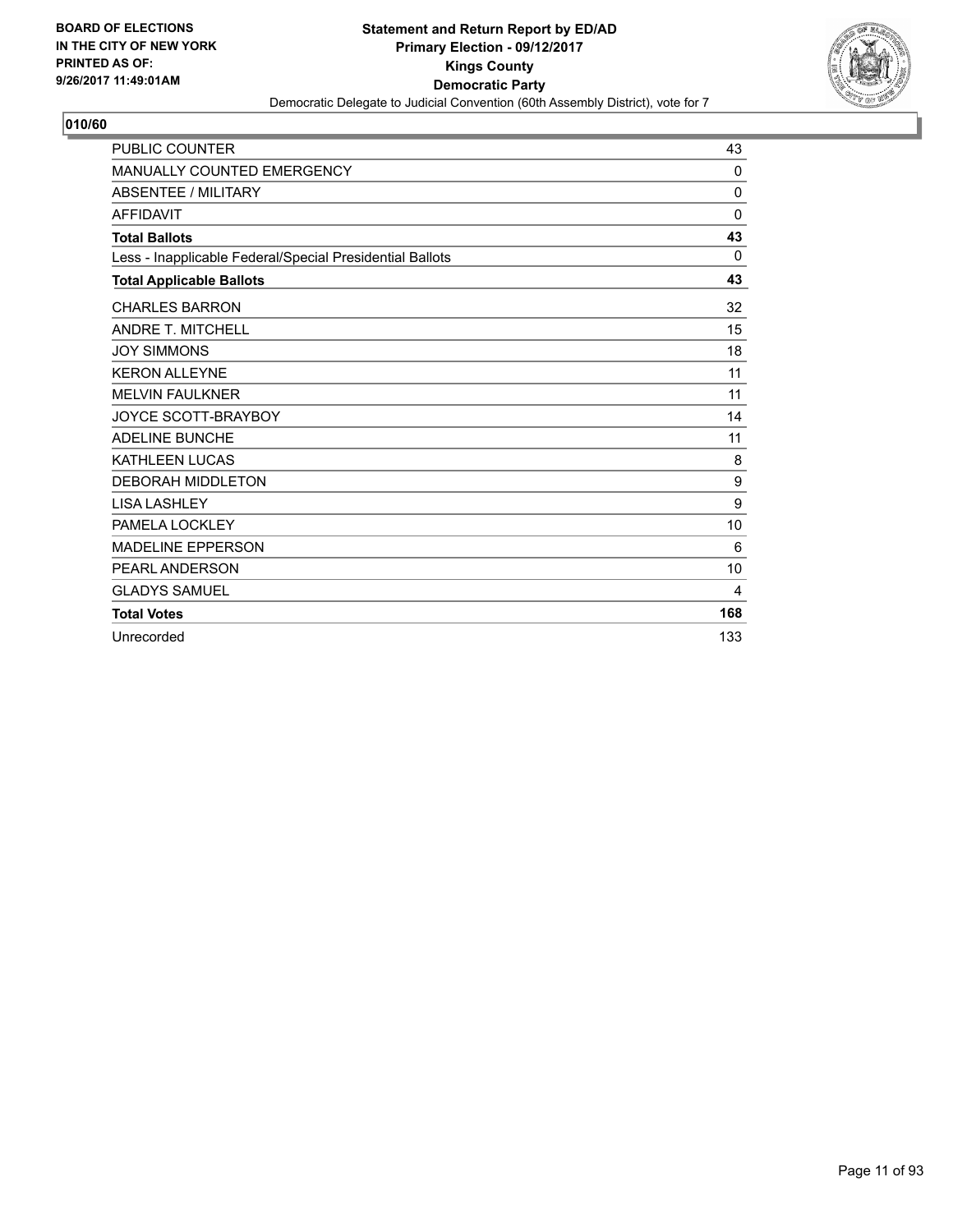

| <b>PUBLIC COUNTER</b>                                    | 6              |
|----------------------------------------------------------|----------------|
| MANUALLY COUNTED EMERGENCY                               | 0              |
| <b>ABSENTEE / MILITARY</b>                               | 1              |
| <b>AFFIDAVIT</b>                                         | 0              |
| <b>Total Ballots</b>                                     | $\overline{7}$ |
| Less - Inapplicable Federal/Special Presidential Ballots | 0              |
| <b>Total Applicable Ballots</b>                          | $\overline{7}$ |
| <b>CHARLES BARRON</b>                                    | $\overline{7}$ |
| <b>ANDRE T. MITCHELL</b>                                 | 4              |
| <b>JOY SIMMONS</b>                                       | 3              |
| <b>KERON ALLEYNE</b>                                     | 3              |
| <b>MELVIN FAULKNER</b>                                   | $\overline{2}$ |
| JOYCE SCOTT-BRAYBOY                                      | 3              |
| <b>ADELINE BUNCHE</b>                                    | $\overline{2}$ |
| <b>KATHLEEN LUCAS</b>                                    | 3              |
| <b>DEBORAH MIDDLETON</b>                                 | 0              |
| <b>LISA LASHLEY</b>                                      | $\overline{2}$ |
| PAMELA LOCKLEY                                           | 3              |
| <b>MADELINE EPPERSON</b>                                 | 0              |
| <b>PEARL ANDERSON</b>                                    | $\overline{2}$ |
| <b>GLADYS SAMUEL</b>                                     | 5              |
| <b>Total Votes</b>                                       | 39             |
| Unrecorded                                               | 10             |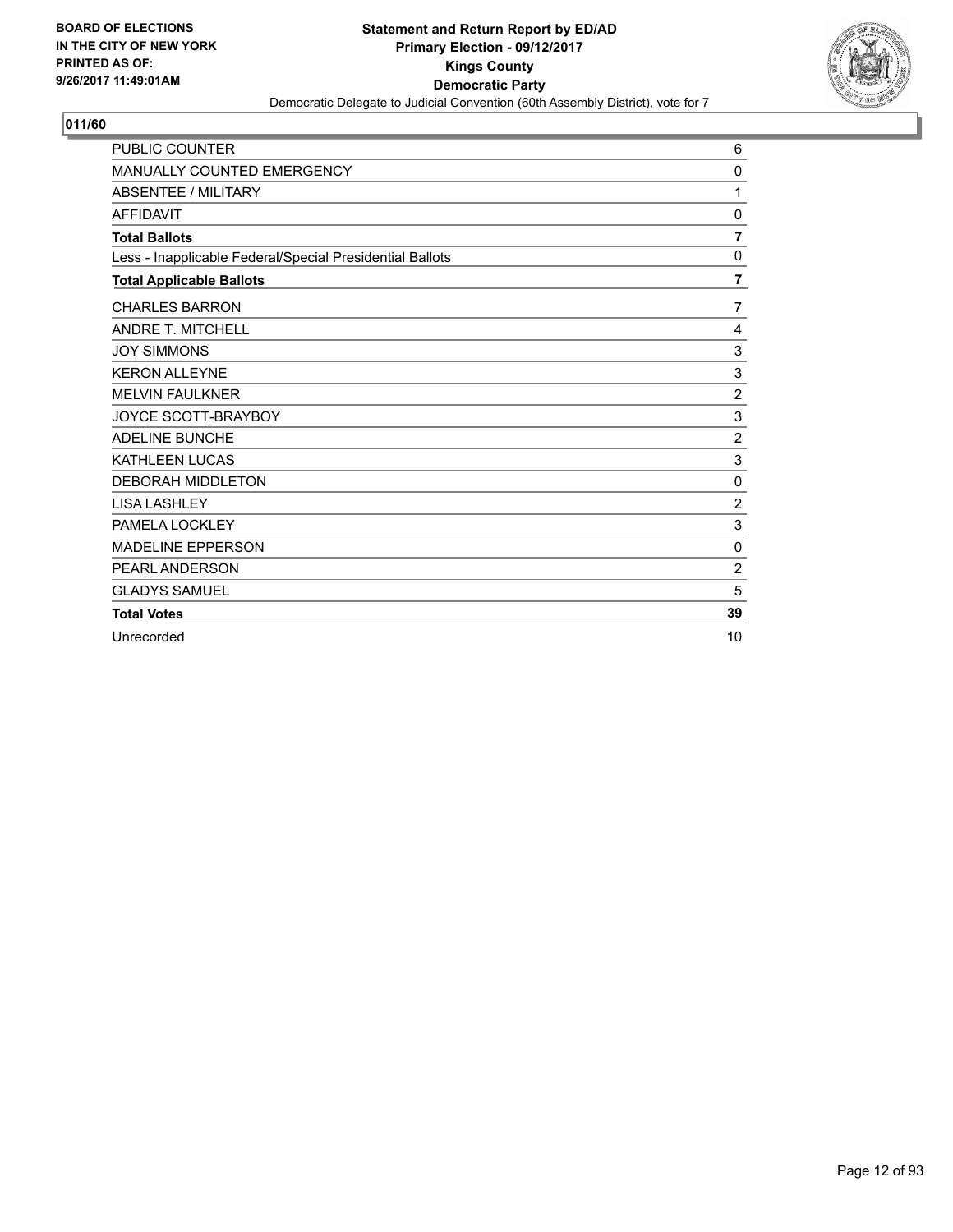

| <b>PUBLIC COUNTER</b>                                    | 53             |
|----------------------------------------------------------|----------------|
| MANUALLY COUNTED EMERGENCY                               | 0              |
| ABSENTEE / MILITARY                                      | $\mathbf 0$    |
| <b>AFFIDAVIT</b>                                         | $\Omega$       |
| <b>Total Ballots</b>                                     | 53             |
| Less - Inapplicable Federal/Special Presidential Ballots | $\Omega$       |
| <b>Total Applicable Ballots</b>                          | 53             |
| <b>CHARLES BARRON</b>                                    | 38             |
| <b>ANDRE T. MITCHELL</b>                                 | 18             |
| <b>JOY SIMMONS</b>                                       | 26             |
| <b>KERON ALLEYNE</b>                                     | 11             |
| <b>MELVIN FAULKNER</b>                                   | 19             |
| <b>JOYCE SCOTT-BRAYBOY</b>                               | 20             |
| <b>ADELINE BUNCHE</b>                                    | 15             |
| KATHLEEN LUCAS                                           | 11             |
| <b>DEBORAH MIDDLETON</b>                                 | 9              |
| <b>LISA LASHLEY</b>                                      | 6              |
| PAMELA LOCKLEY                                           | 6              |
| <b>MADELINE EPPERSON</b>                                 | 1              |
| <b>PEARL ANDERSON</b>                                    | 9              |
| <b>GLADYS SAMUEL</b>                                     | $\overline{7}$ |
| <b>Total Votes</b>                                       | 196            |
| Unrecorded                                               | 175            |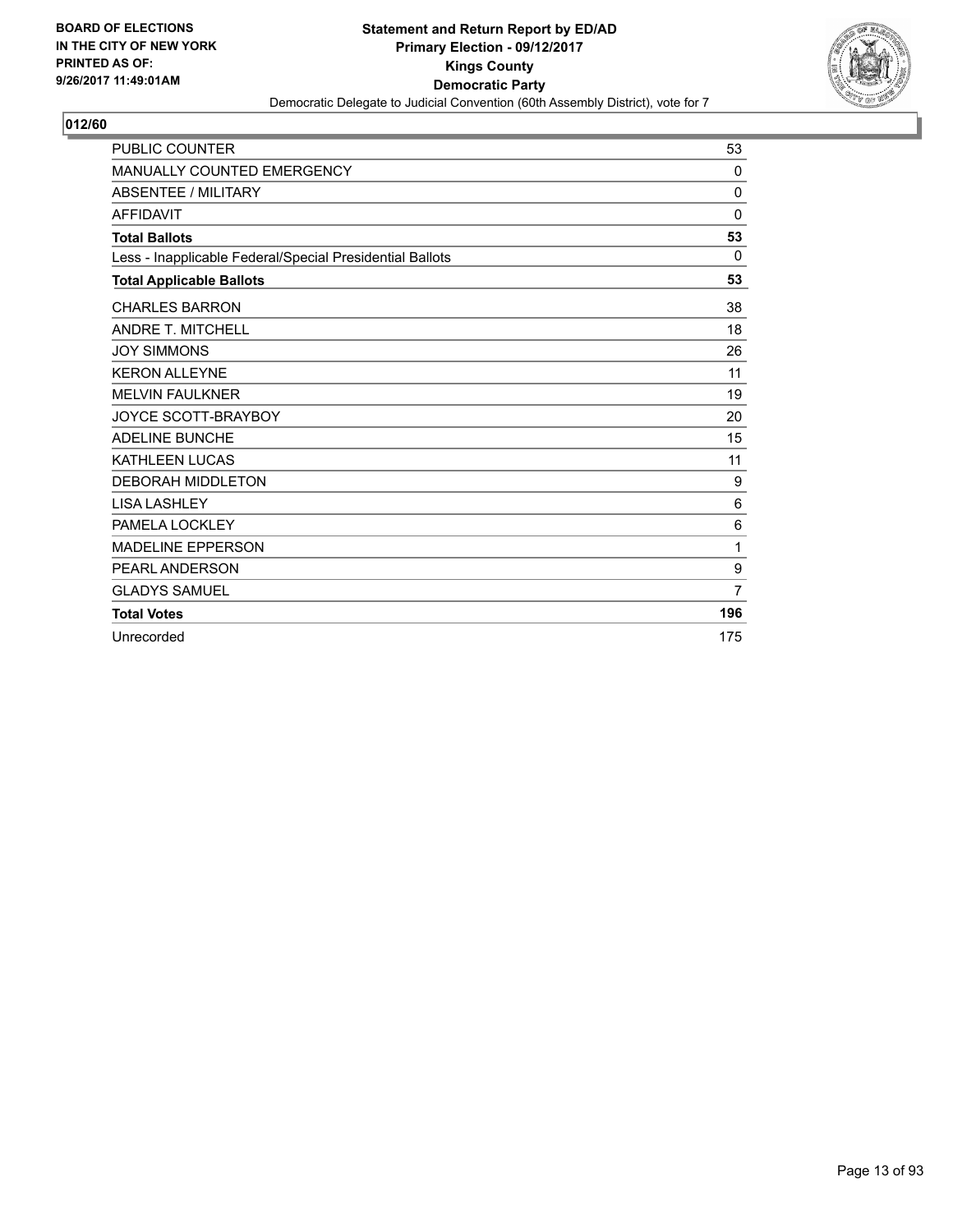

| <b>PUBLIC COUNTER</b>                                    | 167          |
|----------------------------------------------------------|--------------|
| MANUALLY COUNTED EMERGENCY                               | 0            |
| ABSENTEE / MILITARY                                      | 5            |
| <b>AFFIDAVIT</b>                                         | $\mathbf{0}$ |
| <b>Total Ballots</b>                                     | 172          |
| Less - Inapplicable Federal/Special Presidential Ballots | 0            |
| <b>Total Applicable Ballots</b>                          | 172          |
| <b>CHARLES BARRON</b>                                    | 127          |
| <b>ANDRE T. MITCHELL</b>                                 | 32           |
| <b>JOY SIMMONS</b>                                       | 66           |
| <b>KERON ALLEYNE</b>                                     | 29           |
| <b>MELVIN FAULKNER</b>                                   | 30           |
| JOYCE SCOTT-BRAYBOY                                      | 35           |
| <b>ADELINE BUNCHE</b>                                    | 32           |
| <b>KATHLEEN LUCAS</b>                                    | 51           |
| <b>DEBORAH MIDDLETON</b>                                 | 36           |
| <b>LISA LASHLEY</b>                                      | 30           |
| PAMELA LOCKLEY                                           | 40           |
| <b>MADELINE EPPERSON</b>                                 | 17           |
| <b>PEARL ANDERSON</b>                                    | 32           |
| <b>GLADYS SAMUEL</b>                                     | 30           |
| <b>Total Votes</b>                                       | 587          |
| Unrecorded                                               | 617          |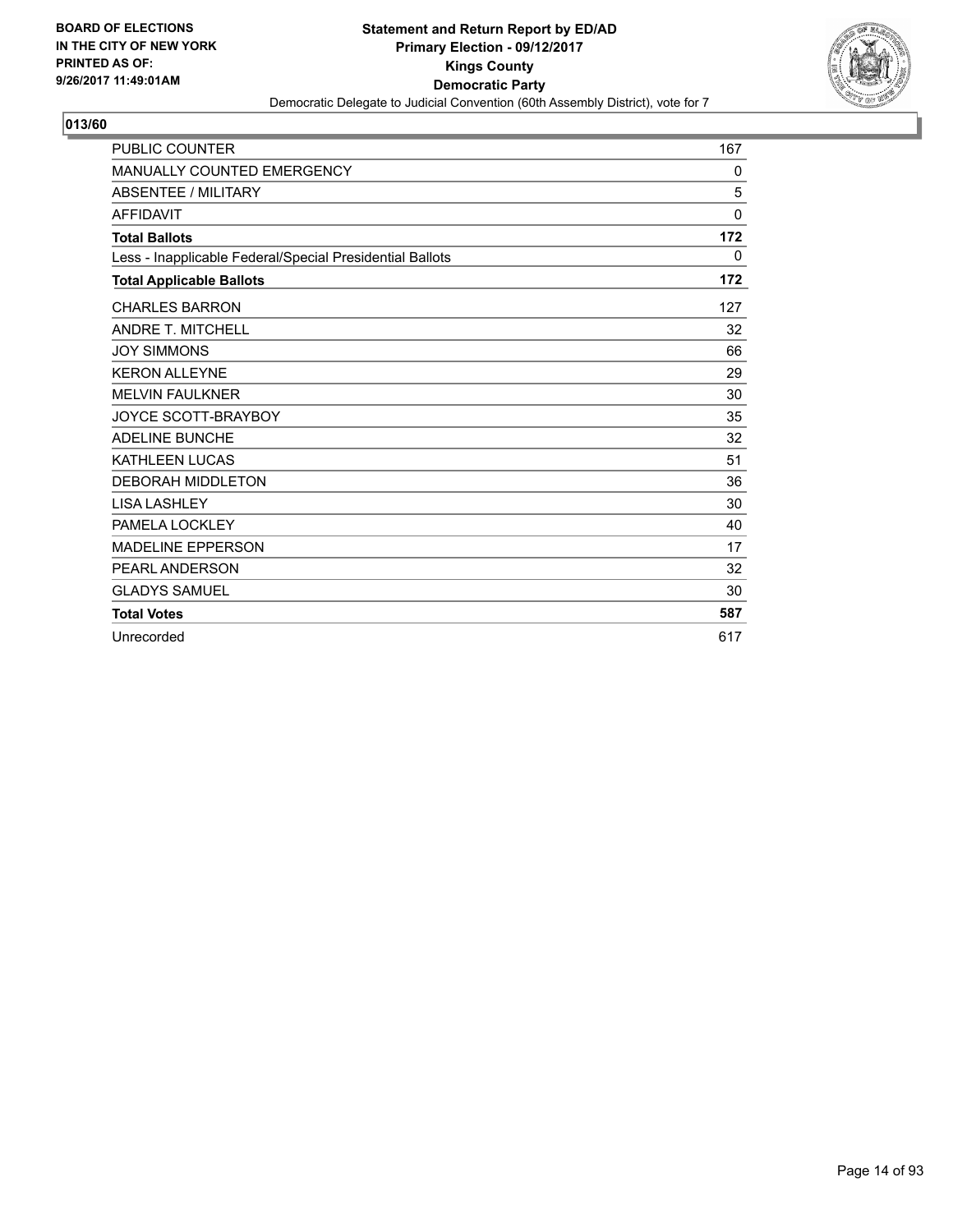

| <b>PUBLIC COUNTER</b>                                    | 109            |
|----------------------------------------------------------|----------------|
| MANUALLY COUNTED EMERGENCY                               | 0              |
| ABSENTEE / MILITARY                                      | $\overline{2}$ |
| <b>AFFIDAVIT</b>                                         | $\overline{2}$ |
| <b>Total Ballots</b>                                     | 113            |
| Less - Inapplicable Federal/Special Presidential Ballots | 0              |
| <b>Total Applicable Ballots</b>                          | 113            |
| <b>CHARLES BARRON</b>                                    | 81             |
| <b>ANDRE T. MITCHELL</b>                                 | 24             |
| <b>JOY SIMMONS</b>                                       | 51             |
| <b>KERON ALLEYNE</b>                                     | 31             |
| <b>MELVIN FAULKNER</b>                                   | 33             |
| JOYCE SCOTT-BRAYBOY                                      | 40             |
| <b>ADELINE BUNCHE</b>                                    | 23             |
| <b>KATHLEEN LUCAS</b>                                    | 22             |
| <b>DEBORAH MIDDLETON</b>                                 | 17             |
| <b>LISA LASHLEY</b>                                      | 21             |
| PAMELA LOCKLEY                                           | 22             |
| <b>MADELINE EPPERSON</b>                                 | 7              |
| PEARL ANDERSON                                           | 20             |
| <b>GLADYS SAMUEL</b>                                     | 23             |
| <b>Total Votes</b>                                       | 415            |
| Unrecorded                                               | 376            |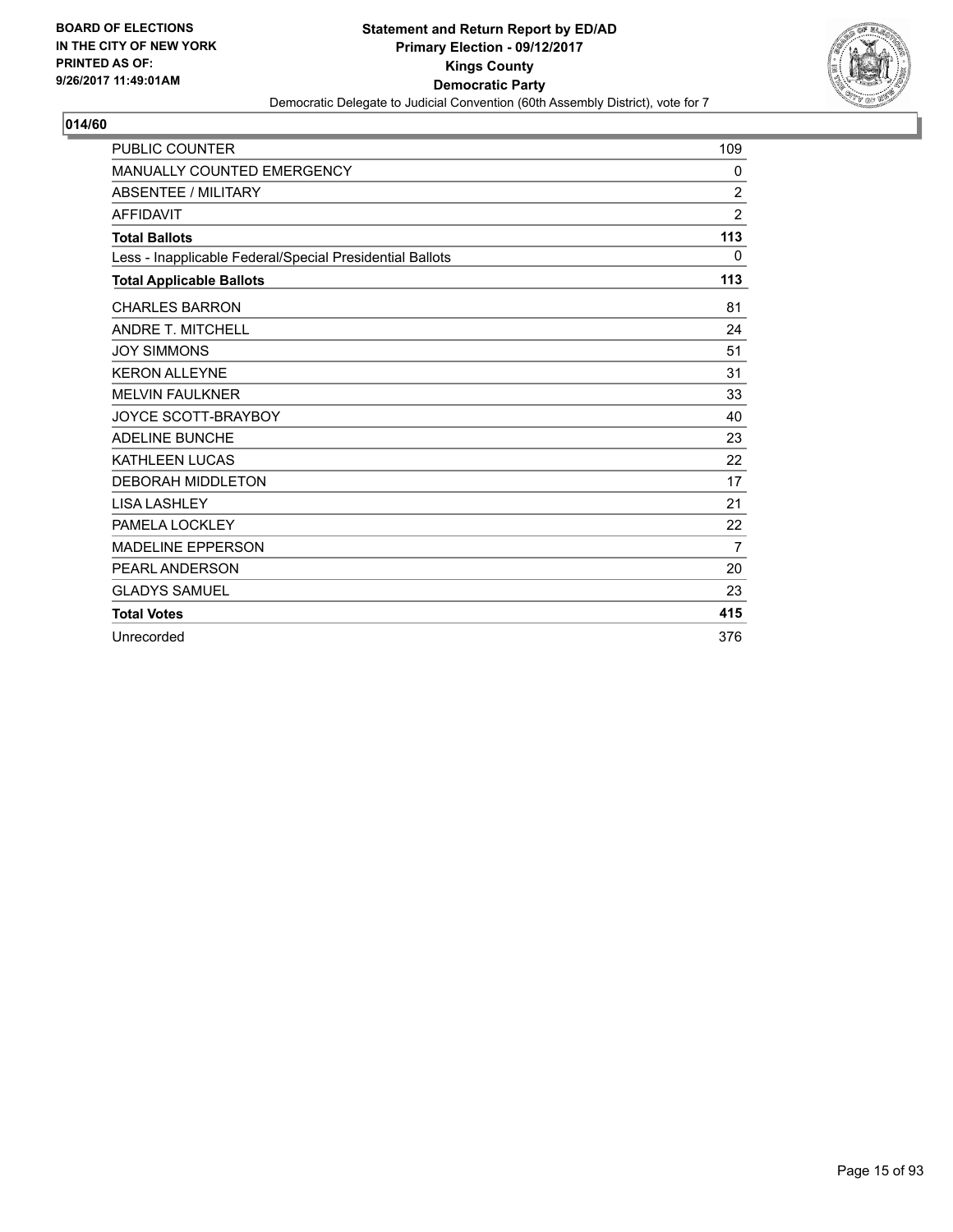

| <b>PUBLIC COUNTER</b>                                    | 51       |
|----------------------------------------------------------|----------|
| MANUALLY COUNTED EMERGENCY                               | 0        |
| <b>ABSENTEE / MILITARY</b>                               | 1        |
| <b>AFFIDAVIT</b>                                         | 1        |
| <b>Total Ballots</b>                                     | 53       |
| Less - Inapplicable Federal/Special Presidential Ballots | $\Omega$ |
| <b>Total Applicable Ballots</b>                          | 53       |
| <b>CHARLES BARRON</b>                                    | 44       |
| <b>ANDRE T. MITCHELL</b>                                 | 17       |
| <b>JOY SIMMONS</b>                                       | 25       |
| <b>KERON ALLEYNE</b>                                     | 16       |
| <b>MELVIN FAULKNER</b>                                   | 22       |
| <b>JOYCE SCOTT-BRAYBOY</b>                               | 20       |
| <b>ADELINE BUNCHE</b>                                    | 11       |
| <b>KATHLEEN LUCAS</b>                                    | 16       |
| <b>DEBORAH MIDDLETON</b>                                 | 11       |
| <b>LISA LASHLEY</b>                                      | 11       |
| PAMELA LOCKLEY                                           | 15       |
| <b>MADELINE EPPERSON</b>                                 | 8        |
| PEARL ANDERSON                                           | 12       |
| <b>GLADYS SAMUEL</b>                                     | 14       |
| <b>Total Votes</b>                                       | 242      |
| Unrecorded                                               | 129      |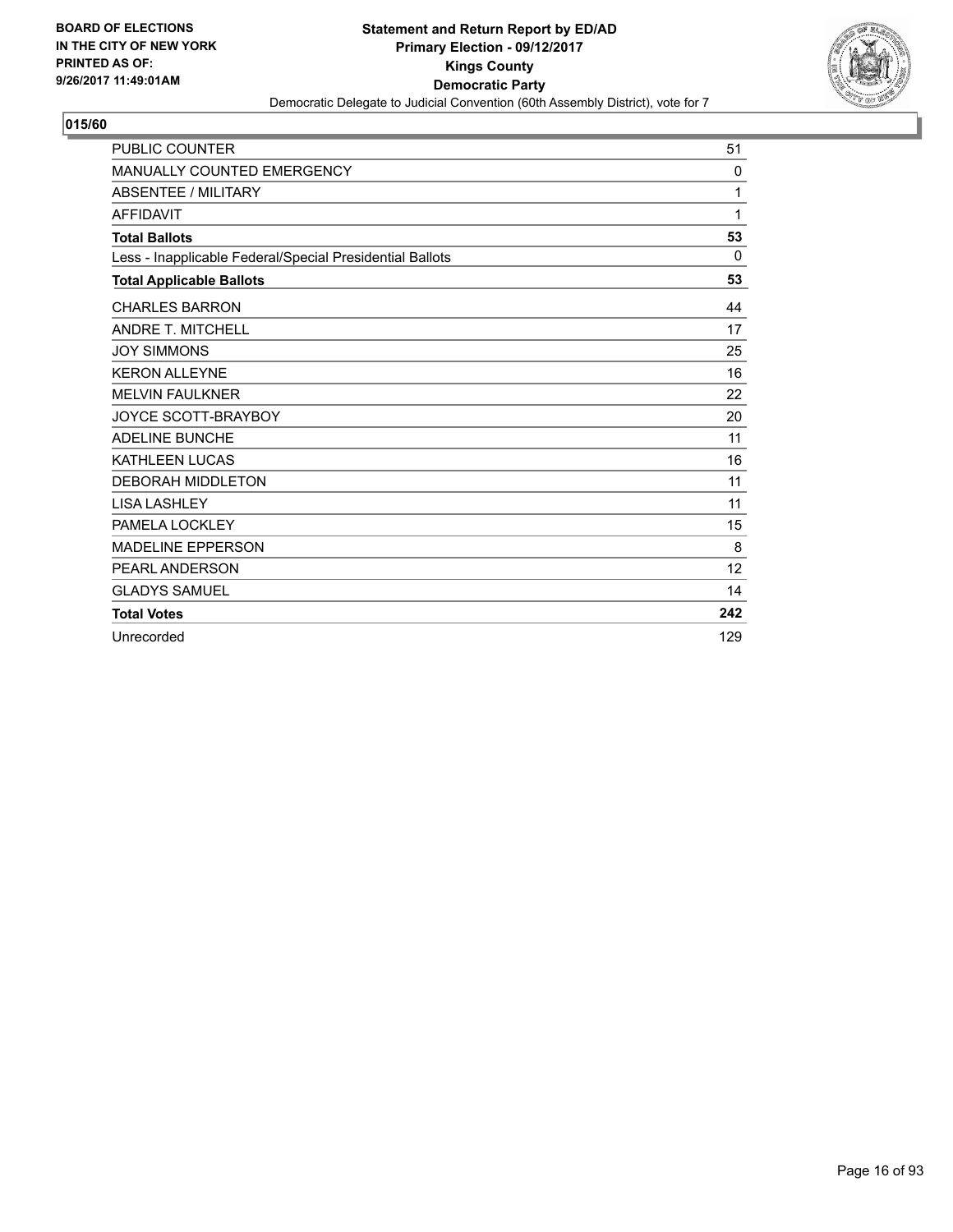

| <b>PUBLIC COUNTER</b>                                    | 34             |
|----------------------------------------------------------|----------------|
| MANUALLY COUNTED EMERGENCY                               | 0              |
| <b>ABSENTEE / MILITARY</b>                               | 1              |
| <b>AFFIDAVIT</b>                                         | 1              |
| <b>Total Ballots</b>                                     | 36             |
| Less - Inapplicable Federal/Special Presidential Ballots | 0              |
| <b>Total Applicable Ballots</b>                          | 36             |
| <b>CHARLES BARRON</b>                                    | 30             |
| <b>ANDRE T. MITCHELL</b>                                 | 8              |
| <b>JOY SIMMONS</b>                                       | 14             |
| <b>KERON ALLEYNE</b>                                     | $\overline{7}$ |
| <b>MELVIN FAULKNER</b>                                   | 10             |
| JOYCE SCOTT-BRAYBOY                                      | 9              |
| <b>ADELINE BUNCHE</b>                                    | 10             |
| <b>KATHLEEN LUCAS</b>                                    | 4              |
| <b>DEBORAH MIDDLETON</b>                                 | 12             |
| <b>LISA LASHLEY</b>                                      | 12             |
| PAMELA LOCKLEY                                           | 7              |
| <b>MADELINE EPPERSON</b>                                 | 5              |
| PEARL ANDERSON                                           | $\overline{7}$ |
| <b>GLADYS SAMUEL</b>                                     | 9              |
| <b>Total Votes</b>                                       | 144            |
| Unrecorded                                               | 108            |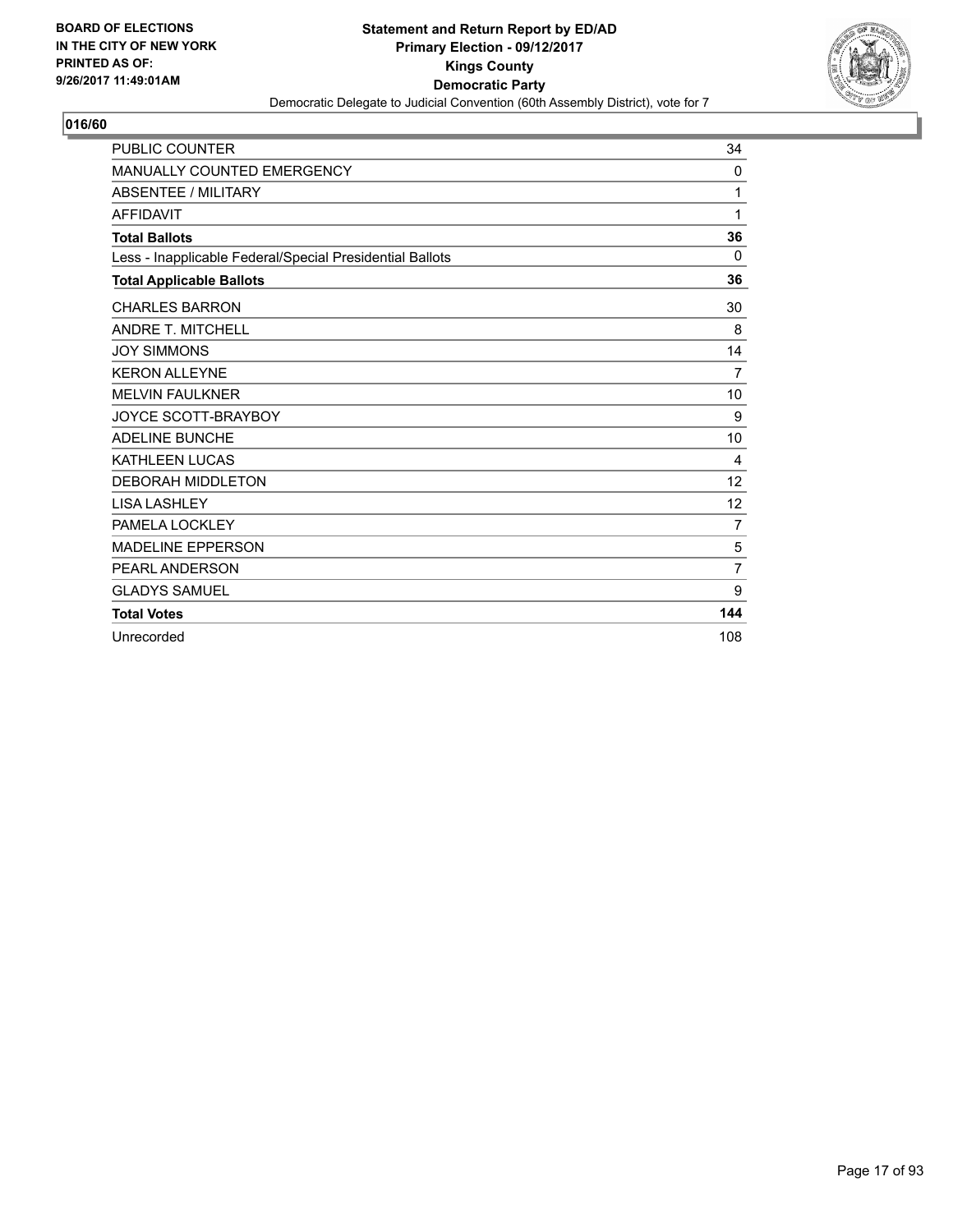

| <b>PUBLIC COUNTER</b>                                    | 154          |
|----------------------------------------------------------|--------------|
| MANUALLY COUNTED EMERGENCY                               | 0            |
| <b>ABSENTEE / MILITARY</b>                               | 3            |
| <b>AFFIDAVIT</b>                                         | $\mathbf{0}$ |
| <b>Total Ballots</b>                                     | 157          |
| Less - Inapplicable Federal/Special Presidential Ballots | 0            |
| <b>Total Applicable Ballots</b>                          | 157          |
| <b>CHARLES BARRON</b>                                    | 115          |
| <b>ANDRE T. MITCHELL</b>                                 | 32           |
| <b>JOY SIMMONS</b>                                       | 56           |
| <b>KERON ALLEYNE</b>                                     | 32           |
| <b>MELVIN FAULKNER</b>                                   | 34           |
| <b>JOYCE SCOTT-BRAYBOY</b>                               | 29           |
| <b>ADELINE BUNCHE</b>                                    | 31           |
| <b>KATHLEEN LUCAS</b>                                    | 51           |
| <b>DEBORAH MIDDLETON</b>                                 | 30           |
| <b>LISA LASHLEY</b>                                      | 32           |
| PAMELA LOCKLEY                                           | 25           |
| <b>MADELINE EPPERSON</b>                                 | 18           |
| <b>PEARL ANDERSON</b>                                    | 28           |
| <b>GLADYS SAMUEL</b>                                     | 32           |
| <b>Total Votes</b>                                       | 545          |
| Unrecorded                                               | 554          |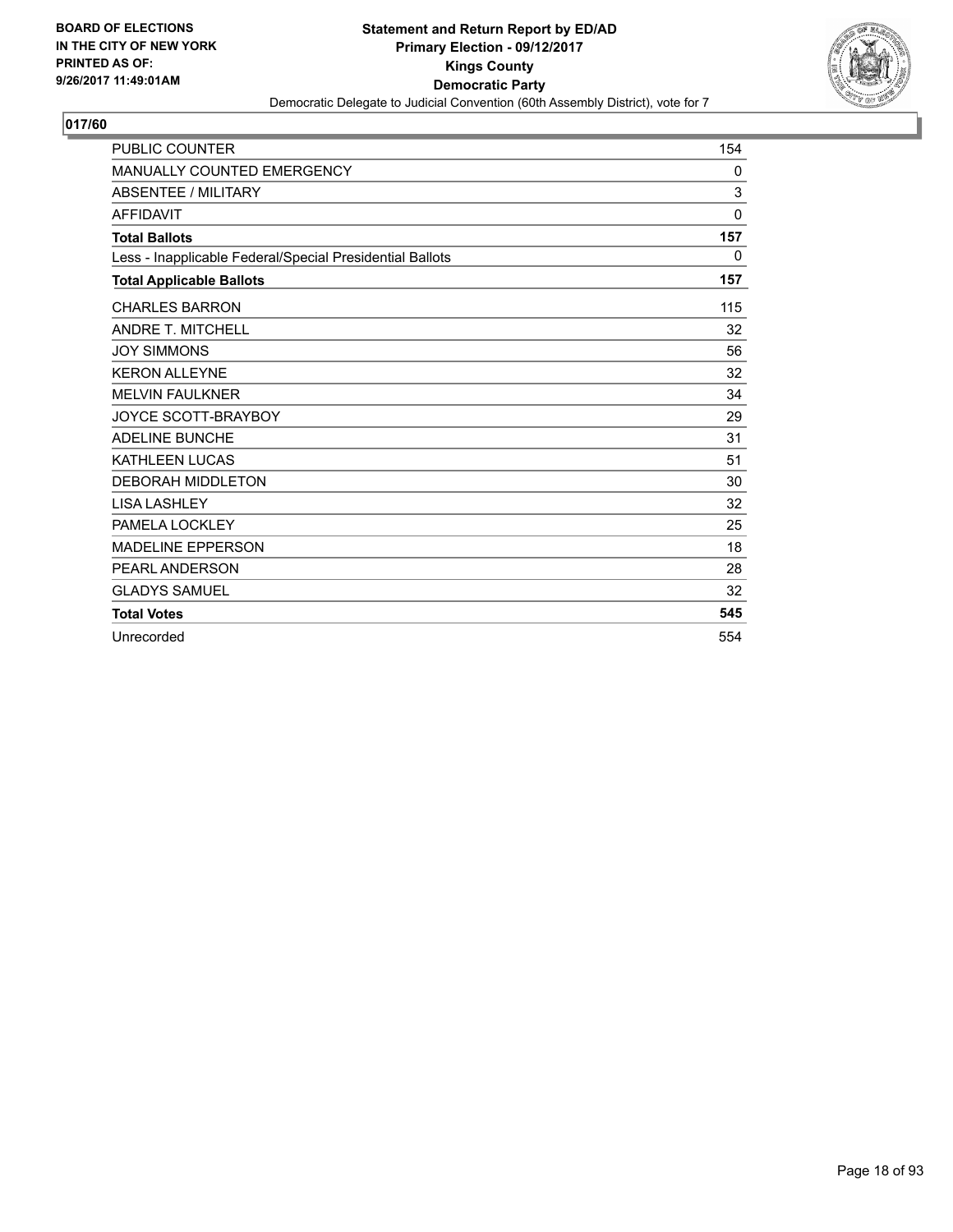

| <b>PUBLIC COUNTER</b>                                    | 58           |
|----------------------------------------------------------|--------------|
| MANUALLY COUNTED EMERGENCY                               | 0            |
| ABSENTEE / MILITARY                                      | 0            |
| <b>AFFIDAVIT</b>                                         | $\mathbf{0}$ |
| <b>Total Ballots</b>                                     | 58           |
| Less - Inapplicable Federal/Special Presidential Ballots | 0            |
| <b>Total Applicable Ballots</b>                          | 58           |
| <b>CHARLES BARRON</b>                                    | 44           |
| <b>ANDRE T. MITCHELL</b>                                 | 18           |
| <b>JOY SIMMONS</b>                                       | 26           |
| <b>KERON ALLEYNE</b>                                     | 17           |
| <b>MELVIN FAULKNER</b>                                   | 20           |
| JOYCE SCOTT-BRAYBOY                                      | 18           |
| <b>ADELINE BUNCHE</b>                                    | 20           |
| <b>KATHLEEN LUCAS</b>                                    | 16           |
| <b>DEBORAH MIDDLETON</b>                                 | 15           |
| <b>LISA LASHLEY</b>                                      | 22           |
| PAMELA LOCKLEY                                           | 22           |
| <b>MADELINE EPPERSON</b>                                 | 9            |
| PEARL ANDERSON                                           | 8            |
| <b>GLADYS SAMUEL</b>                                     | 24           |
| <b>Total Votes</b>                                       | 279          |
| Unrecorded                                               | 127          |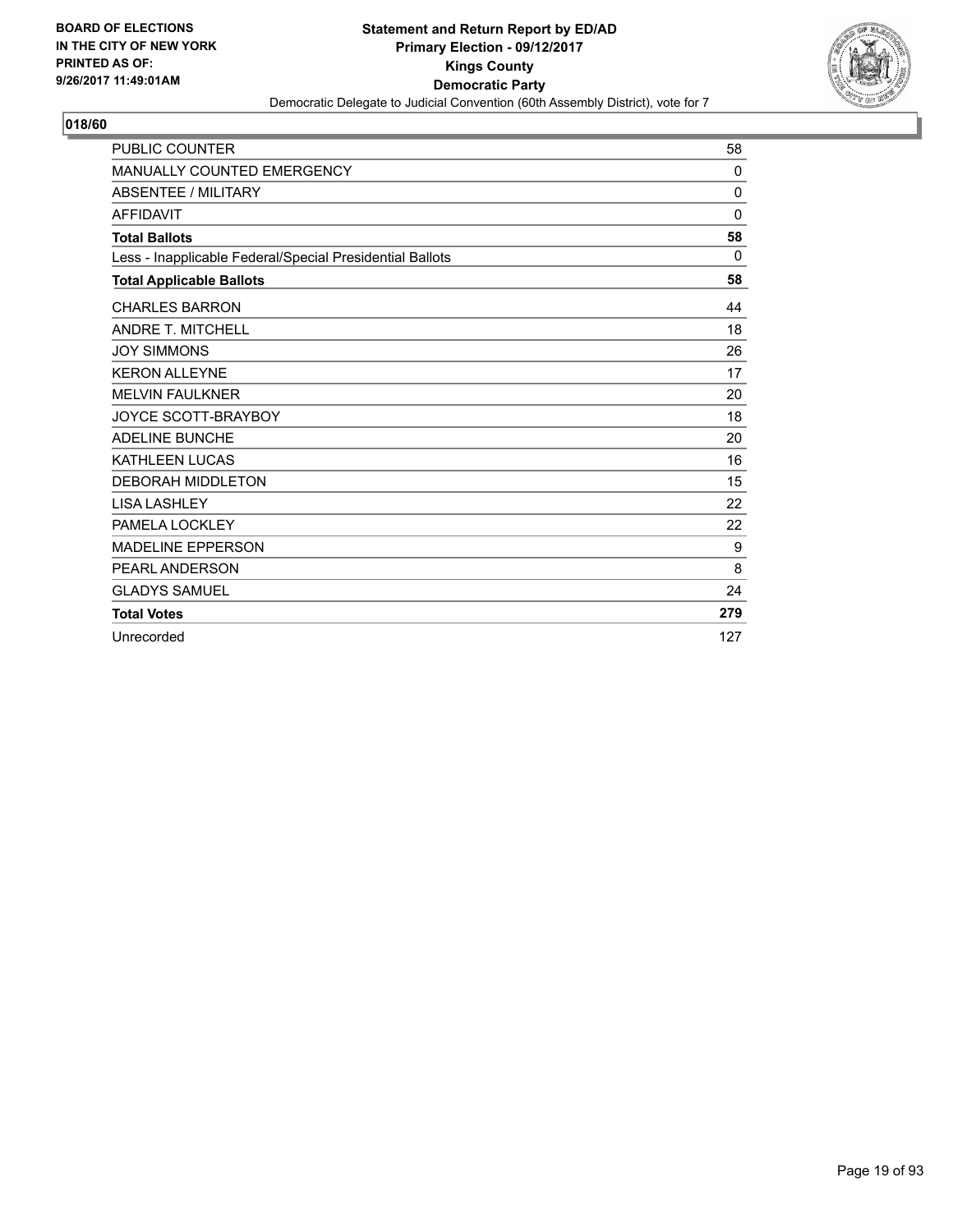

| <b>PUBLIC COUNTER</b>                                    | 33             |
|----------------------------------------------------------|----------------|
| MANUALLY COUNTED EMERGENCY                               | 0              |
| <b>ABSENTEE / MILITARY</b>                               | 1              |
| <b>AFFIDAVIT</b>                                         | 0              |
| <b>Total Ballots</b>                                     | 34             |
| Less - Inapplicable Federal/Special Presidential Ballots | $\mathbf{0}$   |
| <b>Total Applicable Ballots</b>                          | 34             |
| <b>CHARLES BARRON</b>                                    | 26             |
| <b>ANDRE T. MITCHELL</b>                                 | 4              |
| <b>JOY SIMMONS</b>                                       | 11             |
| <b>KERON ALLEYNE</b>                                     | 4              |
| <b>MELVIN FAULKNER</b>                                   | $\overline{7}$ |
| <b>JOYCE SCOTT-BRAYBOY</b>                               | 7              |
| <b>ADELINE BUNCHE</b>                                    | $\overline{7}$ |
| KATHLEEN LUCAS                                           | 5              |
| <b>DEBORAH MIDDLETON</b>                                 | 4              |
| <b>LISA LASHLEY</b>                                      | 11             |
| PAMELA LOCKLEY                                           | 9              |
| <b>MADELINE EPPERSON</b>                                 | 3              |
| PEARL ANDERSON                                           | 4              |
| <b>GLADYS SAMUEL</b>                                     | 5              |
| <b>Total Votes</b>                                       | 107            |
| Unrecorded                                               | 131            |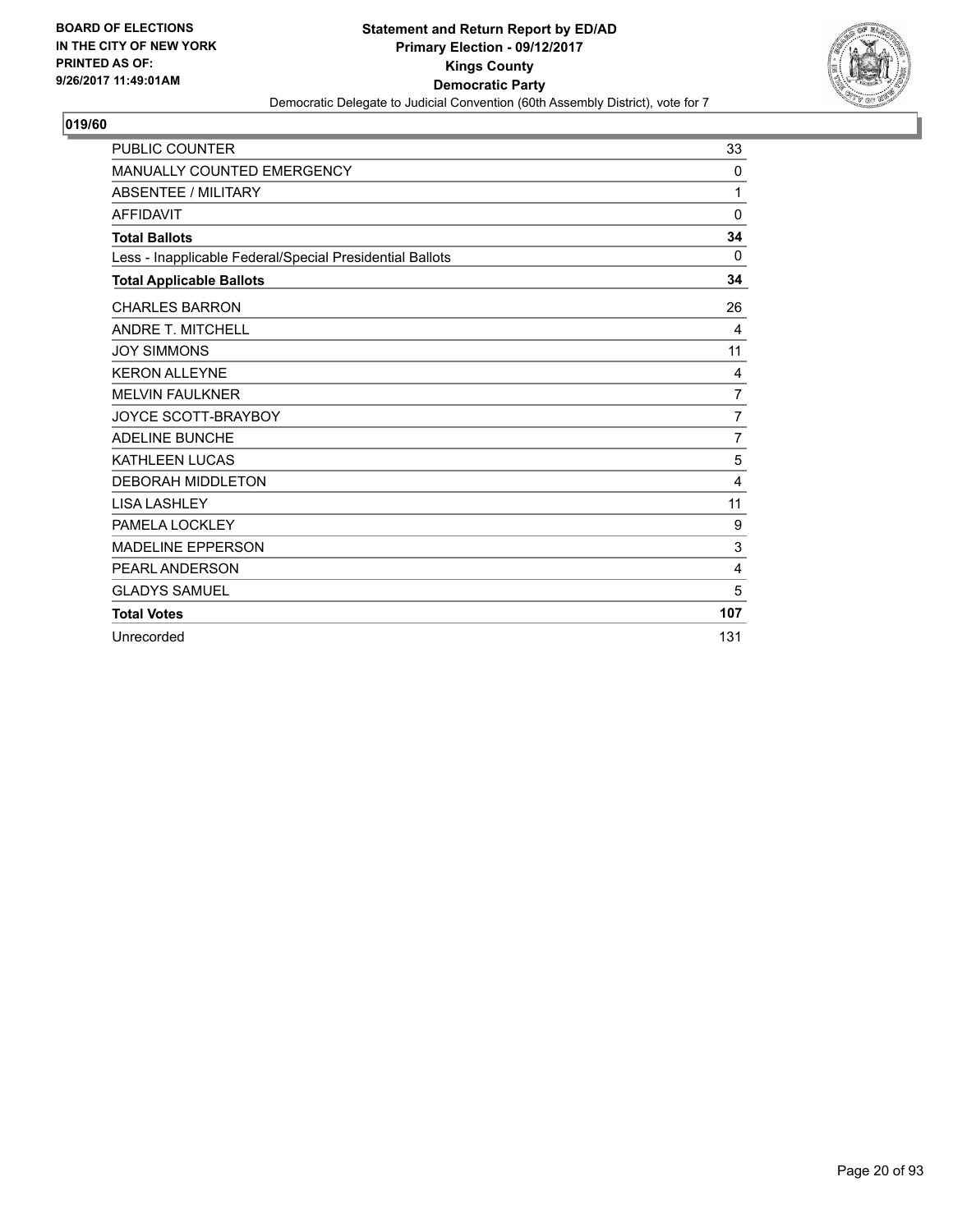

| <b>PUBLIC COUNTER</b>                                    | 8              |
|----------------------------------------------------------|----------------|
| MANUALLY COUNTED EMERGENCY                               | 0              |
| <b>ABSENTEE / MILITARY</b>                               | 1              |
| <b>AFFIDAVIT</b>                                         | 0              |
| <b>Total Ballots</b>                                     | 9              |
| Less - Inapplicable Federal/Special Presidential Ballots | 0              |
| <b>Total Applicable Ballots</b>                          | 9              |
| <b>CHARLES BARRON</b>                                    | 5              |
| <b>ANDRE T. MITCHELL</b>                                 | $\overline{2}$ |
| <b>JOY SIMMONS</b>                                       | 3              |
| <b>KERON ALLEYNE</b>                                     | 1              |
| <b>MELVIN FAULKNER</b>                                   | $\mathsf 3$    |
| JOYCE SCOTT-BRAYBOY                                      | $\overline{2}$ |
| <b>ADELINE BUNCHE</b>                                    | $\overline{2}$ |
| <b>KATHLEEN LUCAS</b>                                    | 3              |
| <b>DEBORAH MIDDLETON</b>                                 | $\mathsf 3$    |
| <b>LISA LASHLEY</b>                                      | 3              |
| PAMELA LOCKLEY                                           | 3              |
| <b>MADELINE EPPERSON</b>                                 | $\overline{2}$ |
| <b>PEARL ANDERSON</b>                                    | 4              |
| <b>GLADYS SAMUEL</b>                                     | $\overline{2}$ |
| <b>Total Votes</b>                                       | 38             |
| Unrecorded                                               | 25             |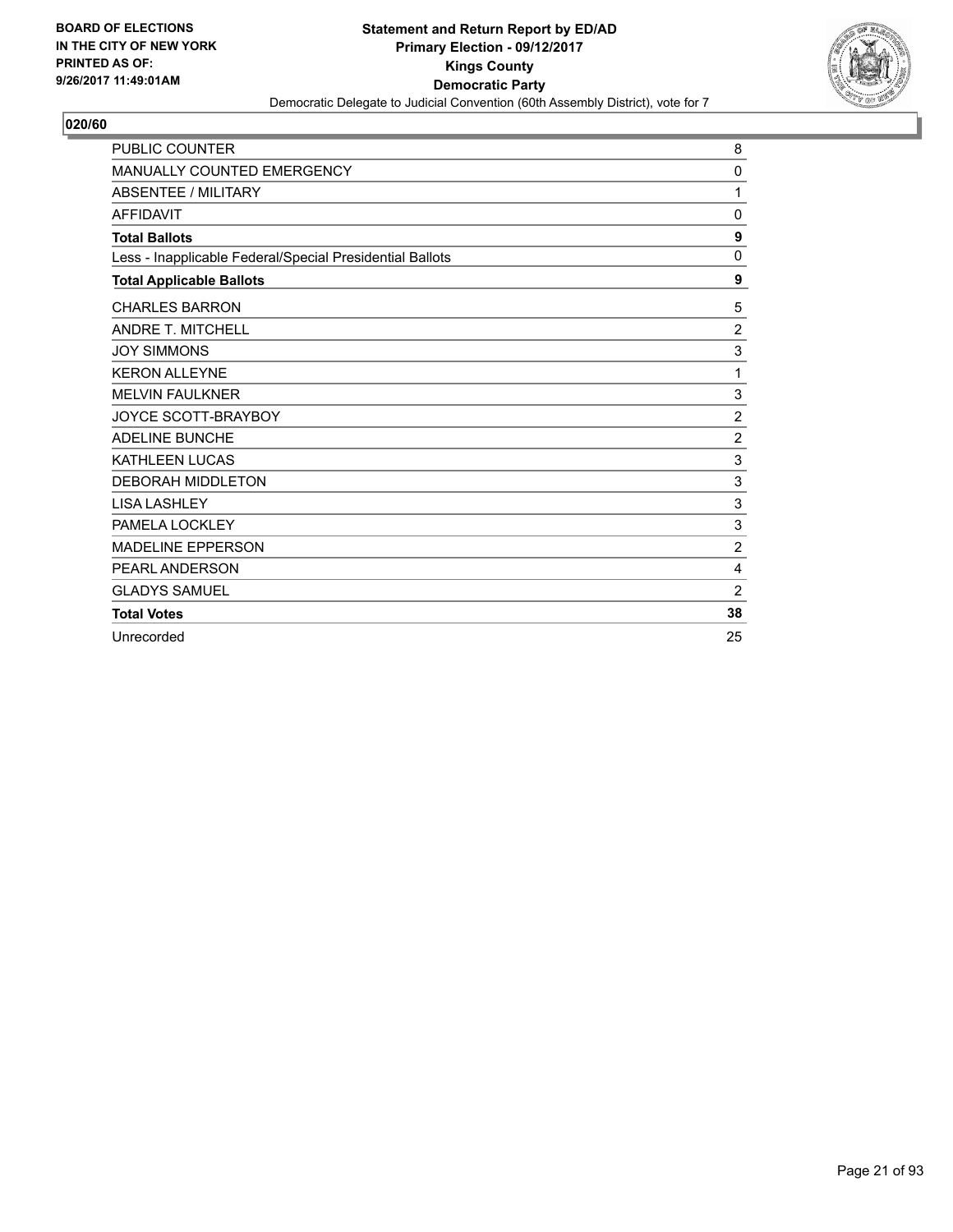

| <b>PUBLIC COUNTER</b>                                    | 46           |
|----------------------------------------------------------|--------------|
| <b>MANUALLY COUNTED EMERGENCY</b>                        | $\mathbf 0$  |
| <b>ABSENTEE / MILITARY</b>                               | $\mathbf{0}$ |
| <b>AFFIDAVIT</b>                                         | $\mathbf{0}$ |
| <b>Total Ballots</b>                                     | 46           |
| Less - Inapplicable Federal/Special Presidential Ballots | 0            |
| <b>Total Applicable Ballots</b>                          | 46           |
| <b>CHARLES BARRON</b>                                    | 37           |
| <b>ANDRE T. MITCHELL</b>                                 | 18           |
| <b>JOY SIMMONS</b>                                       | 28           |
| <b>KERON ALLEYNE</b>                                     | 18           |
| <b>MELVIN FAULKNER</b>                                   | 19           |
| JOYCE SCOTT-BRAYBOY                                      | 24           |
| <b>ADELINE BUNCHE</b>                                    | 18           |
| <b>KATHLEEN LUCAS</b>                                    | 11           |
| <b>DEBORAH MIDDLETON</b>                                 | 11           |
| <b>LISA LASHLEY</b>                                      | 10           |
| PAMELA LOCKLEY                                           | 8            |
| <b>MADELINE EPPERSON</b>                                 | 3            |
| PEARL ANDERSON                                           | 10           |
| <b>GLADYS SAMUEL</b>                                     | 13           |
| <b>Total Votes</b>                                       | 228          |
| Unrecorded                                               | 94           |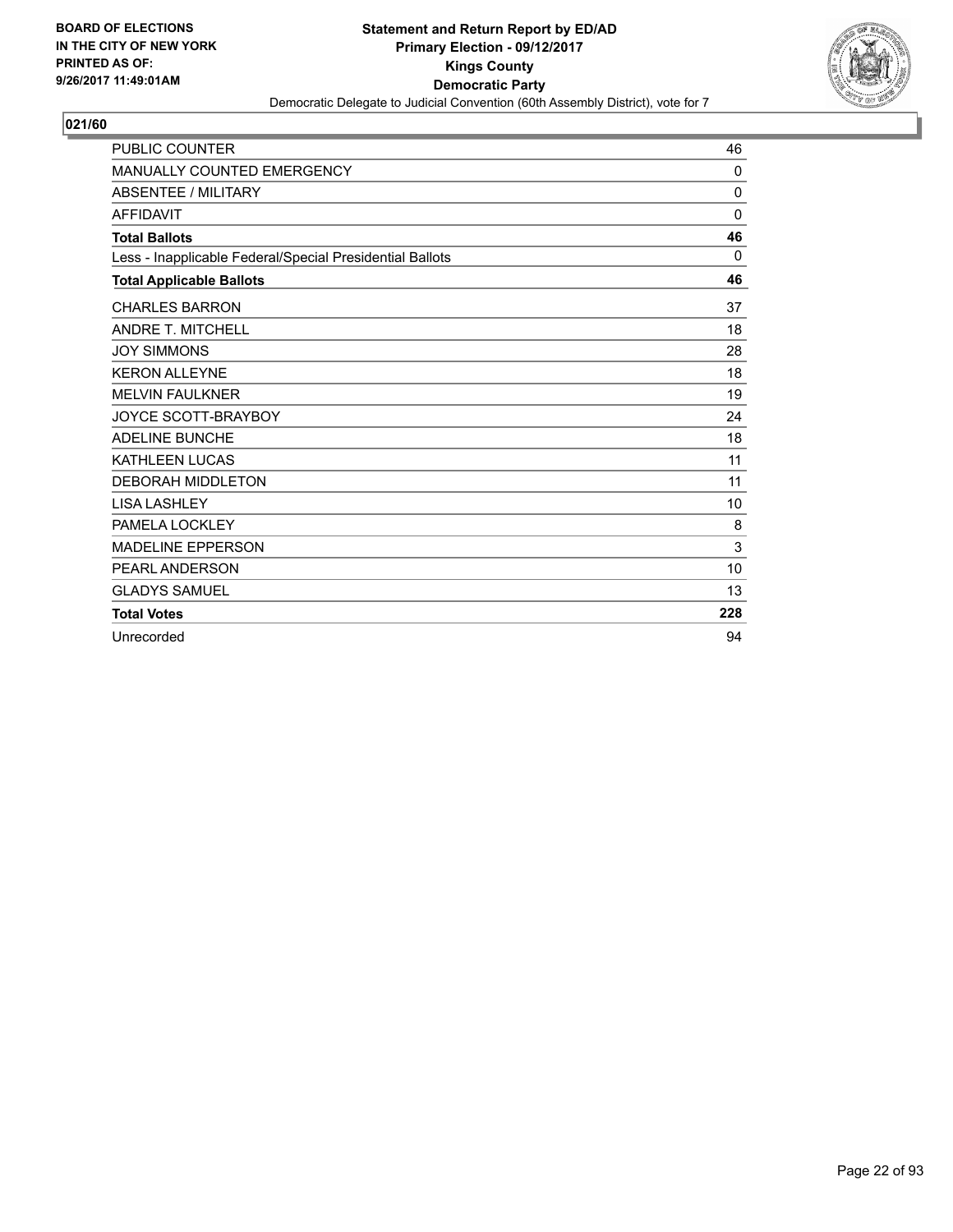

| <b>PUBLIC COUNTER</b>                                    | 67  |
|----------------------------------------------------------|-----|
| MANUALLY COUNTED EMERGENCY                               | 0   |
| ABSENTEE / MILITARY                                      | 0   |
| <b>AFFIDAVIT</b>                                         | 2   |
| <b>Total Ballots</b>                                     | 69  |
| Less - Inapplicable Federal/Special Presidential Ballots | 0   |
| <b>Total Applicable Ballots</b>                          | 69  |
| <b>CHARLES BARRON</b>                                    | 57  |
| <b>ANDRE T. MITCHELL</b>                                 | 15  |
| <b>JOY SIMMONS</b>                                       | 37  |
| <b>KERON ALLEYNE</b>                                     | 10  |
| <b>MELVIN FAULKNER</b>                                   | 21  |
| JOYCE SCOTT-BRAYBOY                                      | 19  |
| <b>ADELINE BUNCHE</b>                                    | 13  |
| <b>KATHLEEN LUCAS</b>                                    | 22  |
| <b>DEBORAH MIDDLETON</b>                                 | 26  |
| <b>LISA LASHLEY</b>                                      | 19  |
| PAMELA LOCKLEY                                           | 18  |
| <b>MADELINE EPPERSON</b>                                 | 10  |
| PEARL ANDERSON                                           | 12  |
| <b>GLADYS SAMUEL</b>                                     | 20  |
| <b>Total Votes</b>                                       | 299 |
| Unrecorded                                               | 184 |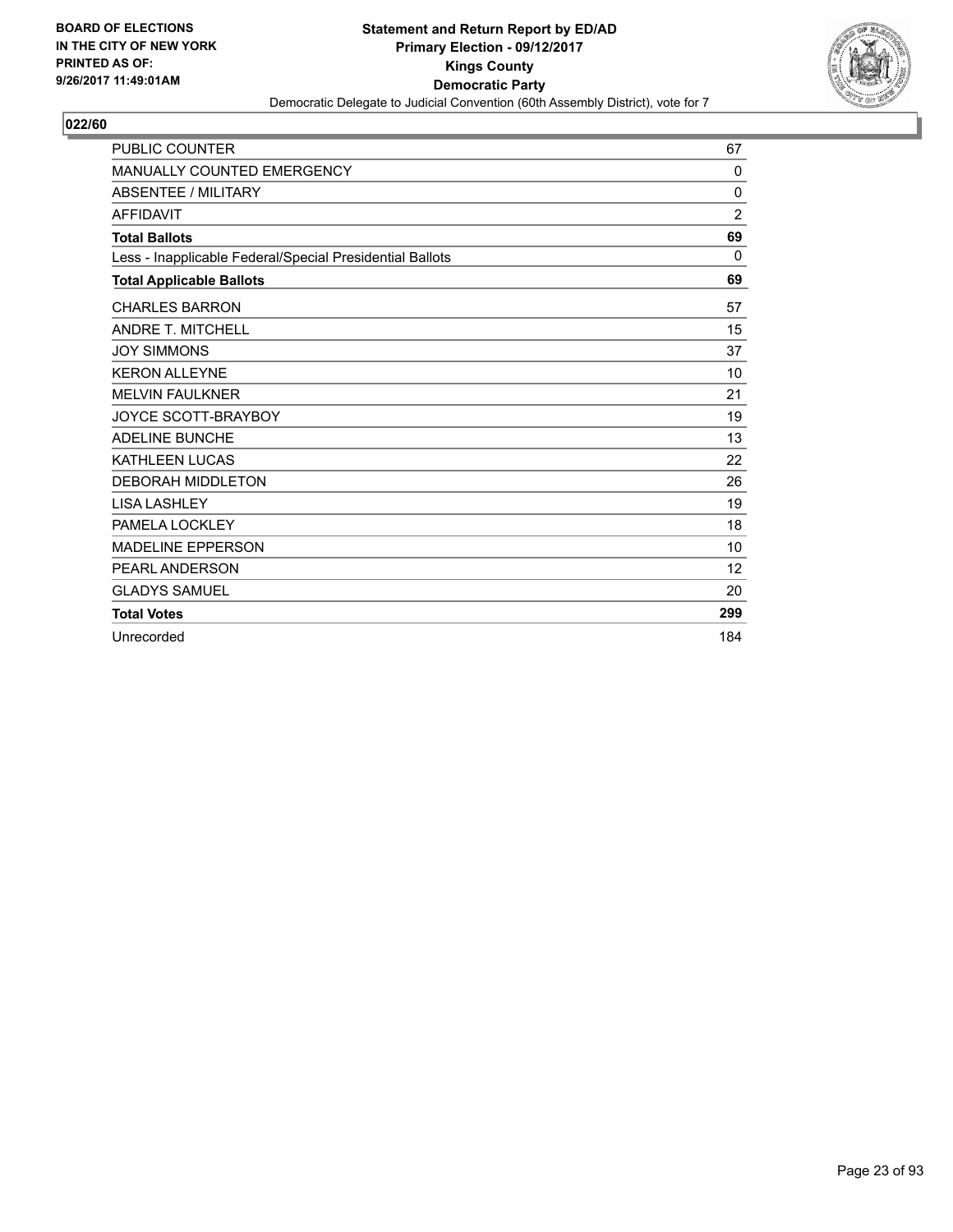

| <b>PUBLIC COUNTER</b>                                    | 9               |
|----------------------------------------------------------|-----------------|
| MANUALLY COUNTED EMERGENCY                               | 0               |
| <b>ABSENTEE / MILITARY</b>                               | 0               |
| <b>AFFIDAVIT</b>                                         | 0               |
| <b>Total Ballots</b>                                     | 9               |
| Less - Inapplicable Federal/Special Presidential Ballots | $\mathbf 0$     |
| <b>Total Applicable Ballots</b>                          | 9               |
| <b>CHARLES BARRON</b>                                    | 6               |
| <b>ANDRE T. MITCHELL</b>                                 | 1               |
| <b>JOY SIMMONS</b>                                       | $6\phantom{1}6$ |
| <b>KERON ALLEYNE</b>                                     | $\overline{2}$  |
| <b>MELVIN FAULKNER</b>                                   | 4               |
| <b>JOYCE SCOTT-BRAYBOY</b>                               | 4               |
| <b>ADELINE BUNCHE</b>                                    | 3               |
| <b>KATHLEEN LUCAS</b>                                    | 3               |
| <b>DEBORAH MIDDLETON</b>                                 | 4               |
| <b>LISA LASHLEY</b>                                      | 5               |
| PAMELA LOCKLEY                                           | $\overline{2}$  |
| <b>MADELINE EPPERSON</b>                                 | 3               |
| <b>PEARL ANDERSON</b>                                    | 5               |
| <b>GLADYS SAMUEL</b>                                     | 3               |
| <b>Total Votes</b>                                       | 51              |
| Unrecorded                                               | 12              |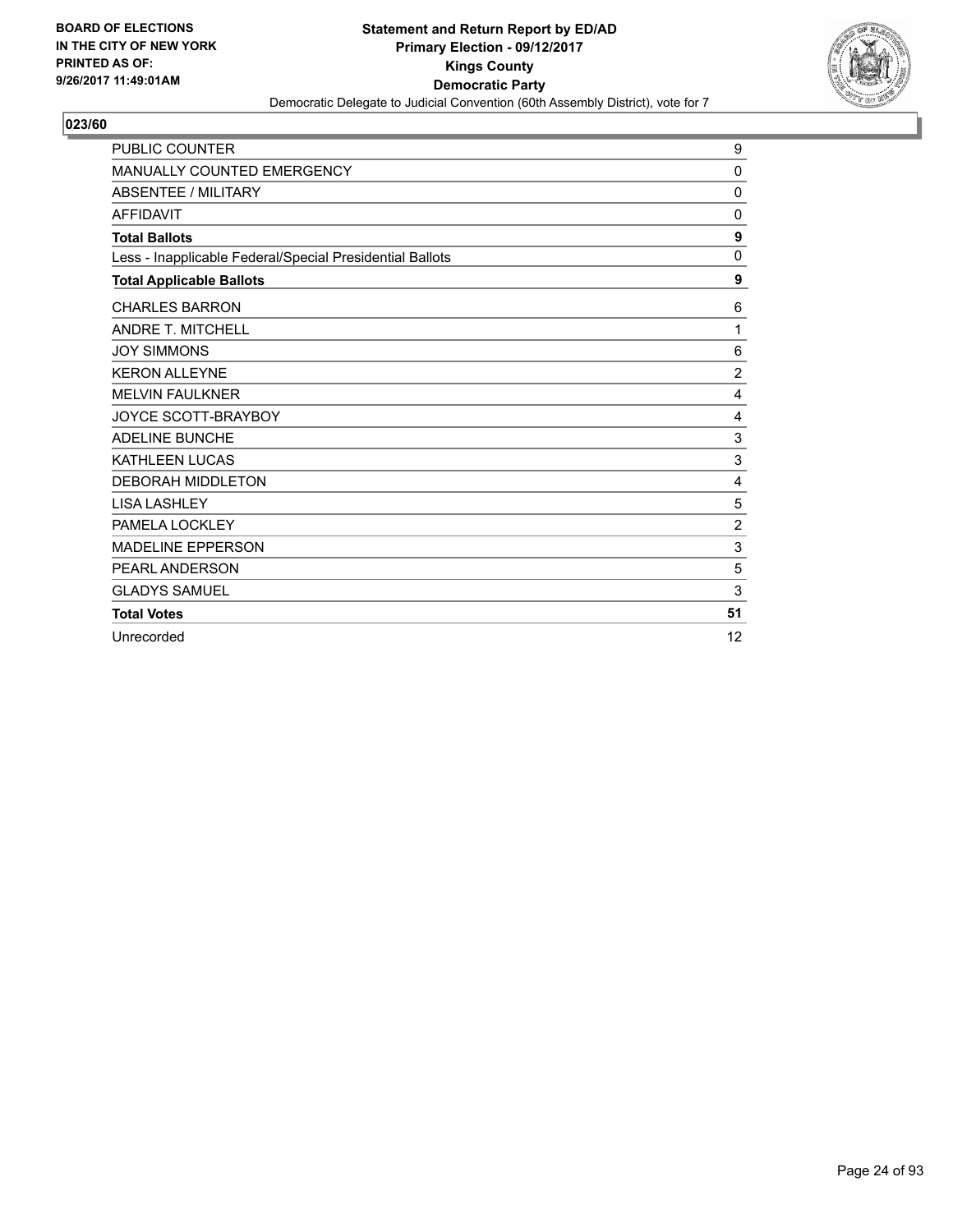

| <b>PUBLIC COUNTER</b>                                    | 45       |
|----------------------------------------------------------|----------|
| <b>MANUALLY COUNTED EMERGENCY</b>                        | $\Omega$ |
| ABSENTEE / MILITARY                                      | 18       |
| <b>AFFIDAVIT</b>                                         | $\Omega$ |
| <b>Total Ballots</b>                                     | 63       |
| Less - Inapplicable Federal/Special Presidential Ballots | $\Omega$ |
| <b>Total Applicable Ballots</b>                          | 63       |
| <b>CHARLES BARRON</b>                                    | 48       |
| <b>ANDRE T. MITCHELL</b>                                 | 12       |
| <b>JOY SIMMONS</b>                                       | 25       |
| <b>KERON ALLEYNE</b>                                     | 13       |
| <b>MELVIN FAULKNER</b>                                   | 16       |
| <b>JOYCE SCOTT-BRAYBOY</b>                               | 14       |
| <b>ADELINE BUNCHE</b>                                    | 9        |
| <b>KATHLEEN LUCAS</b>                                    | 13       |
| <b>DEBORAH MIDDLETON</b>                                 | 11       |
| <b>LISA LASHLEY</b>                                      | 9        |
| PAMELA LOCKLEY                                           | 12       |
| <b>MADELINE EPPERSON</b>                                 | 2        |
| <b>PEARL ANDERSON</b>                                    | 11       |
| <b>GLADYS SAMUEL</b>                                     | 14       |
| <b>Total Votes</b>                                       | 209      |
| Unrecorded                                               | 232      |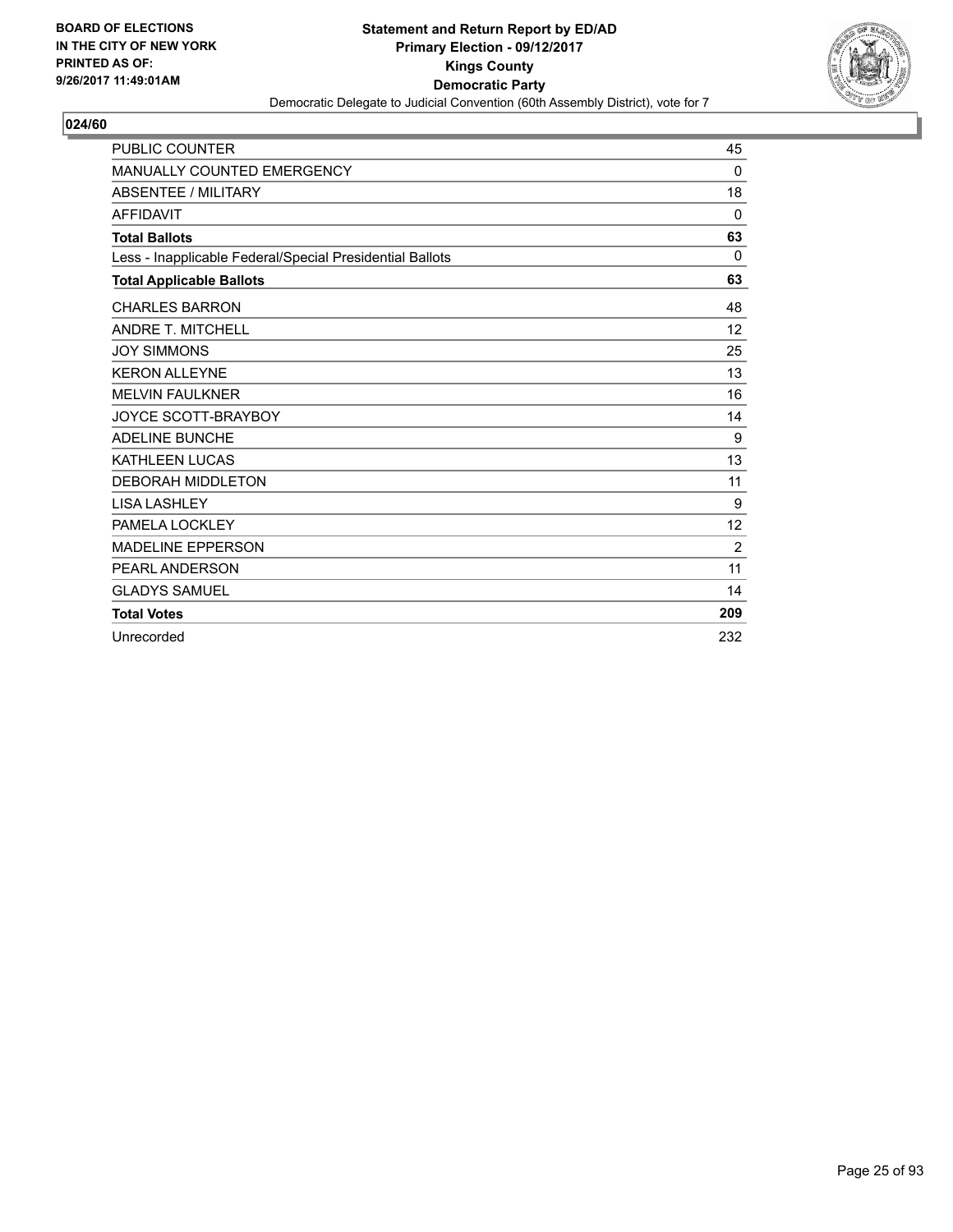

| <b>PUBLIC COUNTER</b>                                    | 0           |
|----------------------------------------------------------|-------------|
| MANUALLY COUNTED EMERGENCY                               | $\mathbf 0$ |
| <b>ABSENTEE / MILITARY</b>                               | 0           |
| <b>AFFIDAVIT</b>                                         | 0           |
| <b>Total Ballots</b>                                     | 0           |
| Less - Inapplicable Federal/Special Presidential Ballots | $\mathbf 0$ |
| <b>Total Applicable Ballots</b>                          | 0           |
| <b>CHARLES BARRON</b>                                    | 0           |
| <b>ANDRE T. MITCHELL</b>                                 | 0           |
| <b>JOY SIMMONS</b>                                       | 0           |
| <b>KERON ALLEYNE</b>                                     | 0           |
| <b>MELVIN FAULKNER</b>                                   | 0           |
| JOYCE SCOTT-BRAYBOY                                      | $\mathbf 0$ |
| <b>ADELINE BUNCHE</b>                                    | 0           |
| <b>KATHLEEN LUCAS</b>                                    | $\mathbf 0$ |
| <b>DEBORAH MIDDLETON</b>                                 | 0           |
| <b>LISA LASHLEY</b>                                      | 0           |
| PAMELA LOCKLEY                                           | $\mathbf 0$ |
| <b>MADELINE EPPERSON</b>                                 | 0           |
| PEARL ANDERSON                                           | 0           |
| <b>GLADYS SAMUEL</b>                                     | 0           |
| <b>Total Votes</b>                                       | 0           |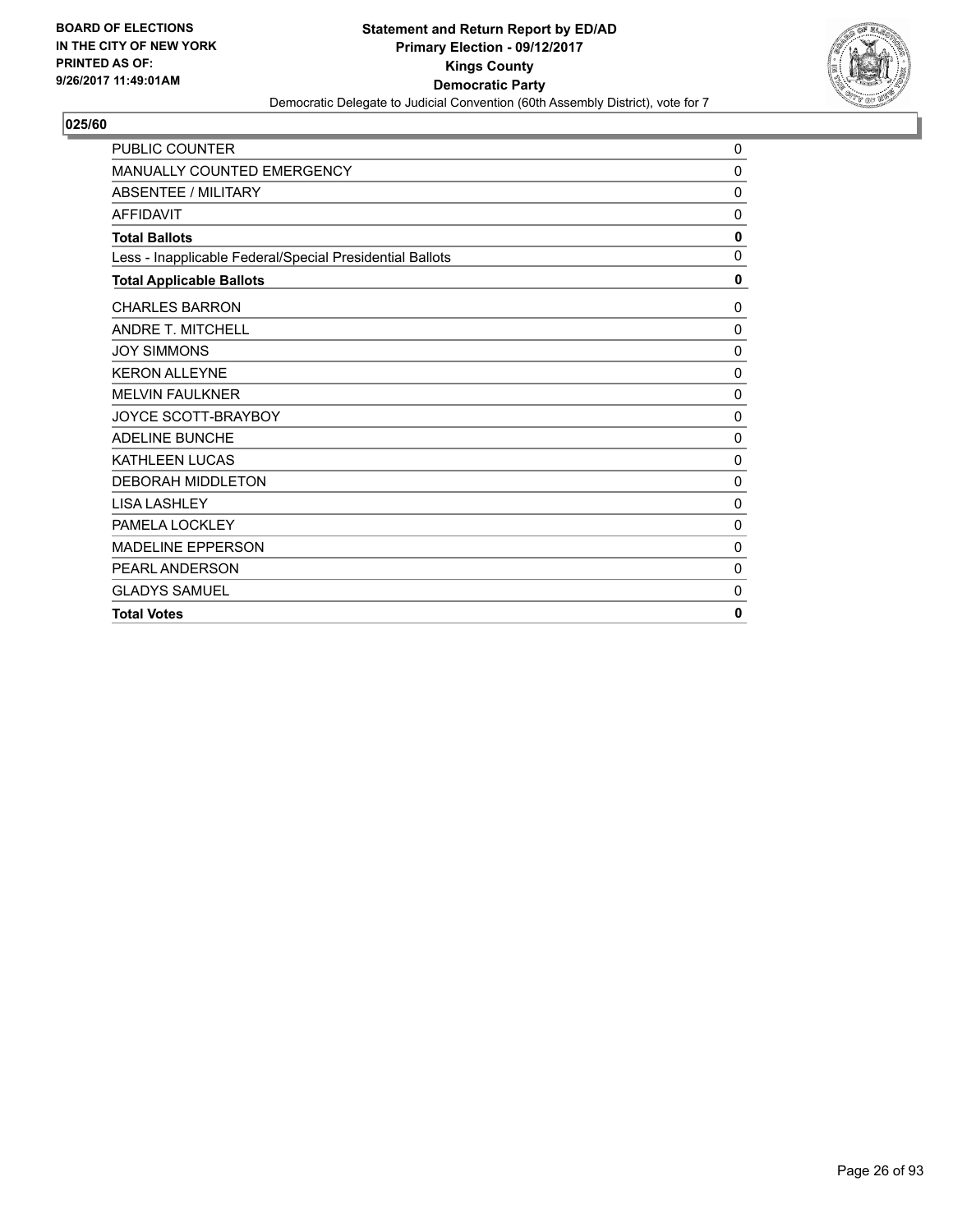

| <b>PUBLIC COUNTER</b>                                    | 170 |
|----------------------------------------------------------|-----|
| <b>MANUALLY COUNTED EMERGENCY</b>                        | 0   |
| <b>ABSENTEE / MILITARY</b>                               | 3   |
| <b>AFFIDAVIT</b>                                         | 1   |
| <b>Total Ballots</b>                                     | 174 |
| Less - Inapplicable Federal/Special Presidential Ballots | 0   |
| <b>Total Applicable Ballots</b>                          | 174 |
| <b>CHARLES BARRON</b>                                    | 135 |
| <b>ANDRE T. MITCHELL</b>                                 | 29  |
| <b>JOY SIMMONS</b>                                       | 52  |
| <b>KERON ALLEYNE</b>                                     | 26  |
| <b>MELVIN FAULKNER</b>                                   | 27  |
| <b>JOYCE SCOTT-BRAYBOY</b>                               | 37  |
| <b>ADELINE BUNCHE</b>                                    | 24  |
| <b>KATHLEEN LUCAS</b>                                    | 23  |
| <b>DEBORAH MIDDLETON</b>                                 | 27  |
| <b>LISA LASHLEY</b>                                      | 28  |
| PAMELA LOCKLEY                                           | 70  |
| <b>MADELINE EPPERSON</b>                                 | 12  |
| PEARL ANDERSON                                           | 17  |
| <b>GLADYS SAMUEL</b>                                     | 30  |
| <b>Total Votes</b>                                       | 537 |
| Unrecorded                                               | 681 |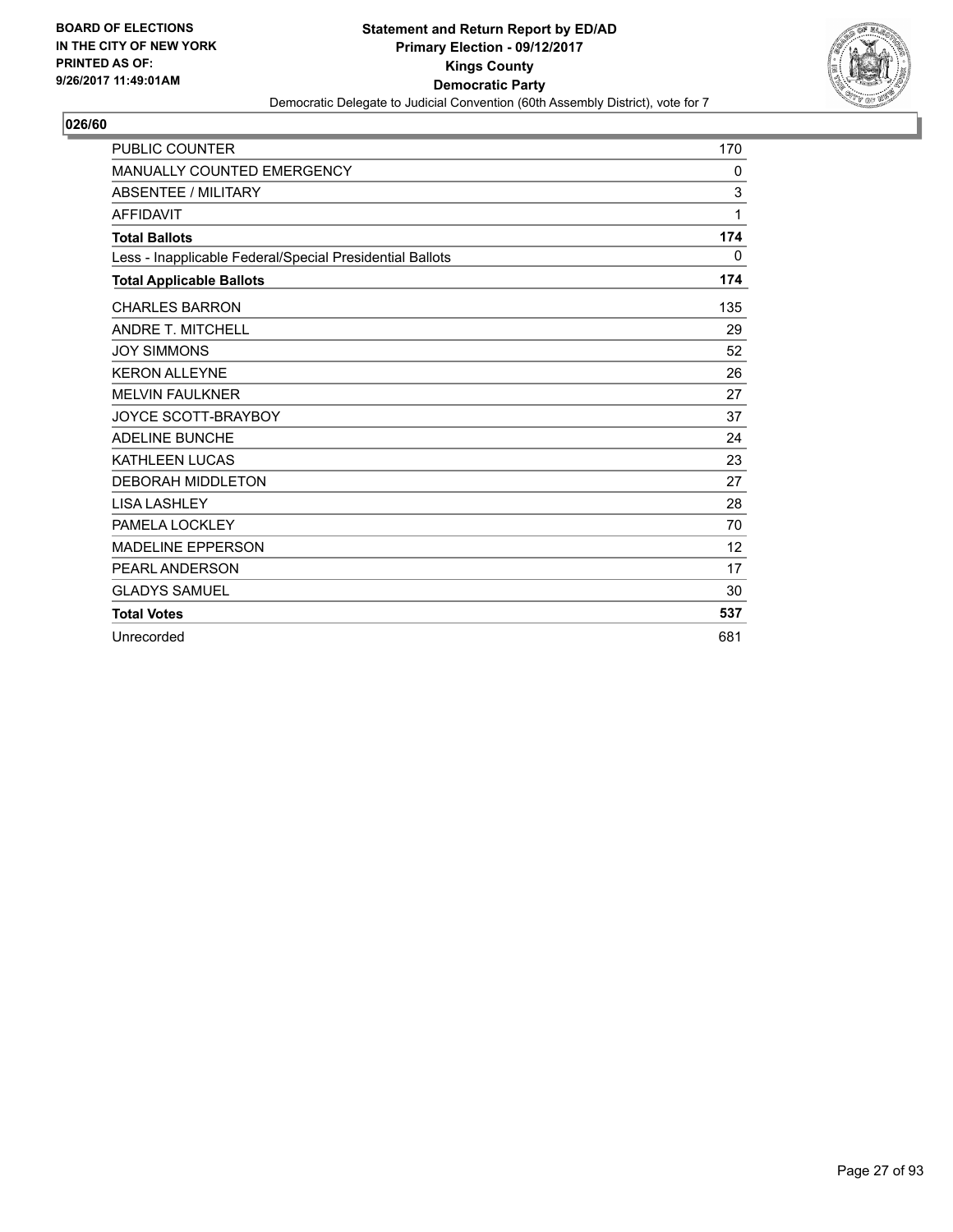

| <b>PUBLIC COUNTER</b>                                    | 140          |
|----------------------------------------------------------|--------------|
| <b>MANUALLY COUNTED EMERGENCY</b>                        | $\mathbf{0}$ |
| ABSENTEE / MILITARY                                      | $\Omega$     |
| <b>AFFIDAVIT</b>                                         | 1            |
| <b>Total Ballots</b>                                     | 141          |
| Less - Inapplicable Federal/Special Presidential Ballots | 0            |
| <b>Total Applicable Ballots</b>                          | 141          |
| <b>CHARLES BARRON</b>                                    | 95           |
| <b>ANDRE T. MITCHELL</b>                                 | 40           |
| <b>JOY SIMMONS</b>                                       | 60           |
| <b>KERON ALLEYNE</b>                                     | 34           |
| <b>MELVIN FAULKNER</b>                                   | 32           |
| JOYCE SCOTT-BRAYBOY                                      | 39           |
| <b>ADELINE BUNCHE</b>                                    | 25           |
| <b>KATHLEEN LUCAS</b>                                    | 40           |
| <b>DEBORAH MIDDLETON</b>                                 | 31           |
| <b>LISA LASHLEY</b>                                      | 34           |
| PAMELA LOCKLEY                                           | 43           |
| <b>MADELINE EPPERSON</b>                                 | 20           |
| <b>PEARL ANDERSON</b>                                    | 28           |
| <b>GLADYS SAMUEL</b>                                     | 29           |
| <b>Total Votes</b>                                       | 550          |
| Unrecorded                                               | 437          |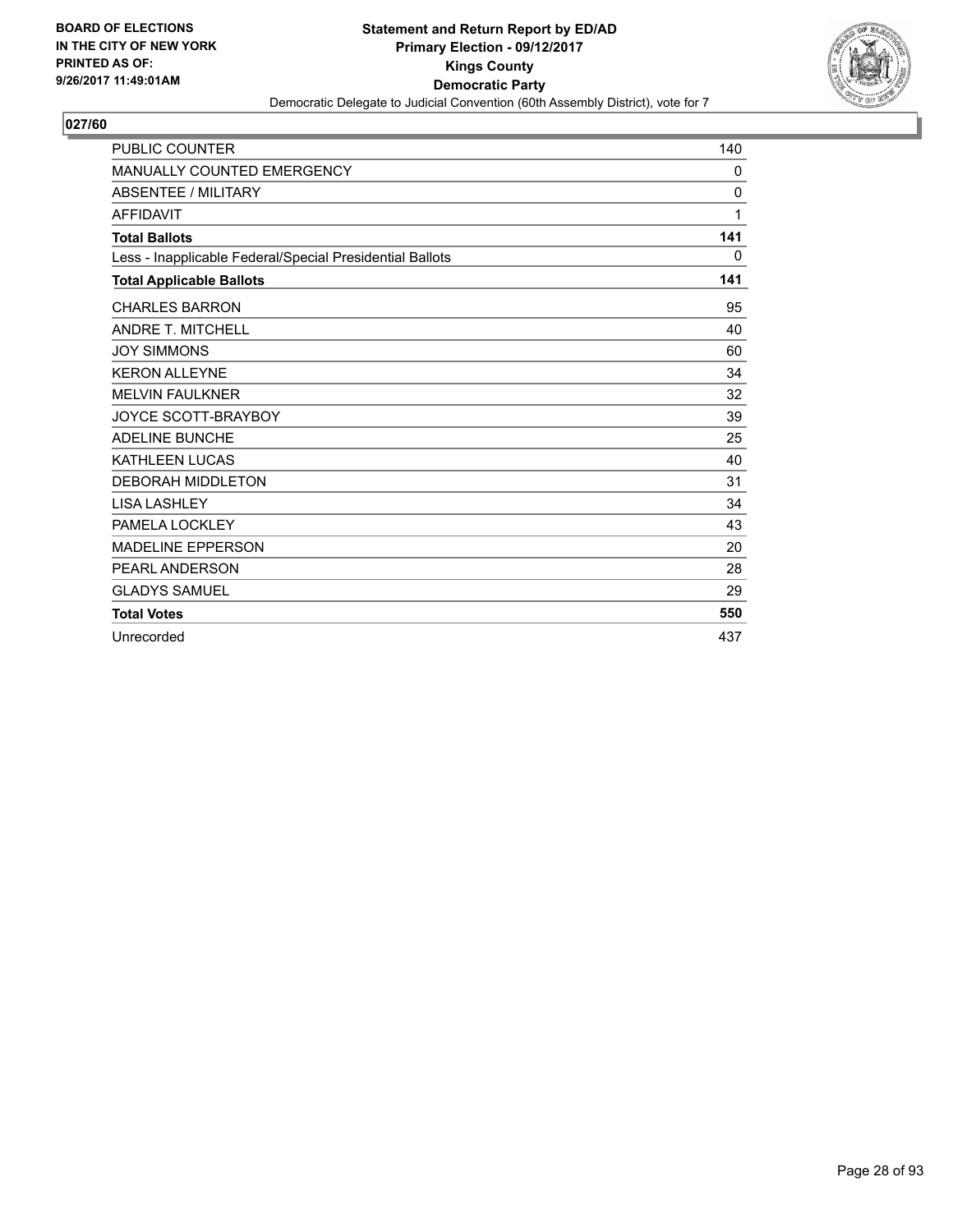

| <b>PUBLIC COUNTER</b>                                    | 202      |
|----------------------------------------------------------|----------|
| <b>MANUALLY COUNTED EMERGENCY</b>                        | 0        |
| <b>ABSENTEE / MILITARY</b>                               | 1        |
| <b>AFFIDAVIT</b>                                         | 5        |
| <b>Total Ballots</b>                                     | 208      |
| Less - Inapplicable Federal/Special Presidential Ballots | $\Omega$ |
| <b>Total Applicable Ballots</b>                          | 208      |
| <b>CHARLES BARRON</b>                                    | 162      |
| <b>ANDRE T. MITCHELL</b>                                 | 71       |
| <b>JOY SIMMONS</b>                                       | 122      |
| <b>KERON ALLEYNE</b>                                     | 63       |
| <b>MELVIN FAULKNER</b>                                   | 74       |
| <b>JOYCE SCOTT-BRAYBOY</b>                               | 94       |
| <b>ADELINE BUNCHE</b>                                    | 85       |
| <b>KATHLEEN LUCAS</b>                                    | 69       |
| <b>DEBORAH MIDDLETON</b>                                 | 60       |
| <b>LISA LASHLEY</b>                                      | 70       |
| PAMELA LOCKLEY                                           | 104      |
| <b>MADELINE EPPERSON</b>                                 | 45       |
| <b>PEARL ANDERSON</b>                                    | 42       |
| <b>GLADYS SAMUEL</b>                                     | 73       |
| <b>Total Votes</b>                                       | 1,134    |
| Unrecorded                                               | 322      |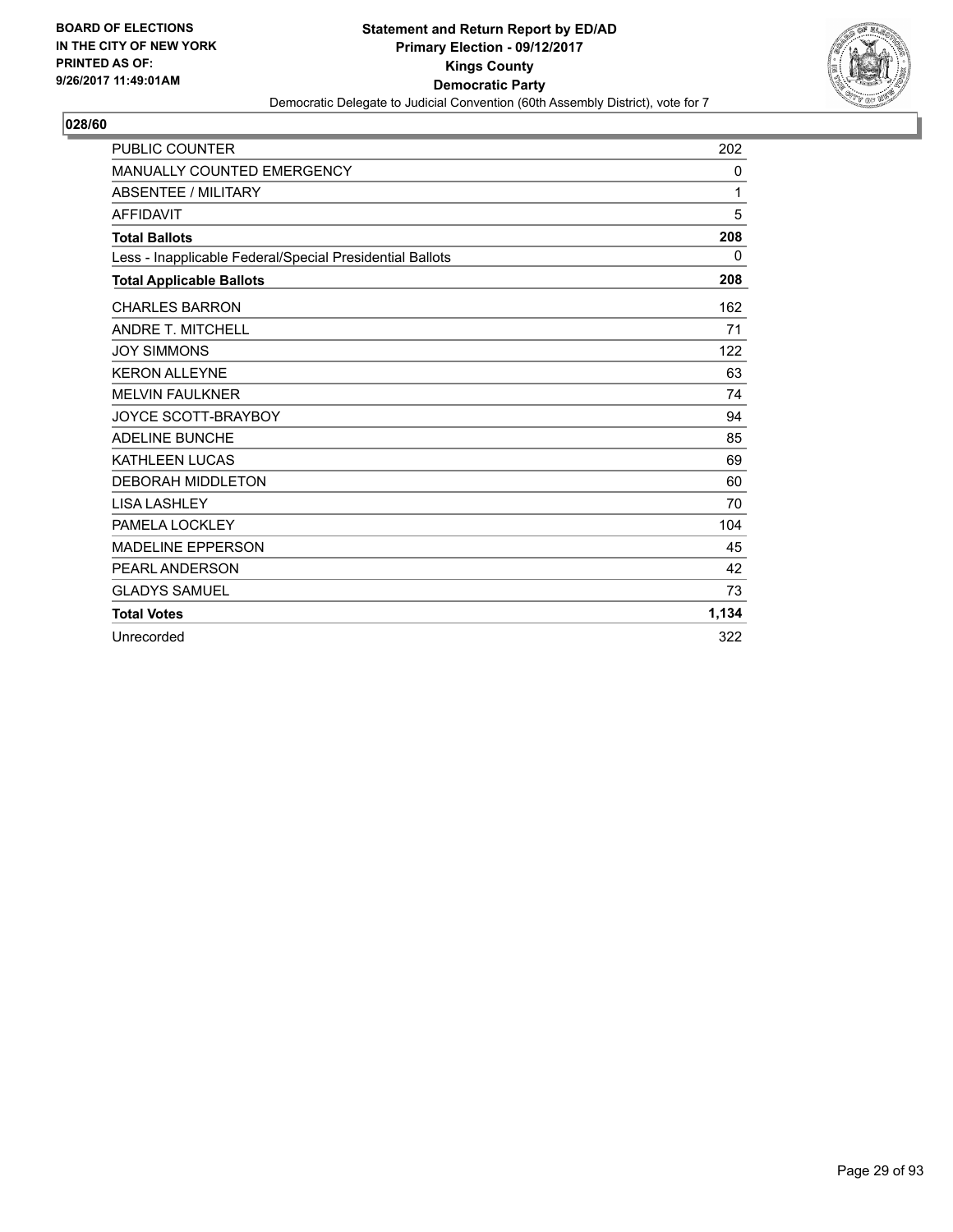

| <b>PUBLIC COUNTER</b>                                    | 75           |
|----------------------------------------------------------|--------------|
| MANUALLY COUNTED EMERGENCY                               | 0            |
| <b>ABSENTEE / MILITARY</b>                               | 3            |
| <b>AFFIDAVIT</b>                                         | 1            |
| <b>Total Ballots</b>                                     | 79           |
| Less - Inapplicable Federal/Special Presidential Ballots | $\Omega$     |
| <b>Total Applicable Ballots</b>                          | 79           |
| <b>CHARLES BARRON</b>                                    | 66           |
| <b>ANDRE T. MITCHELL</b>                                 | 28           |
| <b>JOY SIMMONS</b>                                       | 48           |
| <b>KERON ALLEYNE</b>                                     | 33           |
| <b>MELVIN FAULKNER</b>                                   | 27           |
| JOYCE SCOTT-BRAYBOY                                      | 32           |
| <b>ADELINE BUNCHE</b>                                    | 29           |
| <b>KATHLEEN LUCAS</b>                                    | 17           |
| <b>DEBORAH MIDDLETON</b>                                 | 15           |
| <b>LISA LASHLEY</b>                                      | 21           |
| PAMELA LOCKLEY                                           | 16           |
| <b>MADELINE EPPERSON</b>                                 | 8            |
| PEARL ANDERSON                                           | 19           |
| <b>GLADYS SAMUEL</b>                                     | 17           |
| ELIJAH SILVA (WRITE-IN)                                  | $\mathbf{1}$ |
| STEFAN B JAMES (WRITE-IN)                                | $\mathbf{1}$ |
| UNATTRIBUTABLE WRITE-IN (WRITE-IN)                       | 6            |
| <b>Total Votes</b>                                       | 384          |
| Unrecorded                                               | 169          |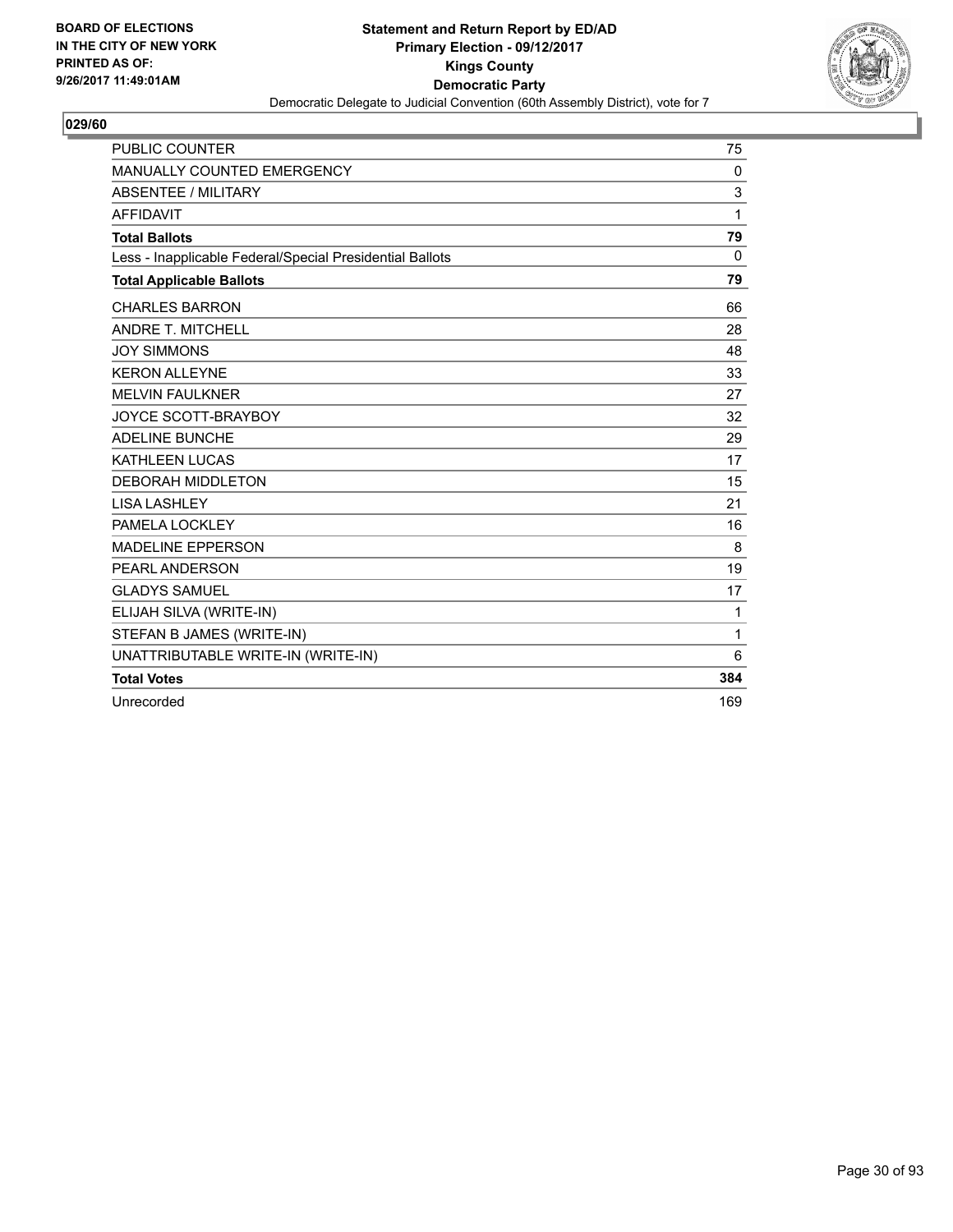

| <b>PUBLIC COUNTER</b>                                    | 56           |
|----------------------------------------------------------|--------------|
| <b>MANUALLY COUNTED EMERGENCY</b>                        | $\mathbf{0}$ |
| ABSENTEE / MILITARY                                      | 4            |
| <b>AFFIDAVIT</b>                                         | 1            |
| <b>Total Ballots</b>                                     | 61           |
| Less - Inapplicable Federal/Special Presidential Ballots | 0            |
| <b>Total Applicable Ballots</b>                          | 61           |
| <b>CHARLES BARRON</b>                                    | 50           |
| <b>ANDRE T. MITCHELL</b>                                 | 20           |
| <b>JOY SIMMONS</b>                                       | 34           |
| <b>KERON ALLEYNE</b>                                     | 18           |
| <b>MELVIN FAULKNER</b>                                   | 18           |
| <b>JOYCE SCOTT-BRAYBOY</b>                               | 27           |
| <b>ADELINE BUNCHE</b>                                    | 20           |
| <b>KATHLEEN LUCAS</b>                                    | 15           |
| <b>DEBORAH MIDDLETON</b>                                 | 16           |
| <b>LISA LASHLEY</b>                                      | 16           |
| PAMELA LOCKLEY                                           | 13           |
| <b>MADELINE EPPERSON</b>                                 | 8            |
| <b>PEARL ANDERSON</b>                                    | 17           |
| <b>GLADYS SAMUEL</b>                                     | 18           |
| <b>Total Votes</b>                                       | 290          |
| Unrecorded                                               | 137          |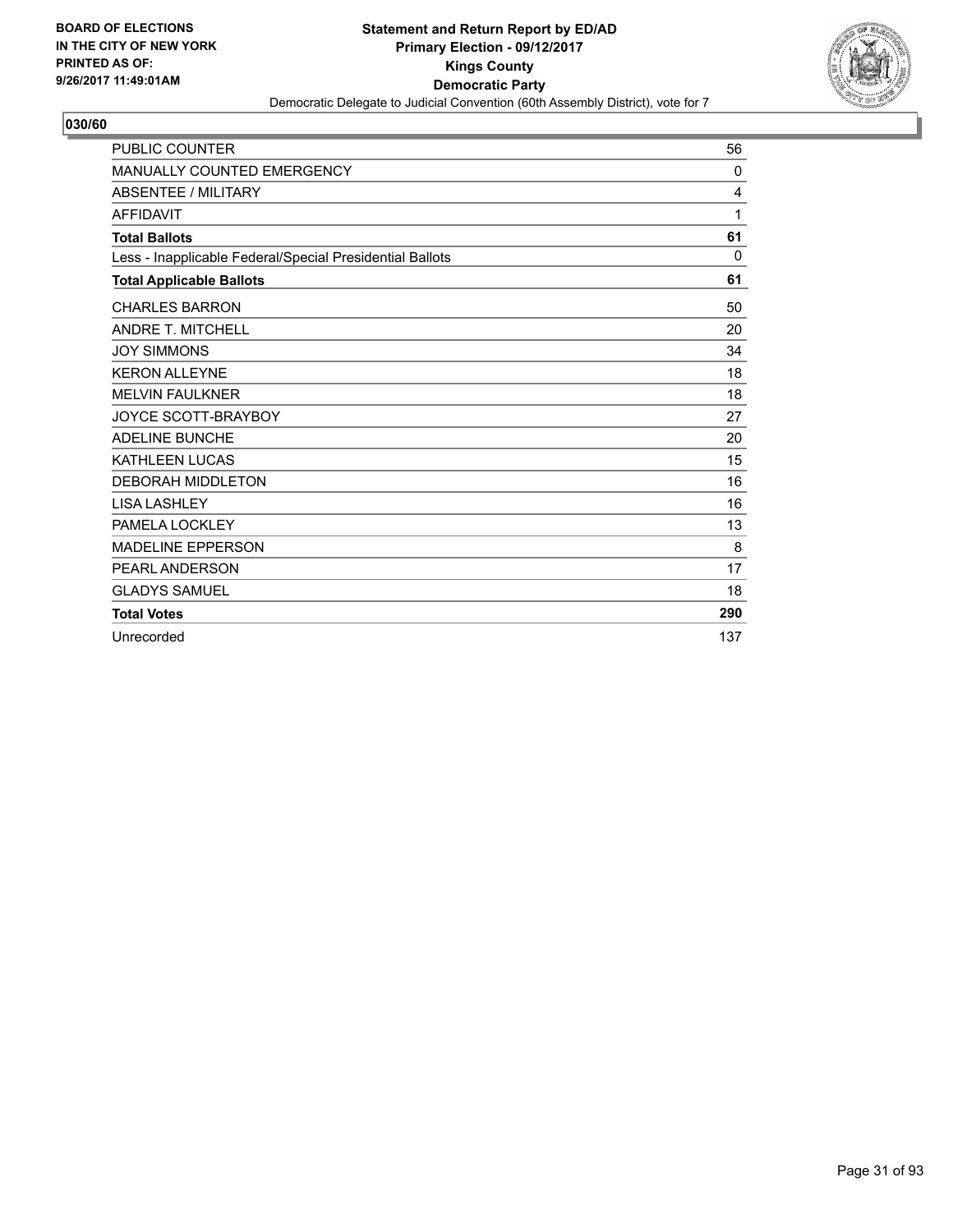

| <b>PUBLIC COUNTER</b>                                    | 89          |
|----------------------------------------------------------|-------------|
| <b>MANUALLY COUNTED EMERGENCY</b>                        | 0           |
| <b>ABSENTEE / MILITARY</b>                               | $\mathbf 0$ |
| <b>AFFIDAVIT</b>                                         | $\Omega$    |
| <b>Total Ballots</b>                                     | 89          |
| Less - Inapplicable Federal/Special Presidential Ballots | 0           |
| <b>Total Applicable Ballots</b>                          | 89          |
| <b>CHARLES BARRON</b>                                    | 67          |
| <b>ANDRE T. MITCHELL</b>                                 | 22          |
| <b>JOY SIMMONS</b>                                       | 24          |
| <b>KERON ALLEYNE</b>                                     | 17          |
| <b>MELVIN FAULKNER</b>                                   | 21          |
| <b>JOYCE SCOTT-BRAYBOY</b>                               | 18          |
| <b>ADELINE BUNCHE</b>                                    | 13          |
| <b>KATHLEEN LUCAS</b>                                    | 10          |
| <b>DEBORAH MIDDLETON</b>                                 | 8           |
| <b>LISA LASHLEY</b>                                      | 14          |
| PAMELA LOCKLEY                                           | 5           |
| <b>MADELINE EPPERSON</b>                                 | 3           |
| PEARL ANDERSON                                           | 8           |
| <b>GLADYS SAMUEL</b>                                     | 15          |
| <b>Total Votes</b>                                       | 245         |
| Unrecorded                                               | 378         |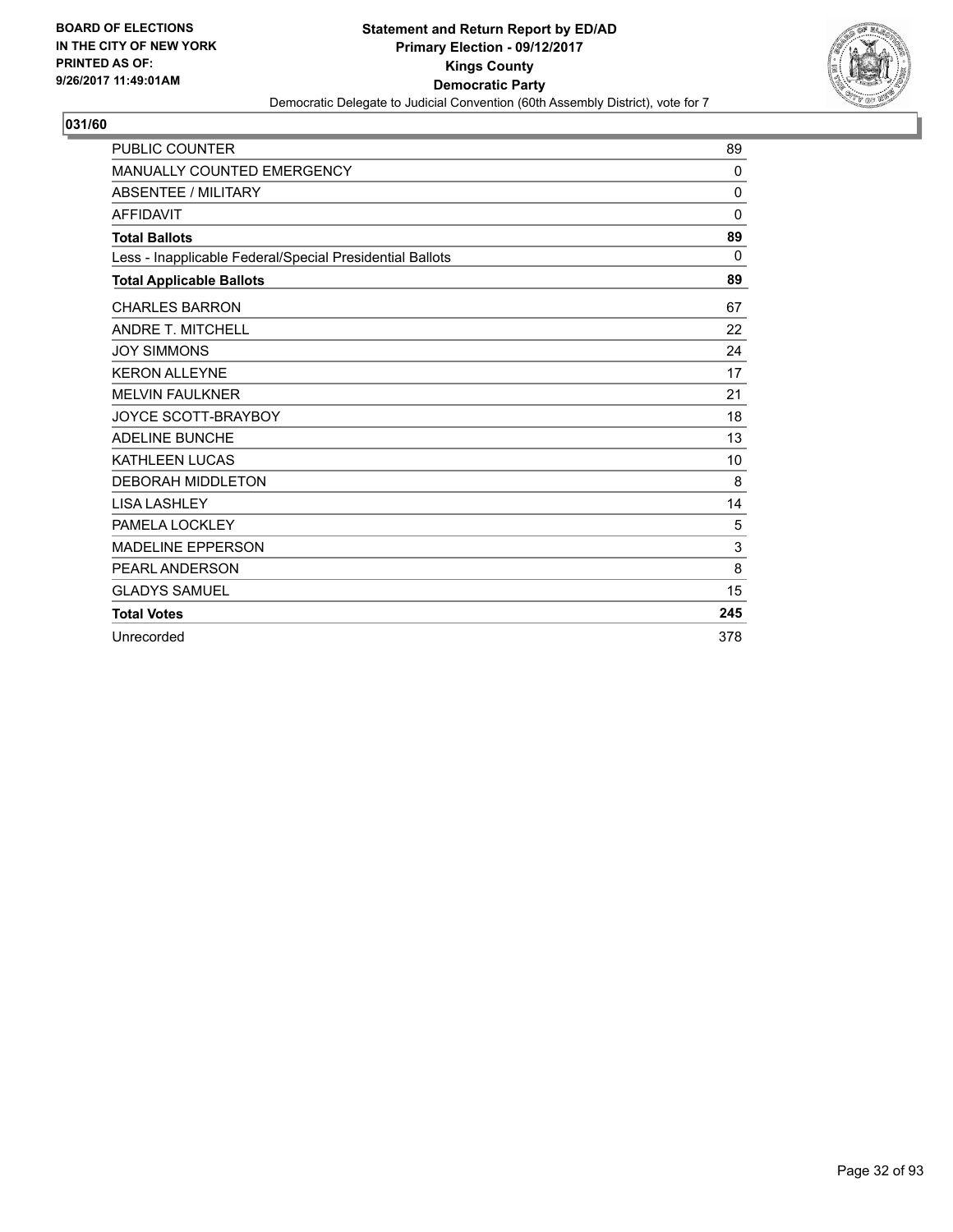

| <b>PUBLIC COUNTER</b>                                    | 90           |
|----------------------------------------------------------|--------------|
| MANUALLY COUNTED EMERGENCY                               | $\mathbf{0}$ |
| ABSENTEE / MILITARY                                      | 3            |
| <b>AFFIDAVIT</b>                                         | $\mathbf{0}$ |
| <b>Total Ballots</b>                                     | 93           |
| Less - Inapplicable Federal/Special Presidential Ballots | $\Omega$     |
| <b>Total Applicable Ballots</b>                          | 93           |
| <b>CHARLES BARRON</b>                                    | 66           |
| <b>ANDRE T. MITCHELL</b>                                 | 31           |
| <b>JOY SIMMONS</b>                                       | 45           |
| <b>KERON ALLEYNE</b>                                     | 31           |
| <b>MELVIN FAULKNER</b>                                   | 27           |
| <b>JOYCE SCOTT-BRAYBOY</b>                               | 33           |
| <b>ADELINE BUNCHE</b>                                    | 23           |
| <b>KATHLEEN LUCAS</b>                                    | 20           |
| <b>DEBORAH MIDDLETON</b>                                 | 21           |
| <b>LISA LASHLEY</b>                                      | 24           |
| PAMELA LOCKLEY                                           | 21           |
| <b>MADELINE EPPERSON</b>                                 | 12           |
| <b>PEARL ANDERSON</b>                                    | 19           |
| <b>GLADYS SAMUEL</b>                                     | 20           |
| <b>Total Votes</b>                                       | 393          |
| Unrecorded                                               | 258          |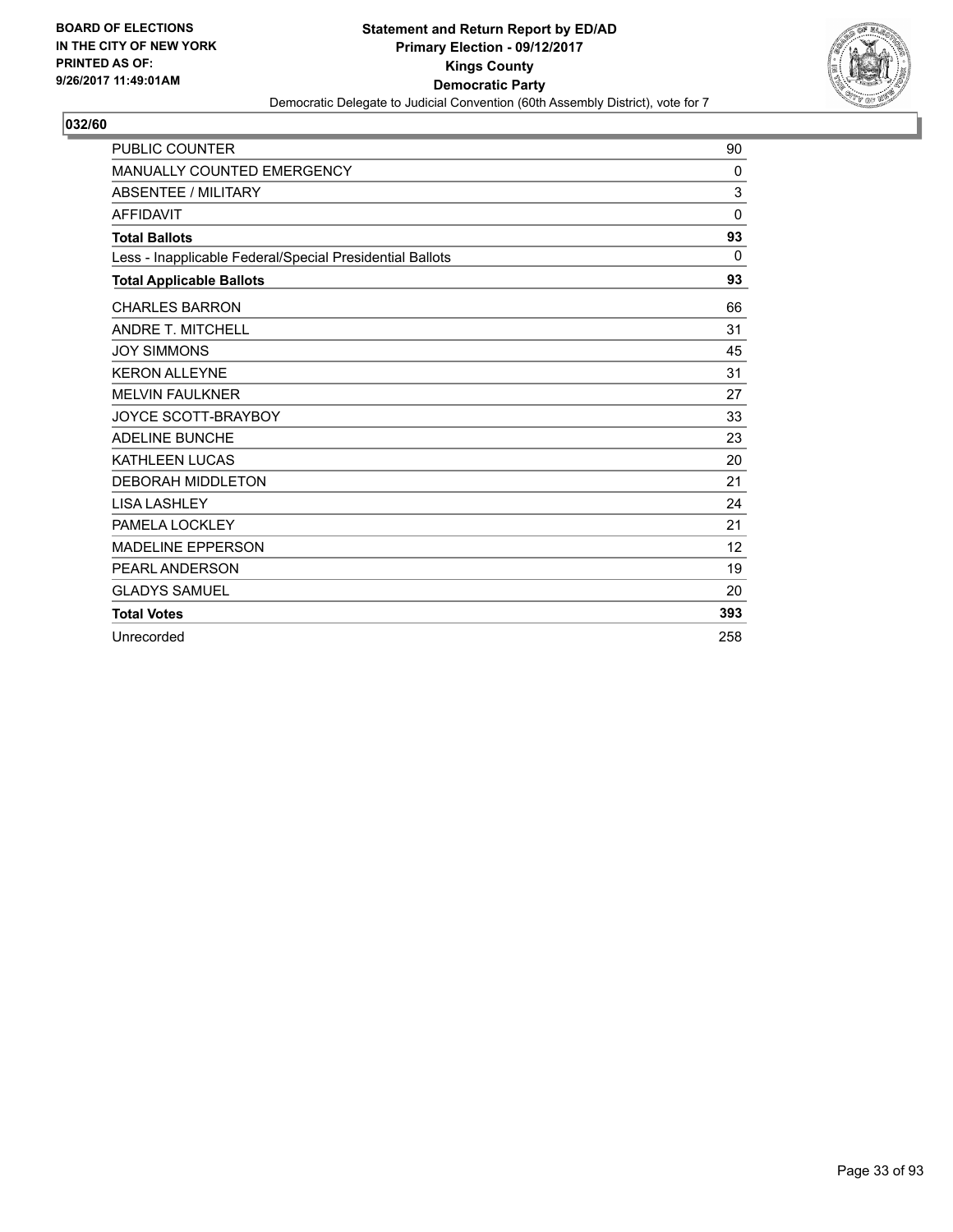

| <b>PUBLIC COUNTER</b>                                    | 112            |
|----------------------------------------------------------|----------------|
| <b>MANUALLY COUNTED EMERGENCY</b>                        | $\mathbf{0}$   |
| <b>ABSENTEE / MILITARY</b>                               | 1              |
| <b>AFFIDAVIT</b>                                         | $\overline{2}$ |
| <b>Total Ballots</b>                                     | 115            |
| Less - Inapplicable Federal/Special Presidential Ballots | 0              |
| <b>Total Applicable Ballots</b>                          | 115            |
| <b>CHARLES BARRON</b>                                    | 86             |
| <b>ANDRE T. MITCHELL</b>                                 | 38             |
| <b>JOY SIMMONS</b>                                       | 59             |
| <b>KERON ALLEYNE</b>                                     | 34             |
| <b>MELVIN FAULKNER</b>                                   | 38             |
| JOYCE SCOTT-BRAYBOY                                      | 36             |
| <b>ADELINE BUNCHE</b>                                    | 29             |
| <b>KATHLEEN LUCAS</b>                                    | 29             |
| <b>DEBORAH MIDDLETON</b>                                 | 21             |
| <b>LISA LASHLEY</b>                                      | 29             |
| PAMELA LOCKLEY                                           | 21             |
| <b>MADELINE EPPERSON</b>                                 | 12             |
| PEARL ANDERSON                                           | 26             |
| <b>GLADYS SAMUEL</b>                                     | 28             |
| UNATTRIBUTABLE WRITE-IN (WRITE-IN)                       | 1              |
| <b>Total Votes</b>                                       | 487            |
| Unrecorded                                               | 318            |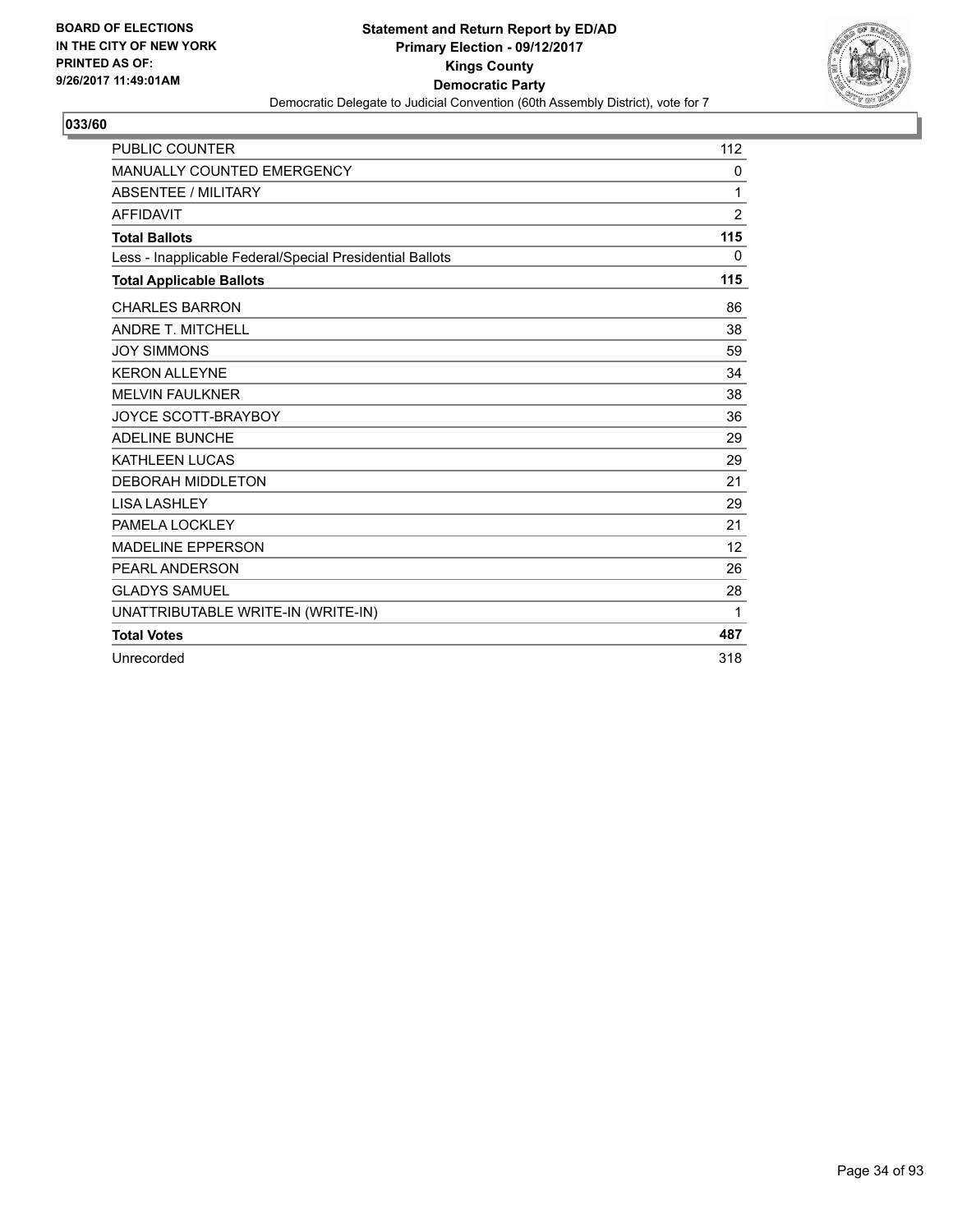

| <b>PUBLIC COUNTER</b>                                    | 98  |
|----------------------------------------------------------|-----|
| MANUALLY COUNTED EMERGENCY                               | 0   |
| <b>ABSENTEE / MILITARY</b>                               | 1   |
| <b>AFFIDAVIT</b>                                         | 1   |
| <b>Total Ballots</b>                                     | 100 |
| Less - Inapplicable Federal/Special Presidential Ballots | 0   |
| <b>Total Applicable Ballots</b>                          | 100 |
| <b>CHARLES BARRON</b>                                    | 66  |
| <b>ANDRE T. MITCHELL</b>                                 | 23  |
| <b>JOY SIMMONS</b>                                       | 52  |
| <b>KERON ALLEYNE</b>                                     | 22  |
| <b>MELVIN FAULKNER</b>                                   | 31  |
| <b>JOYCE SCOTT-BRAYBOY</b>                               | 30  |
| <b>ADELINE BUNCHE</b>                                    | 22  |
| <b>KATHLEEN LUCAS</b>                                    | 21  |
| <b>DEBORAH MIDDLETON</b>                                 | 30  |
| <b>LISA LASHLEY</b>                                      | 20  |
| PAMELA LOCKLEY                                           | 21  |
| <b>MADELINE EPPERSON</b>                                 | 10  |
| <b>PEARL ANDERSON</b>                                    | 26  |
| <b>GLADYS SAMUEL</b>                                     | 31  |
| <b>Total Votes</b>                                       | 405 |
| Unrecorded                                               | 295 |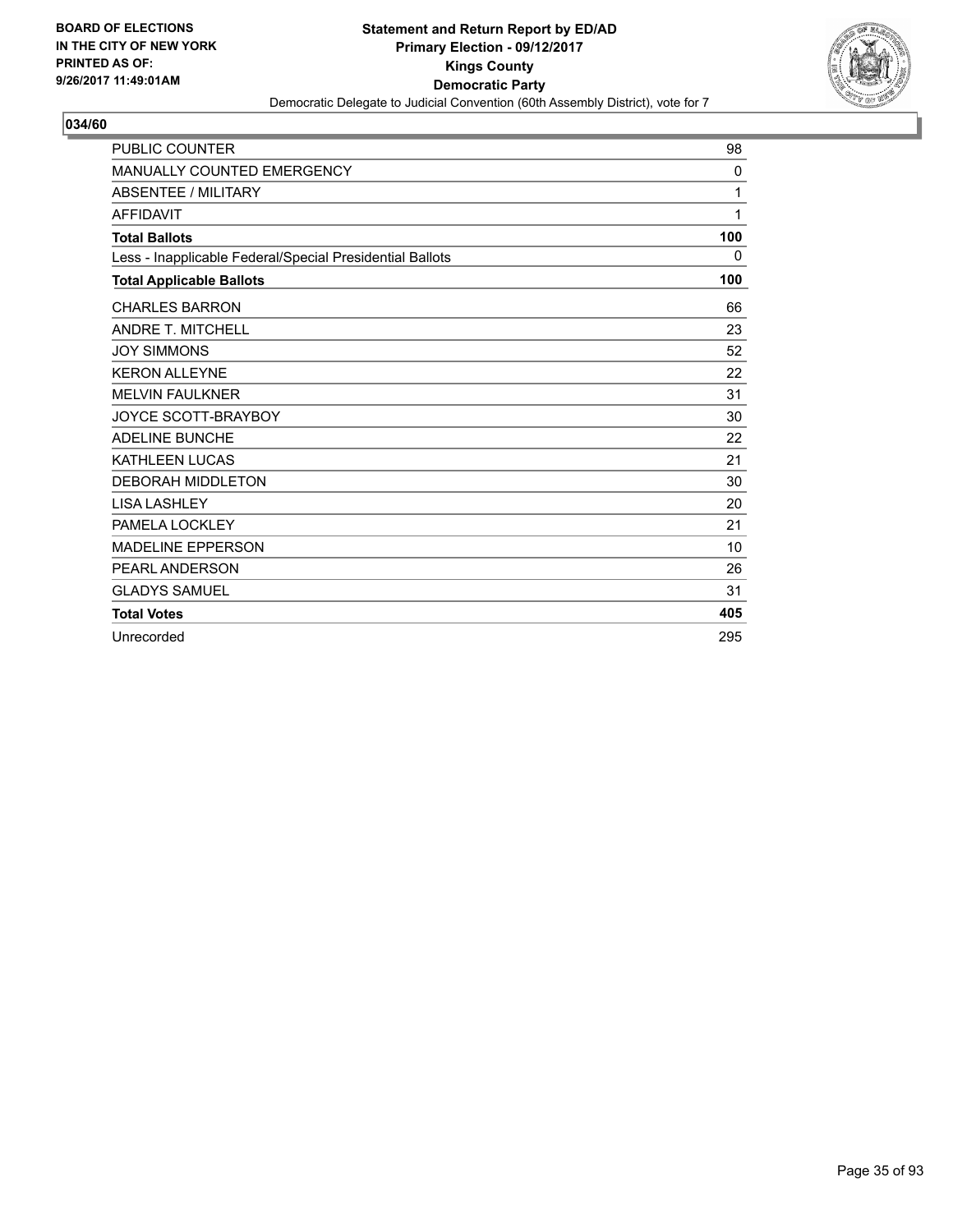

| <b>PUBLIC COUNTER</b>                                    | 94          |
|----------------------------------------------------------|-------------|
| MANUALLY COUNTED EMERGENCY                               | 0           |
| ABSENTEE / MILITARY                                      | $\mathbf 0$ |
| <b>AFFIDAVIT</b>                                         | $\Omega$    |
| <b>Total Ballots</b>                                     | 94          |
| Less - Inapplicable Federal/Special Presidential Ballots | $\Omega$    |
| <b>Total Applicable Ballots</b>                          | 94          |
| <b>CHARLES BARRON</b>                                    | 80          |
| <b>ANDRE T. MITCHELL</b>                                 | 37          |
| <b>JOY SIMMONS</b>                                       | 59          |
| <b>KERON ALLEYNE</b>                                     | 39          |
| <b>MELVIN FAULKNER</b>                                   | 40          |
| <b>JOYCE SCOTT-BRAYBOY</b>                               | 46          |
| <b>ADELINE BUNCHE</b>                                    | 39          |
| <b>KATHLEEN LUCAS</b>                                    | 15          |
| <b>DEBORAH MIDDLETON</b>                                 | 8           |
| <b>LISA LASHLEY</b>                                      | 17          |
| PAMELA LOCKLEY                                           | 7           |
| <b>MADELINE EPPERSON</b>                                 | 5           |
| <b>PEARL ANDERSON</b>                                    | 10          |
| <b>GLADYS SAMUEL</b>                                     | 10          |
| <b>Total Votes</b>                                       | 412         |
| Unrecorded                                               | 246         |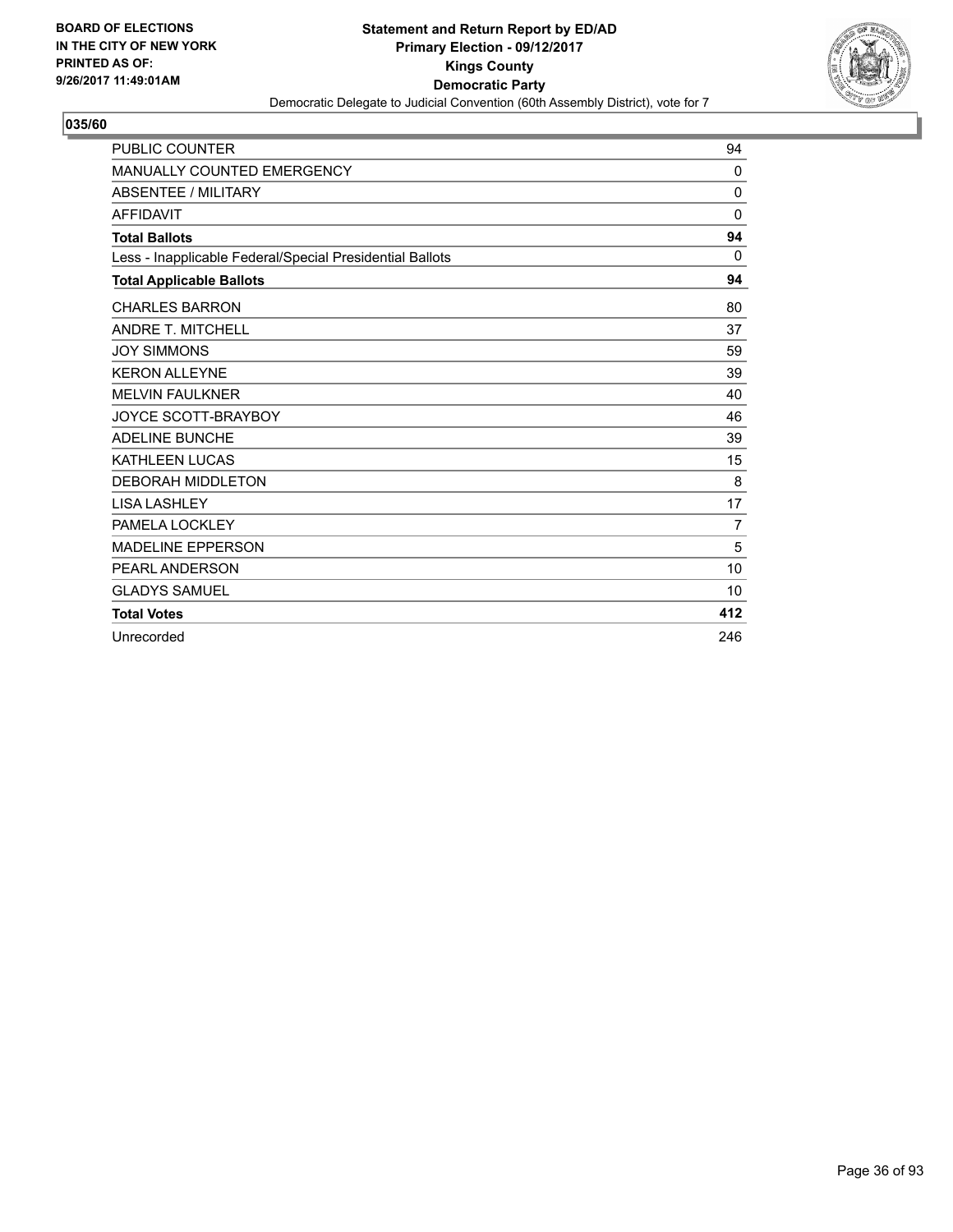

| <b>PUBLIC COUNTER</b>                                    | 97           |
|----------------------------------------------------------|--------------|
| <b>MANUALLY COUNTED EMERGENCY</b>                        | $\mathbf{0}$ |
| <b>ABSENTEE / MILITARY</b>                               | 0            |
| <b>AFFIDAVIT</b>                                         | $\Omega$     |
| <b>Total Ballots</b>                                     | 97           |
| Less - Inapplicable Federal/Special Presidential Ballots | $\Omega$     |
| <b>Total Applicable Ballots</b>                          | 97           |
| <b>CHARLES BARRON</b>                                    | 72           |
| <b>ANDRE T. MITCHELL</b>                                 | 31           |
| <b>JOY SIMMONS</b>                                       | 50           |
| <b>KERON ALLEYNE</b>                                     | 34           |
| <b>MELVIN FAULKNER</b>                                   | 26           |
| <b>JOYCE SCOTT-BRAYBOY</b>                               | 37           |
| <b>ADELINE BUNCHE</b>                                    | 26           |
| <b>KATHLEEN LUCAS</b>                                    | 28           |
| <b>DEBORAH MIDDLETON</b>                                 | 22           |
| <b>LISA LASHLEY</b>                                      | 20           |
| PAMELA LOCKLEY                                           | 23           |
| <b>MADELINE EPPERSON</b>                                 | 15           |
| <b>PEARL ANDERSON</b>                                    | 25           |
| <b>GLADYS SAMUEL</b>                                     | 22           |
| <b>Total Votes</b>                                       | 431          |
| Unrecorded                                               | 248          |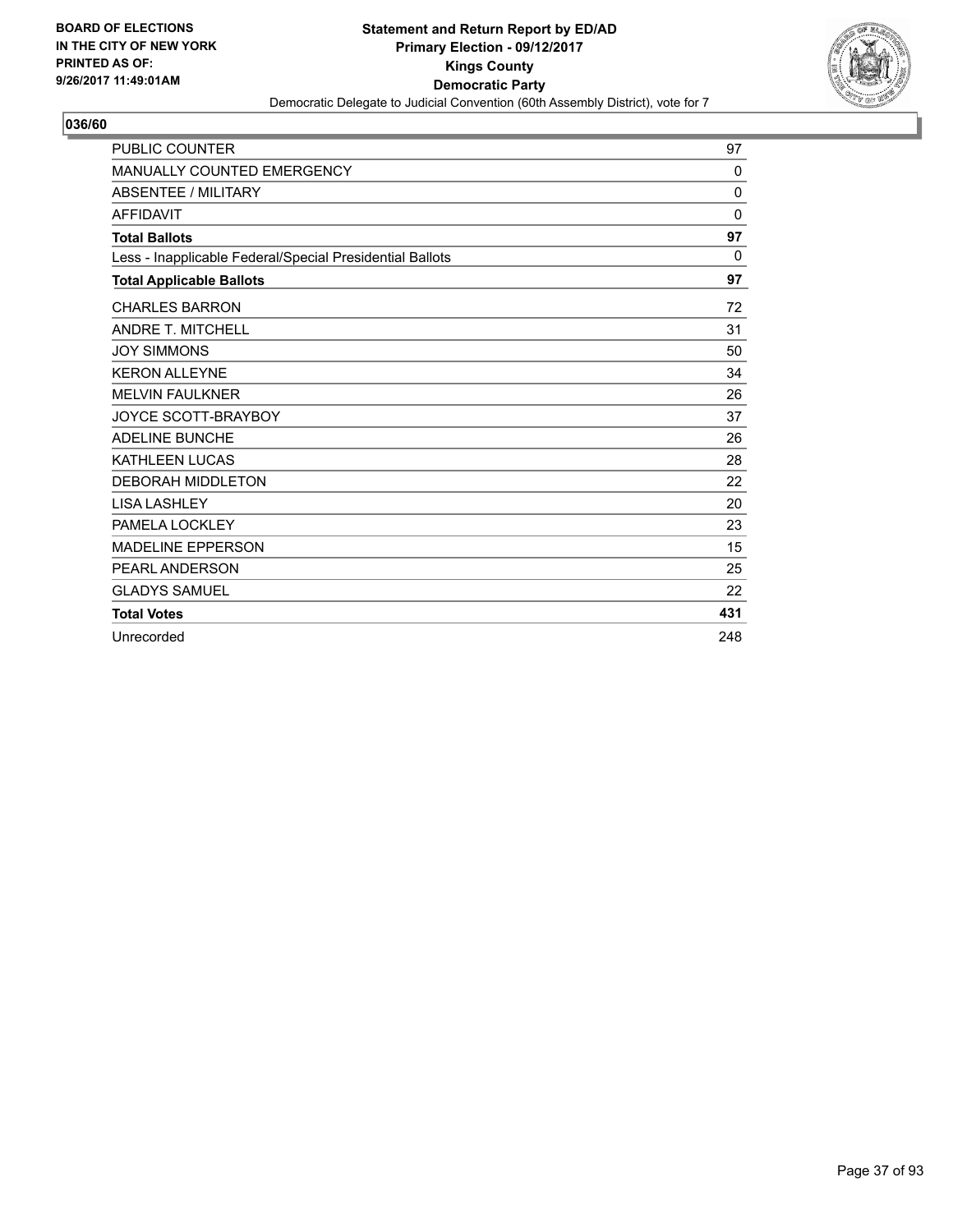

| <b>PUBLIC COUNTER</b>                                    | 102          |
|----------------------------------------------------------|--------------|
| <b>MANUALLY COUNTED EMERGENCY</b>                        | $\mathbf{1}$ |
| <b>ABSENTEE / MILITARY</b>                               | $\mathbf{0}$ |
| <b>AFFIDAVIT</b>                                         | $\mathbf{0}$ |
| <b>Total Ballots</b>                                     | 103          |
| Less - Inapplicable Federal/Special Presidential Ballots | 0            |
| <b>Total Applicable Ballots</b>                          | 103          |
| <b>CHARLES BARRON</b>                                    | 83           |
| <b>ANDRE T. MITCHELL</b>                                 | 31           |
| <b>JOY SIMMONS</b>                                       | 51           |
| <b>KERON ALLEYNE</b>                                     | 32           |
| <b>MELVIN FAULKNER</b>                                   | 30           |
| <b>JOYCE SCOTT-BRAYBOY</b>                               | 29           |
| <b>ADELINE BUNCHE</b>                                    | 25           |
| <b>KATHLEEN LUCAS</b>                                    | 14           |
| <b>DEBORAH MIDDLETON</b>                                 | 29           |
| <b>LISA LASHLEY</b>                                      | 20           |
| PAMELA LOCKLEY                                           | 21           |
| <b>MADELINE EPPERSON</b>                                 | 9            |
| PEARL ANDERSON                                           | 17           |
| <b>GLADYS SAMUEL</b>                                     | 29           |
| <b>Total Votes</b>                                       | 420          |
| Unrecorded                                               | 301          |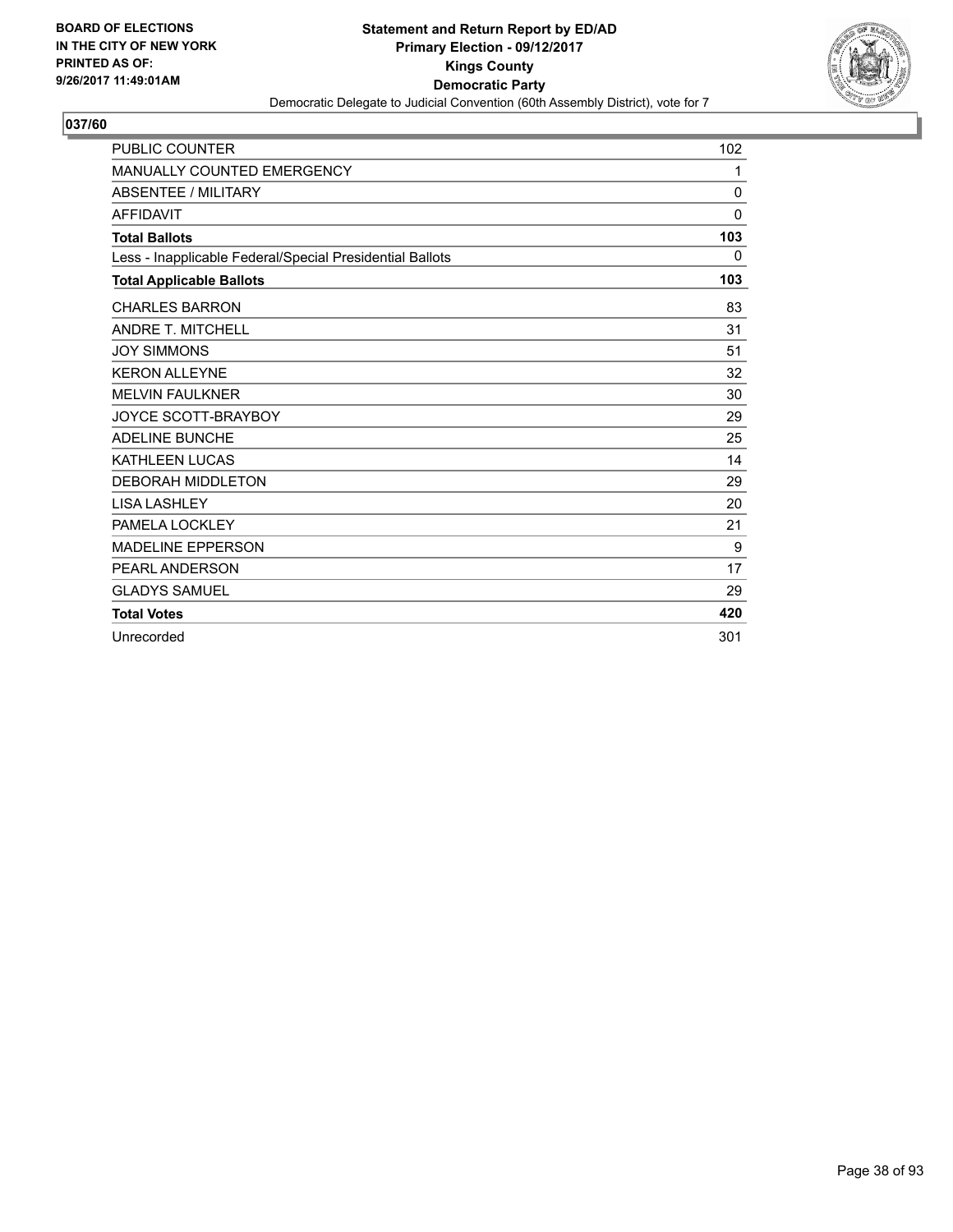

| <b>PUBLIC COUNTER</b>                                    | 92           |
|----------------------------------------------------------|--------------|
| <b>MANUALLY COUNTED EMERGENCY</b>                        | $\mathbf{0}$ |
| <b>ABSENTEE / MILITARY</b>                               | 0            |
| <b>AFFIDAVIT</b>                                         | $\Omega$     |
| <b>Total Ballots</b>                                     | 92           |
| Less - Inapplicable Federal/Special Presidential Ballots | $\Omega$     |
| <b>Total Applicable Ballots</b>                          | 92           |
| <b>CHARLES BARRON</b>                                    | 73           |
| <b>ANDRE T. MITCHELL</b>                                 | 32           |
| <b>JOY SIMMONS</b>                                       | 55           |
| <b>KERON ALLEYNE</b>                                     | 31           |
| <b>MELVIN FAULKNER</b>                                   | 32           |
| <b>JOYCE SCOTT-BRAYBOY</b>                               | 36           |
| <b>ADELINE BUNCHE</b>                                    | 29           |
| <b>KATHLEEN LUCAS</b>                                    | 31           |
| <b>DEBORAH MIDDLETON</b>                                 | 18           |
| <b>LISA LASHLEY</b>                                      | 30           |
| PAMELA LOCKLEY                                           | 28           |
| <b>MADELINE EPPERSON</b>                                 | 12           |
| <b>PEARL ANDERSON</b>                                    | 30           |
| <b>GLADYS SAMUEL</b>                                     | 25           |
| <b>Total Votes</b>                                       | 462          |
| Unrecorded                                               | 182          |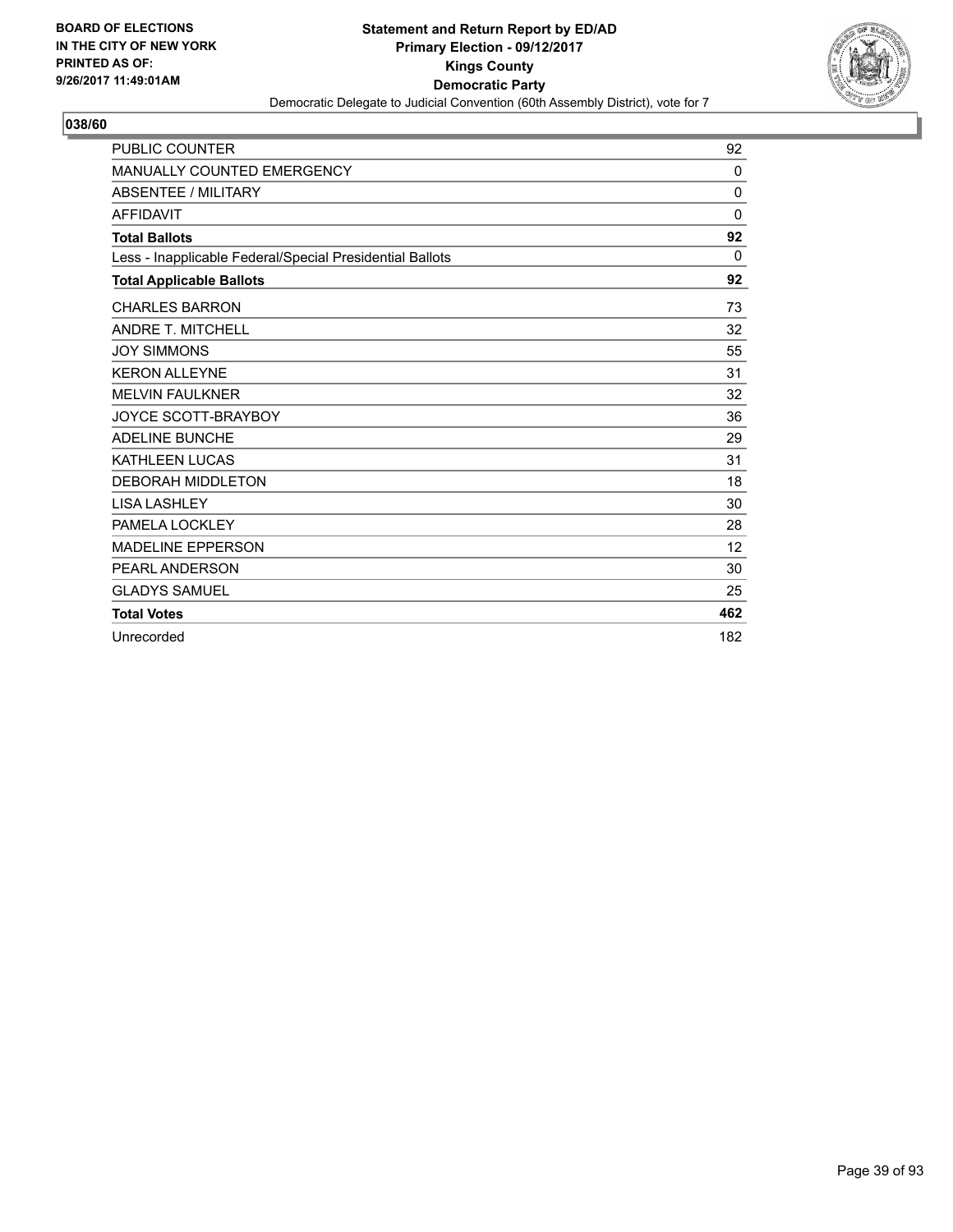

| <b>PUBLIC COUNTER</b>                                    | 80                |
|----------------------------------------------------------|-------------------|
| <b>MANUALLY COUNTED EMERGENCY</b>                        | $\mathbf 0$       |
| <b>ABSENTEE / MILITARY</b>                               | 1                 |
| <b>AFFIDAVIT</b>                                         | $\Omega$          |
| <b>Total Ballots</b>                                     | 81                |
| Less - Inapplicable Federal/Special Presidential Ballots | $\Omega$          |
| <b>Total Applicable Ballots</b>                          | 81                |
| <b>CHARLES BARRON</b>                                    | 61                |
| <b>ANDRE T. MITCHELL</b>                                 | 28                |
| <b>JOY SIMMONS</b>                                       | 29                |
| <b>KERON ALLEYNE</b>                                     | 17                |
| <b>MELVIN FAULKNER</b>                                   | 23                |
| <b>JOYCE SCOTT-BRAYBOY</b>                               | 22                |
| <b>ADELINE BUNCHE</b>                                    | 21                |
| <b>KATHLEEN LUCAS</b>                                    | 10                |
| <b>DEBORAH MIDDLETON</b>                                 | 10                |
| <b>LISA LASHLEY</b>                                      | 12                |
| PAMELA LOCKLEY                                           | $12 \overline{ }$ |
| <b>MADELINE EPPERSON</b>                                 | $\overline{7}$    |
| <b>PEARL ANDERSON</b>                                    | 8                 |
| <b>GLADYS SAMUEL</b>                                     | 14                |
| <b>Total Votes</b>                                       | 274               |
| Unrecorded                                               | 293               |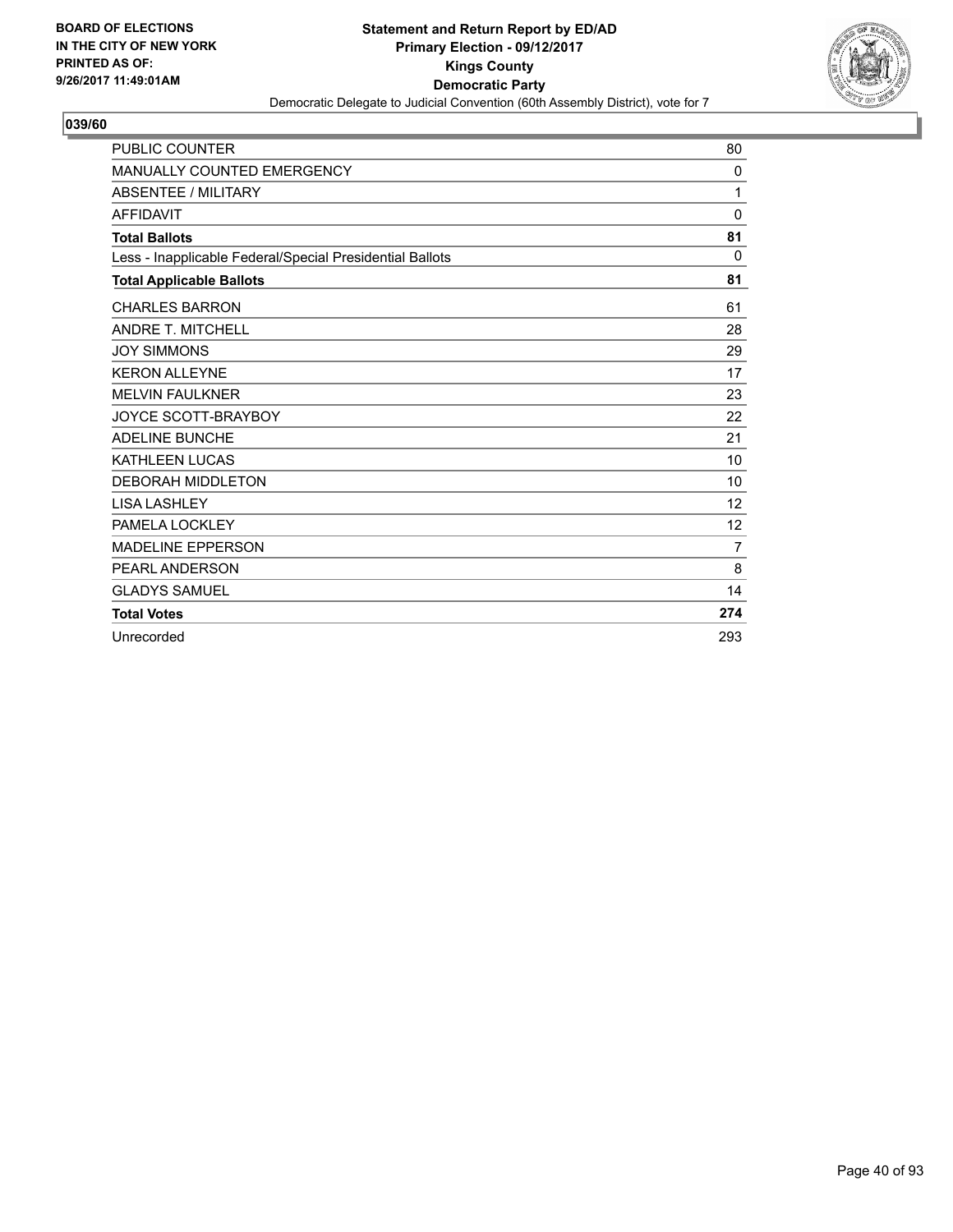

| <b>PUBLIC COUNTER</b>                                    | 98           |
|----------------------------------------------------------|--------------|
| <b>MANUALLY COUNTED EMERGENCY</b>                        | $\mathbf{0}$ |
| <b>ABSENTEE / MILITARY</b>                               | 3            |
| <b>AFFIDAVIT</b>                                         | $\Omega$     |
| <b>Total Ballots</b>                                     | 101          |
| Less - Inapplicable Federal/Special Presidential Ballots | 0            |
| <b>Total Applicable Ballots</b>                          | 101          |
| <b>CHARLES BARRON</b>                                    | 74           |
| <b>ANDRE T. MITCHELL</b>                                 | 27           |
| <b>JOY SIMMONS</b>                                       | 36           |
| <b>KERON ALLEYNE</b>                                     | 21           |
| <b>MELVIN FAULKNER</b>                                   | 23           |
| <b>JOYCE SCOTT-BRAYBOY</b>                               | 28           |
| <b>ADELINE BUNCHE</b>                                    | 19           |
| <b>KATHLEEN LUCAS</b>                                    | 12           |
| <b>DEBORAH MIDDLETON</b>                                 | 13           |
| <b>LISA LASHLEY</b>                                      | 17           |
| PAMELA LOCKLEY                                           | 12           |
| <b>MADELINE EPPERSON</b>                                 | 5            |
| <b>PEARL ANDERSON</b>                                    | 12           |
| <b>GLADYS SAMUEL</b>                                     | 18           |
| <b>Total Votes</b>                                       | 317          |
| Unrecorded                                               | 390          |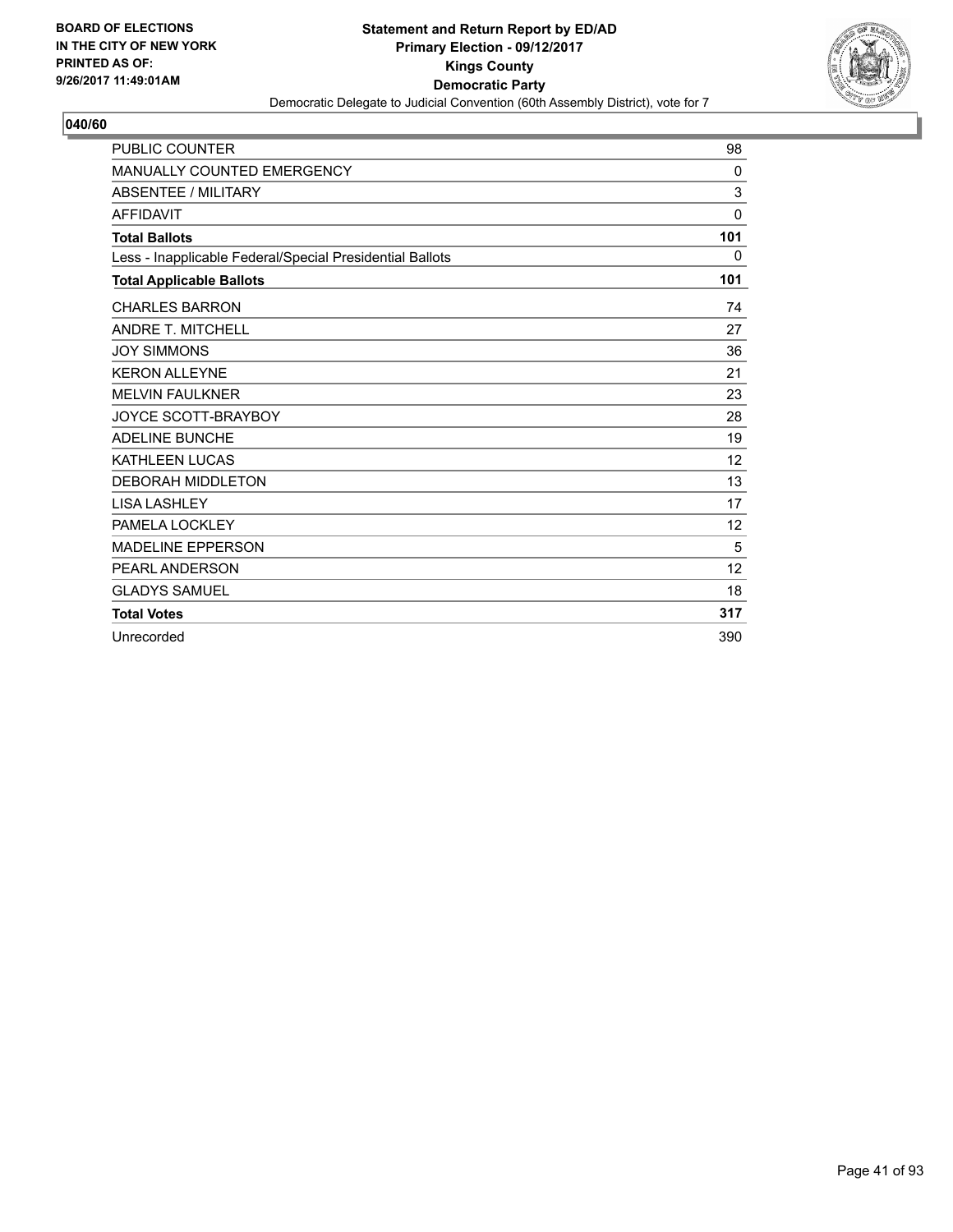

| <b>PUBLIC COUNTER</b>                                    | 97       |
|----------------------------------------------------------|----------|
| MANUALLY COUNTED EMERGENCY                               | 0        |
| <b>ABSENTEE / MILITARY</b>                               | 1        |
| <b>AFFIDAVIT</b>                                         | 0        |
| <b>Total Ballots</b>                                     | 98       |
| Less - Inapplicable Federal/Special Presidential Ballots | $\Omega$ |
| <b>Total Applicable Ballots</b>                          | 98       |
| <b>CHARLES BARRON</b>                                    | 72       |
| <b>ANDRE T. MITCHELL</b>                                 | 30       |
| <b>JOY SIMMONS</b>                                       | 53       |
| <b>KERON ALLEYNE</b>                                     | 34       |
| <b>MELVIN FAULKNER</b>                                   | 22       |
| <b>JOYCE SCOTT-BRAYBOY</b>                               | 33       |
| <b>ADELINE BUNCHE</b>                                    | 21       |
| <b>KATHLEEN LUCAS</b>                                    | 29       |
| <b>DEBORAH MIDDLETON</b>                                 | 17       |
| <b>LISA LASHLEY</b>                                      | 22       |
| PAMELA LOCKLEY                                           | 16       |
| <b>MADELINE EPPERSON</b>                                 | 12       |
| <b>PEARL ANDERSON</b>                                    | 18       |
| <b>GLADYS SAMUEL</b>                                     | 28       |
| <b>Total Votes</b>                                       | 407      |
| Unrecorded                                               | 279      |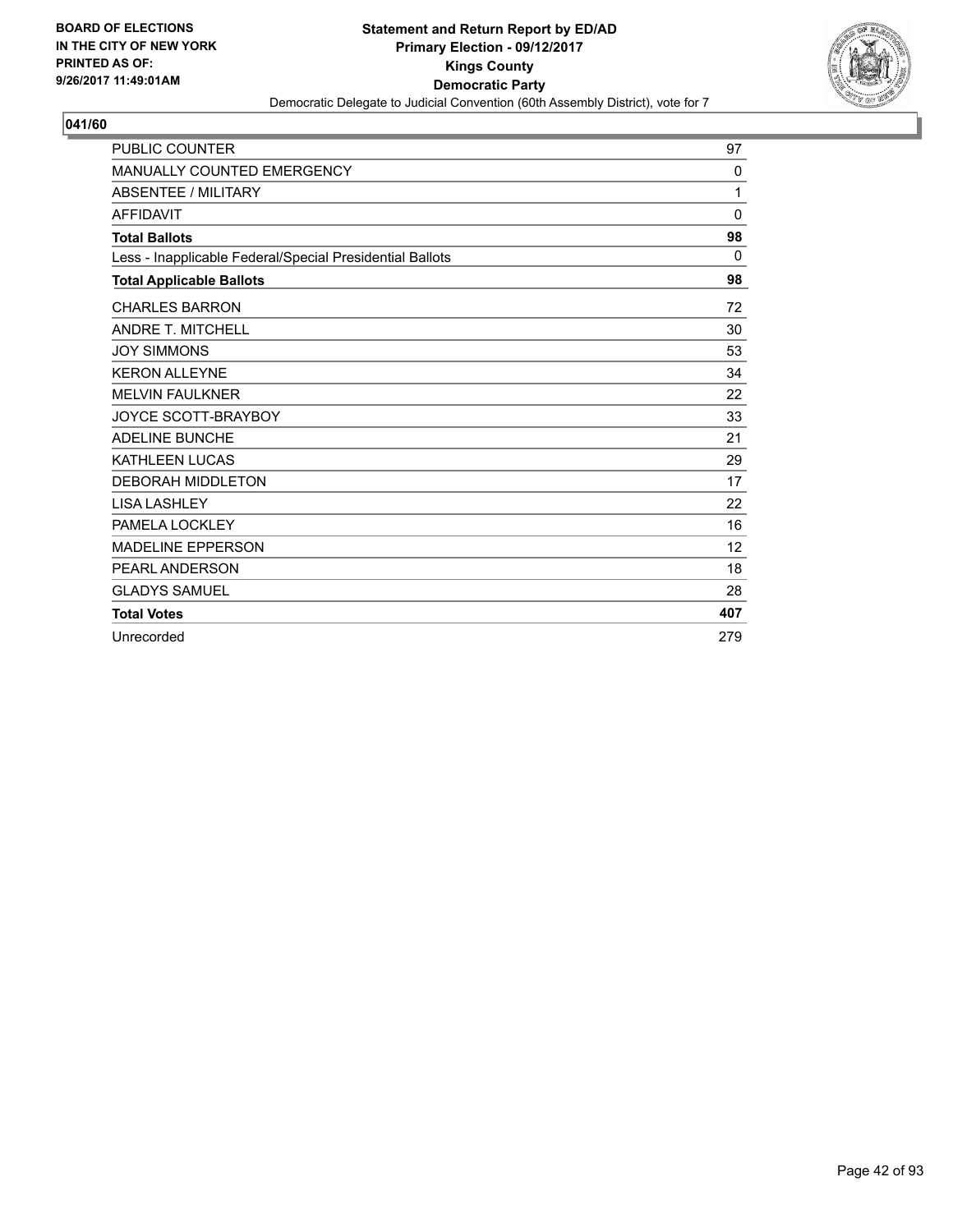

| <b>PUBLIC COUNTER</b>                                    | 131          |
|----------------------------------------------------------|--------------|
| MANUALLY COUNTED EMERGENCY                               | 0            |
| <b>ABSENTEE / MILITARY</b>                               | 1            |
| <b>AFFIDAVIT</b>                                         | $\mathbf{0}$ |
| <b>Total Ballots</b>                                     | 132          |
| Less - Inapplicable Federal/Special Presidential Ballots | $\Omega$     |
| <b>Total Applicable Ballots</b>                          | 132          |
| <b>CHARLES BARRON</b>                                    | 102          |
| <b>ANDRE T. MITCHELL</b>                                 | 26           |
| <b>JOY SIMMONS</b>                                       | 46           |
| <b>KERON ALLEYNE</b>                                     | 25           |
| <b>MELVIN FAULKNER</b>                                   | 25           |
| <b>JOYCE SCOTT-BRAYBOY</b>                               | 28           |
| <b>ADELINE BUNCHE</b>                                    | 23           |
| <b>KATHLEEN LUCAS</b>                                    | 21           |
| <b>DEBORAH MIDDLETON</b>                                 | 13           |
| <b>LISA LASHLEY</b>                                      | 17           |
| PAMELA LOCKLEY                                           | 16           |
| <b>MADELINE EPPERSON</b>                                 | 13           |
| PEARL ANDERSON                                           | 16           |
| <b>GLADYS SAMUEL</b>                                     | 19           |
| ANNE EDWARDS (WRITE-IN)                                  | 1            |
| <b>Total Votes</b>                                       | 391          |
| Unrecorded                                               | 533          |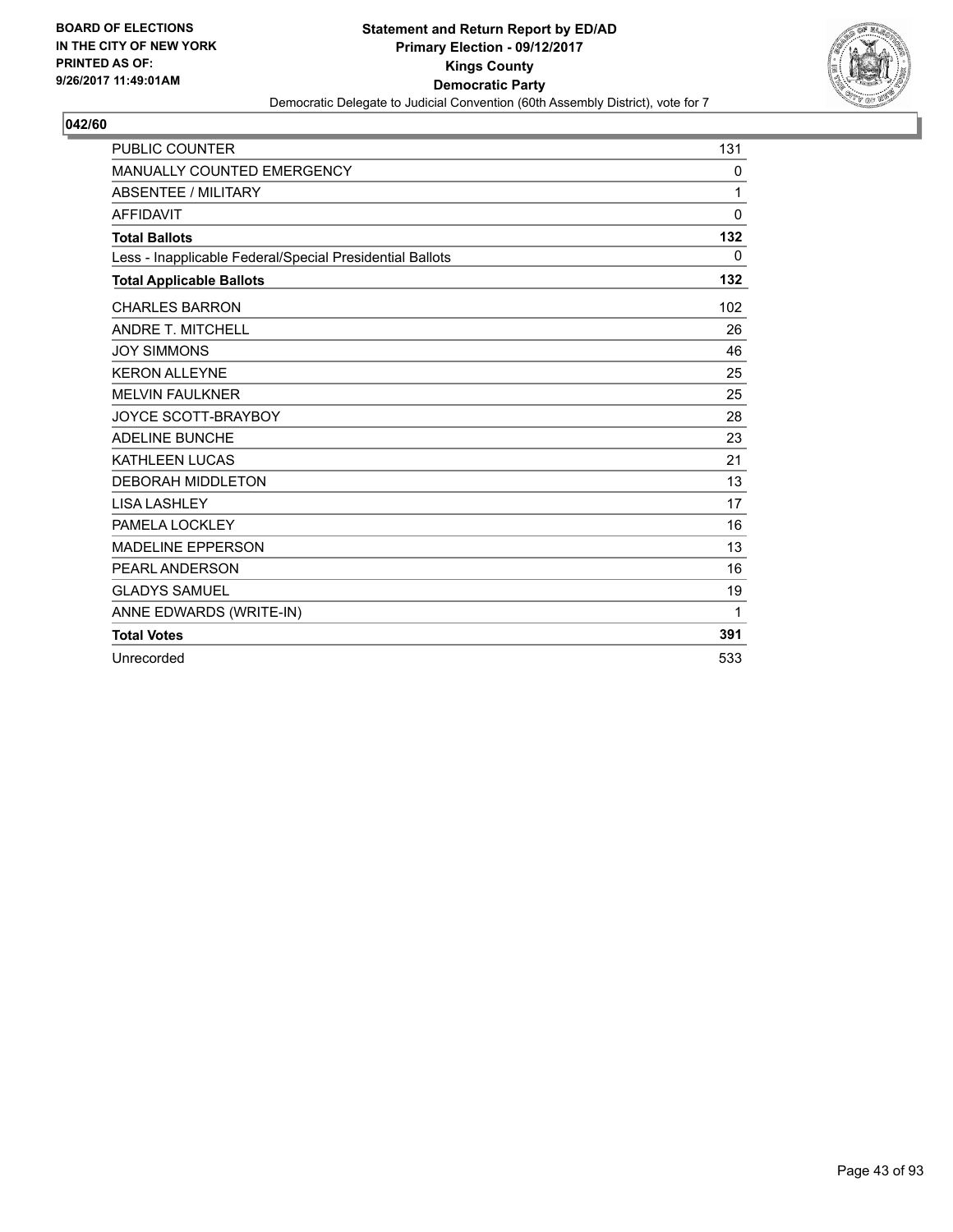

| <b>PUBLIC COUNTER</b>                                    | 108 |
|----------------------------------------------------------|-----|
| <b>MANUALLY COUNTED EMERGENCY</b>                        | 0   |
| <b>ABSENTEE / MILITARY</b>                               | 1   |
| <b>AFFIDAVIT</b>                                         | 2   |
| <b>Total Ballots</b>                                     | 111 |
| Less - Inapplicable Federal/Special Presidential Ballots | 0   |
| <b>Total Applicable Ballots</b>                          | 111 |
| <b>CHARLES BARRON</b>                                    | 85  |
| <b>ANDRE T. MITCHELL</b>                                 | 35  |
| <b>JOY SIMMONS</b>                                       | 53  |
| <b>KERON ALLEYNE</b>                                     | 30  |
| <b>MELVIN FAULKNER</b>                                   | 24  |
| <b>JOYCE SCOTT-BRAYBOY</b>                               | 32  |
| <b>ADELINE BUNCHE</b>                                    | 21  |
| <b>KATHLEEN LUCAS</b>                                    | 19  |
| <b>DEBORAH MIDDLETON</b>                                 | 20  |
| <b>LISA LASHLEY</b>                                      | 22  |
| PAMELA LOCKLEY                                           | 14  |
| <b>MADELINE EPPERSON</b>                                 | 8   |
| PEARL ANDERSON                                           | 20  |
| <b>GLADYS SAMUEL</b>                                     | 18  |
| <b>Total Votes</b>                                       | 401 |
| Unrecorded                                               | 376 |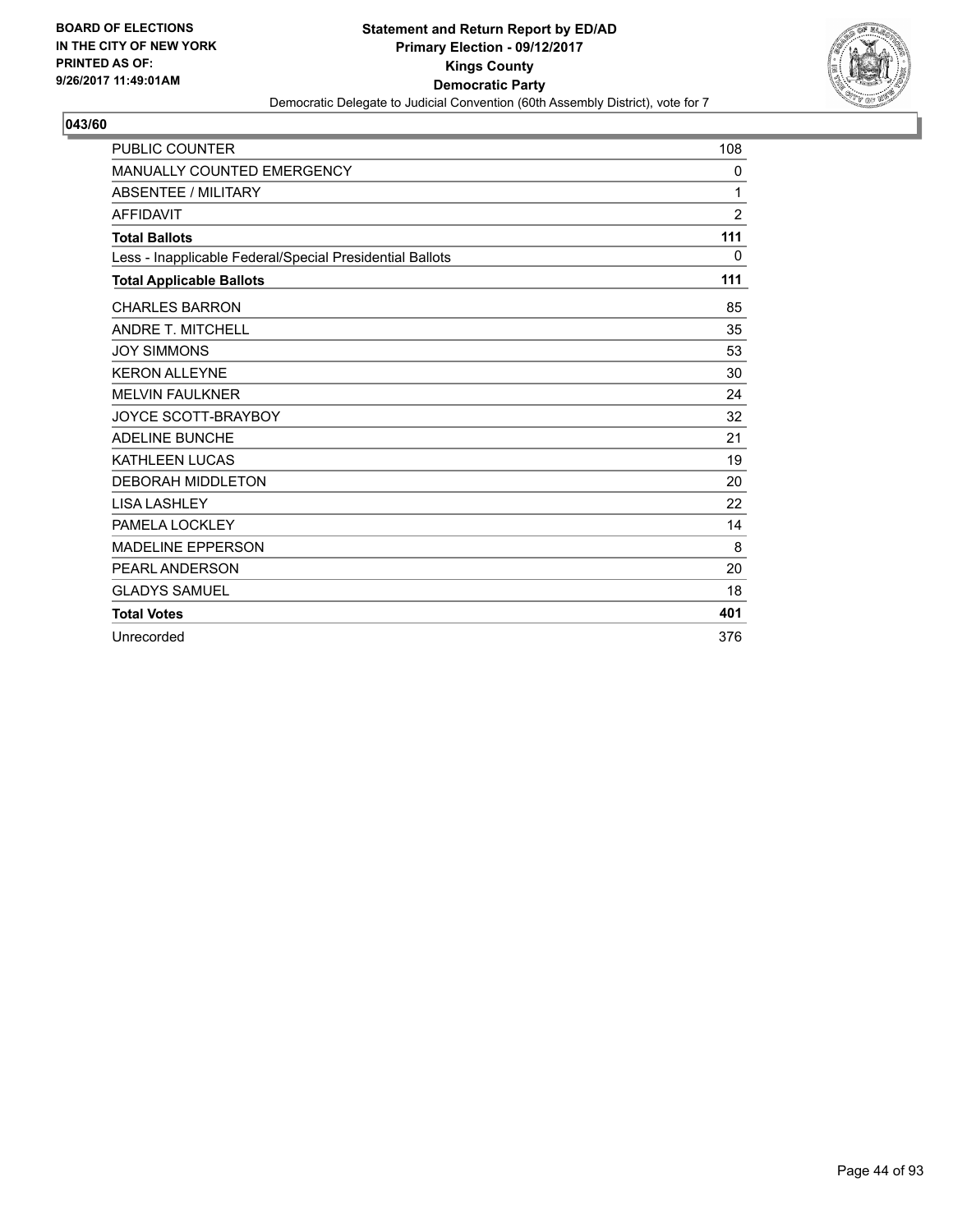

| <b>PUBLIC COUNTER</b>                                    | 84           |
|----------------------------------------------------------|--------------|
| MANUALLY COUNTED EMERGENCY                               | 0            |
| <b>ABSENTEE / MILITARY</b>                               | 0            |
| <b>AFFIDAVIT</b>                                         | $\mathbf{0}$ |
| <b>Total Ballots</b>                                     | 84           |
| Less - Inapplicable Federal/Special Presidential Ballots | 0            |
| <b>Total Applicable Ballots</b>                          | 84           |
| <b>CHARLES BARRON</b>                                    | 62           |
| <b>ANDRE T. MITCHELL</b>                                 | 20           |
| <b>JOY SIMMONS</b>                                       | 48           |
| <b>KERON ALLEYNE</b>                                     | 24           |
| <b>MELVIN FAULKNER</b>                                   | 29           |
| JOYCE SCOTT-BRAYBOY                                      | 32           |
| <b>ADELINE BUNCHE</b>                                    | 25           |
| <b>KATHLEEN LUCAS</b>                                    | 23           |
| <b>DEBORAH MIDDLETON</b>                                 | 18           |
| <b>LISA LASHLEY</b>                                      | 22           |
| PAMELA LOCKLEY                                           | 22           |
| <b>MADELINE EPPERSON</b>                                 | 7            |
| PEARL ANDERSON                                           | 18           |
| <b>GLADYS SAMUEL</b>                                     | 25           |
| <b>Total Votes</b>                                       | 375          |
| Unrecorded                                               | 213          |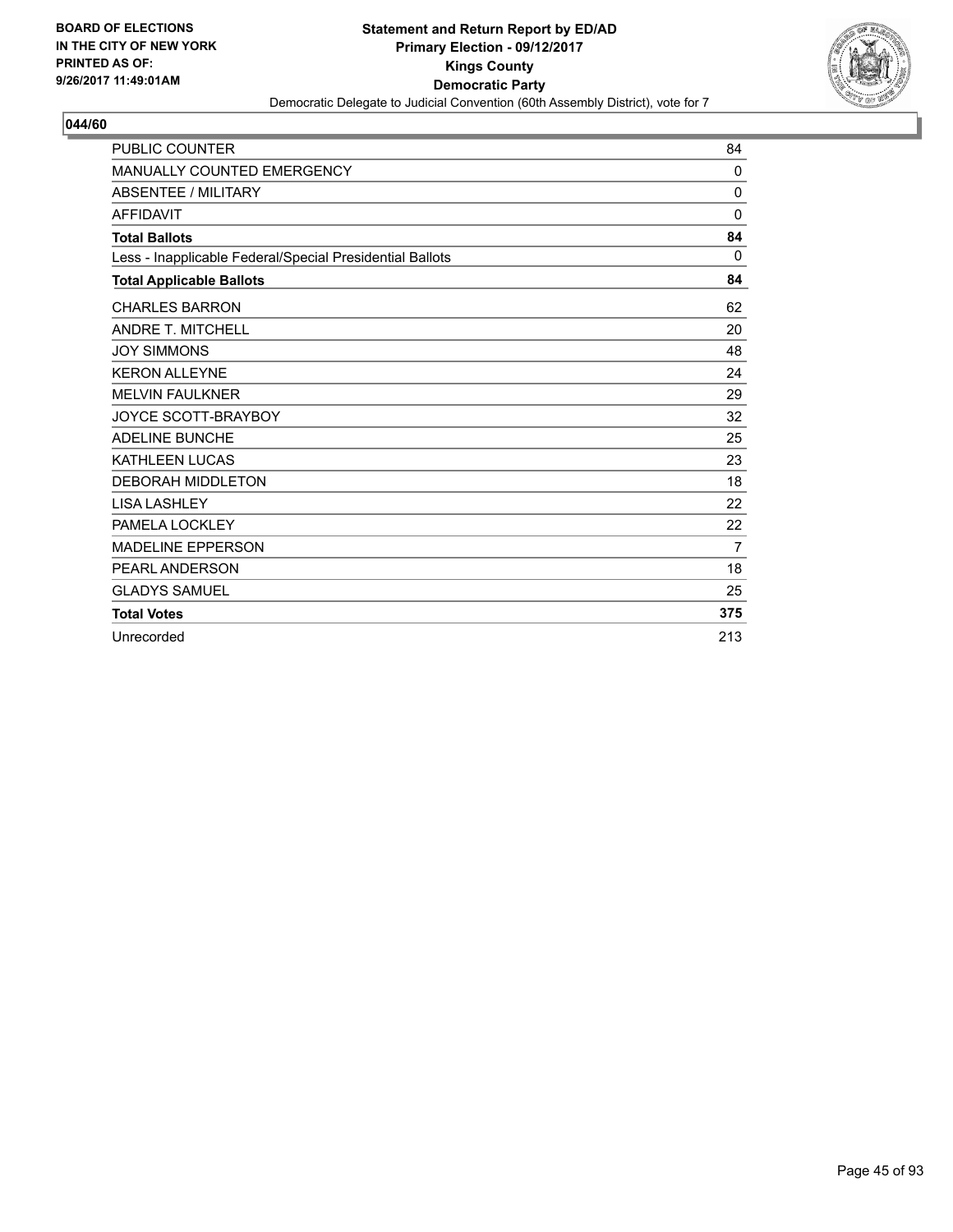

| <b>PUBLIC COUNTER</b>                                    | 147            |
|----------------------------------------------------------|----------------|
| <b>MANUALLY COUNTED EMERGENCY</b>                        | 0              |
| <b>ABSENTEE / MILITARY</b>                               | $\overline{2}$ |
| <b>AFFIDAVIT</b>                                         | 1              |
| <b>Total Ballots</b>                                     | 150            |
| Less - Inapplicable Federal/Special Presidential Ballots | 0              |
| <b>Total Applicable Ballots</b>                          | 150            |
| <b>CHARLES BARRON</b>                                    | 108            |
| <b>ANDRE T. MITCHELL</b>                                 | 34             |
| <b>JOY SIMMONS</b>                                       | 72             |
| <b>KERON ALLEYNE</b>                                     | 38             |
| <b>MELVIN FAULKNER</b>                                   | 37             |
| <b>JOYCE SCOTT-BRAYBOY</b>                               | 45             |
| <b>ADELINE BUNCHE</b>                                    | 38             |
| <b>KATHLEEN LUCAS</b>                                    | 37             |
| <b>DEBORAH MIDDLETON</b>                                 | 36             |
| <b>LISA LASHLEY</b>                                      | 37             |
| PAMELA LOCKLEY                                           | 32             |
| <b>MADELINE EPPERSON</b>                                 | 15             |
| PEARL ANDERSON                                           | 25             |
| <b>GLADYS SAMUEL</b>                                     | 42             |
| <b>Total Votes</b>                                       | 596            |
| Unrecorded                                               | 454            |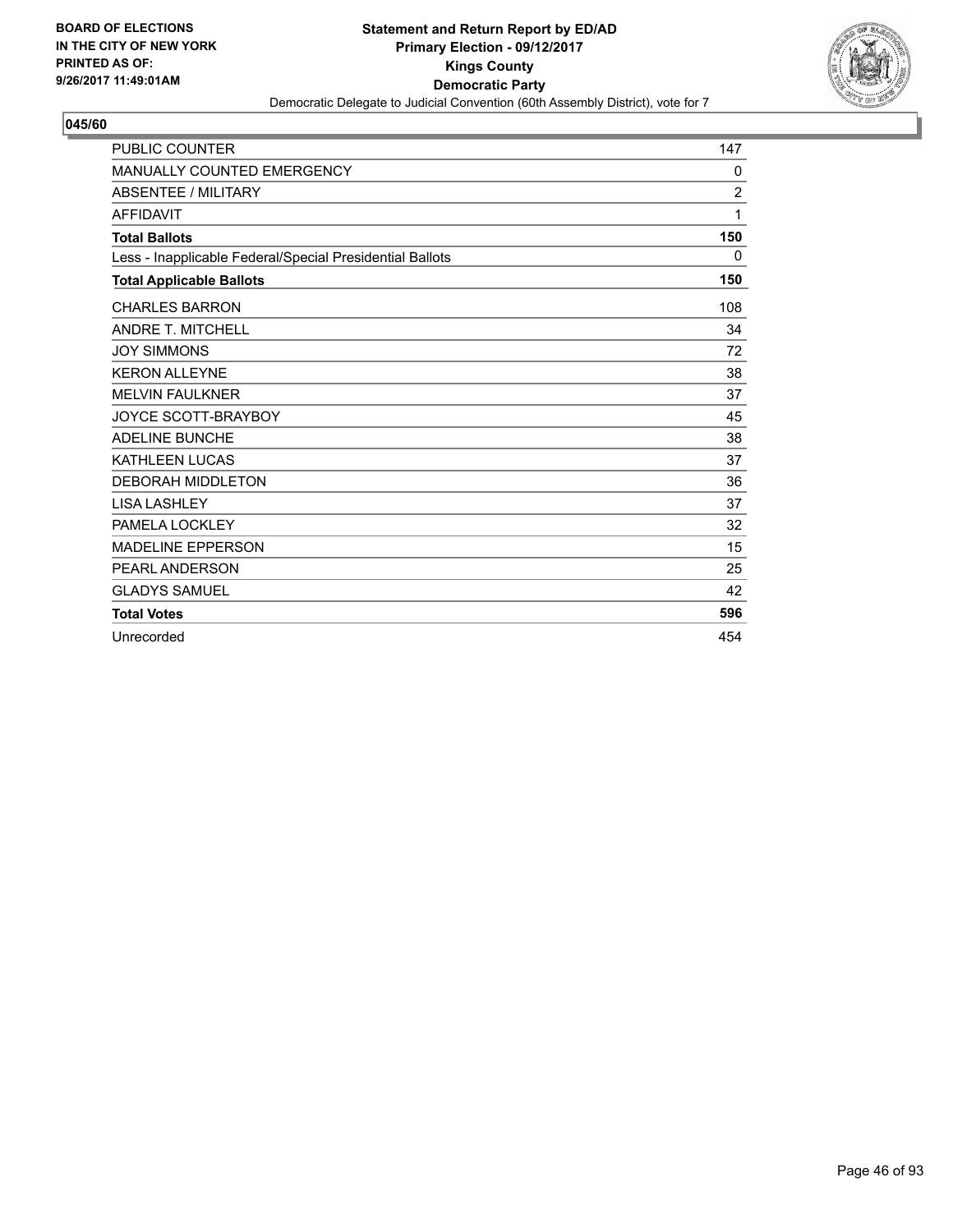

| <b>PUBLIC COUNTER</b>                                    | 107          |
|----------------------------------------------------------|--------------|
| <b>MANUALLY COUNTED EMERGENCY</b>                        | 0            |
| <b>ABSENTEE / MILITARY</b>                               | 3            |
| <b>AFFIDAVIT</b>                                         | $\mathbf{0}$ |
| <b>Total Ballots</b>                                     | 110          |
| Less - Inapplicable Federal/Special Presidential Ballots | 0            |
| <b>Total Applicable Ballots</b>                          | 110          |
| <b>CHARLES BARRON</b>                                    | 90           |
| <b>ANDRE T. MITCHELL</b>                                 | 23           |
| <b>JOY SIMMONS</b>                                       | 43           |
| <b>KERON ALLEYNE</b>                                     | 26           |
| <b>MELVIN FAULKNER</b>                                   | 25           |
| <b>JOYCE SCOTT-BRAYBOY</b>                               | 30           |
| <b>ADELINE BUNCHE</b>                                    | 21           |
| <b>KATHLEEN LUCAS</b>                                    | 23           |
| <b>DEBORAH MIDDLETON</b>                                 | 20           |
| <b>LISA LASHLEY</b>                                      | 27           |
| PAMELA LOCKLEY                                           | 9            |
| <b>MADELINE EPPERSON</b>                                 | 11           |
| PEARL ANDERSON                                           | 16           |
| <b>GLADYS SAMUEL</b>                                     | 17           |
| <b>Total Votes</b>                                       | 381          |
| Unrecorded                                               | 389          |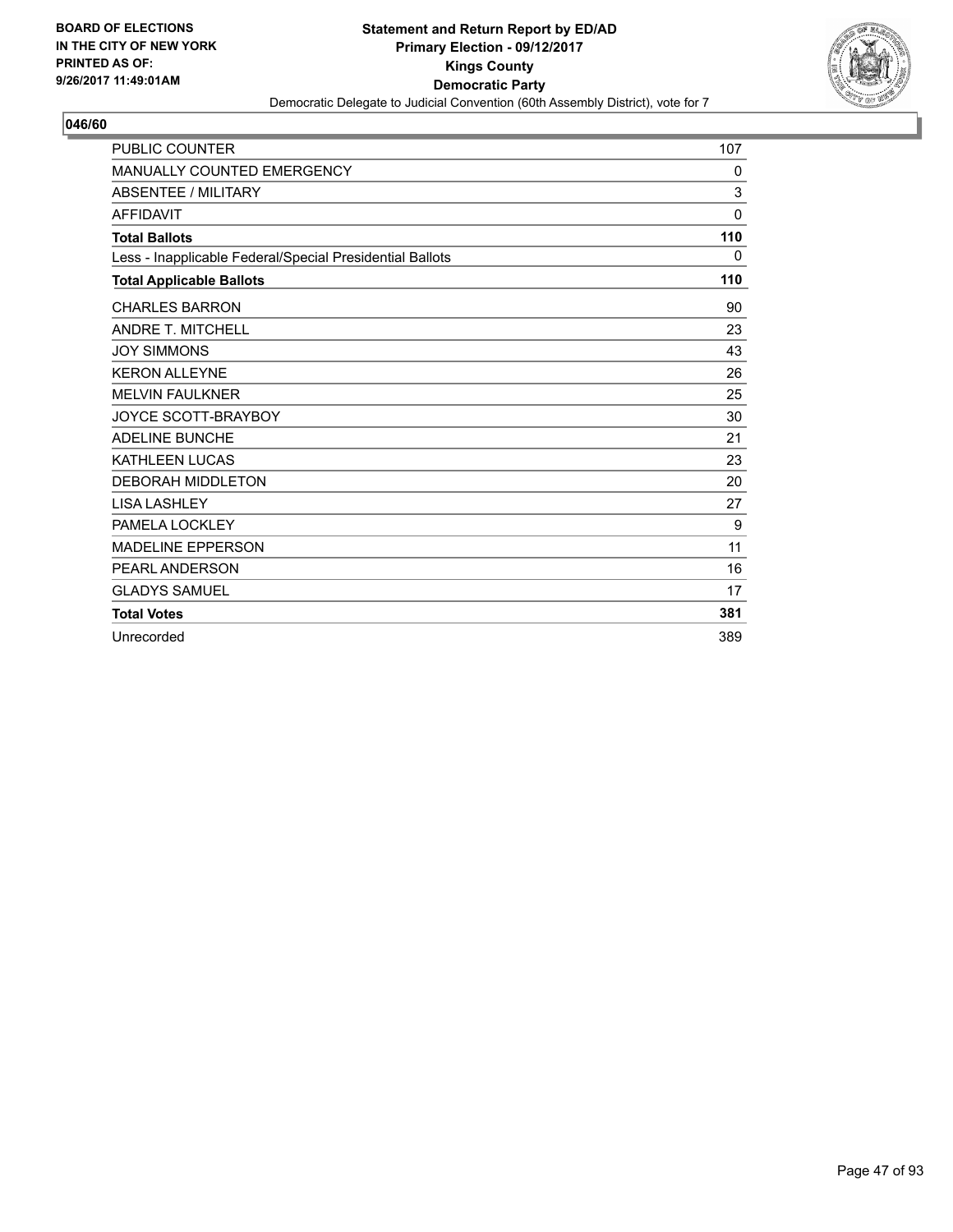

| <b>PUBLIC COUNTER</b>                                    | 119          |
|----------------------------------------------------------|--------------|
| <b>MANUALLY COUNTED EMERGENCY</b>                        | 0            |
| <b>ABSENTEE / MILITARY</b>                               | $\mathbf{0}$ |
| <b>AFFIDAVIT</b>                                         | 1            |
| <b>Total Ballots</b>                                     | 120          |
| Less - Inapplicable Federal/Special Presidential Ballots | 0            |
| <b>Total Applicable Ballots</b>                          | 120          |
| <b>CHARLES BARRON</b>                                    | 85           |
| <b>ANDRE T. MITCHELL</b>                                 | 20           |
| <b>JOY SIMMONS</b>                                       | 42           |
| <b>KERON ALLEYNE</b>                                     | 21           |
| <b>MELVIN FAULKNER</b>                                   | 22           |
| <b>JOYCE SCOTT-BRAYBOY</b>                               | 31           |
| <b>ADELINE BUNCHE</b>                                    | 17           |
| <b>KATHLEEN LUCAS</b>                                    | 15           |
| <b>DEBORAH MIDDLETON</b>                                 | 26           |
| <b>LISA LASHLEY</b>                                      | 20           |
| PAMELA LOCKLEY                                           | 17           |
| <b>MADELINE EPPERSON</b>                                 | 11           |
| PEARL ANDERSON                                           | 18           |
| <b>GLADYS SAMUEL</b>                                     | 20           |
| <b>Total Votes</b>                                       | 365          |
| Unrecorded                                               | 475          |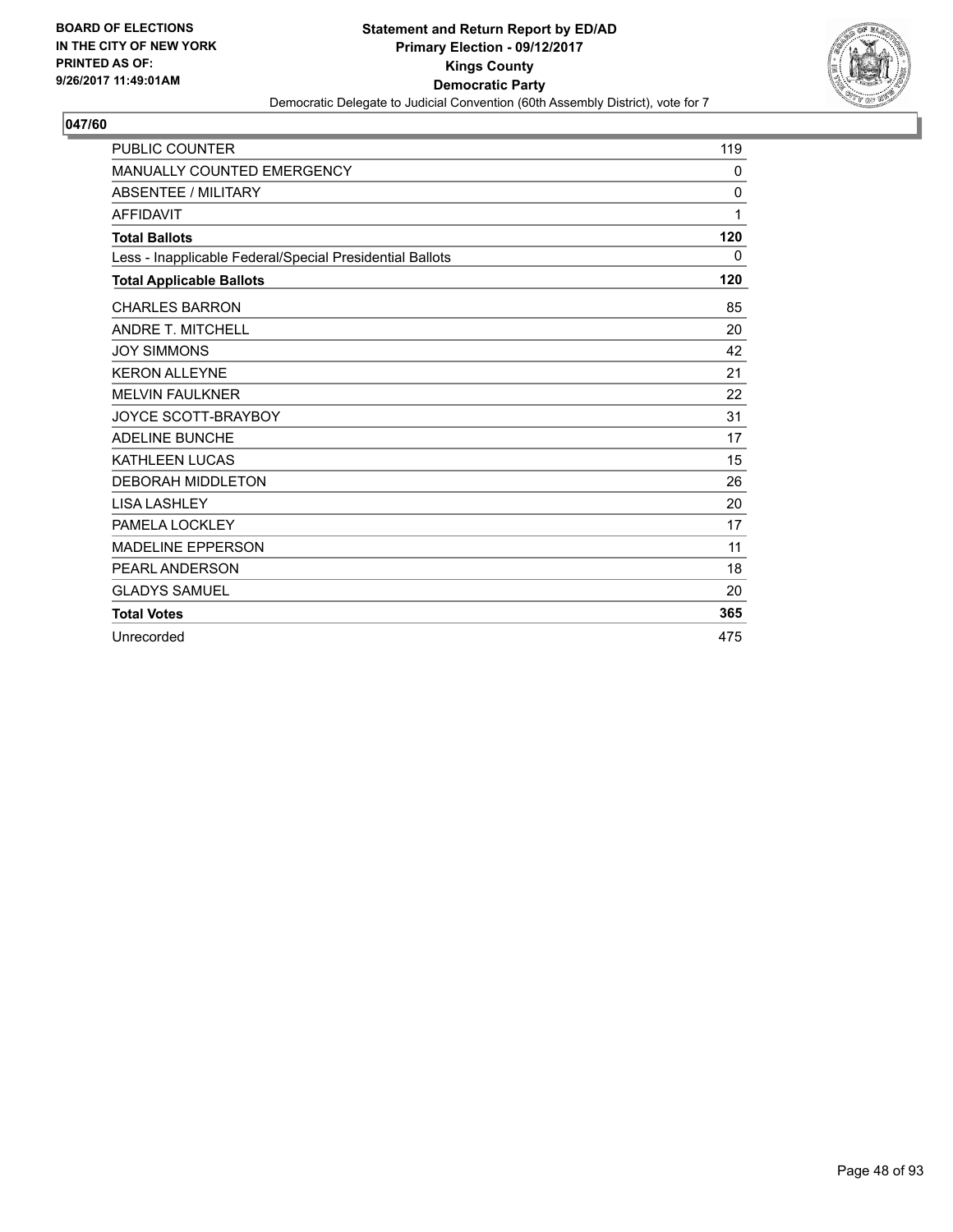

| <b>PUBLIC COUNTER</b>                                    | 35             |
|----------------------------------------------------------|----------------|
| MANUALLY COUNTED EMERGENCY                               | 0              |
| <b>ABSENTEE / MILITARY</b>                               | $\mathbf{0}$   |
| <b>AFFIDAVIT</b>                                         | $\mathbf{0}$   |
| <b>Total Ballots</b>                                     | 35             |
| Less - Inapplicable Federal/Special Presidential Ballots | $\Omega$       |
| <b>Total Applicable Ballots</b>                          | 35             |
| <b>CHARLES BARRON</b>                                    | 24             |
| <b>ANDRE T. MITCHELL</b>                                 | 8              |
| <b>JOY SIMMONS</b>                                       | 16             |
| <b>KERON ALLEYNE</b>                                     | 5              |
| <b>MELVIN FAULKNER</b>                                   | 10             |
| <b>JOYCE SCOTT-BRAYBOY</b>                               | 9              |
| <b>ADELINE BUNCHE</b>                                    | $\overline{7}$ |
| <b>KATHLEEN LUCAS</b>                                    | 5              |
| <b>DEBORAH MIDDLETON</b>                                 | $\overline{7}$ |
| <b>LISA LASHLEY</b>                                      | $\overline{7}$ |
| PAMELA LOCKLEY                                           | 6              |
| <b>MADELINE EPPERSON</b>                                 | 4              |
| PEARL ANDERSON                                           | 9              |
| <b>GLADYS SAMUEL</b>                                     | 9              |
| <b>Total Votes</b>                                       | 126            |
| Unrecorded                                               | 119            |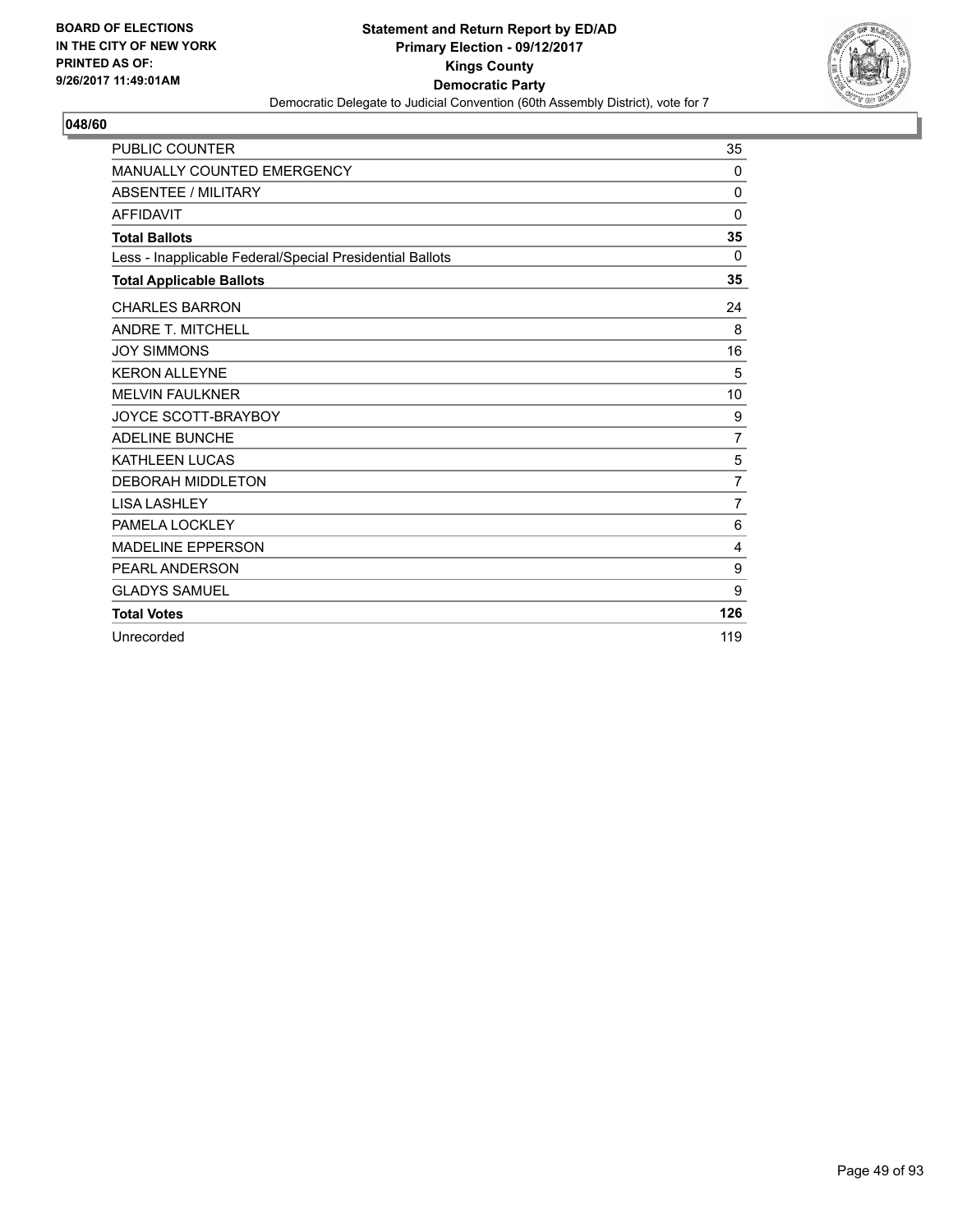

| <b>PUBLIC COUNTER</b>                                    | 75          |
|----------------------------------------------------------|-------------|
| <b>MANUALLY COUNTED EMERGENCY</b>                        | $\mathbf 0$ |
| <b>ABSENTEE / MILITARY</b>                               | 4           |
| <b>AFFIDAVIT</b>                                         | 3           |
| <b>Total Ballots</b>                                     | 82          |
| Less - Inapplicable Federal/Special Presidential Ballots | 0           |
| <b>Total Applicable Ballots</b>                          | 82          |
| <b>CHARLES BARRON</b>                                    | 66          |
| <b>ANDRE T. MITCHELL</b>                                 | 18          |
| <b>JOY SIMMONS</b>                                       | 33          |
| <b>KERON ALLEYNE</b>                                     | 20          |
| <b>MELVIN FAULKNER</b>                                   | 19          |
| <b>JOYCE SCOTT-BRAYBOY</b>                               | 20          |
| <b>ADELINE BUNCHE</b>                                    | 20          |
| <b>KATHLEEN LUCAS</b>                                    | 7           |
| <b>DEBORAH MIDDLETON</b>                                 | 14          |
| <b>LISA LASHLEY</b>                                      | 11          |
| PAMELA LOCKLEY                                           | 10          |
| <b>MADELINE EPPERSON</b>                                 | 6           |
| PEARL ANDERSON                                           | 11          |
| <b>GLADYS SAMUEL</b>                                     | 11          |
| <b>Total Votes</b>                                       | 266         |
| Unrecorded                                               | 308         |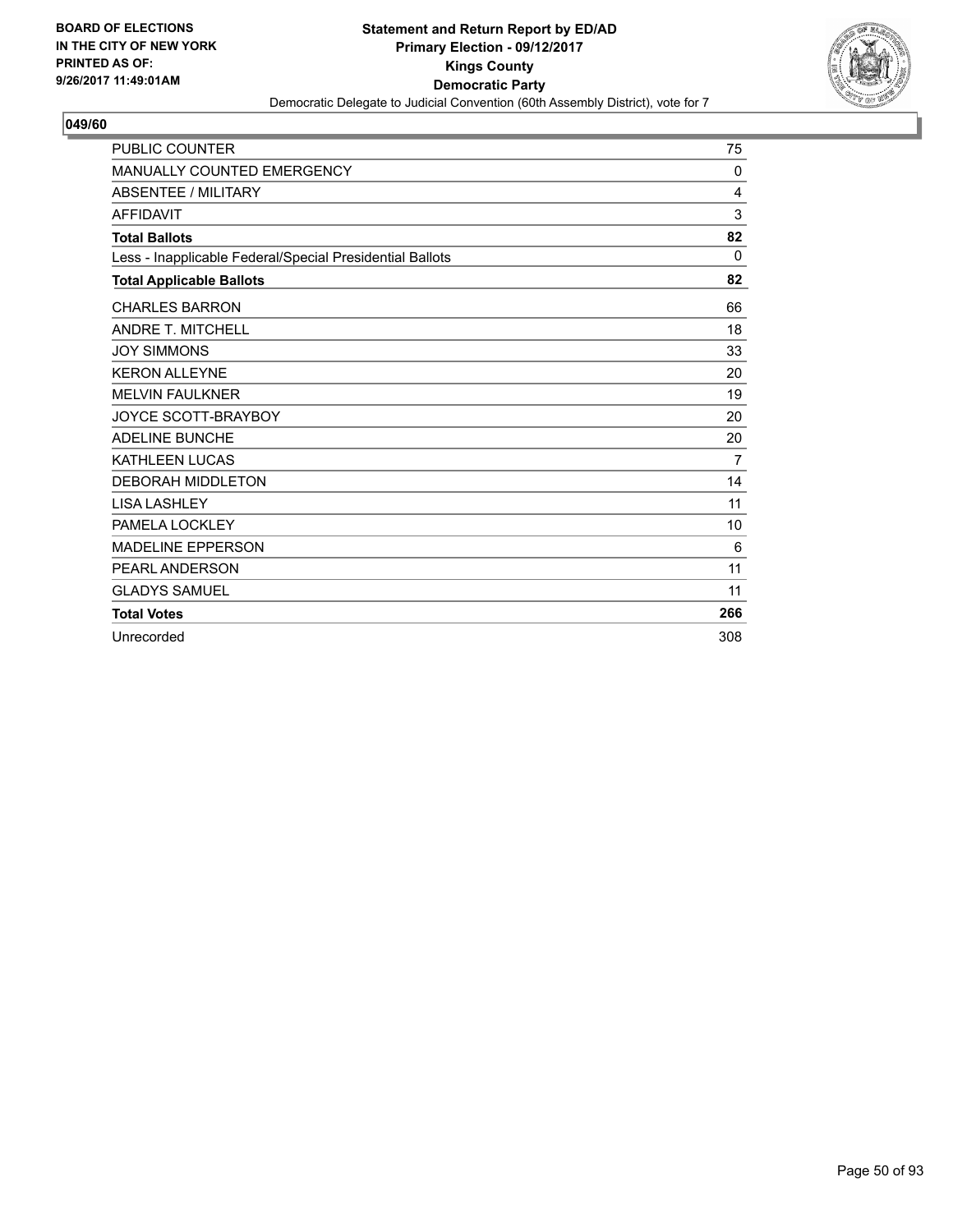

| <b>PUBLIC COUNTER</b>                                    | 42             |
|----------------------------------------------------------|----------------|
| <b>MANUALLY COUNTED EMERGENCY</b>                        | $\mathbf 0$    |
| <b>ABSENTEE / MILITARY</b>                               | 0              |
| <b>AFFIDAVIT</b>                                         | $\Omega$       |
| <b>Total Ballots</b>                                     | 42             |
| Less - Inapplicable Federal/Special Presidential Ballots | $\Omega$       |
| <b>Total Applicable Ballots</b>                          | 42             |
| <b>CHARLES BARRON</b>                                    | 32             |
| <b>ANDRE T. MITCHELL</b>                                 | 9              |
| <b>JOY SIMMONS</b>                                       | 14             |
| <b>KERON ALLEYNE</b>                                     | 10             |
| <b>MELVIN FAULKNER</b>                                   | 8              |
| <b>JOYCE SCOTT-BRAYBOY</b>                               | 9              |
| <b>ADELINE BUNCHE</b>                                    | 8              |
| <b>KATHLEEN LUCAS</b>                                    | 1              |
| <b>DEBORAH MIDDLETON</b>                                 | 4              |
| <b>LISA LASHLEY</b>                                      | 4              |
| PAMELA LOCKLEY                                           | 3              |
| <b>MADELINE EPPERSON</b>                                 | 1              |
| PEARL ANDERSON                                           | $\overline{2}$ |
| <b>GLADYS SAMUEL</b>                                     | $\overline{2}$ |
| <b>Total Votes</b>                                       | 107            |
| Unrecorded                                               | 187            |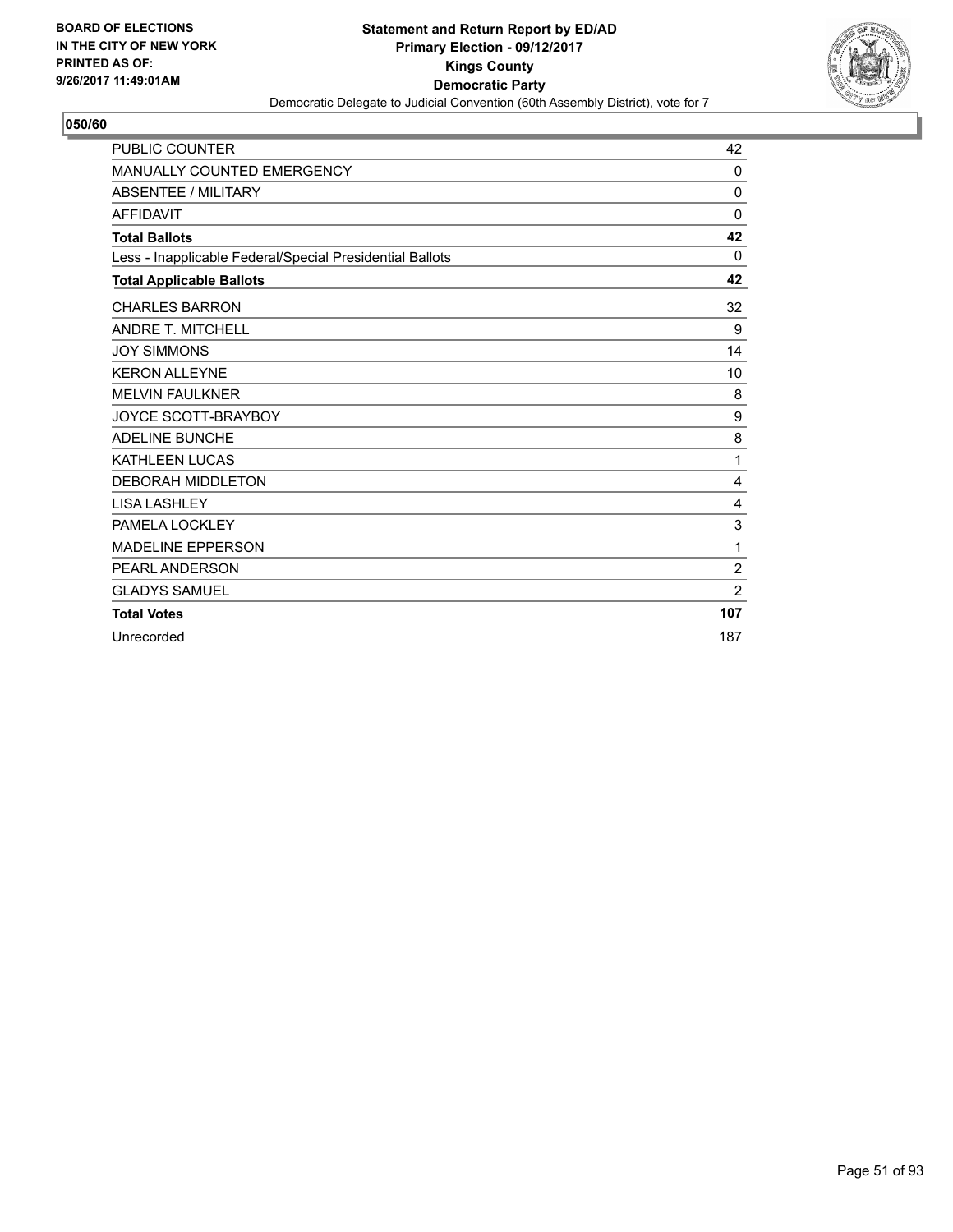

| <b>PUBLIC COUNTER</b>                                    | 136          |
|----------------------------------------------------------|--------------|
| <b>MANUALLY COUNTED EMERGENCY</b>                        | 0            |
| <b>ABSENTEE / MILITARY</b>                               | 3            |
| <b>AFFIDAVIT</b>                                         | $\mathbf{0}$ |
| <b>Total Ballots</b>                                     | 139          |
| Less - Inapplicable Federal/Special Presidential Ballots | 0            |
| <b>Total Applicable Ballots</b>                          | 139          |
| <b>CHARLES BARRON</b>                                    | 123          |
| ANDRE T. MITCHELL                                        | 34           |
| <b>JOY SIMMONS</b>                                       | 59           |
| <b>KERON ALLEYNE</b>                                     | 40           |
| <b>MELVIN FAULKNER</b>                                   | 26           |
| <b>JOYCE SCOTT-BRAYBOY</b>                               | 39           |
| <b>ADELINE BUNCHE</b>                                    | 26           |
| <b>KATHLEEN LUCAS</b>                                    | 26           |
| <b>DEBORAH MIDDLETON</b>                                 | 24           |
| <b>LISA LASHLEY</b>                                      | 24           |
| PAMELA LOCKLEY                                           | 17           |
| <b>MADELINE EPPERSON</b>                                 | 13           |
| PEARL ANDERSON                                           | 24           |
| <b>GLADYS SAMUEL</b>                                     | 26           |
| <b>Total Votes</b>                                       | 501          |
| Unrecorded                                               | 472          |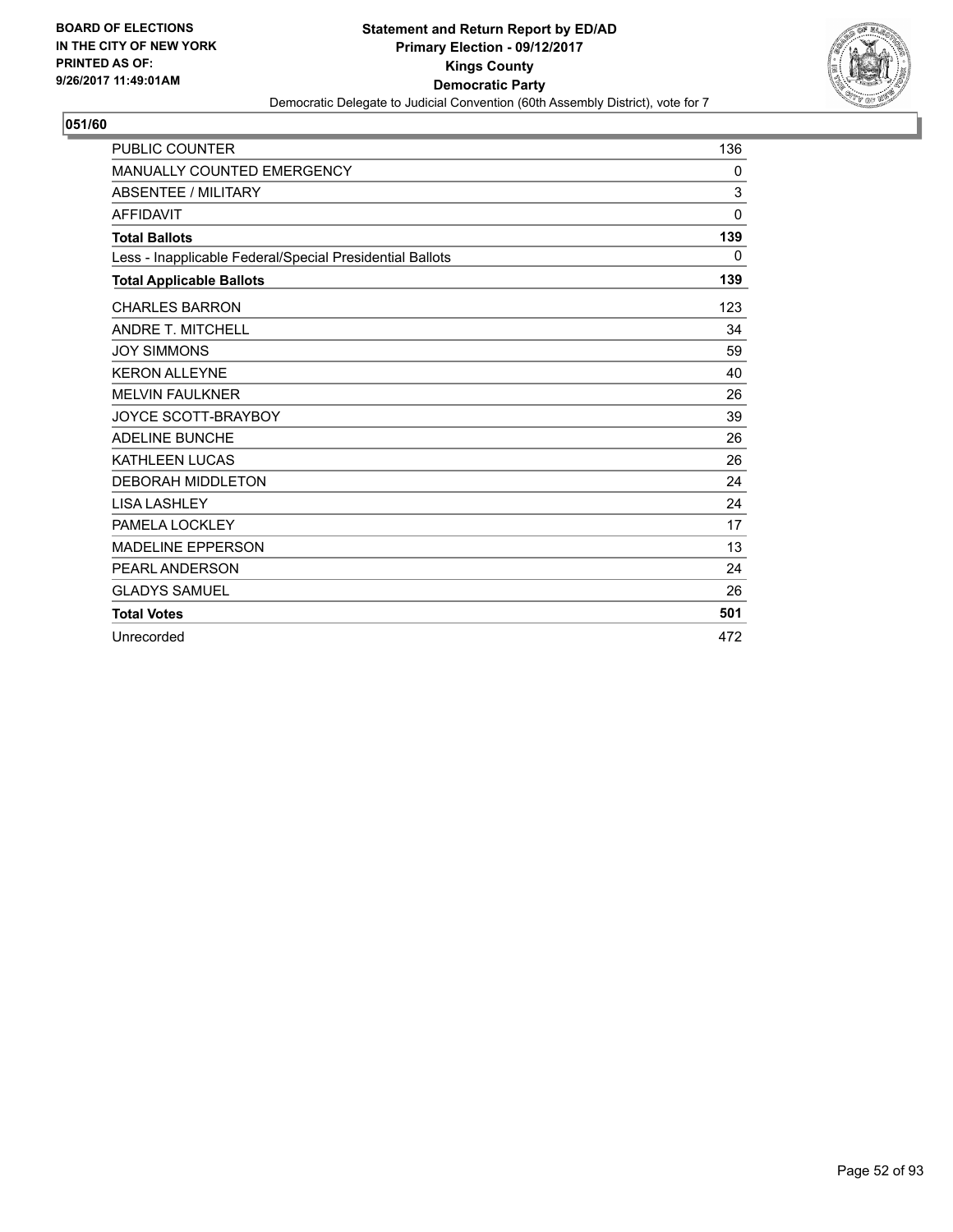

| <b>PUBLIC COUNTER</b>                                    | 89           |
|----------------------------------------------------------|--------------|
| MANUALLY COUNTED EMERGENCY                               | 0            |
| <b>ABSENTEE / MILITARY</b>                               | 1            |
| <b>AFFIDAVIT</b>                                         | $\mathbf{0}$ |
| <b>Total Ballots</b>                                     | 90           |
| Less - Inapplicable Federal/Special Presidential Ballots | 0            |
| <b>Total Applicable Ballots</b>                          | 90           |
| <b>CHARLES BARRON</b>                                    | 67           |
| <b>ANDRE T. MITCHELL</b>                                 | 23           |
| <b>JOY SIMMONS</b>                                       | 44           |
| <b>KERON ALLEYNE</b>                                     | 24           |
| <b>MELVIN FAULKNER</b>                                   | 22           |
| JOYCE SCOTT-BRAYBOY                                      | 30           |
| <b>ADELINE BUNCHE</b>                                    | 21           |
| <b>KATHLEEN LUCAS</b>                                    | 22           |
| <b>DEBORAH MIDDLETON</b>                                 | 23           |
| <b>LISA LASHLEY</b>                                      | 17           |
| PAMELA LOCKLEY                                           | 21           |
| <b>MADELINE EPPERSON</b>                                 | 6            |
| PEARL ANDERSON                                           | 19           |
| <b>GLADYS SAMUEL</b>                                     | 17           |
| <b>Total Votes</b>                                       | 356          |
| Unrecorded                                               | 274          |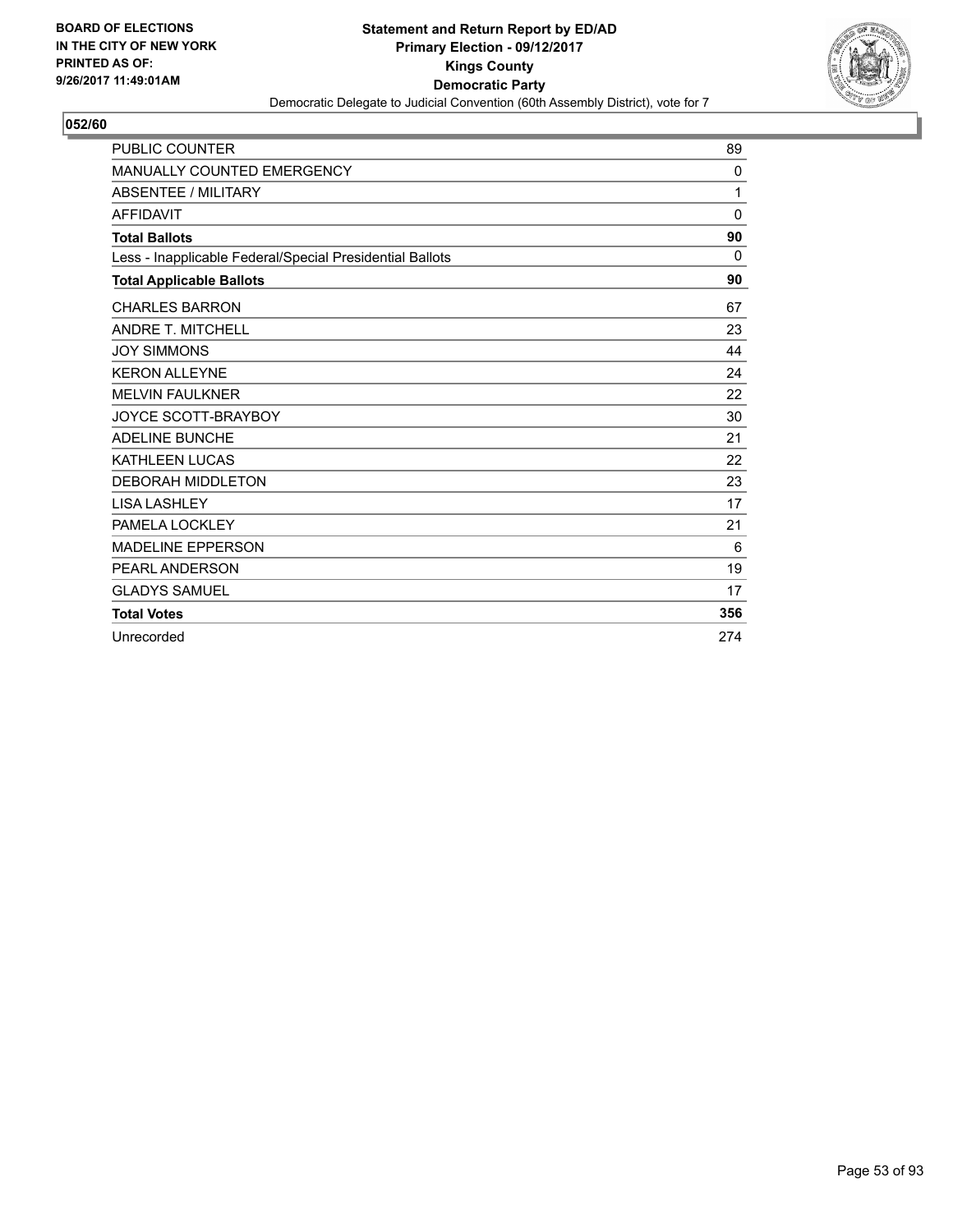

| <b>PUBLIC COUNTER</b>                                    | 93           |
|----------------------------------------------------------|--------------|
| MANUALLY COUNTED EMERGENCY                               | 0            |
| <b>ABSENTEE / MILITARY</b>                               | 0            |
| <b>AFFIDAVIT</b>                                         | $\mathbf{0}$ |
| <b>Total Ballots</b>                                     | 93           |
| Less - Inapplicable Federal/Special Presidential Ballots | 0            |
| <b>Total Applicable Ballots</b>                          | 93           |
| <b>CHARLES BARRON</b>                                    | 79           |
| <b>ANDRE T. MITCHELL</b>                                 | 23           |
| <b>JOY SIMMONS</b>                                       | 46           |
| <b>KERON ALLEYNE</b>                                     | 23           |
| <b>MELVIN FAULKNER</b>                                   | 28           |
| JOYCE SCOTT-BRAYBOY                                      | 36           |
| <b>ADELINE BUNCHE</b>                                    | 22           |
| <b>KATHLEEN LUCAS</b>                                    | 25           |
| <b>DEBORAH MIDDLETON</b>                                 | 21           |
| <b>LISA LASHLEY</b>                                      | 19           |
| PAMELA LOCKLEY                                           | 13           |
| <b>MADELINE EPPERSON</b>                                 | 13           |
| PEARL ANDERSON                                           | 22           |
| <b>GLADYS SAMUEL</b>                                     | 20           |
| <b>Total Votes</b>                                       | 390          |
| Unrecorded                                               | 261          |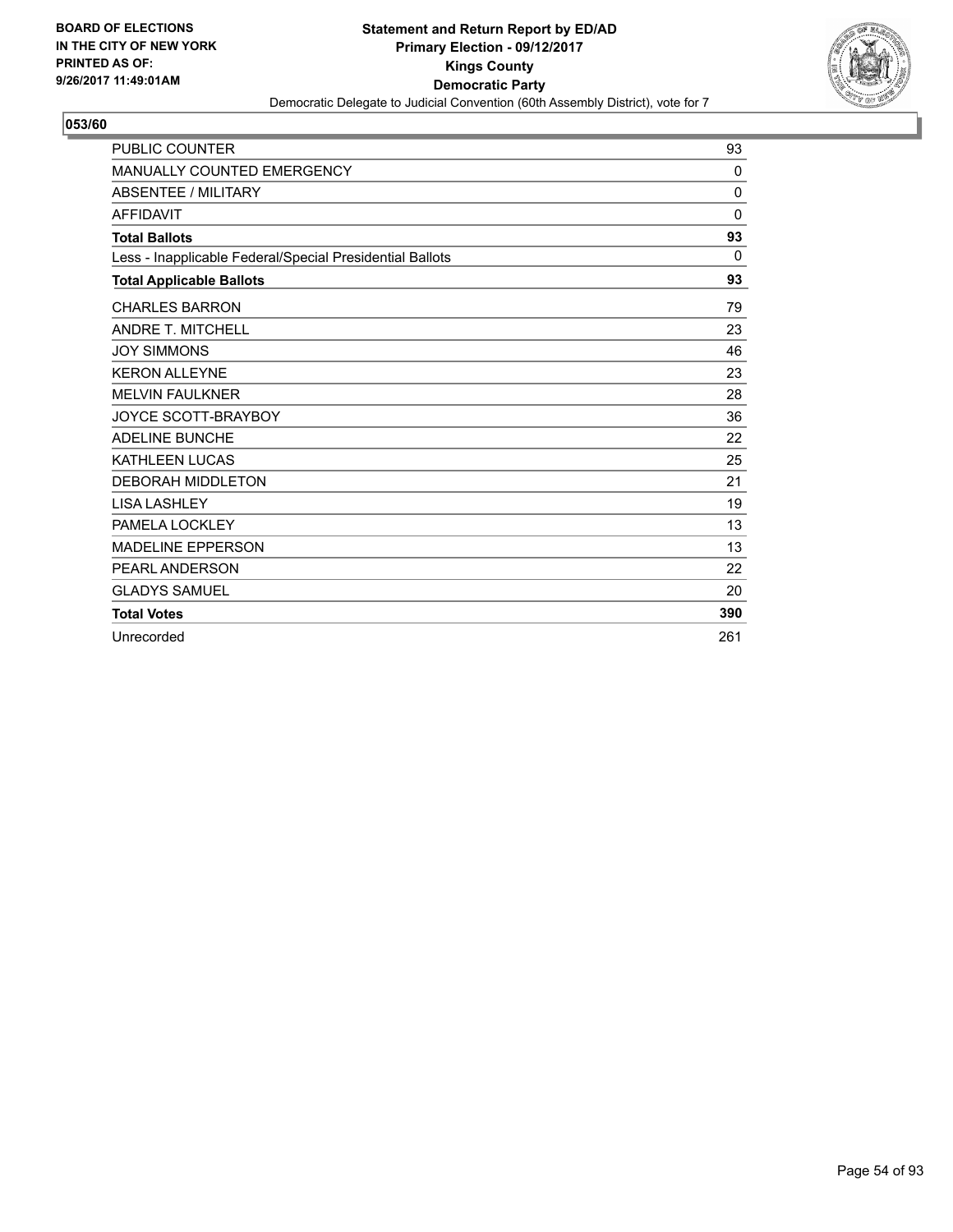

| <b>PUBLIC COUNTER</b>                                    | 92             |
|----------------------------------------------------------|----------------|
| MANUALLY COUNTED EMERGENCY                               | 0              |
| <b>ABSENTEE / MILITARY</b>                               | $\overline{2}$ |
| <b>AFFIDAVIT</b>                                         | $\mathbf{0}$   |
| <b>Total Ballots</b>                                     | 94             |
| Less - Inapplicable Federal/Special Presidential Ballots | $\Omega$       |
| <b>Total Applicable Ballots</b>                          | 94             |
| <b>CHARLES BARRON</b>                                    | 81             |
| <b>ANDRE T. MITCHELL</b>                                 | 30             |
| <b>JOY SIMMONS</b>                                       | 48             |
| <b>KERON ALLEYNE</b>                                     | 29             |
| <b>MELVIN FAULKNER</b>                                   | 30             |
| JOYCE SCOTT-BRAYBOY                                      | 40             |
| <b>ADELINE BUNCHE</b>                                    | 27             |
| <b>KATHLEEN LUCAS</b>                                    | 13             |
| <b>DEBORAH MIDDLETON</b>                                 | 18             |
| <b>LISA LASHLEY</b>                                      | 11             |
| PAMELA LOCKLEY                                           | 15             |
| <b>MADELINE EPPERSON</b>                                 | 9              |
| PEARL ANDERSON                                           | 8              |
| <b>GLADYS SAMUEL</b>                                     | 18             |
| <b>Total Votes</b>                                       | 377            |
| Unrecorded                                               | 281            |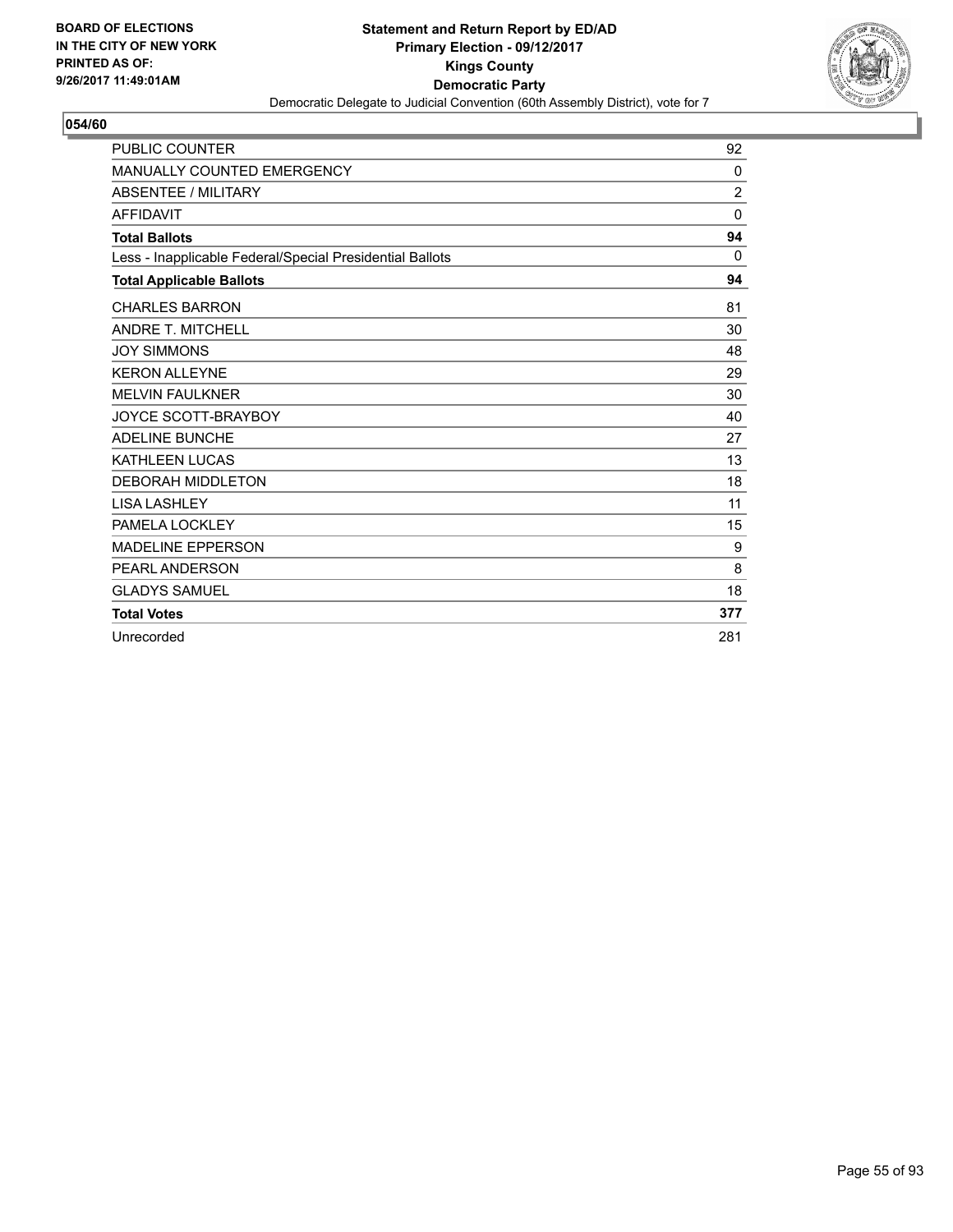

| <b>PUBLIC COUNTER</b>                                    | 77           |
|----------------------------------------------------------|--------------|
| <b>MANUALLY COUNTED EMERGENCY</b>                        | 0            |
| <b>ABSENTEE / MILITARY</b>                               | $\mathbf{0}$ |
| <b>AFFIDAVIT</b>                                         | $\Omega$     |
| <b>Total Ballots</b>                                     | 77           |
| Less - Inapplicable Federal/Special Presidential Ballots | 0            |
| <b>Total Applicable Ballots</b>                          | 77           |
| <b>CHARLES BARRON</b>                                    | 60           |
| <b>ANDRE T. MITCHELL</b>                                 | 21           |
| <b>JOY SIMMONS</b>                                       | 42           |
| <b>KERON ALLEYNE</b>                                     | 20           |
| <b>MELVIN FAULKNER</b>                                   | 25           |
| <b>JOYCE SCOTT-BRAYBOY</b>                               | 26           |
| <b>ADELINE BUNCHE</b>                                    | 20           |
| <b>KATHLEEN LUCAS</b>                                    | 15           |
| <b>DEBORAH MIDDLETON</b>                                 | 19           |
| <b>LISA LASHLEY</b>                                      | 17           |
| PAMELA LOCKLEY                                           | 20           |
| <b>MADELINE EPPERSON</b>                                 | 8            |
| <b>PEARL ANDERSON</b>                                    | 17           |
| <b>GLADYS SAMUEL</b>                                     | 19           |
| <b>Total Votes</b>                                       | 329          |
| Unrecorded                                               | 210          |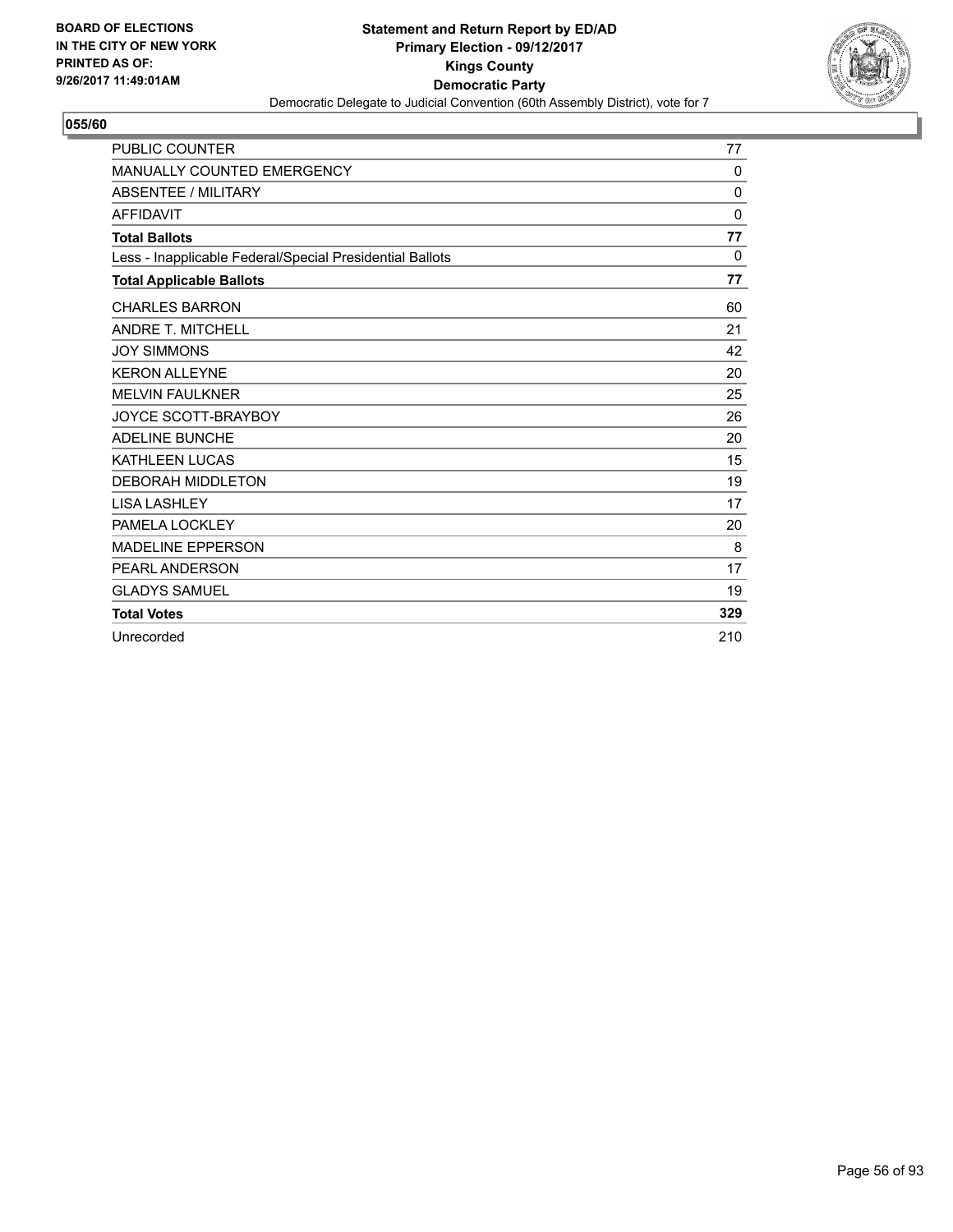

| <b>PUBLIC COUNTER</b>                                    | 105      |
|----------------------------------------------------------|----------|
| <b>MANUALLY COUNTED EMERGENCY</b>                        | 0        |
| <b>ABSENTEE / MILITARY</b>                               | 2        |
| <b>AFFIDAVIT</b>                                         | $\Omega$ |
| <b>Total Ballots</b>                                     | 107      |
| Less - Inapplicable Federal/Special Presidential Ballots | 0        |
| <b>Total Applicable Ballots</b>                          | 107      |
| <b>CHARLES BARRON</b>                                    | 81       |
| <b>ANDRE T. MITCHELL</b>                                 | 30       |
| <b>JOY SIMMONS</b>                                       | 48       |
| <b>KERON ALLEYNE</b>                                     | 29       |
| <b>MELVIN FAULKNER</b>                                   | 40       |
| <b>JOYCE SCOTT-BRAYBOY</b>                               | 35       |
| <b>ADELINE BUNCHE</b>                                    | 23       |
| <b>KATHLEEN LUCAS</b>                                    | 23       |
| <b>DEBORAH MIDDLETON</b>                                 | 18       |
| <b>LISA LASHLEY</b>                                      | 22       |
| PAMELA LOCKLEY                                           | 18       |
| <b>MADELINE EPPERSON</b>                                 | 10       |
| <b>PEARL ANDERSON</b>                                    | 14       |
| <b>GLADYS SAMUEL</b>                                     | 18       |
| <b>Total Votes</b>                                       | 409      |
| Unrecorded                                               | 340      |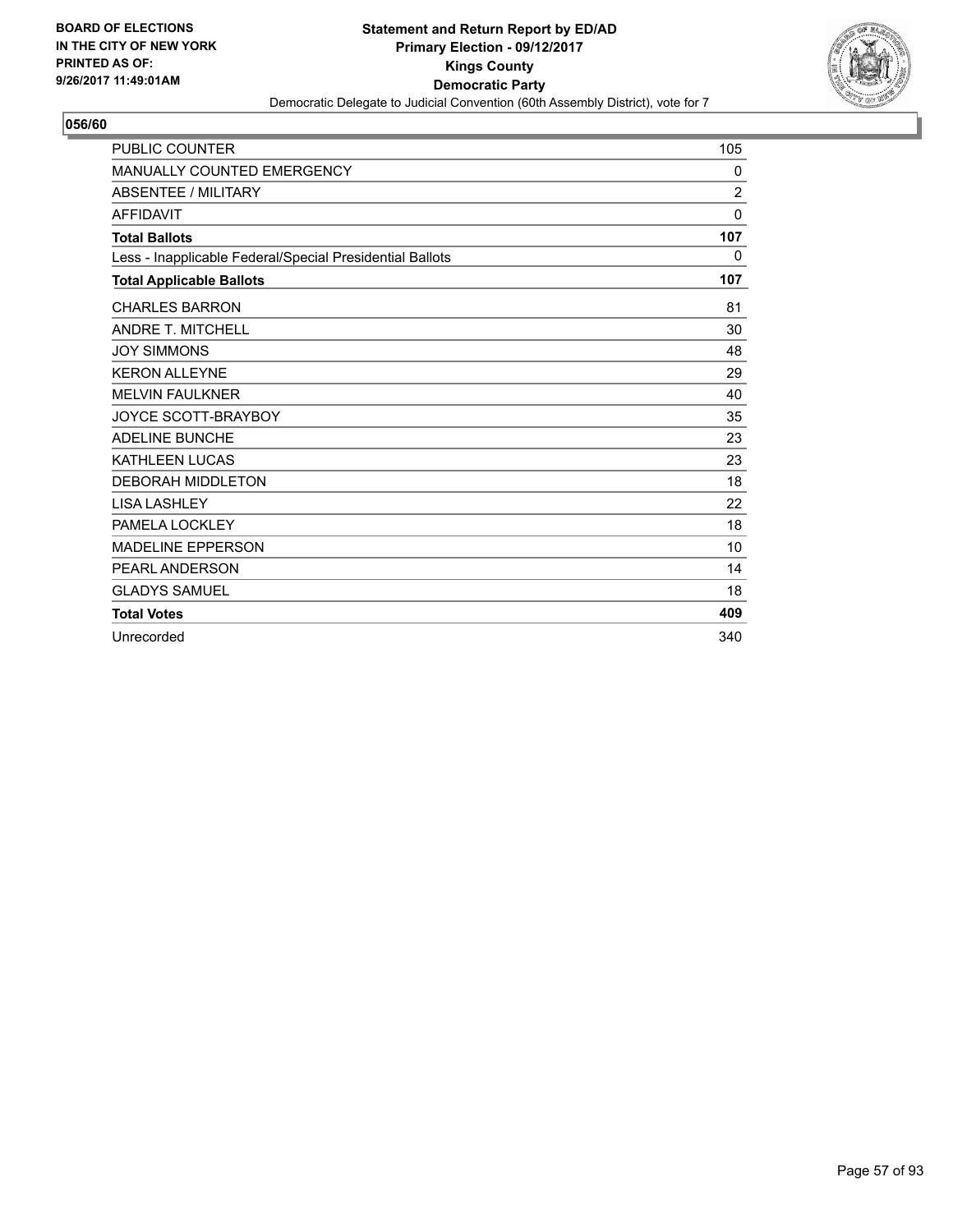

| <b>PUBLIC COUNTER</b>                                    | 110            |
|----------------------------------------------------------|----------------|
| <b>MANUALLY COUNTED EMERGENCY</b>                        | 0              |
| <b>ABSENTEE / MILITARY</b>                               | 3              |
| <b>AFFIDAVIT</b>                                         | $\mathbf{0}$   |
| <b>Total Ballots</b>                                     | 113            |
| Less - Inapplicable Federal/Special Presidential Ballots | 0              |
| <b>Total Applicable Ballots</b>                          | 113            |
| <b>CHARLES BARRON</b>                                    | 92             |
| <b>ANDRE T. MITCHELL</b>                                 | 25             |
| <b>JOY SIMMONS</b>                                       | 45             |
| <b>KERON ALLEYNE</b>                                     | 23             |
| <b>MELVIN FAULKNER</b>                                   | 21             |
| <b>JOYCE SCOTT-BRAYBOY</b>                               | 40             |
| <b>ADELINE BUNCHE</b>                                    | 18             |
| <b>KATHLEEN LUCAS</b>                                    | 15             |
| <b>DEBORAH MIDDLETON</b>                                 | 20             |
| <b>LISA LASHLEY</b>                                      | 16             |
| PAMELA LOCKLEY                                           | 15             |
| <b>MADELINE EPPERSON</b>                                 | $\overline{7}$ |
| PEARL ANDERSON                                           | $\overline{7}$ |
| <b>GLADYS SAMUEL</b>                                     | 21             |
| <b>Total Votes</b>                                       | 365            |
| Unrecorded                                               | 426            |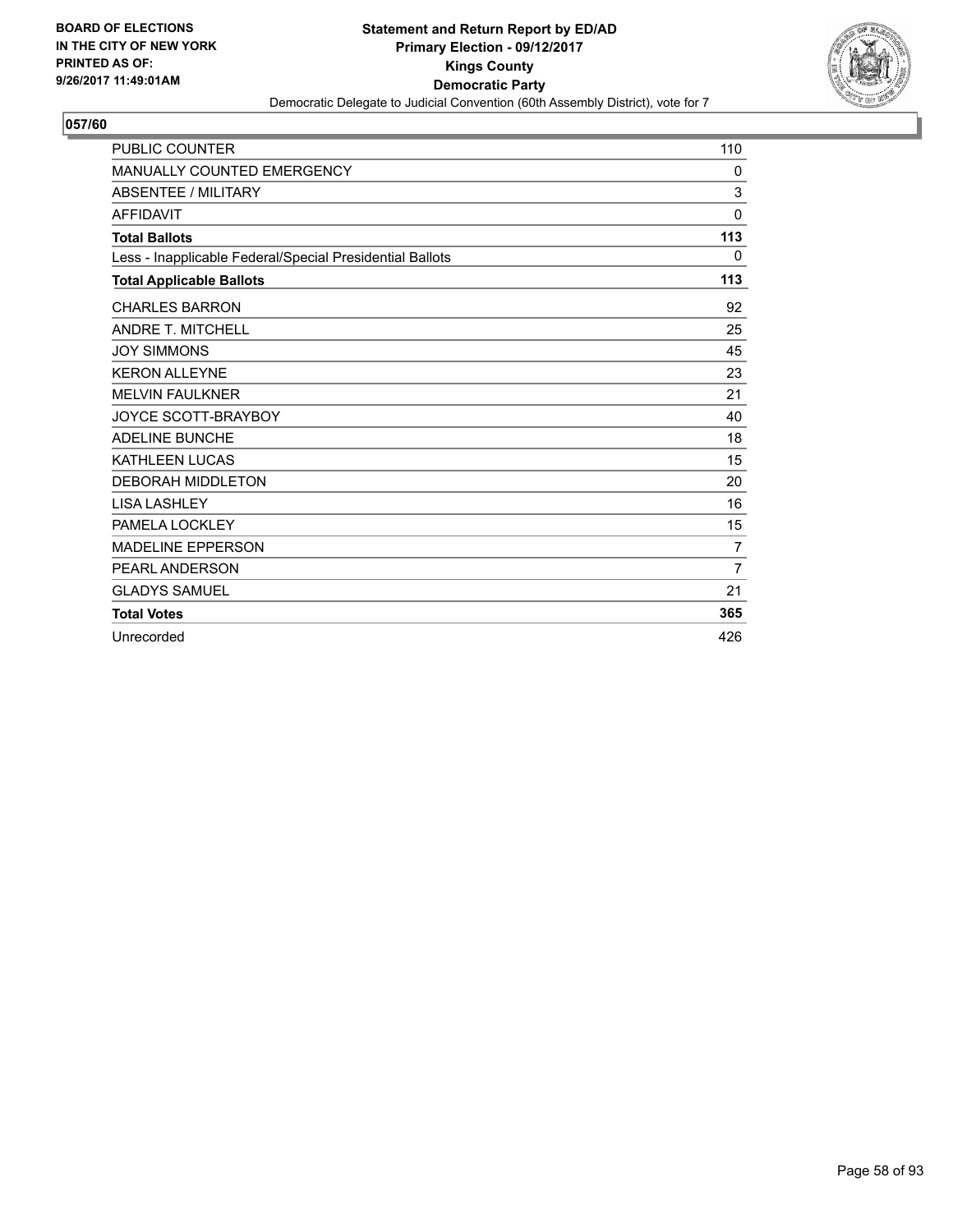

| <b>PUBLIC COUNTER</b>                                    | 86             |
|----------------------------------------------------------|----------------|
| MANUALLY COUNTED EMERGENCY                               | 0              |
| <b>ABSENTEE / MILITARY</b>                               | $\overline{2}$ |
| <b>AFFIDAVIT</b>                                         | 1              |
| <b>Total Ballots</b>                                     | 89             |
| Less - Inapplicable Federal/Special Presidential Ballots | $\Omega$       |
| <b>Total Applicable Ballots</b>                          | 89             |
| <b>CHARLES BARRON</b>                                    | 60             |
| <b>ANDRE T. MITCHELL</b>                                 | 4              |
| <b>JOY SIMMONS</b>                                       | 15             |
| <b>KERON ALLEYNE</b>                                     | 6              |
| <b>MELVIN FAULKNER</b>                                   | 11             |
| <b>JOYCE SCOTT-BRAYBOY</b>                               | $\overline{7}$ |
| <b>ADELINE BUNCHE</b>                                    | 5              |
| <b>KATHLEEN LUCAS</b>                                    | 9              |
| <b>DEBORAH MIDDLETON</b>                                 | 4              |
| <b>LISA LASHLEY</b>                                      | 10             |
| PAMELA LOCKLEY                                           | 9              |
| <b>MADELINE EPPERSON</b>                                 | $\overline{2}$ |
| <b>PEARL ANDERSON</b>                                    | 5              |
| <b>GLADYS SAMUEL</b>                                     | 6              |
| <b>Total Votes</b>                                       | 153            |
| Unrecorded                                               | 470            |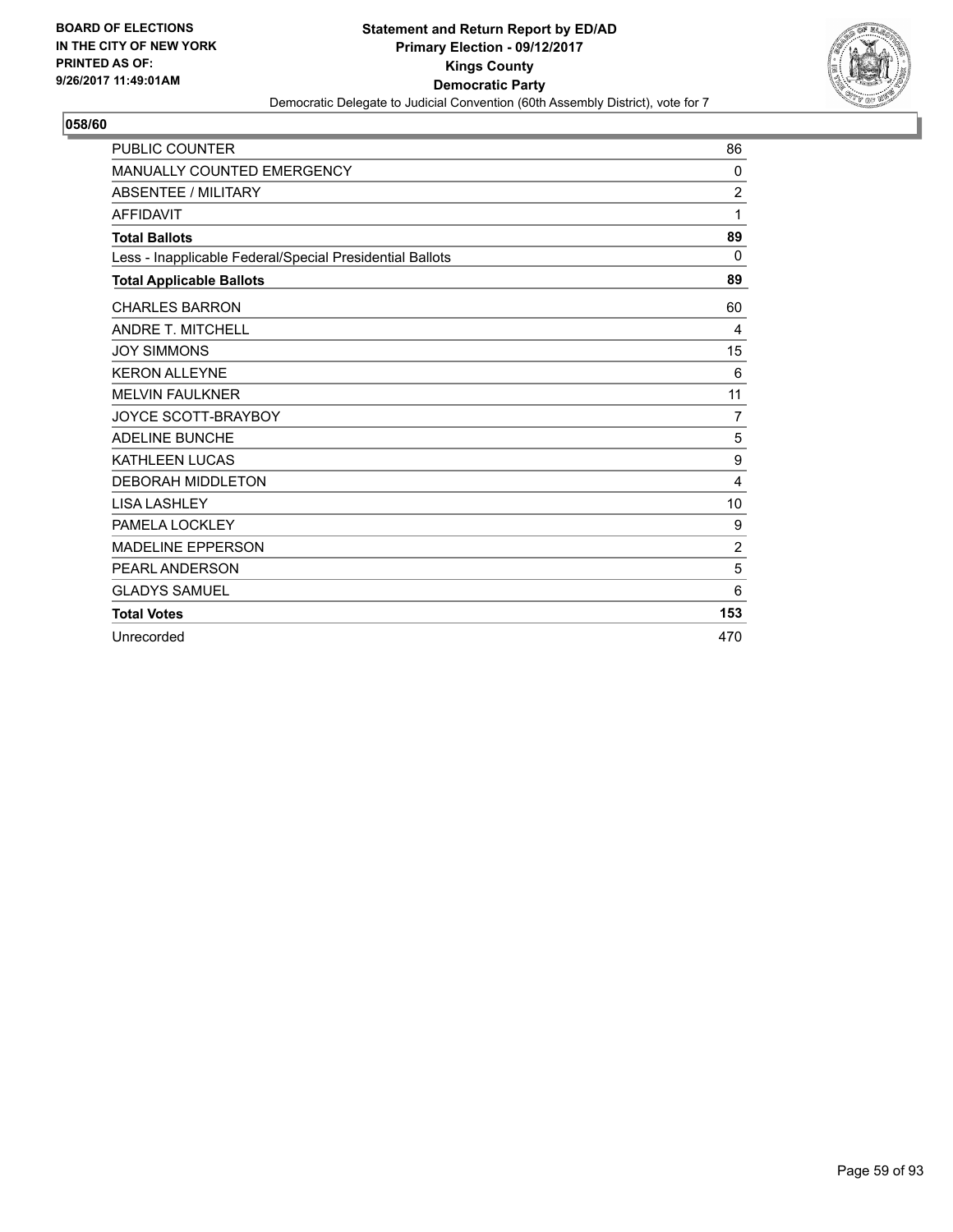

| <b>PUBLIC COUNTER</b>                                    | 82             |
|----------------------------------------------------------|----------------|
| MANUALLY COUNTED EMERGENCY                               | 0              |
| <b>ABSENTEE / MILITARY</b>                               | $\overline{2}$ |
| <b>AFFIDAVIT</b>                                         | $\mathbf{0}$   |
| <b>Total Ballots</b>                                     | 84             |
| Less - Inapplicable Federal/Special Presidential Ballots | $\Omega$       |
| <b>Total Applicable Ballots</b>                          | 84             |
| <b>CHARLES BARRON</b>                                    | 65             |
| <b>ANDRE T. MITCHELL</b>                                 | 23             |
| <b>JOY SIMMONS</b>                                       | 33             |
| <b>KERON ALLEYNE</b>                                     | 14             |
| <b>MELVIN FAULKNER</b>                                   | 16             |
| <b>JOYCE SCOTT-BRAYBOY</b>                               | 21             |
| <b>ADELINE BUNCHE</b>                                    | 15             |
| <b>KATHLEEN LUCAS</b>                                    | 19             |
| <b>DEBORAH MIDDLETON</b>                                 | 11             |
| <b>LISA LASHLEY</b>                                      | 9              |
| PAMELA LOCKLEY                                           | $\overline{7}$ |
| <b>MADELINE EPPERSON</b>                                 | $\overline{2}$ |
| PEARL ANDERSON                                           | 5              |
| <b>GLADYS SAMUEL</b>                                     | 14             |
| UNATTRIBUTABLE WRITE-IN (WRITE-IN)                       | 1              |
| <b>Total Votes</b>                                       | 255            |
| Unrecorded                                               | 333            |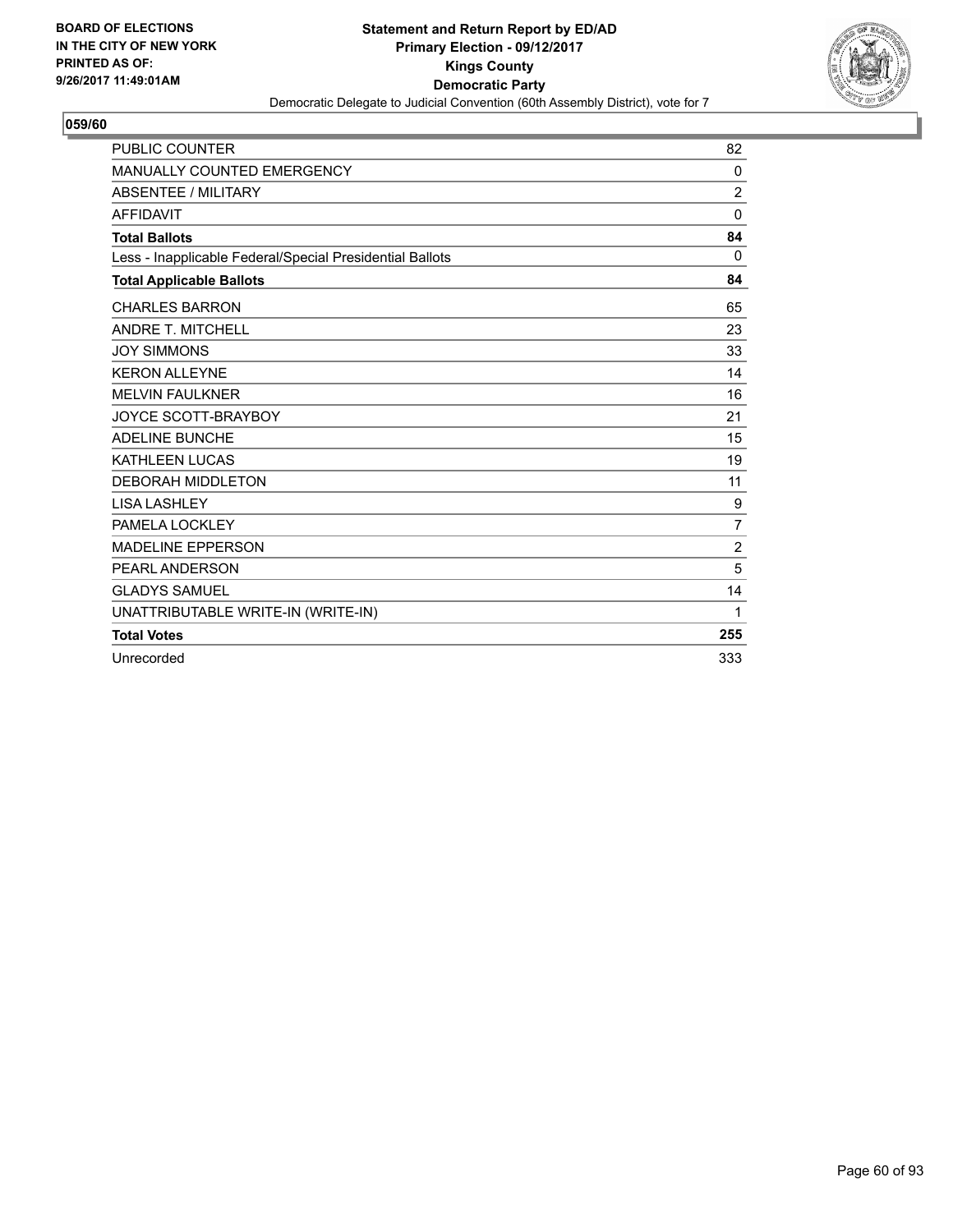

| <b>PUBLIC COUNTER</b>                                    | 60             |
|----------------------------------------------------------|----------------|
| MANUALLY COUNTED EMERGENCY                               | 0              |
| <b>ABSENTEE / MILITARY</b>                               | 3              |
| <b>AFFIDAVIT</b>                                         | 0              |
| <b>Total Ballots</b>                                     | 63             |
| Less - Inapplicable Federal/Special Presidential Ballots | $\Omega$       |
| <b>Total Applicable Ballots</b>                          | 63             |
| <b>CHARLES BARRON</b>                                    | 42             |
| <b>ANDRE T. MITCHELL</b>                                 | 10             |
| <b>JOY SIMMONS</b>                                       | 21             |
| <b>KERON ALLEYNE</b>                                     | 8              |
| <b>MELVIN FAULKNER</b>                                   | 12             |
| <b>JOYCE SCOTT-BRAYBOY</b>                               | 9              |
| <b>ADELINE BUNCHE</b>                                    | 9              |
| KATHLEEN LUCAS                                           | 12             |
| <b>DEBORAH MIDDLETON</b>                                 | $\overline{7}$ |
| <b>LISA LASHLEY</b>                                      | $\overline{2}$ |
| PAMELA LOCKLEY                                           | 9              |
| <b>MADELINE EPPERSON</b>                                 | 3              |
| <b>PEARL ANDERSON</b>                                    | 8              |
| <b>GLADYS SAMUEL</b>                                     | 6              |
| <b>Total Votes</b>                                       | 158            |
| Unrecorded                                               | 283            |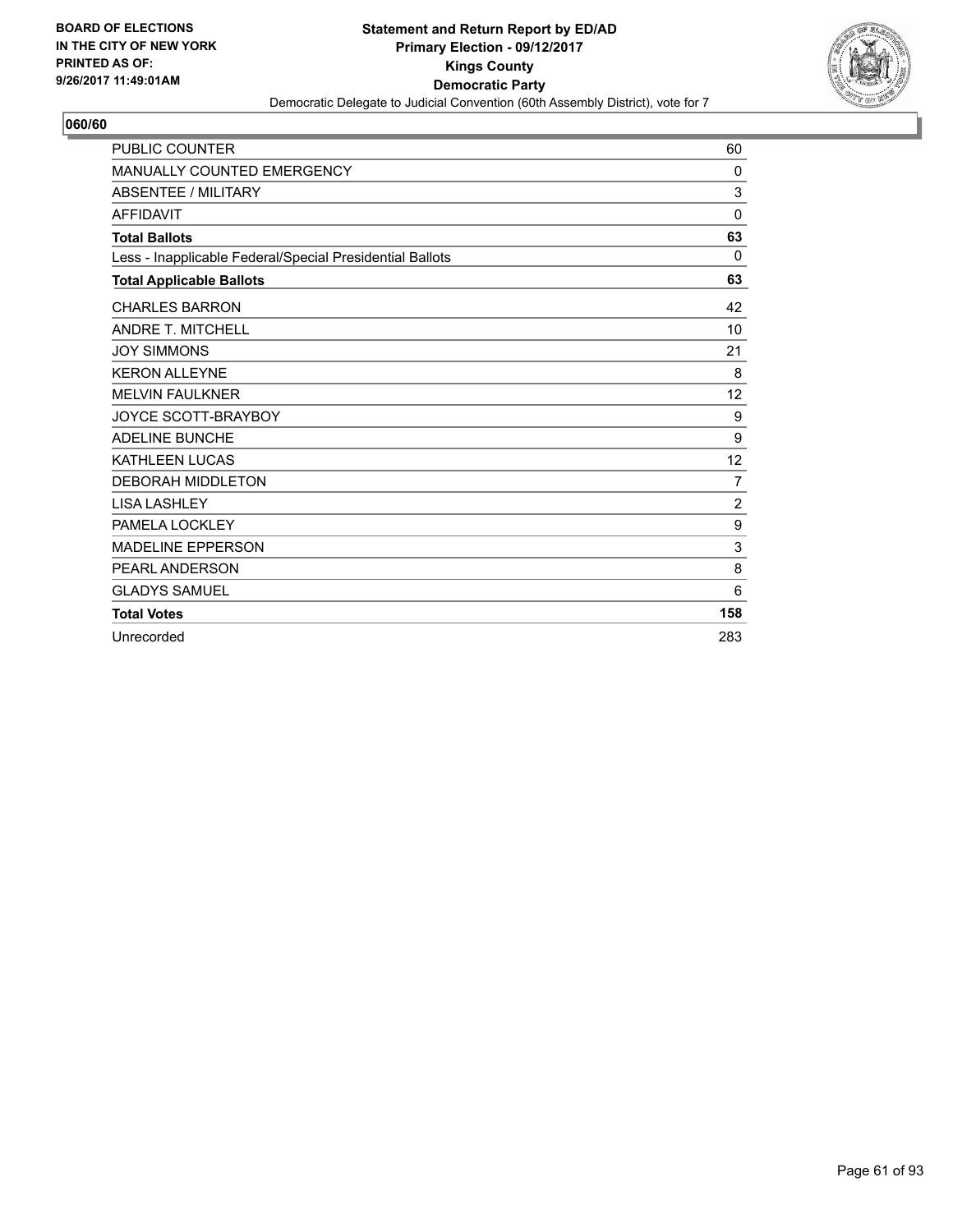

| <b>PUBLIC COUNTER</b>                                    | 84       |
|----------------------------------------------------------|----------|
| MANUALLY COUNTED EMERGENCY                               | 0        |
| <b>ABSENTEE / MILITARY</b>                               | 1        |
| <b>AFFIDAVIT</b>                                         | 0        |
| <b>Total Ballots</b>                                     | 85       |
| Less - Inapplicable Federal/Special Presidential Ballots | $\Omega$ |
| <b>Total Applicable Ballots</b>                          | 85       |
| <b>CHARLES BARRON</b>                                    | 63       |
| <b>ANDRE T. MITCHELL</b>                                 | 19       |
| <b>JOY SIMMONS</b>                                       | 34       |
| <b>KERON ALLEYNE</b>                                     | 20       |
| <b>MELVIN FAULKNER</b>                                   | 18       |
| <b>JOYCE SCOTT-BRAYBOY</b>                               | 24       |
| <b>ADELINE BUNCHE</b>                                    | 17       |
| <b>KATHLEEN LUCAS</b>                                    | 20       |
| <b>DEBORAH MIDDLETON</b>                                 | 28       |
| <b>LISA LASHLEY</b>                                      | 21       |
| PAMELA LOCKLEY                                           | 18       |
| <b>MADELINE EPPERSON</b>                                 | 9        |
| <b>PEARL ANDERSON</b>                                    | 24       |
| <b>GLADYS SAMUEL</b>                                     | 27       |
| <b>Total Votes</b>                                       | 342      |
| Unrecorded                                               | 253      |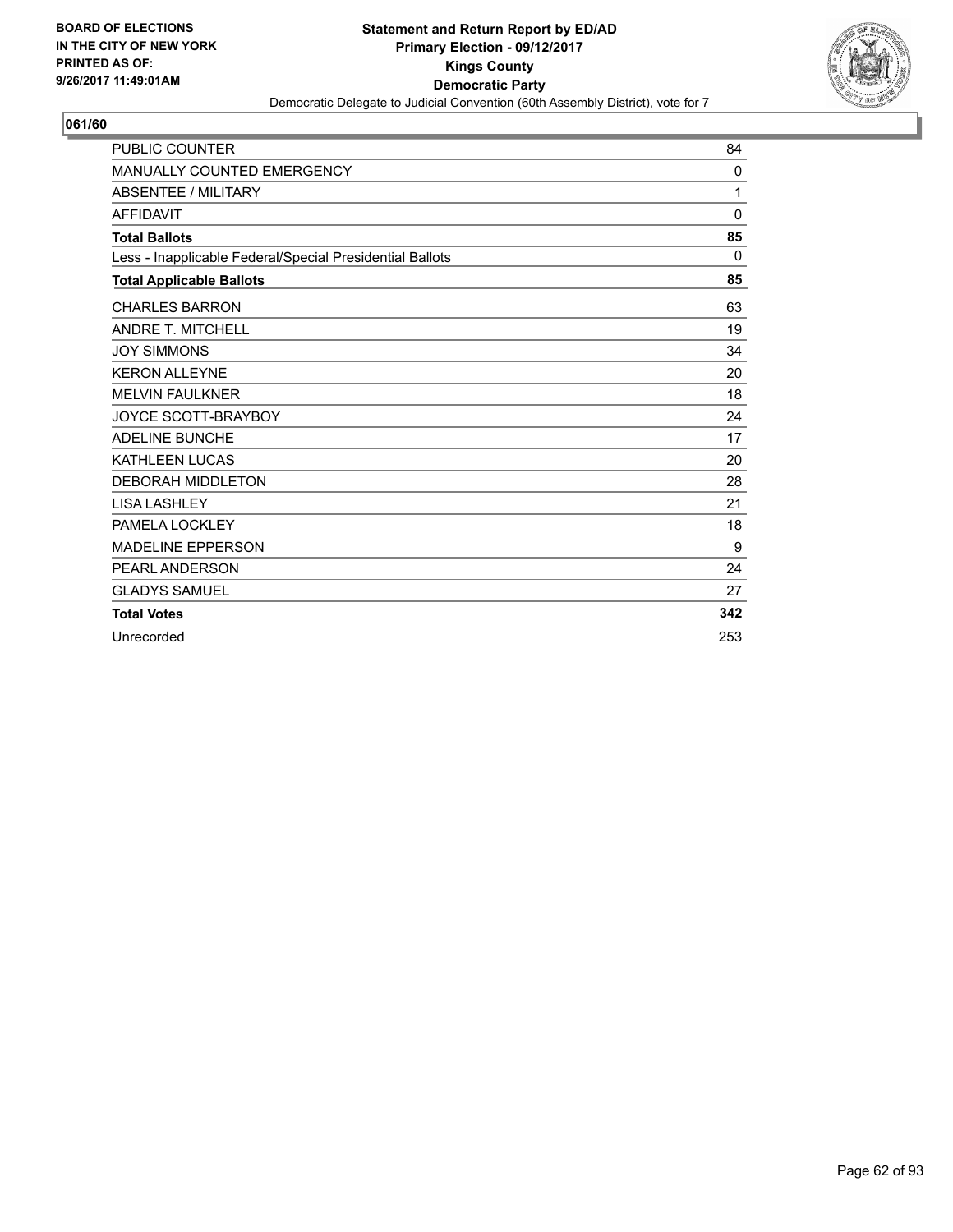

| <b>PUBLIC COUNTER</b>                                    | 152          |
|----------------------------------------------------------|--------------|
| MANUALLY COUNTED EMERGENCY                               | 0            |
| <b>ABSENTEE / MILITARY</b>                               | 5            |
| <b>AFFIDAVIT</b>                                         | $\mathbf{0}$ |
| <b>Total Ballots</b>                                     | 157          |
| Less - Inapplicable Federal/Special Presidential Ballots | 0            |
| <b>Total Applicable Ballots</b>                          | 157          |
| <b>CHARLES BARRON</b>                                    | 109          |
| <b>ANDRE T. MITCHELL</b>                                 | 25           |
| <b>JOY SIMMONS</b>                                       | 44           |
| <b>KERON ALLEYNE</b>                                     | 23           |
| <b>MELVIN FAULKNER</b>                                   | 26           |
| JOYCE SCOTT-BRAYBOY                                      | 29           |
| <b>ADELINE BUNCHE</b>                                    | 22           |
| <b>KATHLEEN LUCAS</b>                                    | 32           |
| <b>DEBORAH MIDDLETON</b>                                 | 23           |
| <b>LISA LASHLEY</b>                                      | 14           |
| PAMELA LOCKLEY                                           | 20           |
| <b>MADELINE EPPERSON</b>                                 | 11           |
| PEARL ANDERSON                                           | 16           |
| <b>GLADYS SAMUEL</b>                                     | 24           |
| JEFF JARRETT (WRITE-IN)                                  | 1            |
| <b>Total Votes</b>                                       | 419          |
| Unrecorded                                               | 680          |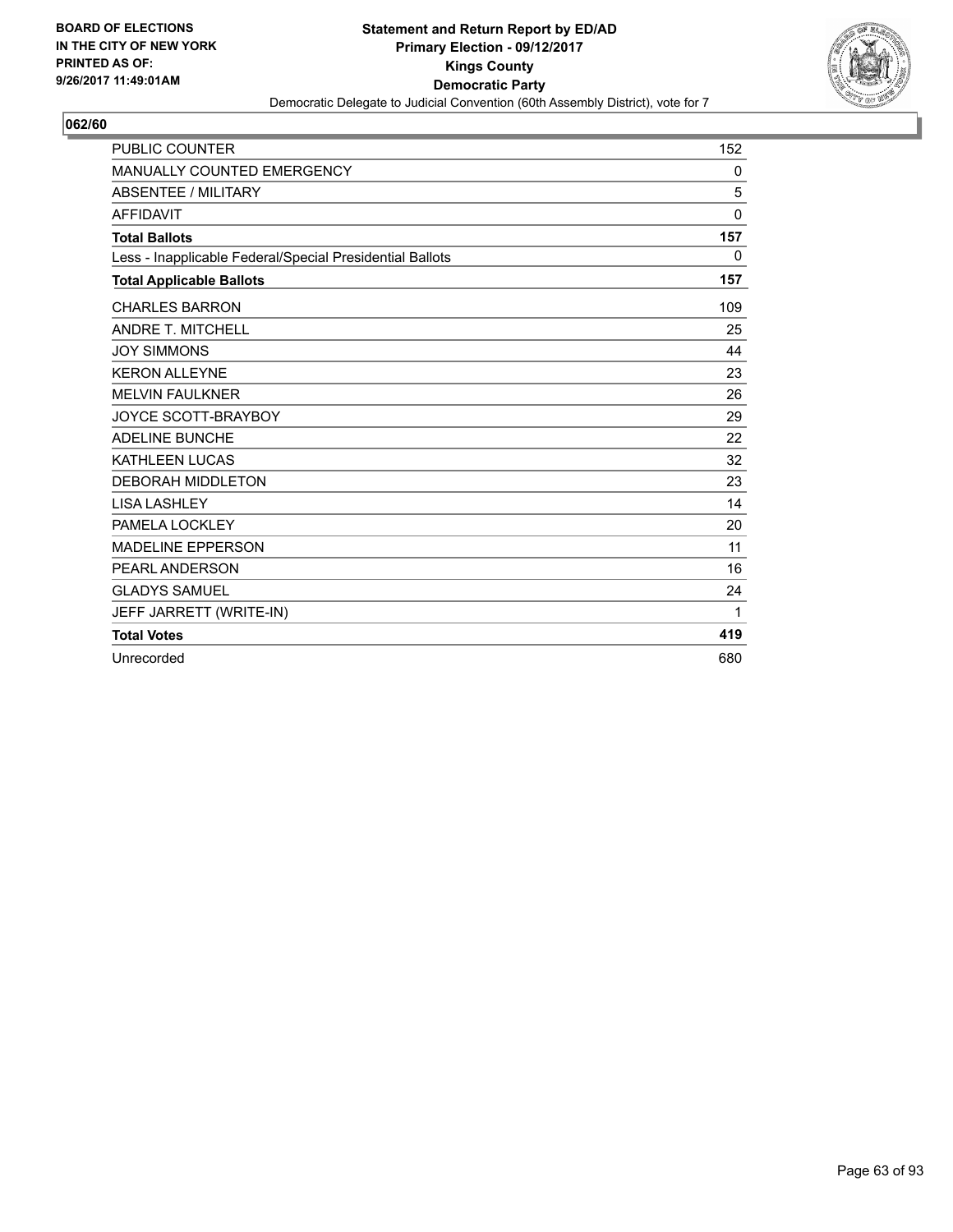

| <b>PUBLIC COUNTER</b>                                    | 150            |
|----------------------------------------------------------|----------------|
| <b>MANUALLY COUNTED EMERGENCY</b>                        | 0              |
| <b>ABSENTEE / MILITARY</b>                               | $\overline{2}$ |
| <b>AFFIDAVIT</b>                                         | 1              |
| <b>Total Ballots</b>                                     | 153            |
| Less - Inapplicable Federal/Special Presidential Ballots | 0              |
| <b>Total Applicable Ballots</b>                          | 153            |
| <b>CHARLES BARRON</b>                                    | 128            |
| <b>ANDRE T. MITCHELL</b>                                 | 41             |
| <b>JOY SIMMONS</b>                                       | 64             |
| <b>KERON ALLEYNE</b>                                     | 34             |
| <b>MELVIN FAULKNER</b>                                   | 38             |
| <b>JOYCE SCOTT-BRAYBOY</b>                               | 43             |
| <b>ADELINE BUNCHE</b>                                    | 31             |
| <b>KATHLEEN LUCAS</b>                                    | 25             |
| <b>DEBORAH MIDDLETON</b>                                 | 28             |
| <b>LISA LASHLEY</b>                                      | 22             |
| PAMELA LOCKLEY                                           | 21             |
| <b>MADELINE EPPERSON</b>                                 | 9              |
| <b>PEARL ANDERSON</b>                                    | 16             |
| <b>GLADYS SAMUEL</b>                                     | 25             |
| <b>Total Votes</b>                                       | 525            |
| Unrecorded                                               | 546            |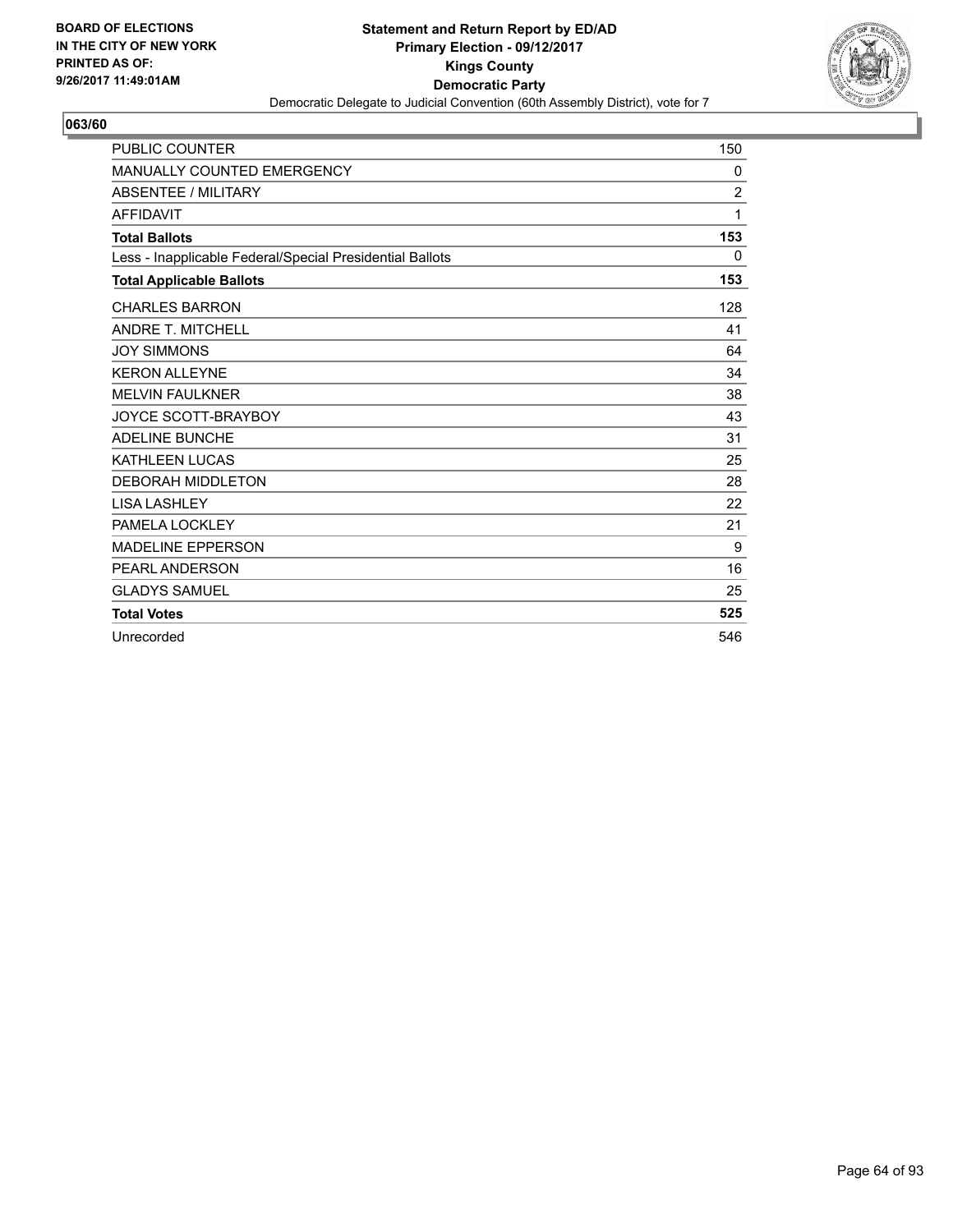

| <b>PUBLIC COUNTER</b>                                    | 119          |
|----------------------------------------------------------|--------------|
| <b>MANUALLY COUNTED EMERGENCY</b>                        | $\mathbf{0}$ |
| <b>ABSENTEE / MILITARY</b>                               | 0            |
| <b>AFFIDAVIT</b>                                         | $\mathbf{0}$ |
| <b>Total Ballots</b>                                     | 119          |
| Less - Inapplicable Federal/Special Presidential Ballots | 0            |
| <b>Total Applicable Ballots</b>                          | 119          |
| <b>CHARLES BARRON</b>                                    | 88           |
| ANDRE T. MITCHELL                                        | 26           |
| <b>JOY SIMMONS</b>                                       | 40           |
| <b>KERON ALLEYNE</b>                                     | 18           |
| <b>MELVIN FAULKNER</b>                                   | 17           |
| <b>JOYCE SCOTT-BRAYBOY</b>                               | 24           |
| <b>ADELINE BUNCHE</b>                                    | 18           |
| <b>KATHLEEN LUCAS</b>                                    | 25           |
| <b>DEBORAH MIDDLETON</b>                                 | 23           |
| <b>LISA LASHLEY</b>                                      | 22           |
| PAMELA LOCKLEY                                           | 11           |
| <b>MADELINE EPPERSON</b>                                 | 11           |
| <b>PEARL ANDERSON</b>                                    | 20           |
| <b>GLADYS SAMUEL</b>                                     | 24           |
| <b>Total Votes</b>                                       | 367          |
| Unrecorded                                               | 466          |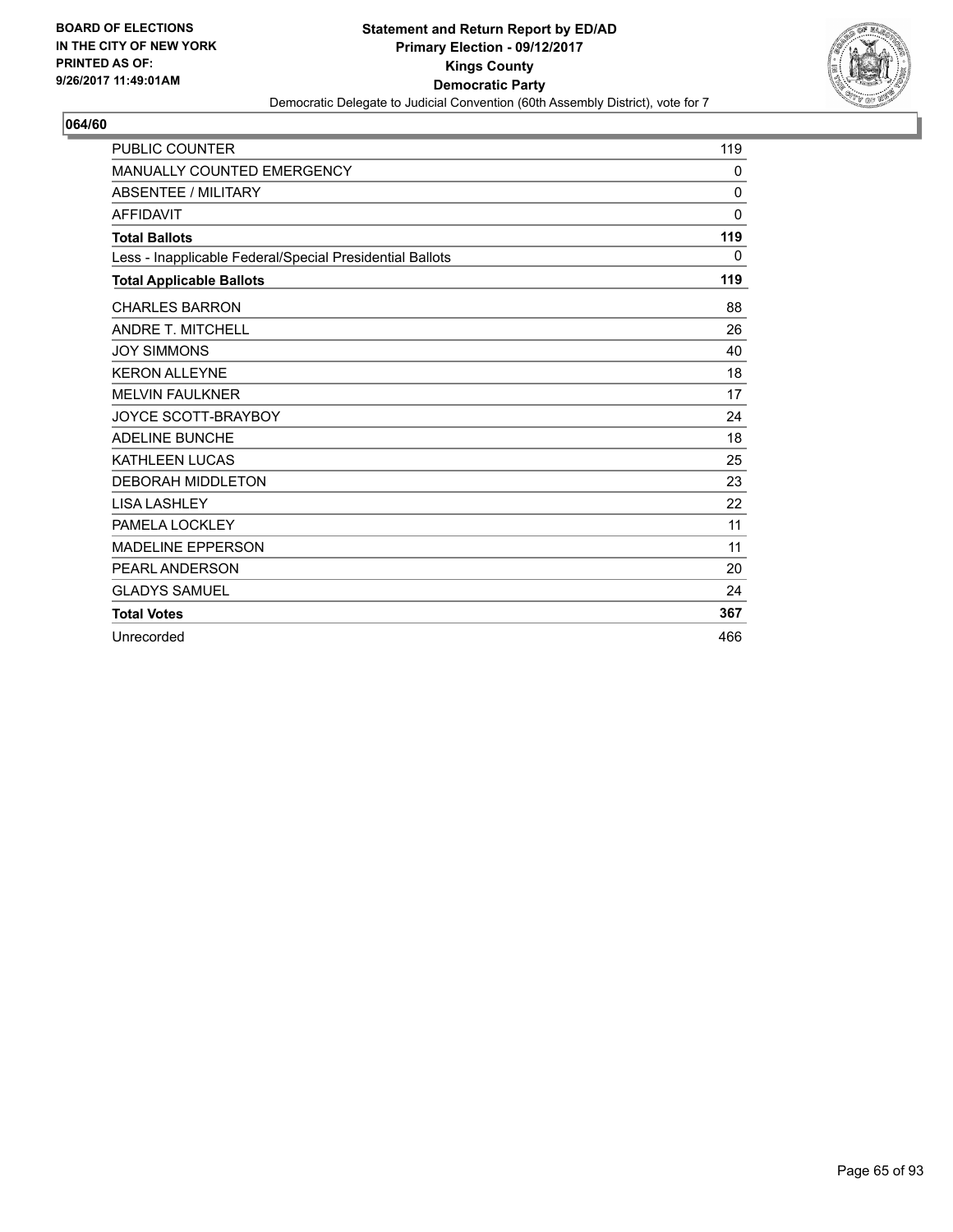

| <b>PUBLIC COUNTER</b>                                    | 134      |
|----------------------------------------------------------|----------|
| MANUALLY COUNTED EMERGENCY                               | 0        |
| <b>ABSENTEE / MILITARY</b>                               | 3        |
| <b>AFFIDAVIT</b>                                         | $\Omega$ |
| <b>Total Ballots</b>                                     | 137      |
| Less - Inapplicable Federal/Special Presidential Ballots | 0        |
| <b>Total Applicable Ballots</b>                          | 137      |
| <b>CHARLES BARRON</b>                                    | 104      |
| <b>ANDRE T. MITCHELL</b>                                 | 29       |
| <b>JOY SIMMONS</b>                                       | 44       |
| <b>KERON ALLEYNE</b>                                     | 22       |
| <b>MELVIN FAULKNER</b>                                   | 34       |
| <b>JOYCE SCOTT-BRAYBOY</b>                               | 35       |
| <b>ADELINE BUNCHE</b>                                    | 27       |
| <b>KATHLEEN LUCAS</b>                                    | 38       |
| <b>DEBORAH MIDDLETON</b>                                 | 19       |
| <b>LISA LASHLEY</b>                                      | 25       |
| PAMELA LOCKLEY                                           | 22       |
| <b>MADELINE EPPERSON</b>                                 | 17       |
| <b>PEARL ANDERSON</b>                                    | 18       |
| <b>GLADYS SAMUEL</b>                                     | 25       |
| <b>Total Votes</b>                                       | 459      |
| Unrecorded                                               | 500      |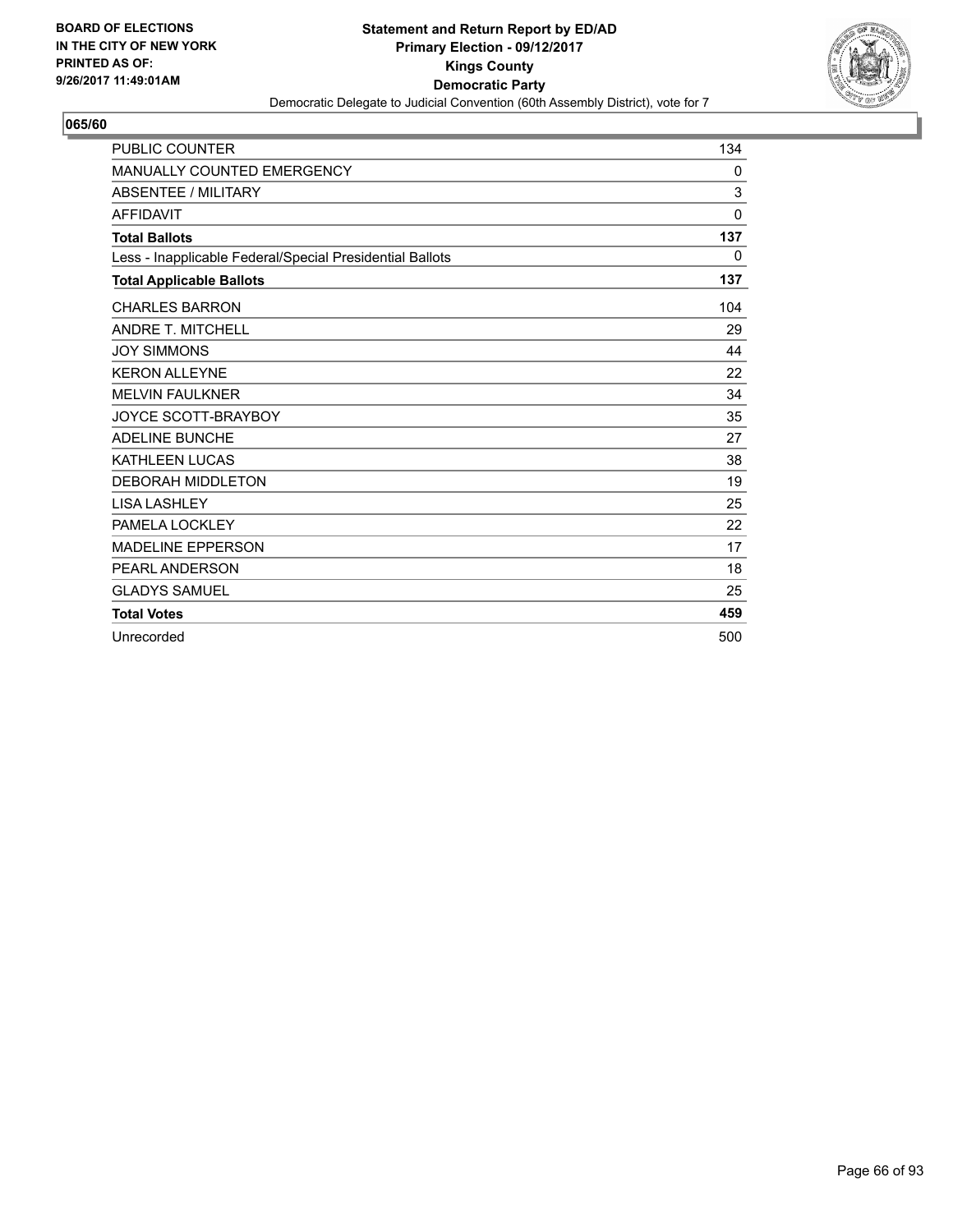

| <b>PUBLIC COUNTER</b>                                    | 81             |
|----------------------------------------------------------|----------------|
| MANUALLY COUNTED EMERGENCY                               | 0              |
| <b>ABSENTEE / MILITARY</b>                               | 5              |
| <b>AFFIDAVIT</b>                                         | $\mathbf{0}$   |
| <b>Total Ballots</b>                                     | 86             |
| Less - Inapplicable Federal/Special Presidential Ballots | 0              |
| <b>Total Applicable Ballots</b>                          | 86             |
| <b>CHARLES BARRON</b>                                    | 70             |
| <b>ANDRE T. MITCHELL</b>                                 | 22             |
| <b>JOY SIMMONS</b>                                       | 37             |
| <b>KERON ALLEYNE</b>                                     | 21             |
| <b>MELVIN FAULKNER</b>                                   | 23             |
| JOYCE SCOTT-BRAYBOY                                      | 26             |
| <b>ADELINE BUNCHE</b>                                    | 18             |
| <b>KATHLEEN LUCAS</b>                                    | 13             |
| <b>DEBORAH MIDDLETON</b>                                 | 11             |
| <b>LISA LASHLEY</b>                                      | $\overline{7}$ |
| PAMELA LOCKLEY                                           | 11             |
| <b>MADELINE EPPERSON</b>                                 | 7              |
| <b>PEARL ANDERSON</b>                                    | 6              |
| <b>GLADYS SAMUEL</b>                                     | 12             |
| <b>Total Votes</b>                                       | 284            |
| Unrecorded                                               | 318            |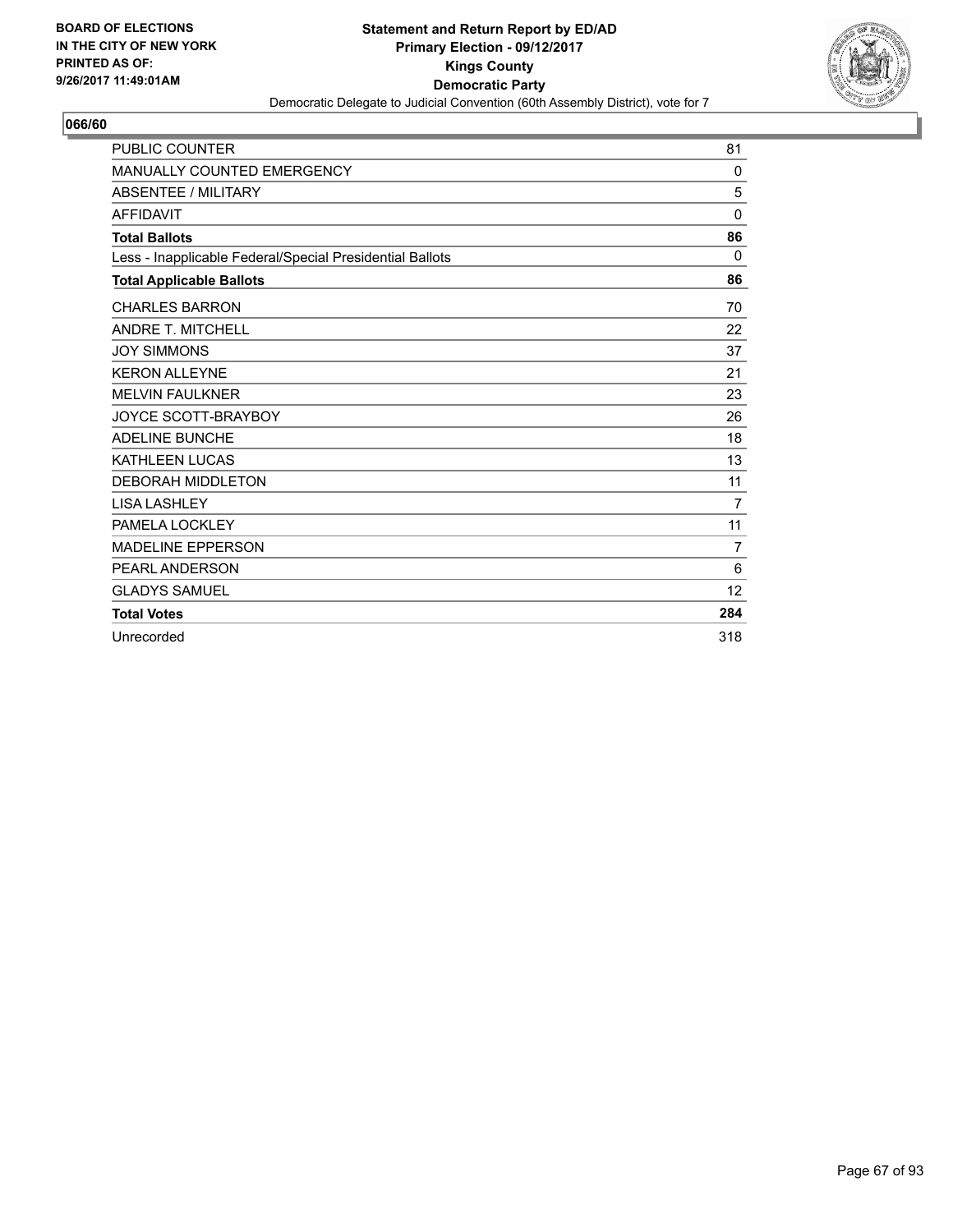

| <b>PUBLIC COUNTER</b>                                    | 58             |
|----------------------------------------------------------|----------------|
| MANUALLY COUNTED EMERGENCY                               | $\mathbf{0}$   |
| <b>ABSENTEE / MILITARY</b>                               | $\overline{2}$ |
| <b>AFFIDAVIT</b>                                         | $\Omega$       |
| <b>Total Ballots</b>                                     | 60             |
| Less - Inapplicable Federal/Special Presidential Ballots | 0              |
| <b>Total Applicable Ballots</b>                          | 60             |
| <b>CHARLES BARRON</b>                                    | 47             |
| <b>ANDRE T. MITCHELL</b>                                 | 10             |
| <b>JOY SIMMONS</b>                                       | 25             |
| <b>KERON ALLEYNE</b>                                     | 9              |
| <b>MELVIN FAULKNER</b>                                   | 10             |
| <b>JOYCE SCOTT-BRAYBOY</b>                               | 13             |
| <b>ADELINE BUNCHE</b>                                    | 12             |
| <b>KATHLEEN LUCAS</b>                                    | 16             |
| <b>DEBORAH MIDDLETON</b>                                 | 14             |
| <b>LISA LASHLEY</b>                                      | 12             |
| PAMELA LOCKLEY                                           | 15             |
| <b>MADELINE EPPERSON</b>                                 | 6              |
| <b>PEARL ANDERSON</b>                                    | 10             |
| <b>GLADYS SAMUEL</b>                                     | 11             |
| <b>Total Votes</b>                                       | 210            |
| Unrecorded                                               | 210            |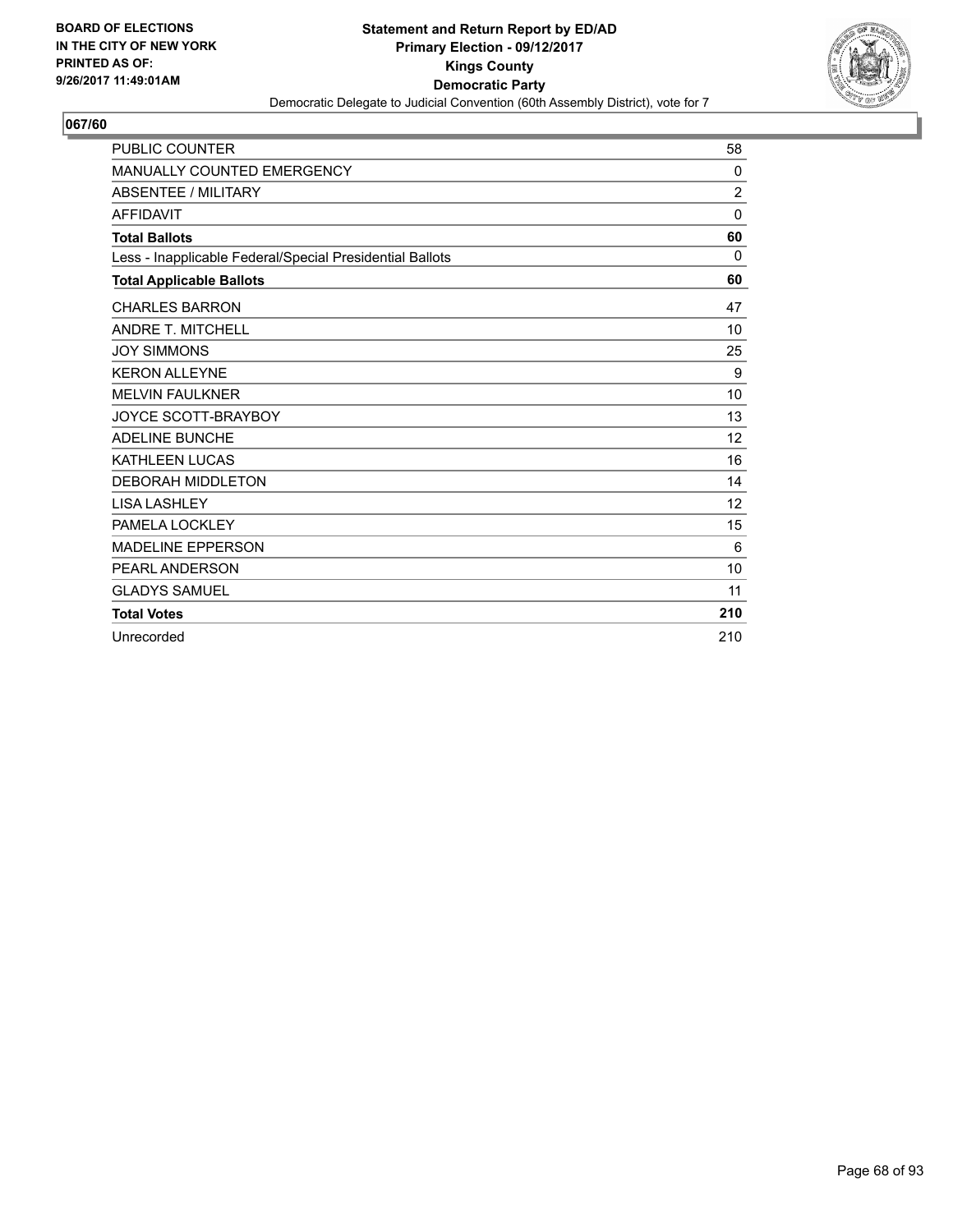

| <b>PUBLIC COUNTER</b>                                    | 54             |
|----------------------------------------------------------|----------------|
| MANUALLY COUNTED EMERGENCY                               | $\mathbf{0}$   |
| <b>ABSENTEE / MILITARY</b>                               | $\overline{2}$ |
| <b>AFFIDAVIT</b>                                         | $\Omega$       |
| <b>Total Ballots</b>                                     | 56             |
| Less - Inapplicable Federal/Special Presidential Ballots | $\Omega$       |
| <b>Total Applicable Ballots</b>                          | 56             |
| <b>CHARLES BARRON</b>                                    | 46             |
| <b>ANDRE T. MITCHELL</b>                                 | 21             |
| <b>JOY SIMMONS</b>                                       | 25             |
| <b>KERON ALLEYNE</b>                                     | 8              |
| <b>MELVIN FAULKNER</b>                                   | 13             |
| <b>JOYCE SCOTT-BRAYBOY</b>                               | 15             |
| <b>ADELINE BUNCHE</b>                                    | 13             |
| <b>KATHLEEN LUCAS</b>                                    | 12             |
| <b>DEBORAH MIDDLETON</b>                                 | 14             |
| <b>LISA LASHLEY</b>                                      | 12             |
| PAMELA LOCKLEY                                           | 11             |
| <b>MADELINE EPPERSON</b>                                 | 3              |
| <b>PEARL ANDERSON</b>                                    | 14             |
| <b>GLADYS SAMUEL</b>                                     | 14             |
| <b>Total Votes</b>                                       | 221            |
| Unrecorded                                               | 171            |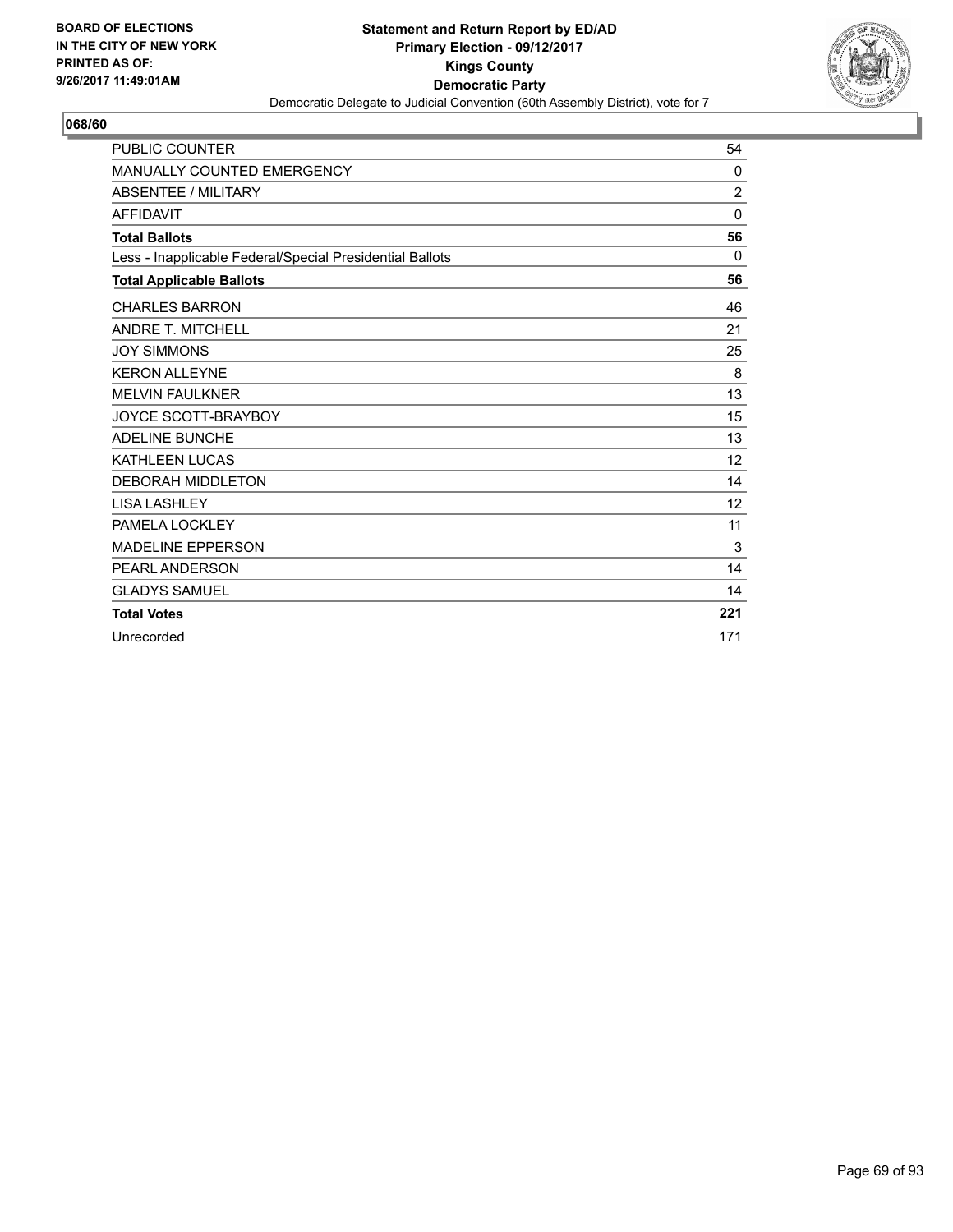

| <b>PUBLIC COUNTER</b>                                    | 20             |
|----------------------------------------------------------|----------------|
| <b>MANUALLY COUNTED EMERGENCY</b>                        | 0              |
| <b>ABSENTEE / MILITARY</b>                               | 0              |
| <b>AFFIDAVIT</b>                                         | $\Omega$       |
| <b>Total Ballots</b>                                     | 20             |
| Less - Inapplicable Federal/Special Presidential Ballots | $\Omega$       |
| <b>Total Applicable Ballots</b>                          | 20             |
| <b>CHARLES BARRON</b>                                    | 20             |
| <b>ANDRE T. MITCHELL</b>                                 | 10             |
| <b>JOY SIMMONS</b>                                       | 13             |
| <b>KERON ALLEYNE</b>                                     | 6              |
| <b>MELVIN FAULKNER</b>                                   | 11             |
| <b>JOYCE SCOTT-BRAYBOY</b>                               | 11             |
| <b>ADELINE BUNCHE</b>                                    | 9              |
| <b>KATHLEEN LUCAS</b>                                    | 4              |
| <b>DEBORAH MIDDLETON</b>                                 | 5              |
| <b>LISA LASHLEY</b>                                      | $\overline{7}$ |
| PAMELA LOCKLEY                                           | 5              |
| <b>MADELINE EPPERSON</b>                                 | 0              |
| <b>PEARL ANDERSON</b>                                    | $\overline{2}$ |
| <b>GLADYS SAMUEL</b>                                     | $\overline{2}$ |
| <b>Total Votes</b>                                       | 105            |
| Unrecorded                                               | 35             |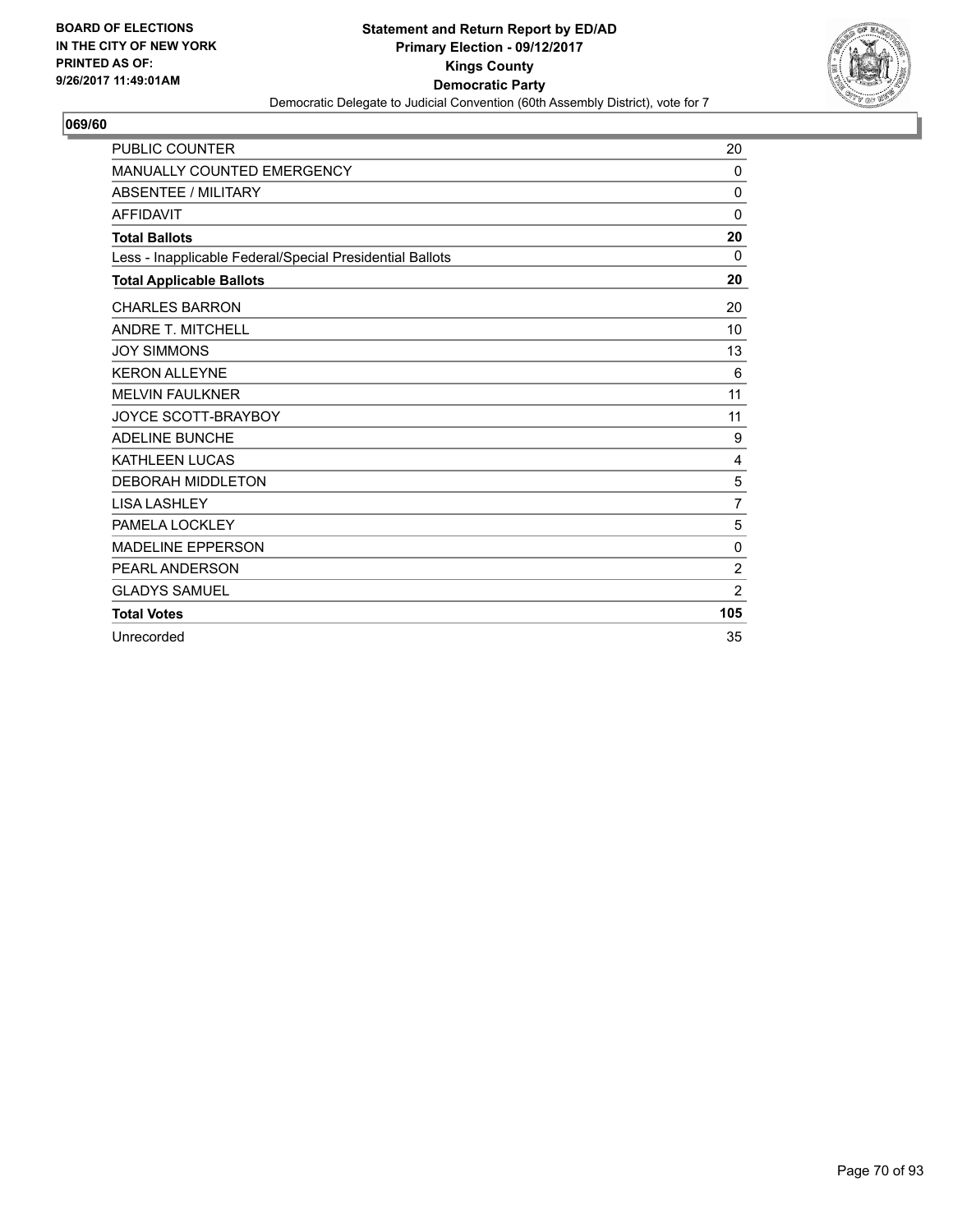

| <b>PUBLIC COUNTER</b>                                    | 38               |
|----------------------------------------------------------|------------------|
| MANUALLY COUNTED EMERGENCY                               | 0                |
| <b>ABSENTEE / MILITARY</b>                               | 0                |
| <b>AFFIDAVIT</b>                                         | $\Omega$         |
| <b>Total Ballots</b>                                     | 38               |
| Less - Inapplicable Federal/Special Presidential Ballots | $\Omega$         |
| <b>Total Applicable Ballots</b>                          | 38               |
| <b>CHARLES BARRON</b>                                    | 30               |
| <b>ANDRE T. MITCHELL</b>                                 | 8                |
| <b>JOY SIMMONS</b>                                       | 16               |
| <b>KERON ALLEYNE</b>                                     | 9                |
| <b>MELVIN FAULKNER</b>                                   | $\boldsymbol{9}$ |
| <b>JOYCE SCOTT-BRAYBOY</b>                               | 9                |
| <b>ADELINE BUNCHE</b>                                    | 8                |
| <b>KATHLEEN LUCAS</b>                                    | 8                |
| <b>DEBORAH MIDDLETON</b>                                 | 8                |
| <b>LISA LASHLEY</b>                                      | 12               |
| PAMELA LOCKLEY                                           | 10               |
| <b>MADELINE EPPERSON</b>                                 | 4                |
| PEARL ANDERSON                                           | 6                |
| <b>GLADYS SAMUEL</b>                                     | $\overline{7}$   |
| BERURYAH BATYEHUDAH (WRITE-IN)                           | 1                |
| <b>Total Votes</b>                                       | 145              |
| Unrecorded                                               | 121              |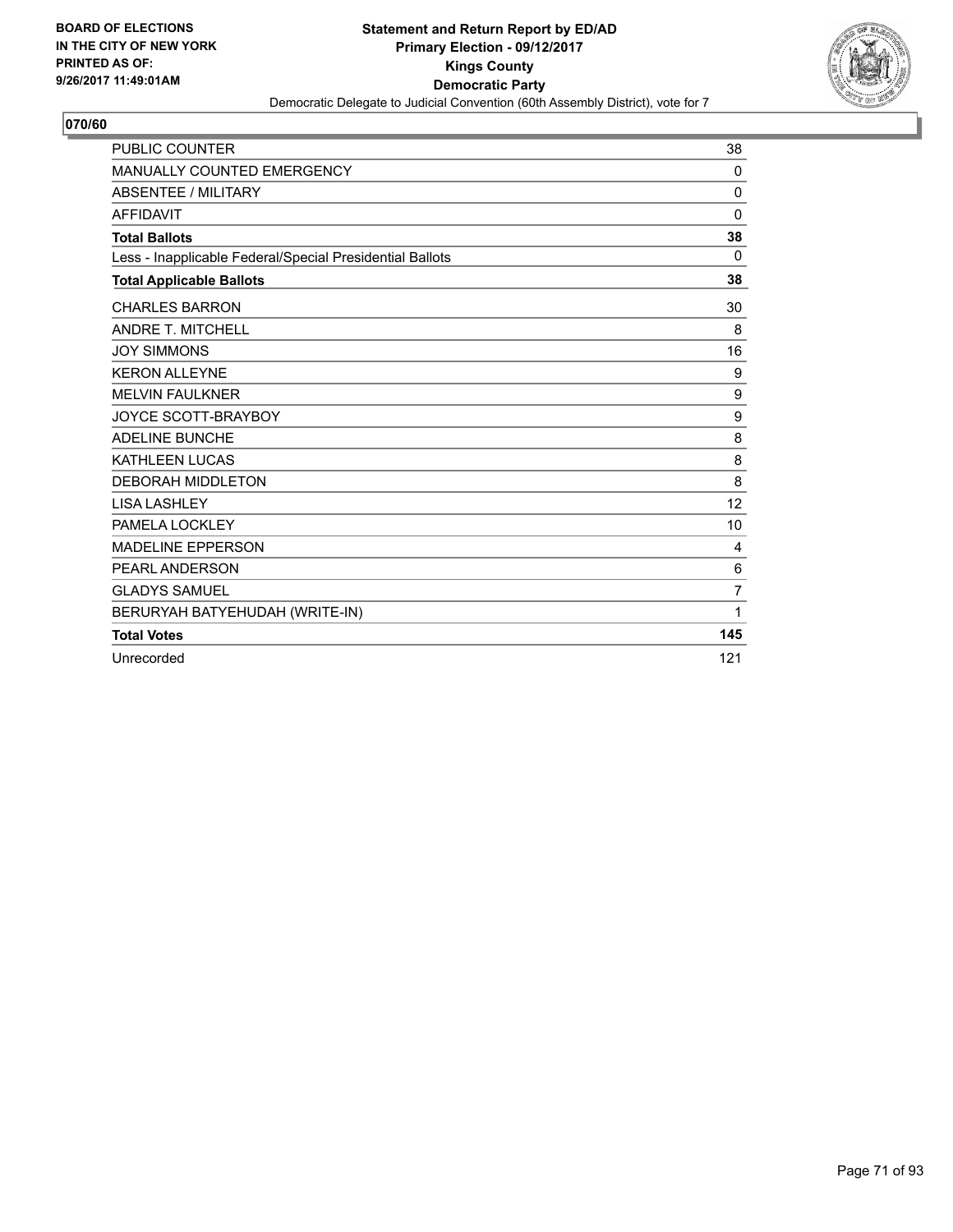

| <b>PUBLIC COUNTER</b>                                    | 74             |
|----------------------------------------------------------|----------------|
| MANUALLY COUNTED EMERGENCY                               | 0              |
| <b>ABSENTEE / MILITARY</b>                               | 0              |
| <b>AFFIDAVIT</b>                                         | 0              |
| <b>Total Ballots</b>                                     | 74             |
| Less - Inapplicable Federal/Special Presidential Ballots | $\Omega$       |
| <b>Total Applicable Ballots</b>                          | 74             |
| <b>CHARLES BARRON</b>                                    | 55             |
| <b>ANDRE T. MITCHELL</b>                                 | 8              |
| <b>JOY SIMMONS</b>                                       | 25             |
| <b>KERON ALLEYNE</b>                                     | 10             |
| <b>MELVIN FAULKNER</b>                                   | 6              |
| <b>JOYCE SCOTT-BRAYBOY</b>                               | 12             |
| <b>ADELINE BUNCHE</b>                                    | 10             |
| <b>KATHLEEN LUCAS</b>                                    | 11             |
| <b>DEBORAH MIDDLETON</b>                                 | 11             |
| <b>LISA LASHLEY</b>                                      | 13             |
| PAMELA LOCKLEY                                           | 6              |
| <b>MADELINE EPPERSON</b>                                 | $\overline{7}$ |
| PEARL ANDERSON                                           | 8              |
| <b>GLADYS SAMUEL</b>                                     | 12             |
| <b>Total Votes</b>                                       | 194            |
| Unrecorded                                               | 324            |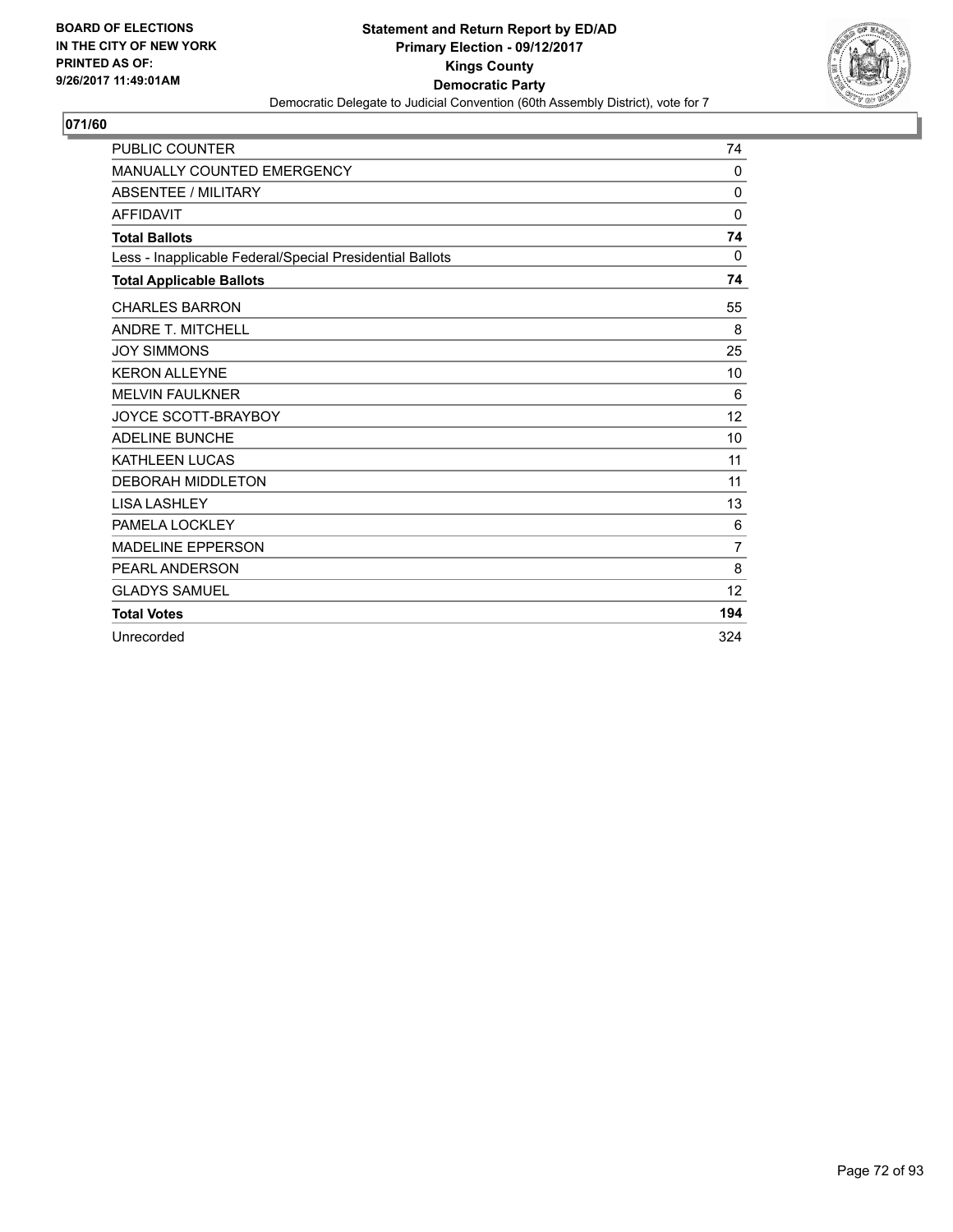

| <b>PUBLIC COUNTER</b>                                    | 92                |
|----------------------------------------------------------|-------------------|
| MANUALLY COUNTED EMERGENCY                               | 0                 |
| <b>ABSENTEE / MILITARY</b>                               | 1                 |
| <b>AFFIDAVIT</b>                                         | $\mathbf{0}$      |
| <b>Total Ballots</b>                                     | 93                |
| Less - Inapplicable Federal/Special Presidential Ballots | 0                 |
| <b>Total Applicable Ballots</b>                          | 93                |
| <b>CHARLES BARRON</b>                                    | 65                |
| <b>ANDRE T. MITCHELL</b>                                 | 23                |
| <b>JOY SIMMONS</b>                                       | 34                |
| <b>KERON ALLEYNE</b>                                     | 21                |
| <b>MELVIN FAULKNER</b>                                   | 22                |
| <b>JOYCE SCOTT-BRAYBOY</b>                               | 26                |
| <b>ADELINE BUNCHE</b>                                    | 22                |
| <b>KATHLEEN LUCAS</b>                                    | $12 \overline{ }$ |
| <b>DEBORAH MIDDLETON</b>                                 | 13                |
| <b>LISA LASHLEY</b>                                      | 11                |
| PAMELA LOCKLEY                                           | 13                |
| <b>MADELINE EPPERSON</b>                                 | 7                 |
| PEARL ANDERSON                                           | 16                |
| <b>GLADYS SAMUEL</b>                                     | 11                |
| <b>Total Votes</b>                                       | 296               |
| Unrecorded                                               | 355               |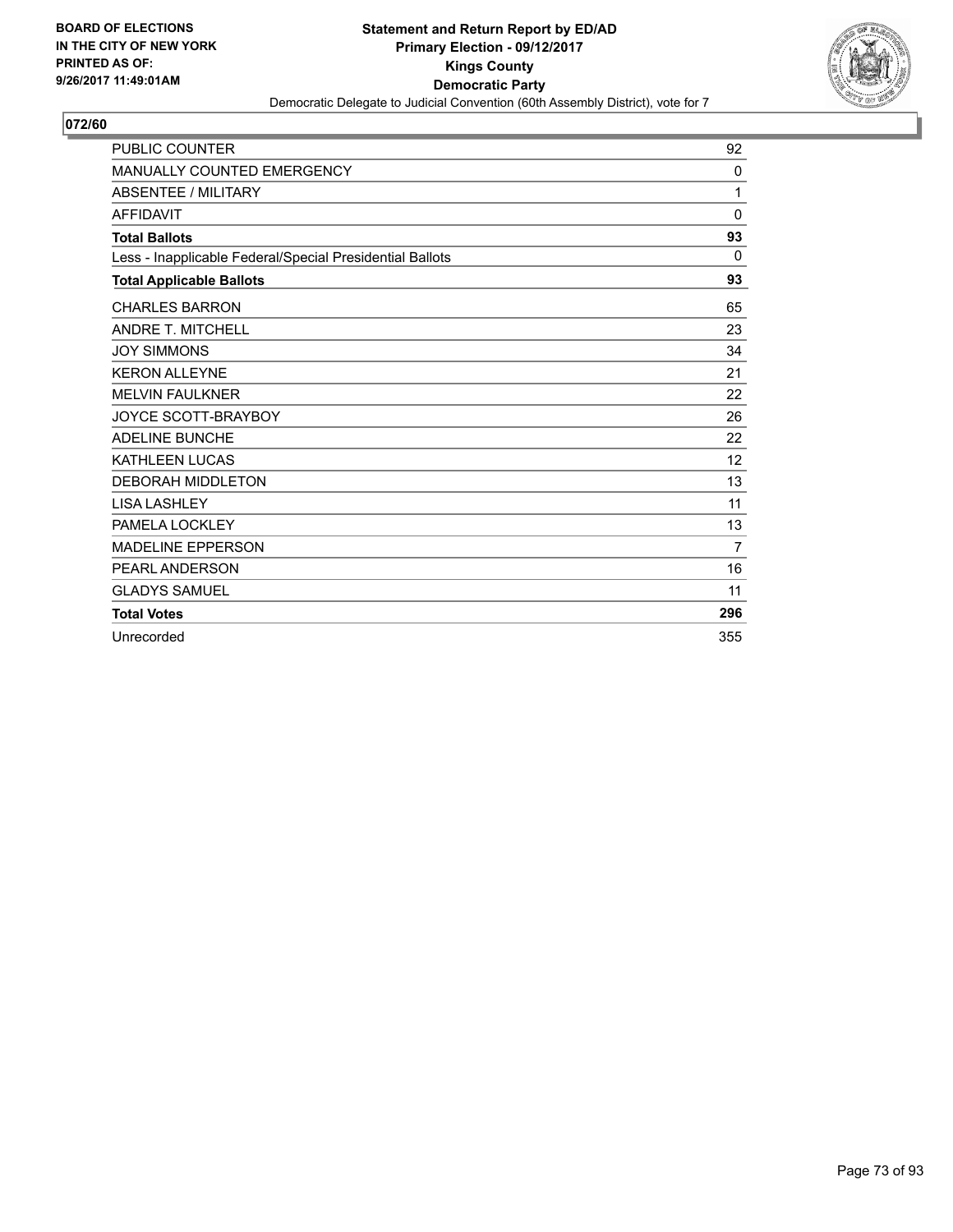

| <b>PUBLIC COUNTER</b>                                    | 71             |
|----------------------------------------------------------|----------------|
| MANUALLY COUNTED EMERGENCY                               | 0              |
| <b>ABSENTEE / MILITARY</b>                               | 1              |
| <b>AFFIDAVIT</b>                                         | $\Omega$       |
| <b>Total Ballots</b>                                     | 72             |
| Less - Inapplicable Federal/Special Presidential Ballots | $\Omega$       |
| <b>Total Applicable Ballots</b>                          | 72             |
| <b>CHARLES BARRON</b>                                    | 56             |
| <b>ANDRE T. MITCHELL</b>                                 | 15             |
| <b>JOY SIMMONS</b>                                       | 23             |
| <b>KERON ALLEYNE</b>                                     | 14             |
| <b>MELVIN FAULKNER</b>                                   | 14             |
| <b>JOYCE SCOTT-BRAYBOY</b>                               | 19             |
| <b>ADELINE BUNCHE</b>                                    | 13             |
| <b>KATHLEEN LUCAS</b>                                    | 19             |
| <b>DEBORAH MIDDLETON</b>                                 | 11             |
| <b>LISA LASHLEY</b>                                      | 12             |
| PAMELA LOCKLEY                                           | 12             |
| <b>MADELINE EPPERSON</b>                                 | $\overline{7}$ |
| PEARL ANDERSON                                           | $\overline{7}$ |
| <b>GLADYS SAMUEL</b>                                     | 17             |
| UNATTRIBUTABLE WRITE-IN (WRITE-IN)                       | 2              |
| <b>Total Votes</b>                                       | 241            |
| Unrecorded                                               | 263            |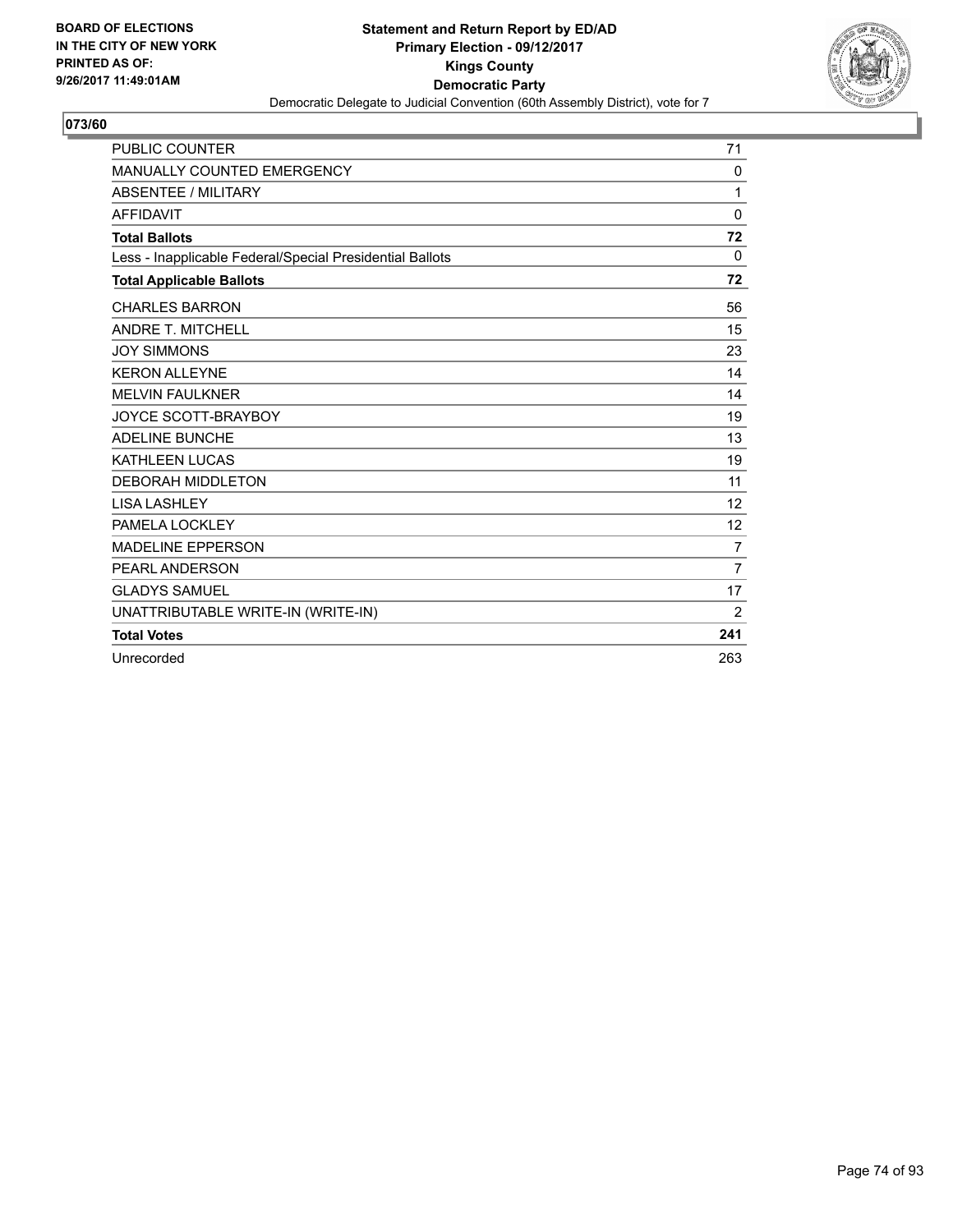

| <b>PUBLIC COUNTER</b>                                    | 195          |
|----------------------------------------------------------|--------------|
| <b>MANUALLY COUNTED EMERGENCY</b>                        | $\mathbf{0}$ |
| ABSENTEE / MILITARY                                      | 3            |
| <b>AFFIDAVIT</b>                                         | $\mathbf{0}$ |
| <b>Total Ballots</b>                                     | 198          |
| Less - Inapplicable Federal/Special Presidential Ballots | $\Omega$     |
| <b>Total Applicable Ballots</b>                          | 198          |
| <b>CHARLES BARRON</b>                                    | 130          |
| <b>ANDRE T. MITCHELL</b>                                 | 35           |
| <b>JOY SIMMONS</b>                                       | 66           |
| <b>KERON ALLEYNE</b>                                     | 33           |
| <b>MELVIN FAULKNER</b>                                   | 38           |
| <b>JOYCE SCOTT-BRAYBOY</b>                               | 44           |
| <b>ADELINE BUNCHE</b>                                    | 33           |
| <b>KATHLEEN LUCAS</b>                                    | 58           |
| <b>DEBORAH MIDDLETON</b>                                 | 43           |
| <b>LISA LASHLEY</b>                                      | 52           |
| PAMELA LOCKLEY                                           | 44           |
| <b>MADELINE EPPERSON</b>                                 | 23           |
| <b>PEARL ANDERSON</b>                                    | 46           |
| <b>GLADYS SAMUEL</b>                                     | 45           |
| <b>Total Votes</b>                                       | 690          |
| Unrecorded                                               | 696          |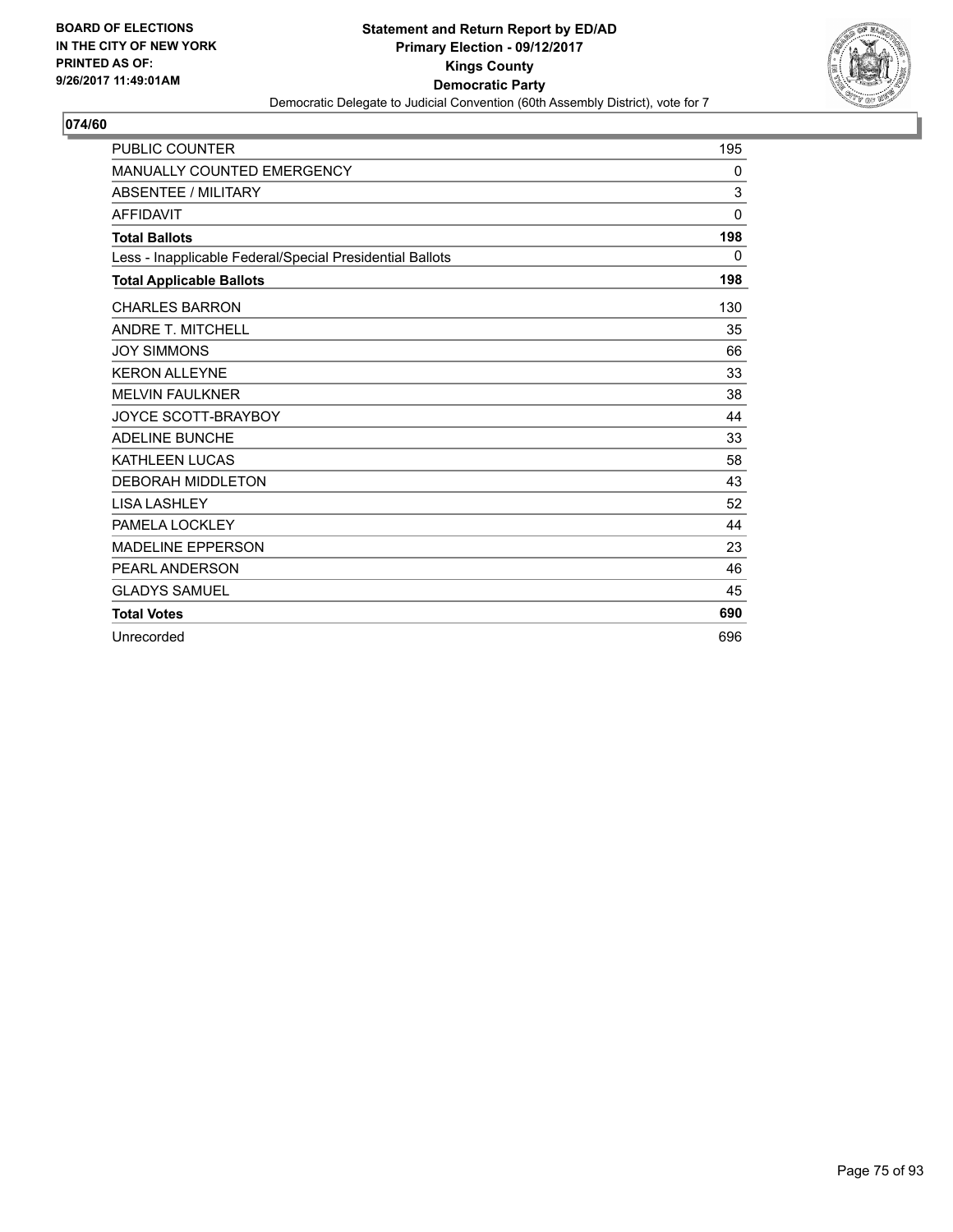

| <b>PUBLIC COUNTER</b>                                    | 170 |
|----------------------------------------------------------|-----|
| <b>MANUALLY COUNTED EMERGENCY</b>                        | 0   |
| ABSENTEE / MILITARY                                      | 1   |
| <b>AFFIDAVIT</b>                                         | 1   |
| <b>Total Ballots</b>                                     | 172 |
| Less - Inapplicable Federal/Special Presidential Ballots | 0   |
| <b>Total Applicable Ballots</b>                          | 172 |
| <b>CHARLES BARRON</b>                                    | 129 |
| <b>ANDRE T. MITCHELL</b>                                 | 38  |
| <b>JOY SIMMONS</b>                                       | 75  |
| <b>KERON ALLEYNE</b>                                     | 32  |
| <b>MELVIN FAULKNER</b>                                   | 29  |
| <b>JOYCE SCOTT-BRAYBOY</b>                               | 49  |
| <b>ADELINE BUNCHE</b>                                    | 30  |
| <b>KATHLEEN LUCAS</b>                                    | 56  |
| <b>DEBORAH MIDDLETON</b>                                 | 35  |
| <b>LISA LASHLEY</b>                                      | 34  |
| PAMELA LOCKLEY                                           | 30  |
| <b>MADELINE EPPERSON</b>                                 | 21  |
| <b>PEARL ANDERSON</b>                                    | 29  |
| <b>GLADYS SAMUEL</b>                                     | 40  |
| <b>Total Votes</b>                                       | 627 |
| Unrecorded                                               | 577 |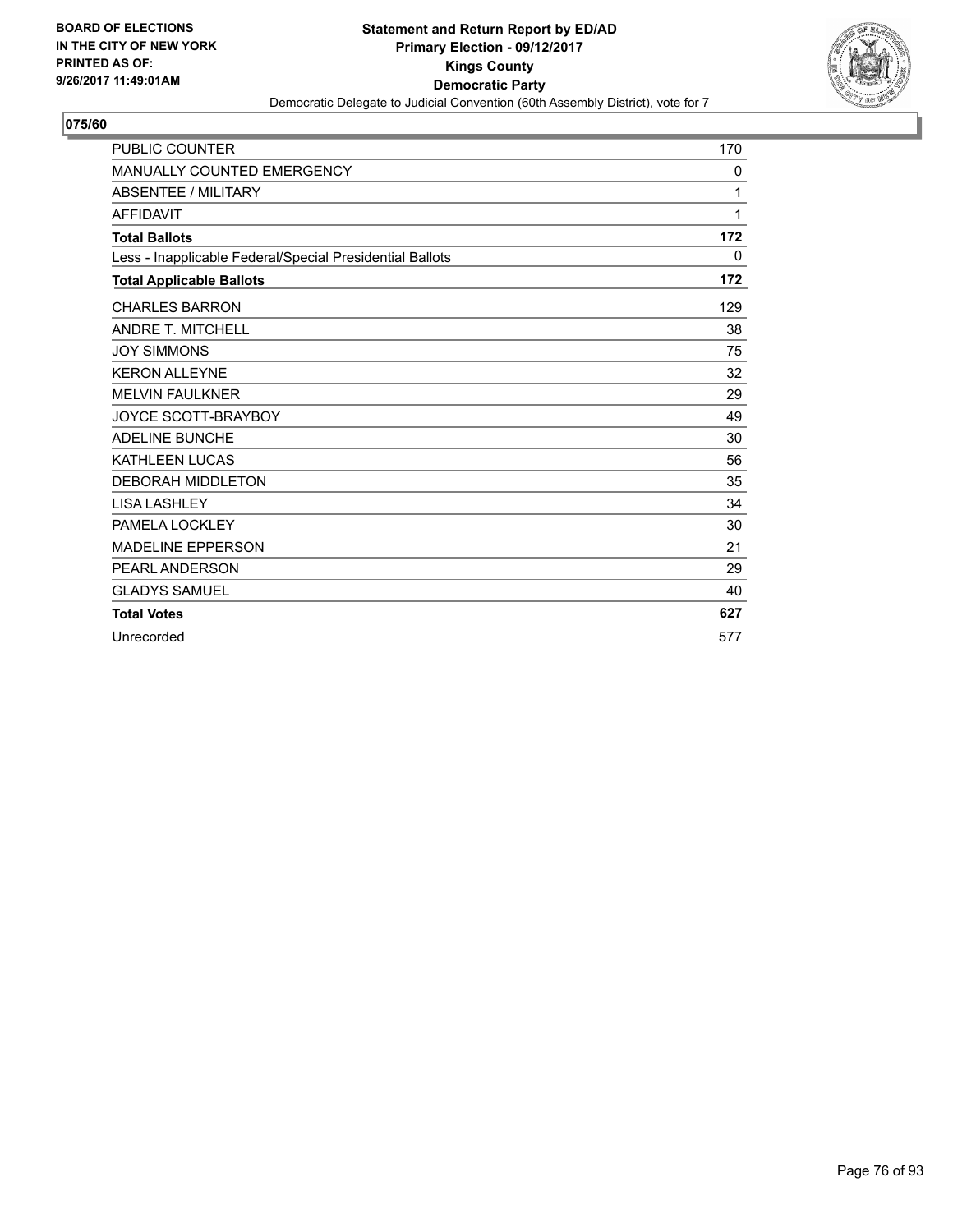

| <b>PUBLIC COUNTER</b>                                    | 120 |
|----------------------------------------------------------|-----|
| MANUALLY COUNTED EMERGENCY                               | 0   |
| <b>ABSENTEE / MILITARY</b>                               | 3   |
| <b>AFFIDAVIT</b>                                         | 0   |
| <b>Total Ballots</b>                                     | 123 |
| Less - Inapplicable Federal/Special Presidential Ballots | 0   |
| <b>Total Applicable Ballots</b>                          | 123 |
| <b>CHARLES BARRON</b>                                    | 95  |
| <b>ANDRE T. MITCHELL</b>                                 | 35  |
| <b>JOY SIMMONS</b>                                       | 55  |
| <b>KERON ALLEYNE</b>                                     | 20  |
| <b>MELVIN FAULKNER</b>                                   | 20  |
| <b>JOYCE SCOTT-BRAYBOY</b>                               | 34  |
| <b>ADELINE BUNCHE</b>                                    | 20  |
| <b>KATHLEEN LUCAS</b>                                    | 41  |
| <b>DEBORAH MIDDLETON</b>                                 | 33  |
| <b>LISA LASHLEY</b>                                      | 29  |
| PAMELA LOCKLEY                                           | 28  |
| <b>MADELINE EPPERSON</b>                                 | 18  |
| PEARL ANDERSON                                           | 34  |
| <b>GLADYS SAMUEL</b>                                     | 35  |
| UNATTRIBUTABLE WRITE-IN (WRITE-IN)                       | 1   |
| <b>Total Votes</b>                                       | 498 |
| Unrecorded                                               | 363 |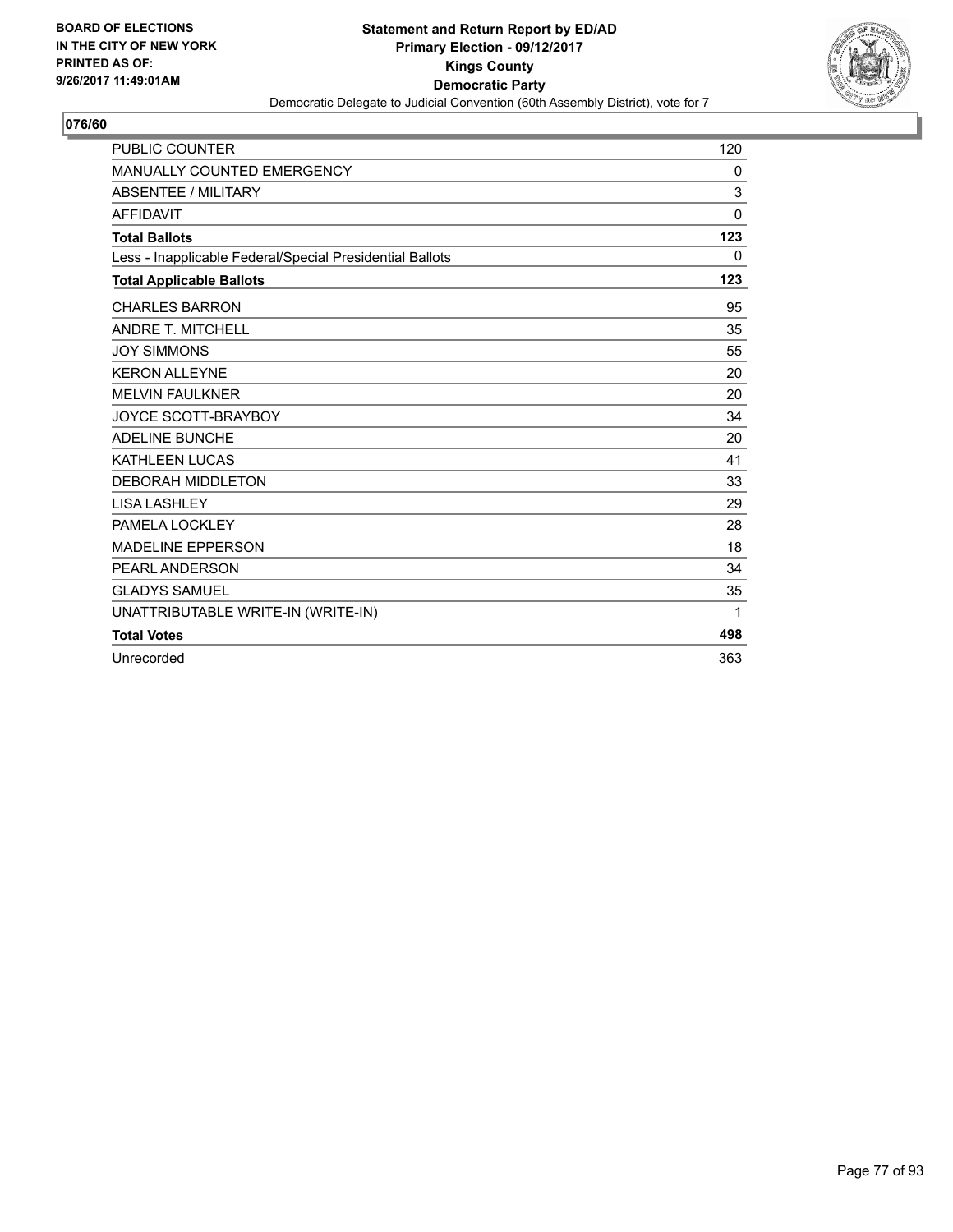

| <b>PUBLIC COUNTER</b>                                    | 119 |
|----------------------------------------------------------|-----|
| <b>MANUALLY COUNTED EMERGENCY</b>                        | 0   |
| <b>ABSENTEE / MILITARY</b>                               | 1   |
| <b>AFFIDAVIT</b>                                         | 1   |
| <b>Total Ballots</b>                                     | 121 |
| Less - Inapplicable Federal/Special Presidential Ballots | 0   |
| <b>Total Applicable Ballots</b>                          | 121 |
| <b>CHARLES BARRON</b>                                    | 96  |
| <b>ANDRE T. MITCHELL</b>                                 | 27  |
| <b>JOY SIMMONS</b>                                       | 49  |
| <b>KERON ALLEYNE</b>                                     | 19  |
| <b>MELVIN FAULKNER</b>                                   | 18  |
| <b>JOYCE SCOTT-BRAYBOY</b>                               | 24  |
| <b>ADELINE BUNCHE</b>                                    | 18  |
| <b>KATHLEEN LUCAS</b>                                    | 40  |
| <b>DEBORAH MIDDLETON</b>                                 | 25  |
| <b>LISA LASHLEY</b>                                      | 21  |
| PAMELA LOCKLEY                                           | 22  |
| <b>MADELINE EPPERSON</b>                                 | 15  |
| PEARL ANDERSON                                           | 20  |
| <b>GLADYS SAMUEL</b>                                     | 24  |
| <b>Total Votes</b>                                       | 418 |
| Unrecorded                                               | 429 |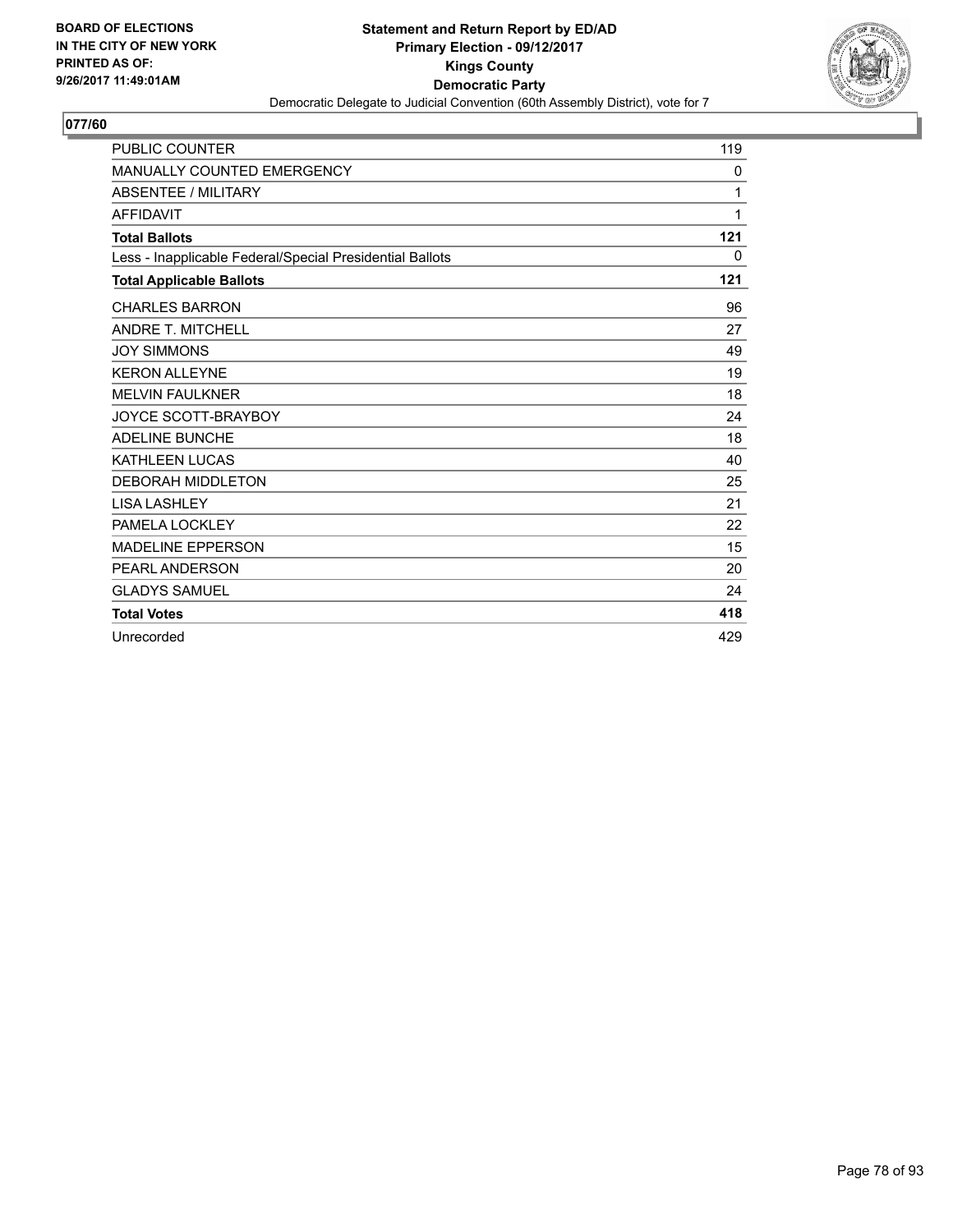

| <b>PUBLIC COUNTER</b>                                    | 119            |
|----------------------------------------------------------|----------------|
| <b>MANUALLY COUNTED EMERGENCY</b>                        | 0              |
| ABSENTEE / MILITARY                                      | $\overline{2}$ |
| <b>AFFIDAVIT</b>                                         | 4              |
| <b>Total Ballots</b>                                     | 125            |
| Less - Inapplicable Federal/Special Presidential Ballots | 0              |
| <b>Total Applicable Ballots</b>                          | 125            |
| <b>CHARLES BARRON</b>                                    | 89             |
| <b>ANDRE T. MITCHELL</b>                                 | 25             |
| <b>JOY SIMMONS</b>                                       | 61             |
| <b>KERON ALLEYNE</b>                                     | 25             |
| <b>MELVIN FAULKNER</b>                                   | 21             |
| <b>JOYCE SCOTT-BRAYBOY</b>                               | 31             |
| <b>ADELINE BUNCHE</b>                                    | 21             |
| <b>KATHLEEN LUCAS</b>                                    | 35             |
| <b>DEBORAH MIDDLETON</b>                                 | 32             |
| <b>LISA LASHLEY</b>                                      | 26             |
| PAMELA LOCKLEY                                           | 26             |
| <b>MADELINE EPPERSON</b>                                 | 9              |
| PEARL ANDERSON                                           | 18             |
| <b>GLADYS SAMUEL</b>                                     | 22             |
| <b>Total Votes</b>                                       | 441            |
| Unrecorded                                               | 434            |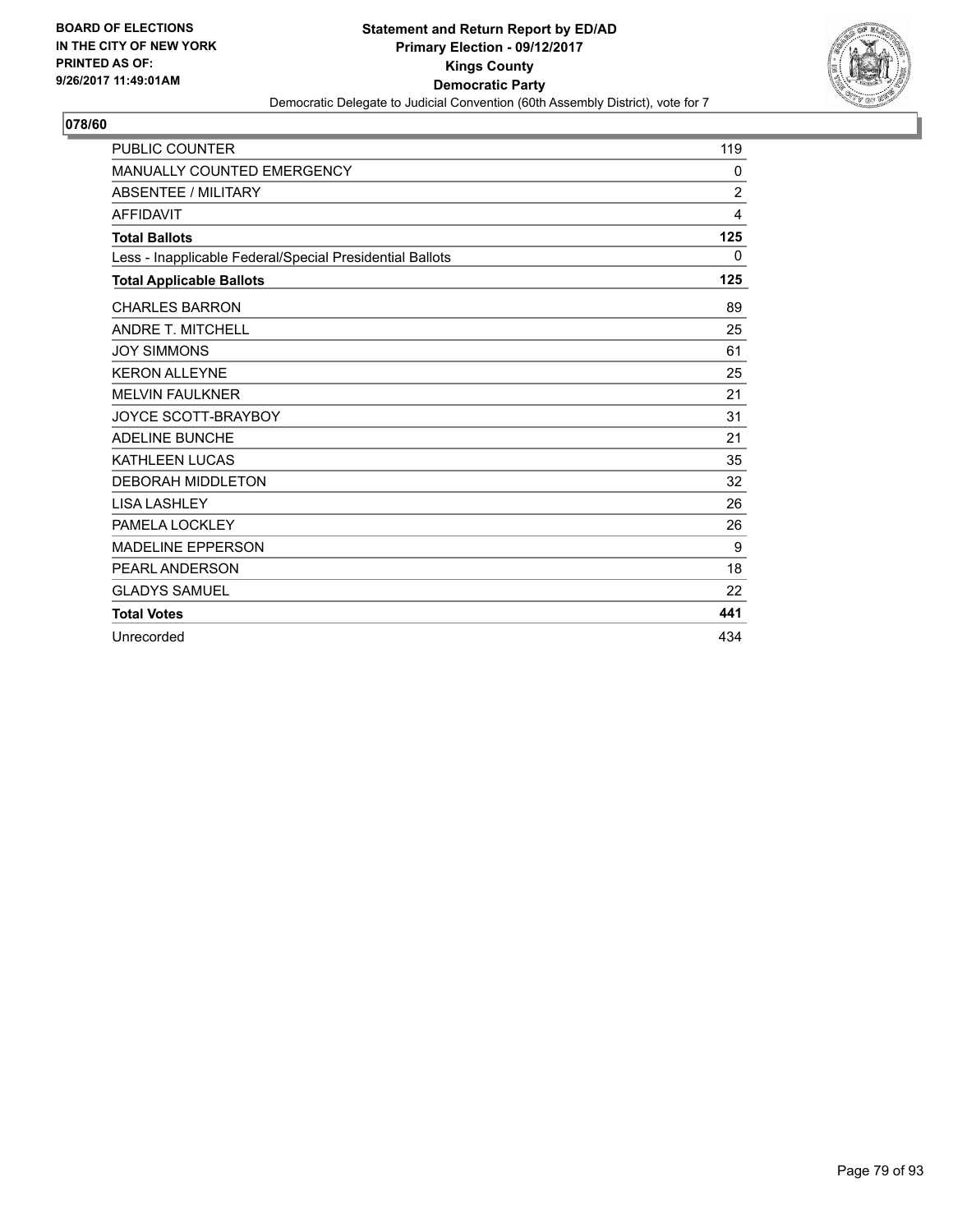

| <b>PUBLIC COUNTER</b>                                    | 86  |
|----------------------------------------------------------|-----|
| MANUALLY COUNTED EMERGENCY                               | 0   |
| <b>ABSENTEE / MILITARY</b>                               | 3   |
| <b>AFFIDAVIT</b>                                         | 1   |
| <b>Total Ballots</b>                                     | 90  |
| Less - Inapplicable Federal/Special Presidential Ballots | 0   |
| <b>Total Applicable Ballots</b>                          | 90  |
| <b>CHARLES BARRON</b>                                    | 67  |
| <b>ANDRE T. MITCHELL</b>                                 | 31  |
| <b>JOY SIMMONS</b>                                       | 47  |
| <b>KERON ALLEYNE</b>                                     | 34  |
| <b>MELVIN FAULKNER</b>                                   | 27  |
| <b>JOYCE SCOTT-BRAYBOY</b>                               | 41  |
| <b>ADELINE BUNCHE</b>                                    | 22  |
| <b>KATHLEEN LUCAS</b>                                    | 27  |
| <b>DEBORAH MIDDLETON</b>                                 | 29  |
| <b>LISA LASHLEY</b>                                      | 18  |
| PAMELA LOCKLEY                                           | 25  |
| <b>MADELINE EPPERSON</b>                                 | 7   |
| <b>PEARL ANDERSON</b>                                    | 22  |
| <b>GLADYS SAMUEL</b>                                     | 27  |
| <b>Total Votes</b>                                       | 424 |
| Unrecorded                                               | 206 |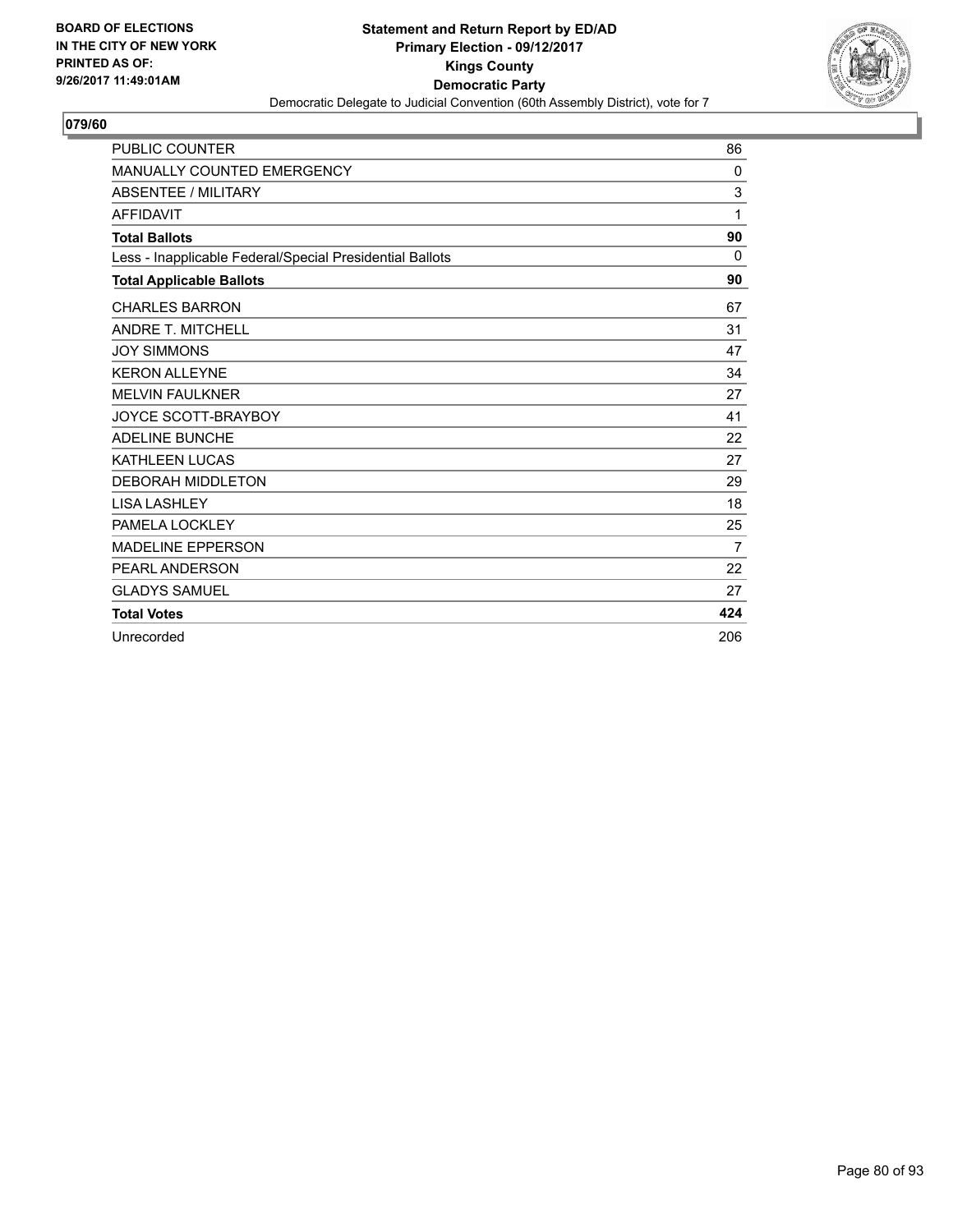

| <b>PUBLIC COUNTER</b>                                    | 106          |
|----------------------------------------------------------|--------------|
| MANUALLY COUNTED EMERGENCY                               | 0            |
| <b>ABSENTEE / MILITARY</b>                               | 4            |
| <b>AFFIDAVIT</b>                                         | $\mathbf{0}$ |
| <b>Total Ballots</b>                                     | 110          |
| Less - Inapplicable Federal/Special Presidential Ballots | 0            |
| <b>Total Applicable Ballots</b>                          | 110          |
| <b>CHARLES BARRON</b>                                    | 82           |
| <b>ANDRE T. MITCHELL</b>                                 | 32           |
| <b>JOY SIMMONS</b>                                       | 47           |
| <b>KERON ALLEYNE</b>                                     | 27           |
| <b>MELVIN FAULKNER</b>                                   | 26           |
| JOYCE SCOTT-BRAYBOY                                      | 30           |
| <b>ADELINE BUNCHE</b>                                    | 26           |
| <b>KATHLEEN LUCAS</b>                                    | 26           |
| <b>DEBORAH MIDDLETON</b>                                 | 19           |
| <b>LISA LASHLEY</b>                                      | 15           |
| PAMELA LOCKLEY                                           | 15           |
| <b>MADELINE EPPERSON</b>                                 | 6            |
| PEARL ANDERSON                                           | 14           |
| <b>GLADYS SAMUEL</b>                                     | 23           |
| CHRIS BANKS (WRITE-IN)                                   | 1            |
| <b>Total Votes</b>                                       | 389          |
| Unrecorded                                               | 381          |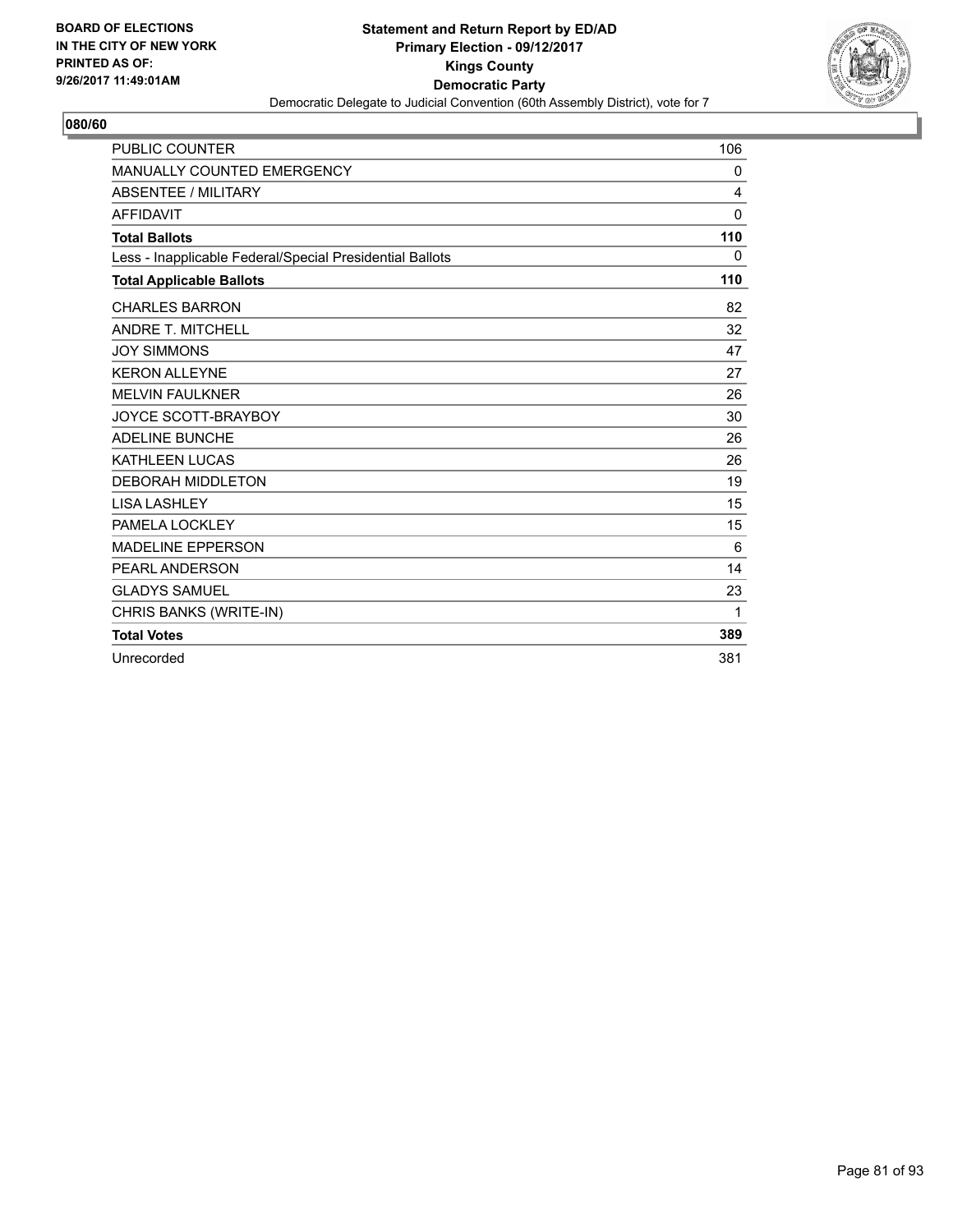

| <b>PUBLIC COUNTER</b>                                    | 132          |
|----------------------------------------------------------|--------------|
| <b>MANUALLY COUNTED EMERGENCY</b>                        | $\mathbf{0}$ |
| ABSENTEE / MILITARY                                      | 3            |
| <b>AFFIDAVIT</b>                                         | 1            |
| <b>Total Ballots</b>                                     | 136          |
| Less - Inapplicable Federal/Special Presidential Ballots | $\Omega$     |
| <b>Total Applicable Ballots</b>                          | 136          |
| <b>CHARLES BARRON</b>                                    | 109          |
| <b>ANDRE T. MITCHELL</b>                                 | 36           |
| <b>JOY SIMMONS</b>                                       | 61           |
| <b>KERON ALLEYNE</b>                                     | 50           |
| <b>MELVIN FAULKNER</b>                                   | 49           |
| <b>JOYCE SCOTT-BRAYBOY</b>                               | 49           |
| <b>ADELINE BUNCHE</b>                                    | 42           |
| <b>KATHLEEN LUCAS</b>                                    | 19           |
| <b>DEBORAH MIDDLETON</b>                                 | 27           |
| <b>LISA LASHLEY</b>                                      | 17           |
| PAMELA LOCKLEY                                           | 22           |
| <b>MADELINE EPPERSON</b>                                 | 17           |
| <b>PEARL ANDERSON</b>                                    | 18           |
| <b>GLADYS SAMUEL</b>                                     | 22           |
| <b>Total Votes</b>                                       | 538          |
| Unrecorded                                               | 414          |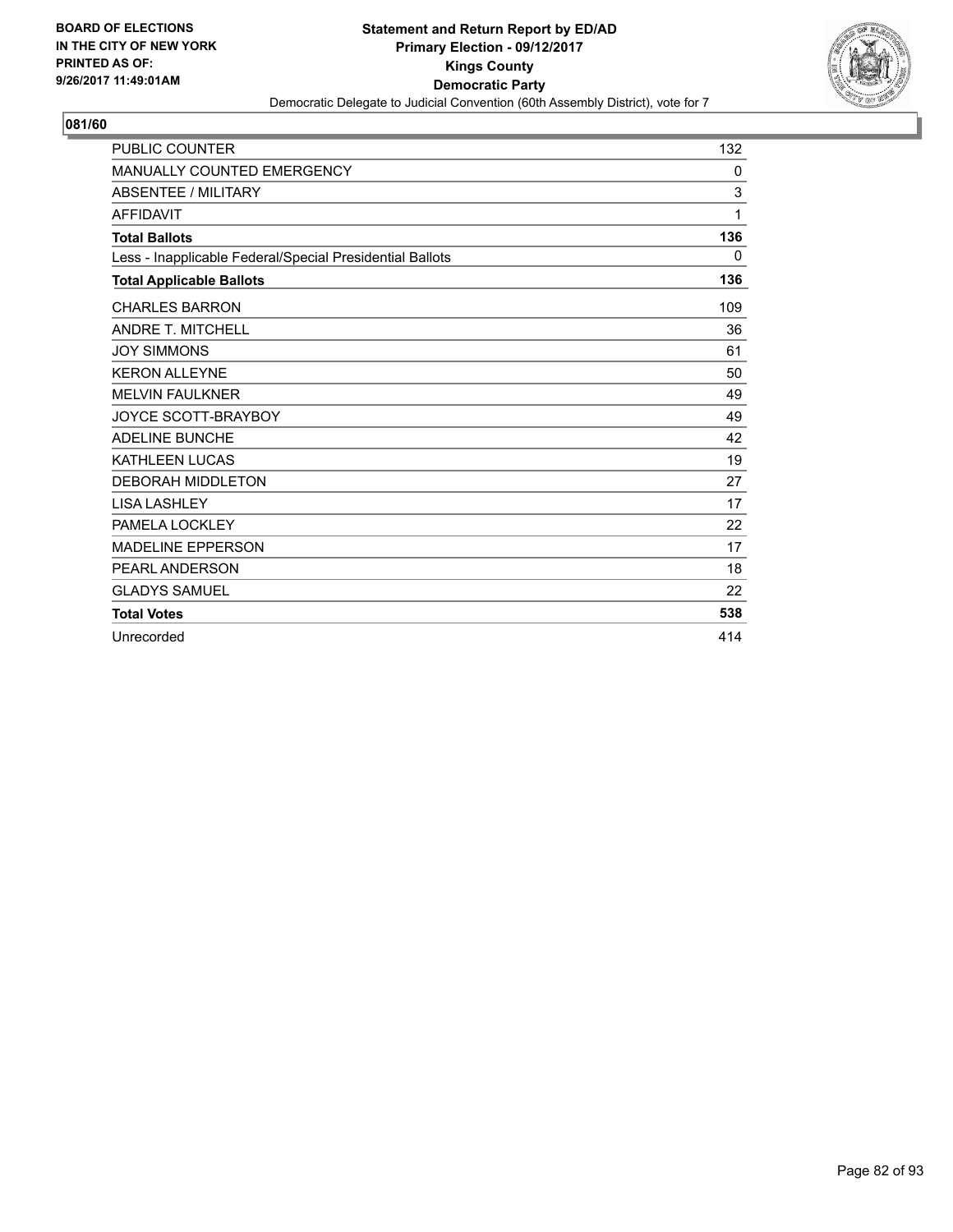

| <b>PUBLIC COUNTER</b>                                    | 197         |
|----------------------------------------------------------|-------------|
| MANUALLY COUNTED EMERGENCY                               | 0           |
| <b>ABSENTEE / MILITARY</b>                               | 1           |
| <b>AFFIDAVIT</b>                                         | $\mathbf 0$ |
| <b>Total Ballots</b>                                     | 198         |
| Less - Inapplicable Federal/Special Presidential Ballots | $\Omega$    |
| <b>Total Applicable Ballots</b>                          | 198         |
| <b>CHARLES BARRON</b>                                    | 140         |
| <b>ANDRE T. MITCHELL</b>                                 | 50          |
| <b>JOY SIMMONS</b>                                       | 77          |
| <b>KERON ALLEYNE</b>                                     | 40          |
| <b>MELVIN FAULKNER</b>                                   | 39          |
| <b>JOYCE SCOTT-BRAYBOY</b>                               | 41          |
| <b>ADELINE BUNCHE</b>                                    | 39          |
| <b>KATHLEEN LUCAS</b>                                    | 34          |
| <b>DEBORAH MIDDLETON</b>                                 | 41          |
| <b>LISA LASHLEY</b>                                      | 37          |
| PAMELA LOCKLEY                                           | 39          |
| <b>MADELINE EPPERSON</b>                                 | 18          |
| PEARL ANDERSON                                           | 41          |
| <b>GLADYS SAMUEL</b>                                     | 42          |
| UNATTRIBUTABLE WRITE-IN (WRITE-IN)                       | 1           |
| <b>Total Votes</b>                                       | 679         |
| Unrecorded                                               | 707         |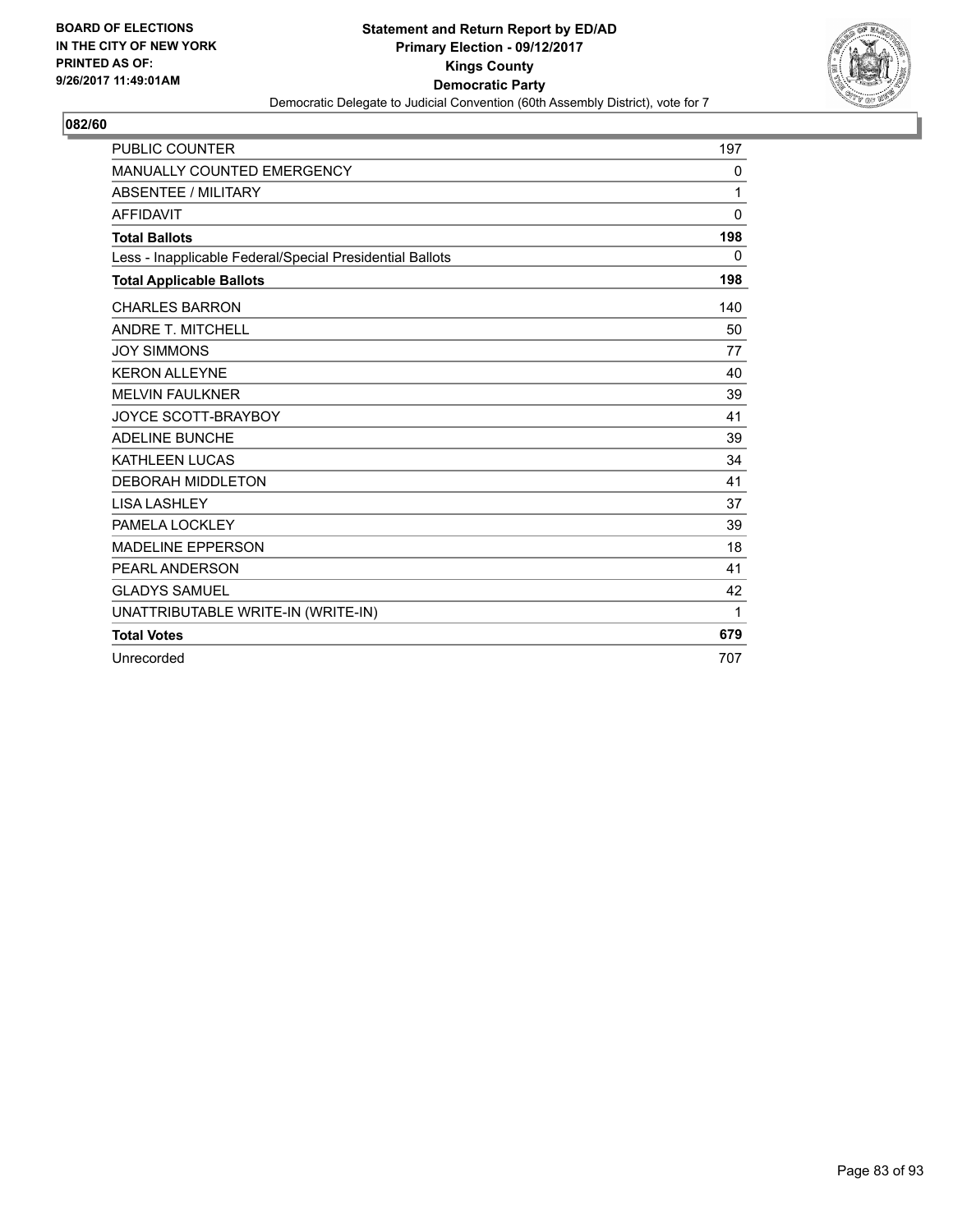

| <b>PUBLIC COUNTER</b>                                    | 148      |
|----------------------------------------------------------|----------|
| <b>MANUALLY COUNTED EMERGENCY</b>                        | 0        |
| ABSENTEE / MILITARY                                      | 4        |
| <b>AFFIDAVIT</b>                                         | 2        |
| <b>Total Ballots</b>                                     | 154      |
| Less - Inapplicable Federal/Special Presidential Ballots | $\Omega$ |
| <b>Total Applicable Ballots</b>                          | 154      |
| <b>CHARLES BARRON</b>                                    | 122      |
| <b>ANDRE T. MITCHELL</b>                                 | 48       |
| <b>JOY SIMMONS</b>                                       | 72       |
| <b>KERON ALLEYNE</b>                                     | 43       |
| <b>MELVIN FAULKNER</b>                                   | 42       |
| <b>JOYCE SCOTT-BRAYBOY</b>                               | 41       |
| <b>ADELINE BUNCHE</b>                                    | 36       |
| <b>KATHLEEN LUCAS</b>                                    | 26       |
| <b>DEBORAH MIDDLETON</b>                                 | 25       |
| <b>LISA LASHLEY</b>                                      | 25       |
| PAMELA LOCKLEY                                           | 25       |
| <b>MADELINE EPPERSON</b>                                 | 14       |
| <b>PEARL ANDERSON</b>                                    | 22       |
| <b>GLADYS SAMUEL</b>                                     | 25       |
| <b>Total Votes</b>                                       | 566      |
| Unrecorded                                               | 512      |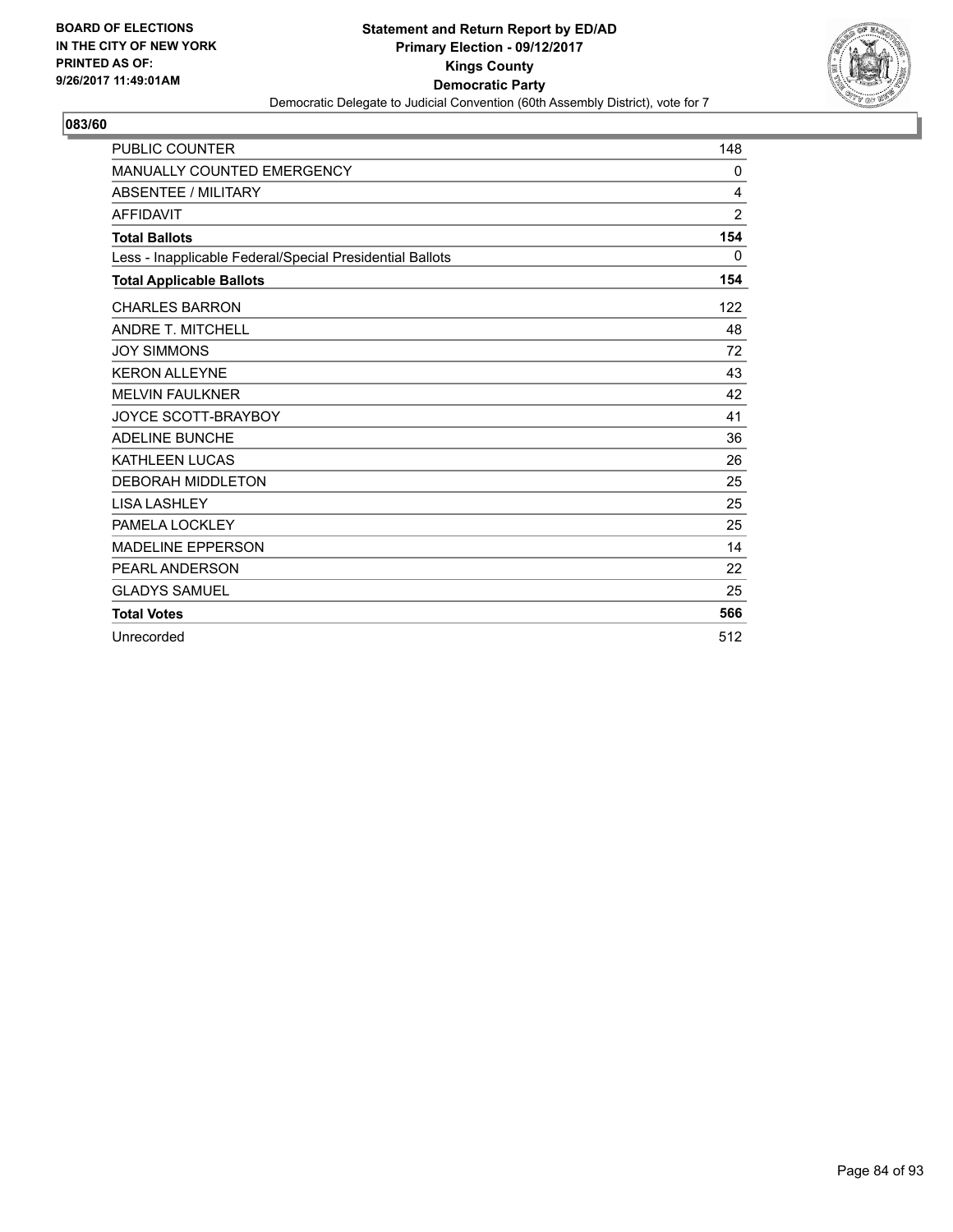

| <b>PUBLIC COUNTER</b>                                    | 114          |
|----------------------------------------------------------|--------------|
| <b>MANUALLY COUNTED EMERGENCY</b>                        | $\mathbf{0}$ |
| <b>ABSENTEE / MILITARY</b>                               | 3            |
| <b>AFFIDAVIT</b>                                         | $\mathbf{0}$ |
| <b>Total Ballots</b>                                     | 117          |
| Less - Inapplicable Federal/Special Presidential Ballots | 0            |
| <b>Total Applicable Ballots</b>                          | 117          |
| <b>CHARLES BARRON</b>                                    | 83           |
| <b>ANDRE T. MITCHELL</b>                                 | 40           |
| <b>JOY SIMMONS</b>                                       | 57           |
| <b>KERON ALLEYNE</b>                                     | 24           |
| <b>MELVIN FAULKNER</b>                                   | 29           |
| <b>JOYCE SCOTT-BRAYBOY</b>                               | 40           |
| <b>ADELINE BUNCHE</b>                                    | 24           |
| <b>KATHLEEN LUCAS</b>                                    | 45           |
| <b>DEBORAH MIDDLETON</b>                                 | 36           |
| <b>LISA LASHLEY</b>                                      | 39           |
| PAMELA LOCKLEY                                           | 42           |
| <b>MADELINE EPPERSON</b>                                 | 21           |
| <b>PEARL ANDERSON</b>                                    | 35           |
| <b>GLADYS SAMUEL</b>                                     | 36           |
| <b>Total Votes</b>                                       | 551          |
| Unrecorded                                               | 268          |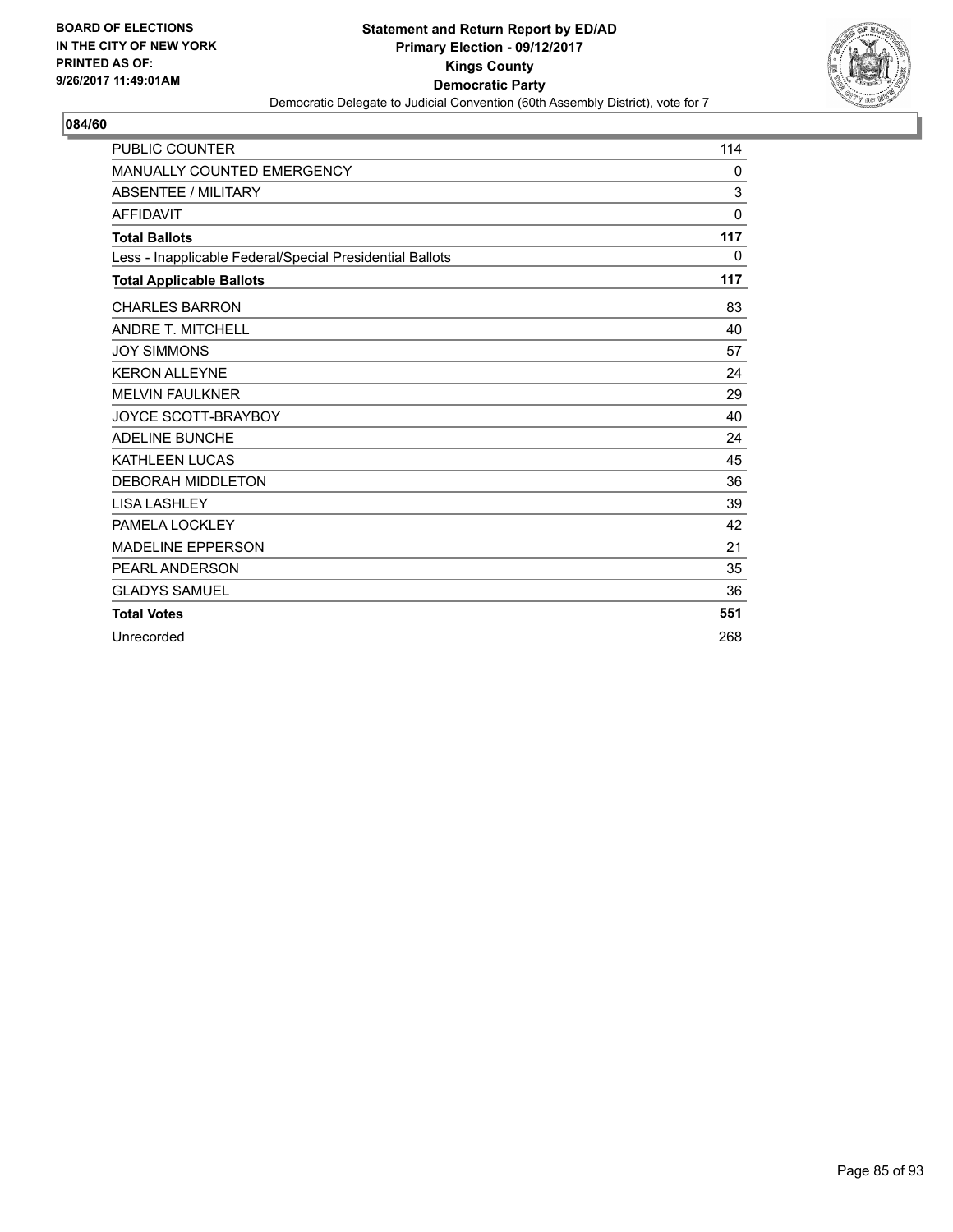

| <b>PUBLIC COUNTER</b>                                    | 84             |
|----------------------------------------------------------|----------------|
| <b>MANUALLY COUNTED EMERGENCY</b>                        | $\mathbf 0$    |
| <b>ABSENTEE / MILITARY</b>                               | 1              |
| <b>AFFIDAVIT</b>                                         | $\mathbf{0}$   |
| <b>Total Ballots</b>                                     | 85             |
| Less - Inapplicable Federal/Special Presidential Ballots | 0              |
| <b>Total Applicable Ballots</b>                          | 85             |
| <b>CHARLES BARRON</b>                                    | 67             |
| <b>ANDRE T. MITCHELL</b>                                 | 35             |
| <b>JOY SIMMONS</b>                                       | 47             |
| <b>KERON ALLEYNE</b>                                     | 41             |
| <b>MELVIN FAULKNER</b>                                   | 34             |
| <b>JOYCE SCOTT-BRAYBOY</b>                               | 40             |
| <b>ADELINE BUNCHE</b>                                    | 34             |
| <b>KATHLEEN LUCAS</b>                                    | 23             |
| <b>DEBORAH MIDDLETON</b>                                 | 20             |
| <b>LISA LASHLEY</b>                                      | 20             |
| PAMELA LOCKLEY                                           | 23             |
| <b>MADELINE EPPERSON</b>                                 | $\overline{7}$ |
| <b>PEARL ANDERSON</b>                                    | 18             |
| <b>GLADYS SAMUEL</b>                                     | 25             |
| <b>Total Votes</b>                                       | 434            |
| Unrecorded                                               | 161            |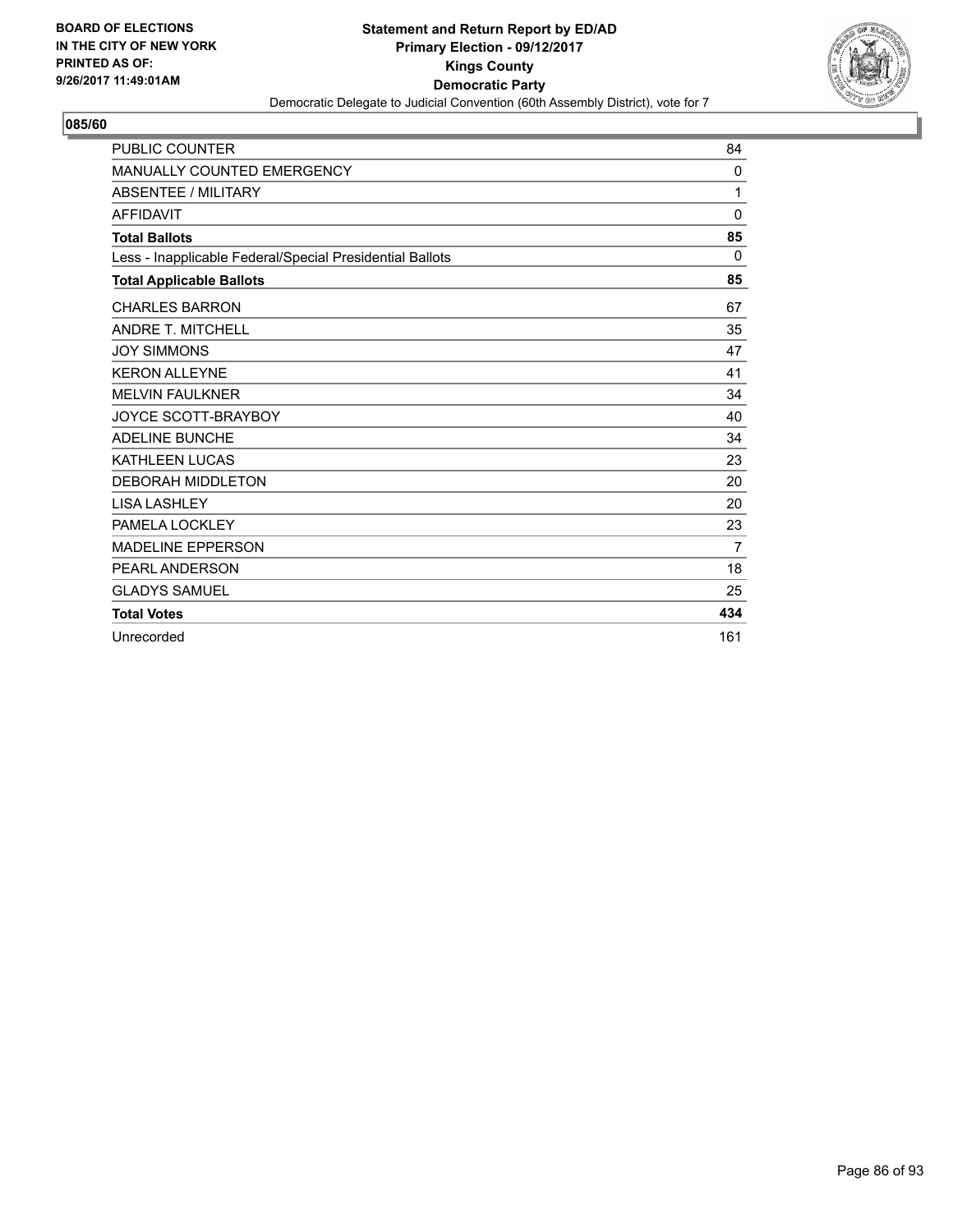

| <b>PUBLIC COUNTER</b>                                    | 84           |
|----------------------------------------------------------|--------------|
| <b>MANUALLY COUNTED EMERGENCY</b>                        | $\mathbf{0}$ |
| ABSENTEE / MILITARY                                      | 3            |
| <b>AFFIDAVIT</b>                                         | 1            |
| <b>Total Ballots</b>                                     | 88           |
| Less - Inapplicable Federal/Special Presidential Ballots | $\Omega$     |
| <b>Total Applicable Ballots</b>                          | 88           |
| <b>CHARLES BARRON</b>                                    | 64           |
| <b>ANDRE T. MITCHELL</b>                                 | 27           |
| <b>JOY SIMMONS</b>                                       | 44           |
| <b>KERON ALLEYNE</b>                                     | 29           |
| <b>MELVIN FAULKNER</b>                                   | 27           |
| <b>JOYCE SCOTT-BRAYBOY</b>                               | 34           |
| <b>ADELINE BUNCHE</b>                                    | 25           |
| <b>KATHLEEN LUCAS</b>                                    | 19           |
| <b>DEBORAH MIDDLETON</b>                                 | 21           |
| <b>LISA LASHLEY</b>                                      | 19           |
| PAMELA LOCKLEY                                           | 21           |
| <b>MADELINE EPPERSON</b>                                 | 11           |
| <b>PEARL ANDERSON</b>                                    | 12           |
| <b>GLADYS SAMUEL</b>                                     | 23           |
| <b>Total Votes</b>                                       | 376          |
| Unrecorded                                               | 240          |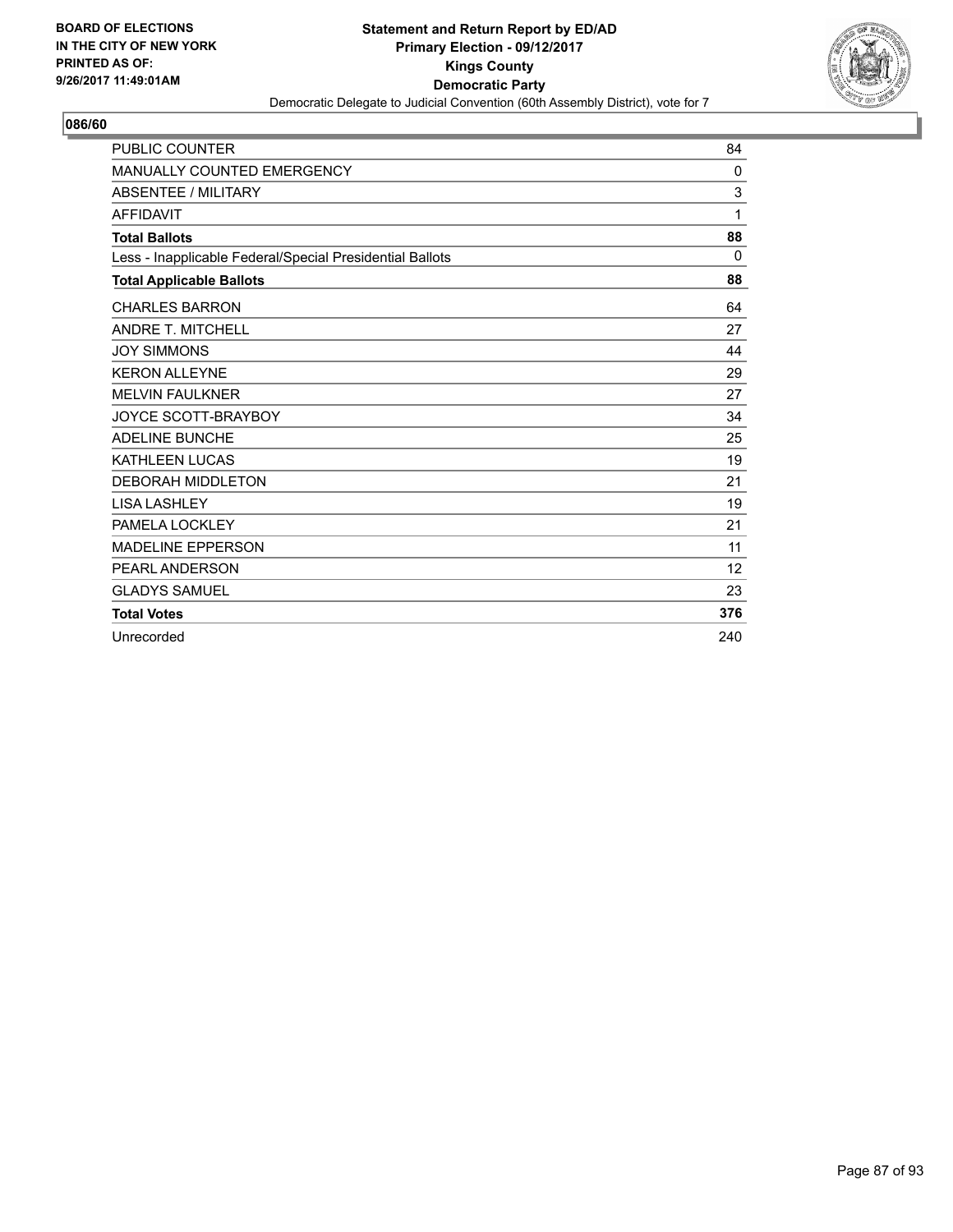

| <b>PUBLIC COUNTER</b>                                    | 64       |
|----------------------------------------------------------|----------|
| MANUALLY COUNTED EMERGENCY                               | 0        |
| <b>ABSENTEE / MILITARY</b>                               | 0        |
| <b>AFFIDAVIT</b>                                         | $\Omega$ |
| <b>Total Ballots</b>                                     | 64       |
| Less - Inapplicable Federal/Special Presidential Ballots | 0        |
| <b>Total Applicable Ballots</b>                          | 64       |
| <b>CHARLES BARRON</b>                                    | 51       |
| <b>ANDRE T. MITCHELL</b>                                 | 24       |
| <b>JOY SIMMONS</b>                                       | 39       |
| <b>KERON ALLEYNE</b>                                     | 18       |
| <b>MELVIN FAULKNER</b>                                   | 25       |
| JOYCE SCOTT-BRAYBOY                                      | 26       |
| <b>ADELINE BUNCHE</b>                                    | 21       |
| <b>KATHLEEN LUCAS</b>                                    | 24       |
| <b>DEBORAH MIDDLETON</b>                                 | 23       |
| <b>LISA LASHLEY</b>                                      | 22       |
| PAMELA LOCKLEY                                           | 19       |
| <b>MADELINE EPPERSON</b>                                 | 8        |
| <b>PEARL ANDERSON</b>                                    | 22       |
| <b>GLADYS SAMUEL</b>                                     | 22       |
| <b>Total Votes</b>                                       | 344      |
| Unrecorded                                               | 104      |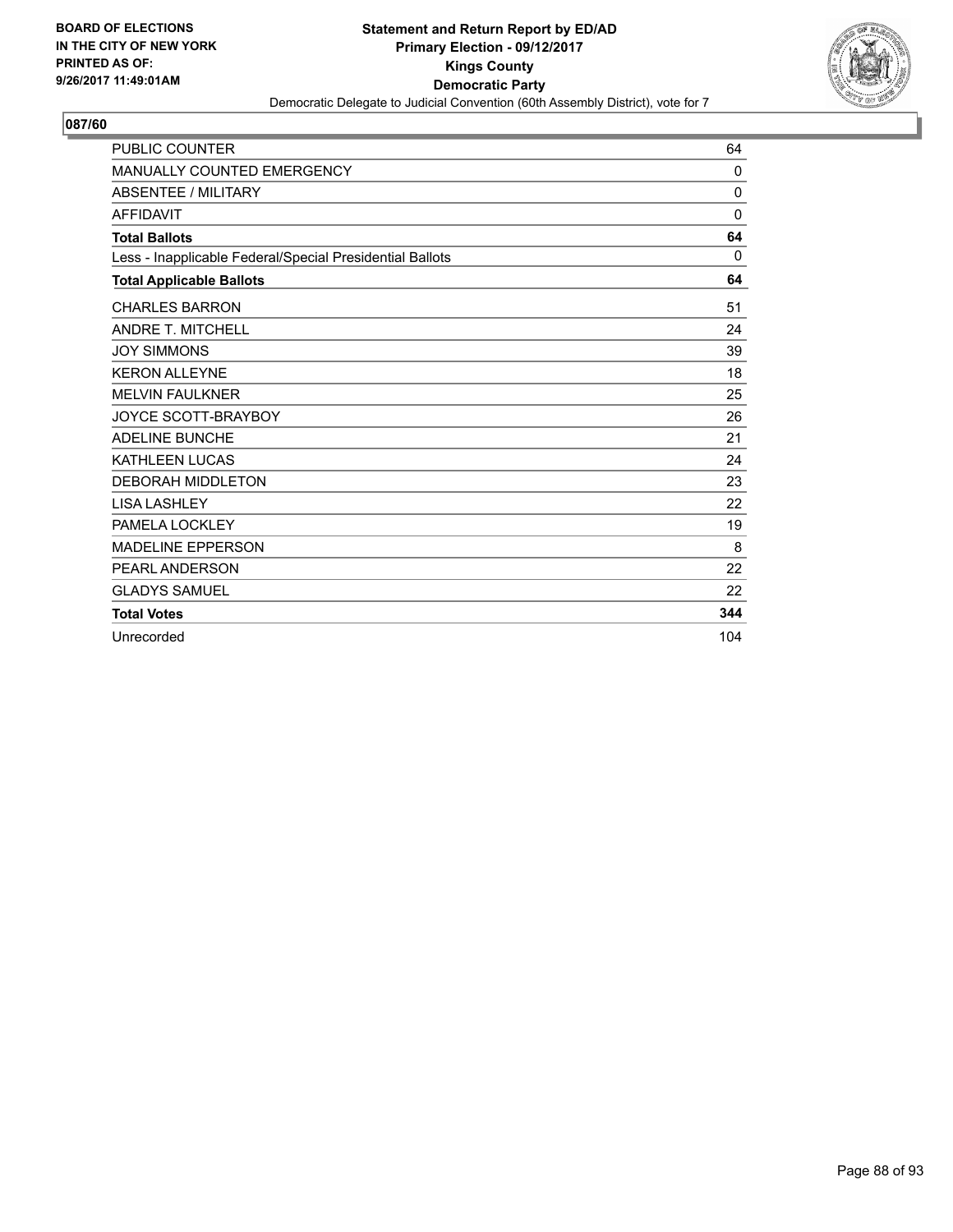

| <b>PUBLIC COUNTER</b>                                    | 100            |
|----------------------------------------------------------|----------------|
| <b>MANUALLY COUNTED EMERGENCY</b>                        | 0              |
| <b>ABSENTEE / MILITARY</b>                               | $\overline{2}$ |
| <b>AFFIDAVIT</b>                                         | $\mathbf{0}$   |
| <b>Total Ballots</b>                                     | 102            |
| Less - Inapplicable Federal/Special Presidential Ballots | 0              |
| <b>Total Applicable Ballots</b>                          | 102            |
| <b>CHARLES BARRON</b>                                    | 81             |
| <b>ANDRE T. MITCHELL</b>                                 | 23             |
| <b>JOY SIMMONS</b>                                       | 42             |
| <b>KERON ALLEYNE</b>                                     | 26             |
| <b>MELVIN FAULKNER</b>                                   | 23             |
| <b>JOYCE SCOTT-BRAYBOY</b>                               | 27             |
| <b>ADELINE BUNCHE</b>                                    | 19             |
| <b>KATHLEEN LUCAS</b>                                    | 15             |
| <b>DEBORAH MIDDLETON</b>                                 | 19             |
| <b>LISA LASHLEY</b>                                      | 20             |
| PAMELA LOCKLEY                                           | 10             |
| <b>MADELINE EPPERSON</b>                                 | 8              |
| PEARL ANDERSON                                           | 11             |
| <b>GLADYS SAMUEL</b>                                     | 27             |
| <b>Total Votes</b>                                       | 351            |
| Unrecorded                                               | 363            |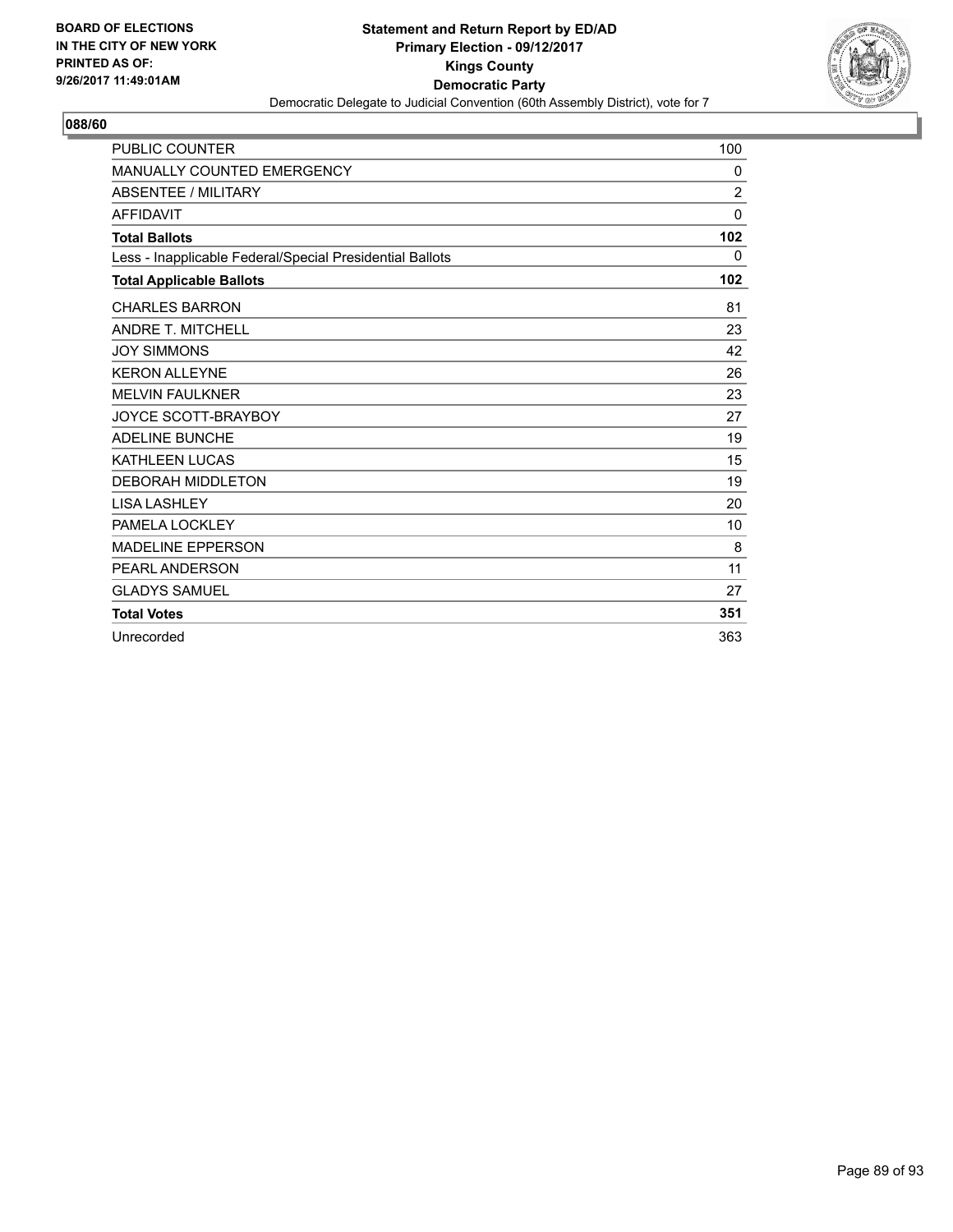

| <b>PUBLIC COUNTER</b>                                    | 45       |
|----------------------------------------------------------|----------|
| <b>MANUALLY COUNTED EMERGENCY</b>                        | $\Omega$ |
| ABSENTEE / MILITARY                                      | 0        |
| <b>AFFIDAVIT</b>                                         | $\Omega$ |
| <b>Total Ballots</b>                                     | 45       |
| Less - Inapplicable Federal/Special Presidential Ballots | $\Omega$ |
| <b>Total Applicable Ballots</b>                          | 45       |
| <b>CHARLES BARRON</b>                                    | 36       |
| <b>ANDRE T. MITCHELL</b>                                 | 9        |
| <b>JOY SIMMONS</b>                                       | 23       |
| <b>KERON ALLEYNE</b>                                     | 10       |
| <b>MELVIN FAULKNER</b>                                   | 11       |
| <b>JOYCE SCOTT-BRAYBOY</b>                               | 9        |
| <b>ADELINE BUNCHE</b>                                    | 6        |
| <b>KATHLEEN LUCAS</b>                                    | 14       |
| <b>DEBORAH MIDDLETON</b>                                 | 15       |
| <b>LISA LASHLEY</b>                                      | 6        |
| PAMELA LOCKLEY                                           | 13       |
| <b>MADELINE EPPERSON</b>                                 | 6        |
| <b>PEARL ANDERSON</b>                                    | 6        |
| <b>GLADYS SAMUEL</b>                                     | 12       |
| <b>Total Votes</b>                                       | 176      |
| Unrecorded                                               | 139      |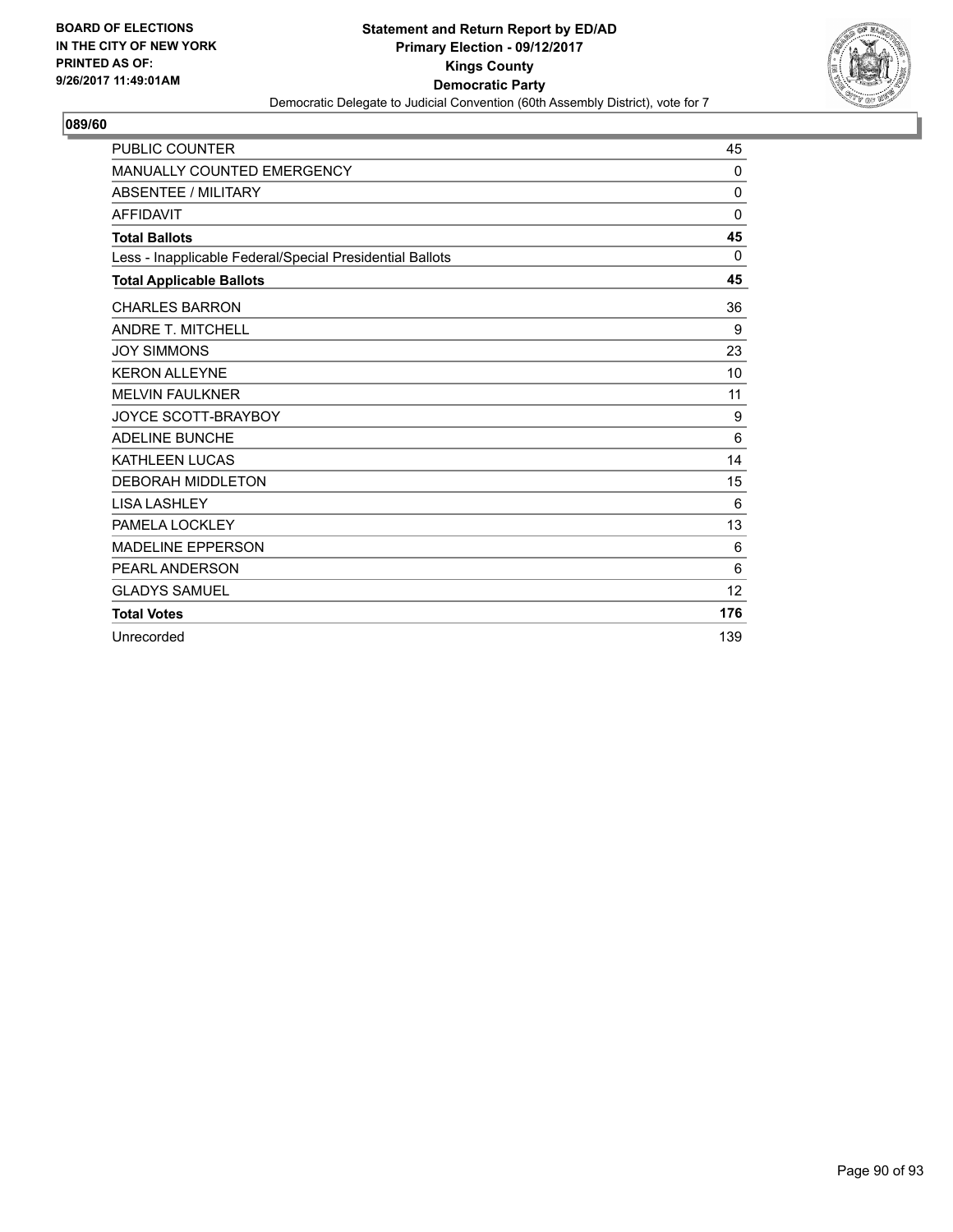

| <b>PUBLIC COUNTER</b>                                    | 105      |
|----------------------------------------------------------|----------|
| <b>MANUALLY COUNTED EMERGENCY</b>                        | 0        |
| <b>ABSENTEE / MILITARY</b>                               | 0        |
| <b>AFFIDAVIT</b>                                         | $\Omega$ |
| <b>Total Ballots</b>                                     | 105      |
| Less - Inapplicable Federal/Special Presidential Ballots | 0        |
| <b>Total Applicable Ballots</b>                          | 105      |
| <b>CHARLES BARRON</b>                                    | 63       |
| <b>ANDRE T. MITCHELL</b>                                 | 24       |
| <b>JOY SIMMONS</b>                                       | 41       |
| <b>KERON ALLEYNE</b>                                     | 25       |
| <b>MELVIN FAULKNER</b>                                   | 23       |
| <b>JOYCE SCOTT-BRAYBOY</b>                               | 27       |
| <b>ADELINE BUNCHE</b>                                    | 19       |
| <b>KATHLEEN LUCAS</b>                                    | 39       |
| <b>DEBORAH MIDDLETON</b>                                 | 35       |
| <b>LISA LASHLEY</b>                                      | 26       |
| PAMELA LOCKLEY                                           | 34       |
| <b>MADELINE EPPERSON</b>                                 | 25       |
| <b>PEARL ANDERSON</b>                                    | 41       |
| <b>GLADYS SAMUEL</b>                                     | 48       |
| <b>Total Votes</b>                                       | 470      |
| Unrecorded                                               | 265      |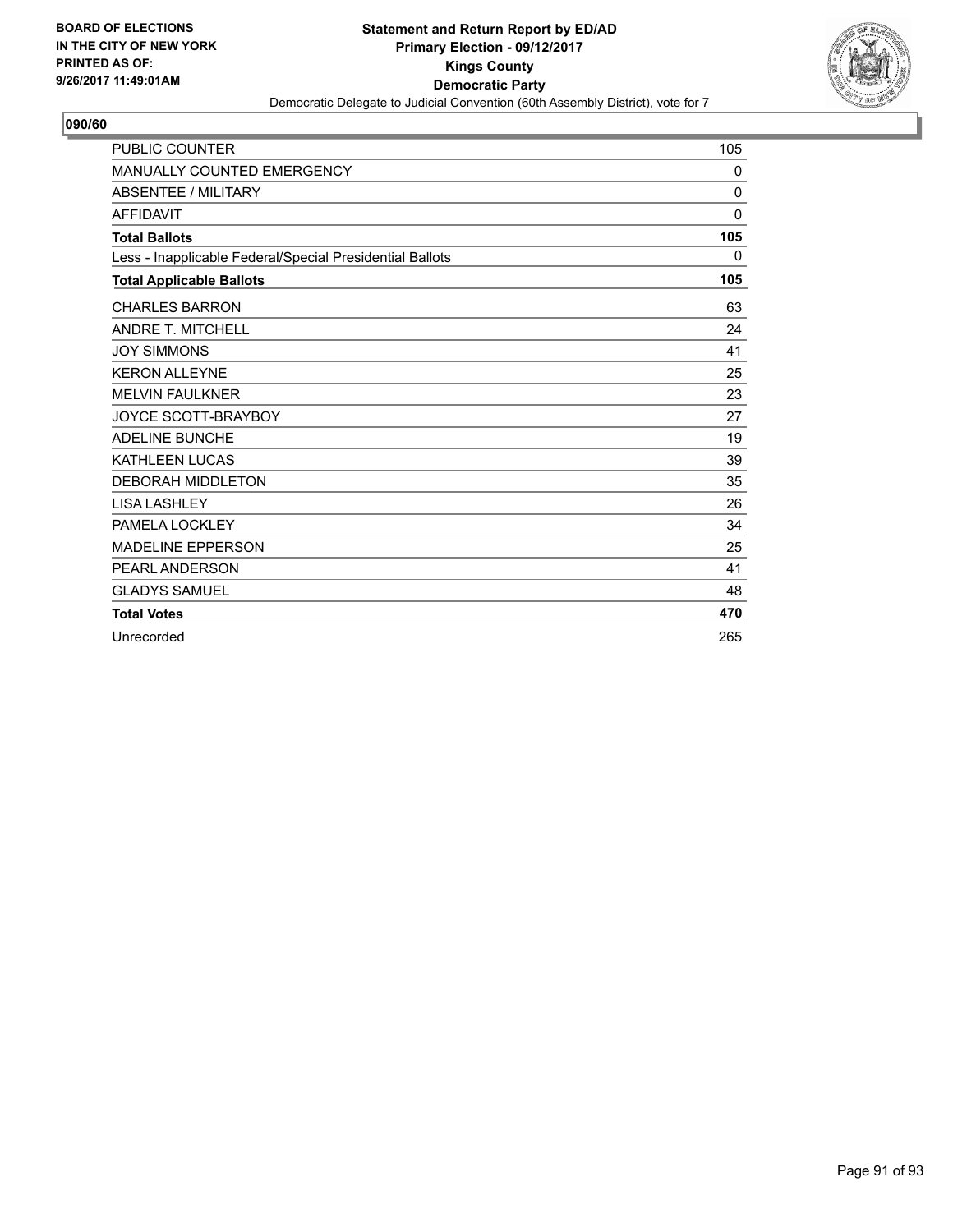

| <b>PUBLIC COUNTER</b>                                    | 52                |
|----------------------------------------------------------|-------------------|
| MANUALLY COUNTED EMERGENCY                               | 0                 |
| <b>ABSENTEE / MILITARY</b>                               | 0                 |
| <b>AFFIDAVIT</b>                                         | 0                 |
| <b>Total Ballots</b>                                     | 52                |
| Less - Inapplicable Federal/Special Presidential Ballots | $\Omega$          |
| <b>Total Applicable Ballots</b>                          | 52                |
| <b>CHARLES BARRON</b>                                    | 40                |
| <b>ANDRE T. MITCHELL</b>                                 | $12 \overline{ }$ |
| <b>JOY SIMMONS</b>                                       | 29                |
| <b>KERON ALLEYNE</b>                                     | 14                |
| <b>MELVIN FAULKNER</b>                                   | 13                |
| <b>JOYCE SCOTT-BRAYBOY</b>                               | 22                |
| <b>ADELINE BUNCHE</b>                                    | 11                |
| <b>KATHLEEN LUCAS</b>                                    | 11                |
| <b>DEBORAH MIDDLETON</b>                                 | 17                |
| <b>LISA LASHLEY</b>                                      | 18                |
| PAMELA LOCKLEY                                           | 17                |
| <b>MADELINE EPPERSON</b>                                 | 5                 |
| PEARL ANDERSON                                           | 13                |
| <b>GLADYS SAMUEL</b>                                     | 21                |
| <b>Total Votes</b>                                       | 243               |
| Unrecorded                                               | 121               |